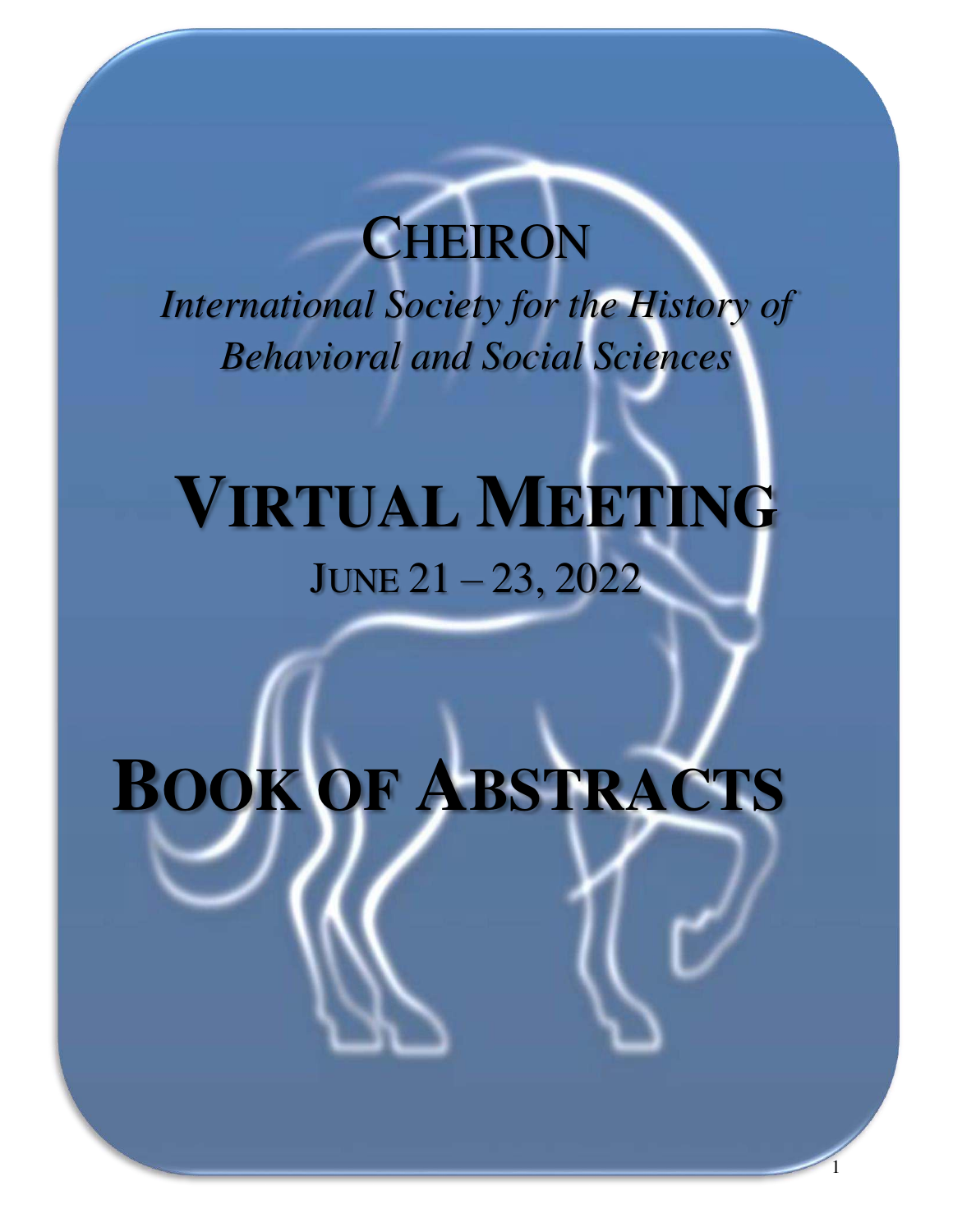# **54th Annual Meeting of Cheiron: The International Society for the History of Behavioral and Social Sciences, June 21-23, 2022 (Virtual)**

**Program Chairs:** Rodrigo Miranda, Programa de Pós-Graduação em Psicologia, Universidade Católica Dom Bosco

> Zed Zhipeng Gao, Department of Psychology, Health and Gender, The American University of Paris

# **Acknowledgments**

<span id="page-1-0"></span>We thank the following people for their support and assistance in planning our annual meeting this year:

*Cheiron Executive Officers***:** 

Larry Stern, Executive Officer David C. Devonis, Treasurer Michael Dawson, Communications Officer

*Review Committee Members*: Rémy Amouroux; Daniela Barberis; Jennifer Bazar; Kim M. Hajek; Alan Tjeltveit.

*Hosts:* Special thanks to Larry Stern, Kim M. Hajek and David Berman for providing Zoom meeting rooms for the conference.

*Cheiron Book Prize Committee Members*: Nancy Digdon (Chair), Jennifer Bazar, Michael Pettit, and Kelli Vaughn-Johnson.

*Proposal Reviewers*: Each conference proposal was vetted by at least two anonymous reviewers, and we thank each for their valuable comments and recommendations.

*Website Provider*: We thank Cathy Faye, Jennifer Bazar, Jon Endres, and the Cummings Center for the History of Psychology for designing and hosting the conference website.

*Special Thanks* – and appreciation – are given to Michael Dawson for his unflagging support as Communications Officer over the past years.

*Note: this version of program, created on May 29, does not contain full information of the session chairs. A complete program will become available on the conference website.*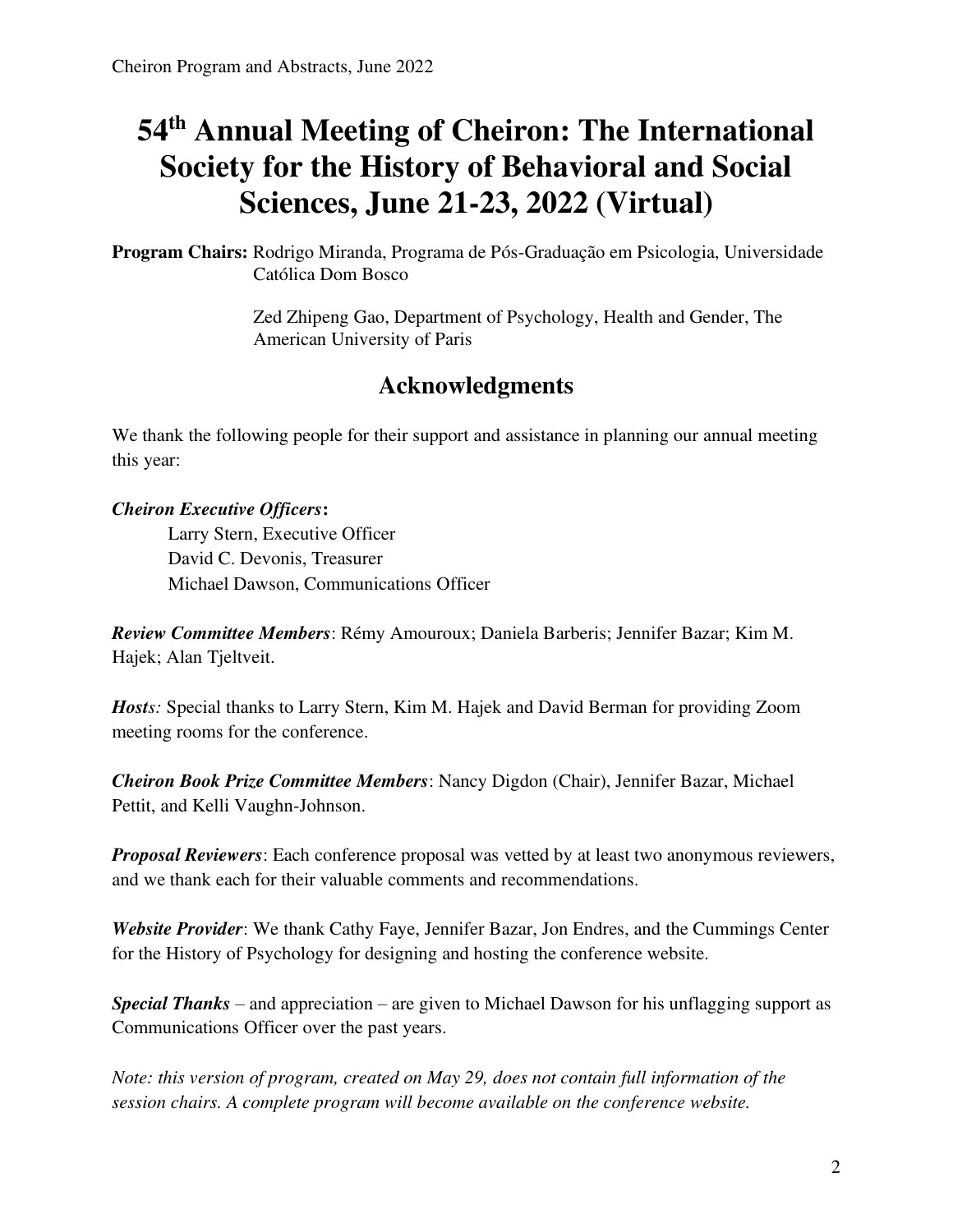# **Table of Contents**

<span id="page-2-0"></span>

| Concurrent Session #9B: Teaching and Learning with Archives: A Case Study from a Graduate History |  |
|---------------------------------------------------------------------------------------------------|--|
|                                                                                                   |  |
|                                                                                                   |  |
|                                                                                                   |  |
|                                                                                                   |  |
| Plenary Session #11: Brazilian Colonialism, North American and Russian-Soviet Influences on the   |  |
|                                                                                                   |  |
|                                                                                                   |  |
|                                                                                                   |  |
|                                                                                                   |  |
|                                                                                                   |  |
|                                                                                                   |  |
|                                                                                                   |  |
|                                                                                                   |  |
|                                                                                                   |  |
|                                                                                                   |  |
|                                                                                                   |  |
|                                                                                                   |  |
|                                                                                                   |  |
|                                                                                                   |  |
|                                                                                                   |  |
|                                                                                                   |  |
|                                                                                                   |  |
|                                                                                                   |  |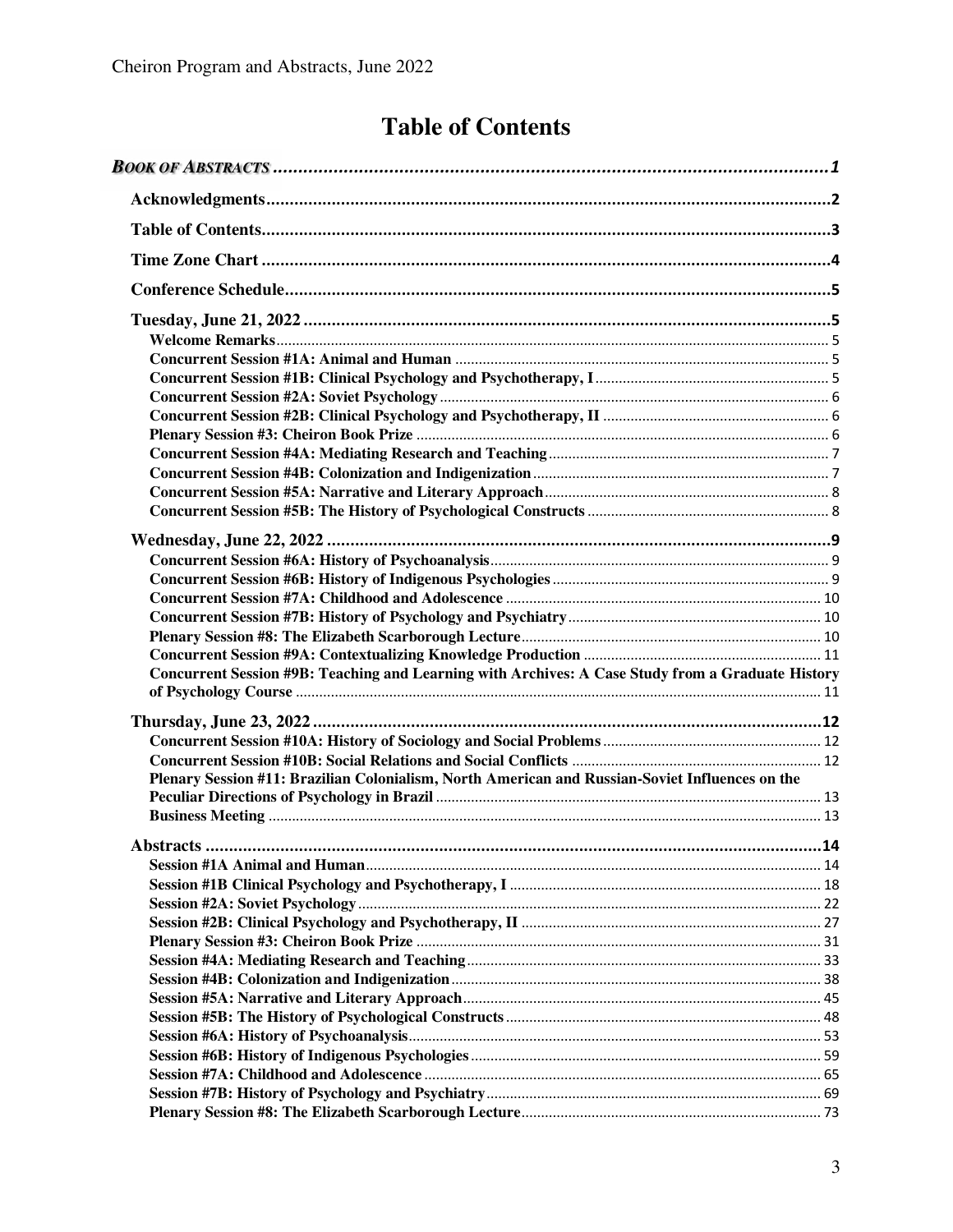| Session #9B Teaching and Learning with archives: A Case Study from a Graduate History of        |  |
|-------------------------------------------------------------------------------------------------|--|
|                                                                                                 |  |
|                                                                                                 |  |
|                                                                                                 |  |
| Plenary Session #11A Brazilian Colonialism, North American and Russian-Soviet Influences on the |  |
|                                                                                                 |  |

# **Time Zone Chart**

<span id="page-3-0"></span>**Session times have been chosen to allow a maximum number of scholars to participate from time zones across the Americas, Europe, Oceania and Asia. For ease in reading this schedule, we have used Eastern Daylight Time (EDT; UTC-4) as the default and have included a chart (below) that provides guidelines to "translate" one time-zone into another.** 

| (UTC-7) Seattle/California/Vancouver                    | 07:00 08:30 | $(-3)$  |
|---------------------------------------------------------|-------------|---------|
| (UTC-6) Alberta                                         | 08:00-09:30 | $(-2)$  |
| (UTC-5) Dallas/Chicago/Bogota                           | 09:00-10:30 | $(-1)$  |
| (UTC-4) New York/Mato Grosso do Sul/Toronto             | 10:00-11:30 |         |
| (UTC-3) Rio de Janeiro                                  | 11:00-12:30 | $(+1)$  |
| $(UTC+1) UK/Ireland/Portugal$                           | 15:00-16:30 | $(+5)$  |
| (UTC+2) Central Europe: Paris/Italy/Hungary/Switzerland | 16:00-17:30 | $(+6)$  |
| (UTC+3) Eastern Europe: Finland/Moscow/Ankara           | 17:00-18:30 | $(+7)$  |
| (UTC+10) Australia EST                                  | 00:00-01:30 | $(+14)$ |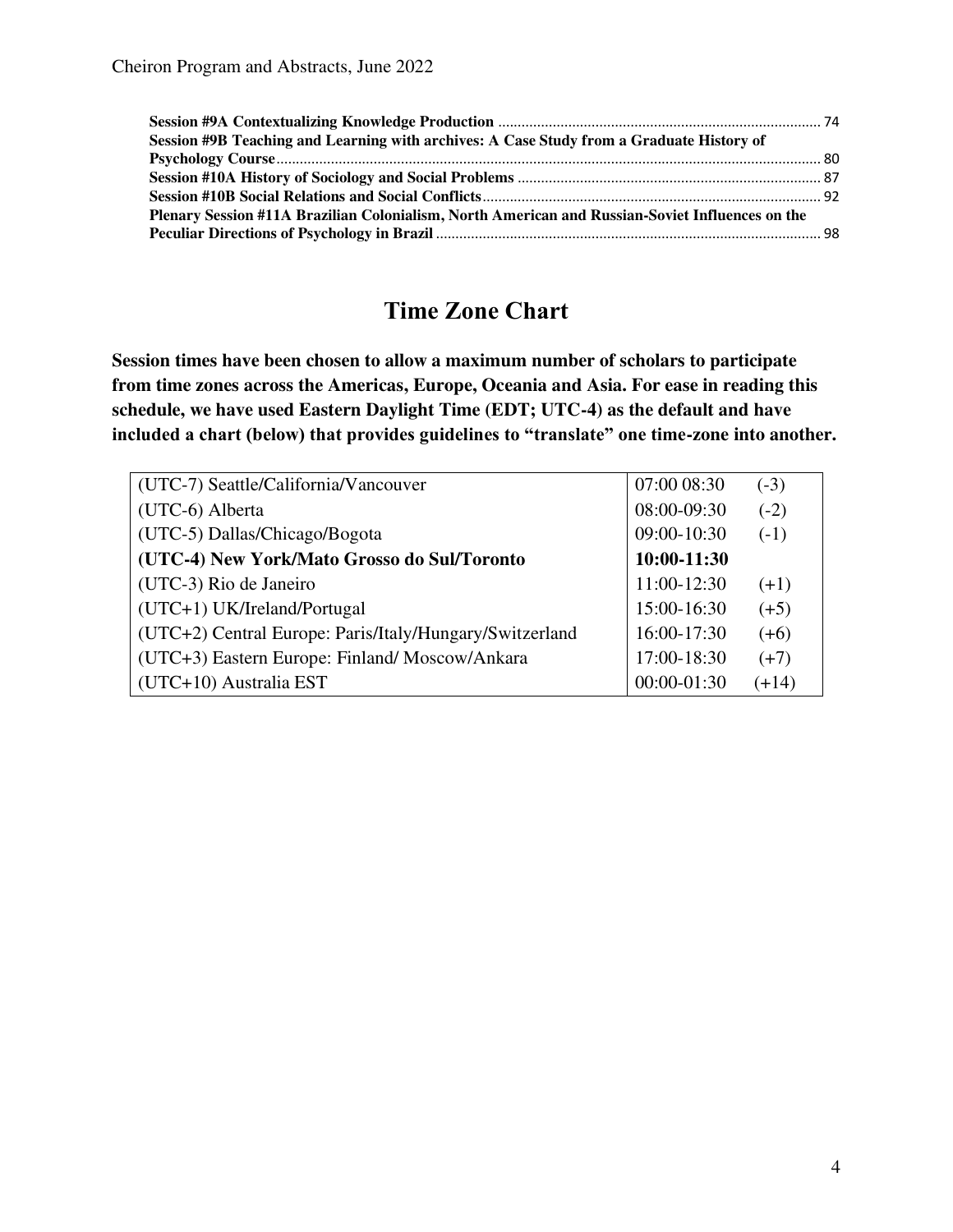# **Conference Schedule**

# **Tuesday, June 21, 2022**

<span id="page-4-2"></span><span id="page-4-1"></span><span id="page-4-0"></span>**Welcome Remarks** 

# **Larry Stern, Executive Officer; Rodrigo Miranda & Zed Zhipeng Gao, Program Chairs 10:15am – 10:30 EDT**

### <span id="page-4-3"></span>**Concurrent Session #1A: Animal and Human**

### **60-minute session, 10:30am – 11:30 EDT**

**Chair:** Elizabeth Yang, Rutgers University

*The Primordial Origins of Terror, Horror, and Agony: Imaging Evolution in Charles Darwin's the Expression of the Emotions in Man and Animals (1872),* Jacqueline Atkin, McGill University

*Ratopolis revisited: Circulations of Knowledge on Rat Breeding, Behavior, and Physiology in Early Nineteenth-Century Paris and London*, Sharman Levinson, Université d'Angers and the American University of Paris

## <span id="page-4-4"></span>**Concurrent Session #1B: Clinical Psychology and Psychotherapy, I**

### **60-minute session, 10:30am – 11:30 EDT**

**Chair:** TBD

*From therapeutic aid to pathological behaviour: 'seeking reassurance' in twentieth-century British clinical psychology*, Eva Surawy Stepney, University of Sheffield

*"Skinnerizing" the Psychedelic Experience: LSD Meets Behavioural Therapy in 1960s Child Psychiatry,* Andrew Jones, University of Toronto

### **30-minute breakfast, coffee, lunch break**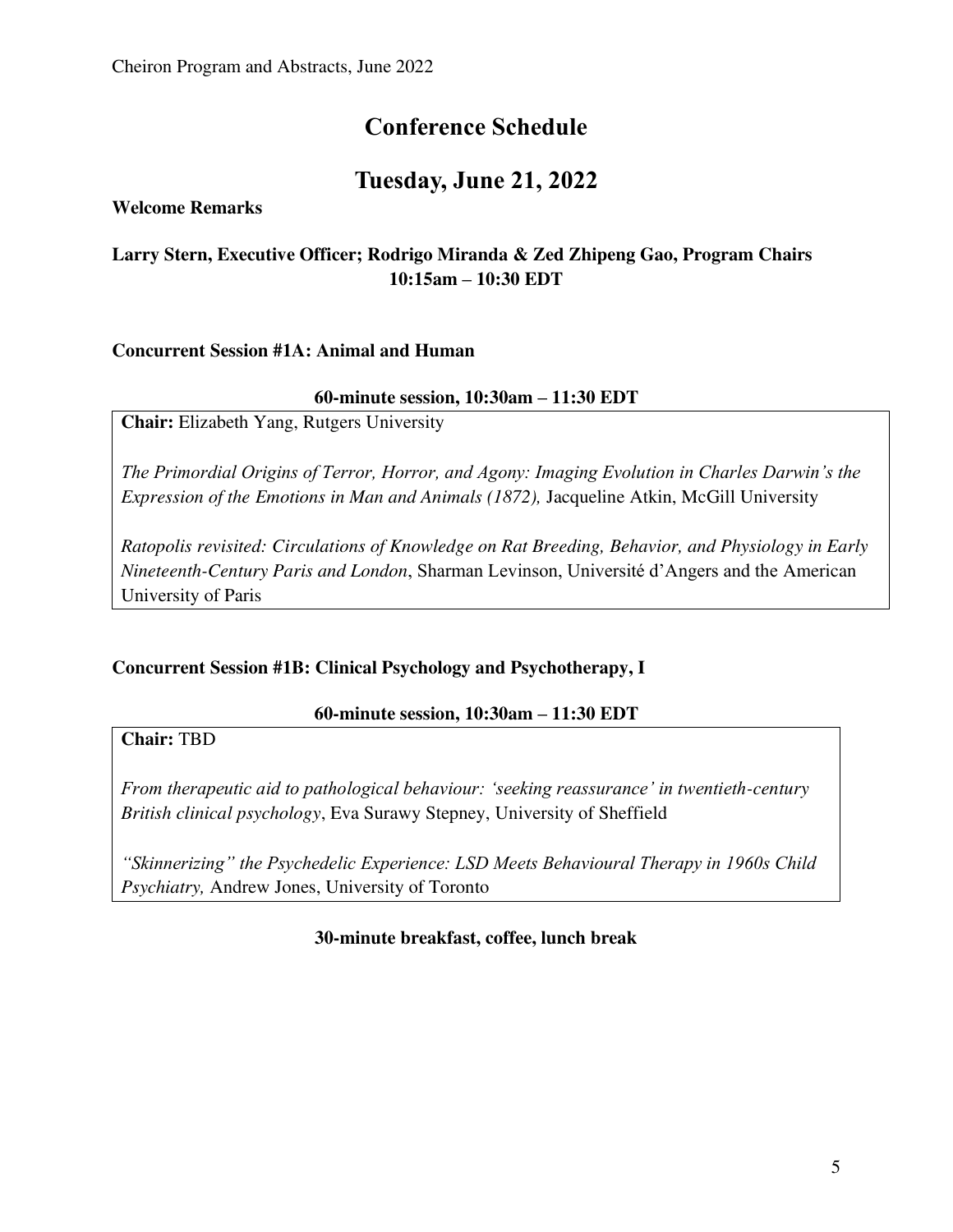### <span id="page-5-0"></span>**Concurrent Session #2A: Soviet Psychology**

### **60-minute session, 12:00pm – 1:00 EDT**

### **Chair:** TBD

*Piaget among Soviet Psychologists: Debates and scientific diplomacy between Moscow and Geneva (1954-1966),* Luciano Nicolás García<sup>1</sup>, Ramiro Tau<sup>2</sup> and Marc Ratcliff<sup>2</sup>, <sup>1</sup>Universidad de Buenos Aires and Consejo Nacional de Investigaciones Científicas y Técnicas; ²Université de Gèvene – Archives Jean Piage

*Researches of Russian Psychologists in the Field of Personality during the Second World War,*  Veronika A. Rafikova, Saint Petersburg State University

### <span id="page-5-1"></span>**Concurrent Session #2B: Clinical Psychology and Psychotherapy, II**

### **60-minute session, 12:00pm – 1:00 EDT**

**Chair:** TBD

*The establishment of therapeutic communities in a rural mental health institution in Argentina during the 1970s*, Leandro Ferrero, Universidad Nacional de Córdoba

*Carrying the 'first wave' across the ocean. The introduction of American psychotherapy in France: history, trajectory and content analysis of the journal Psychologie (1970-1975)*, Elsa Forner, Université de Lausanne (UNIL) and École des Hautes Études en Sciences Sociales (EHESS)

## **30-minute breakfast, coffee, lunch, snack break**

### <span id="page-5-2"></span>**Plenary Session #3: Cheiron Book Prize**

### **60-minute session, 1:30pm – 2:30 EDT**

**Chair:** Nancy Digdon, MacEwan University

*Killer Instinct: The Popular Science of Human Nature in Twentieth-Century America,* Nadine Weidman, Harvard University

### **30-minute coffee, lunch, snack dinner break**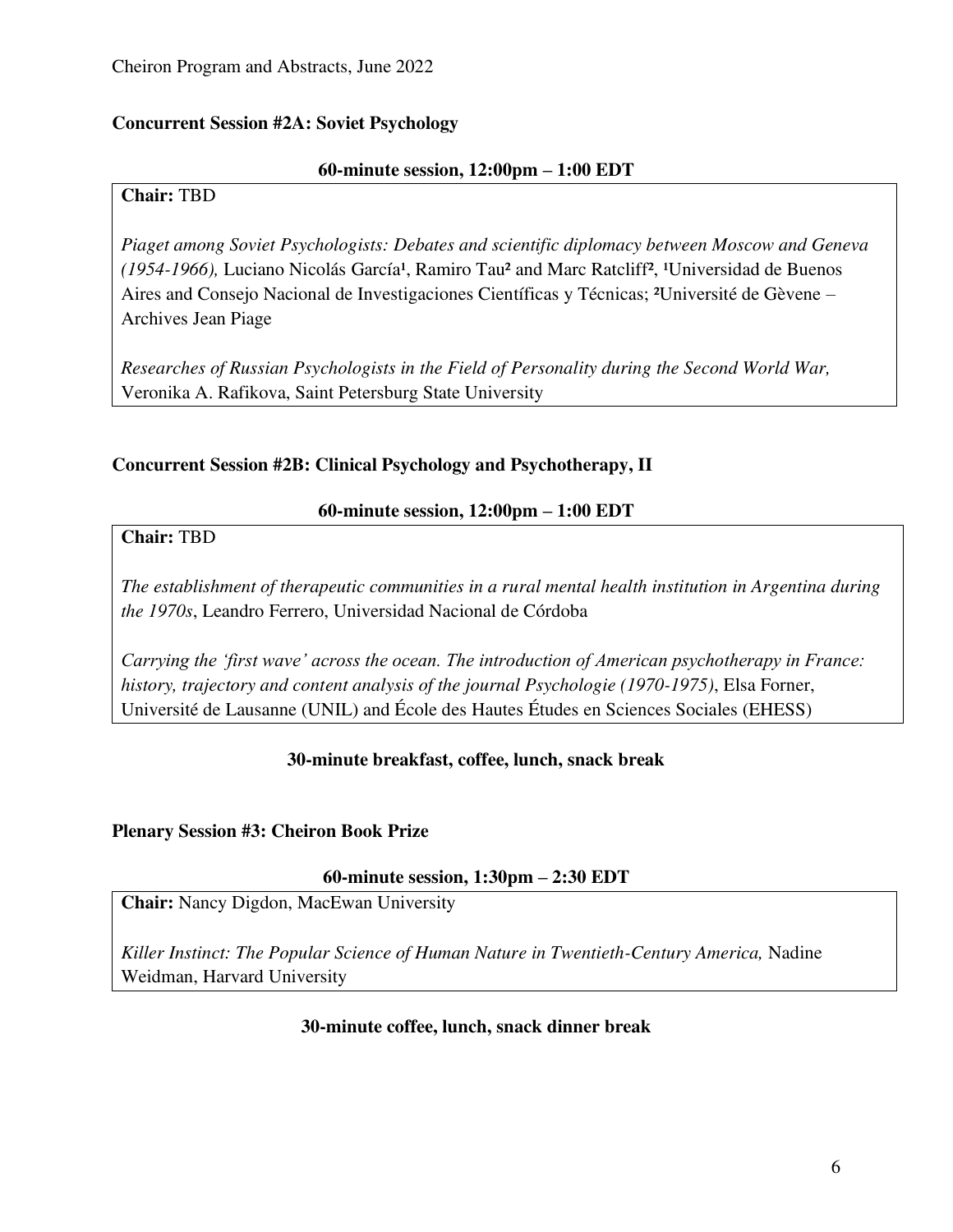## <span id="page-6-0"></span>**Concurrent Session #4A: Mediating Research and Teaching**

### **90-minute session, 3:00pm – 4:30 EDT**

**Chair:** Cristina Lhullier, Universidade de Caxias do Sul (UCS)

*Psychologists' Lives Inside the Mid-Century Lab: Emotion, Affect, and Subjective Appraisals*, Julia Brody-Barre, Katerina Mekarnom, William Miner, Sophia Sinins, Alexa Jablonski, Gunter Haug-Pavlak, Andy Lisheng, and Jill Morawski, Wesleyan University

*Developing a documental archive on the History of Psychology in Brazil: Reinier J. A. Rozestraten*, Anna Carolina Rodrigues Capilé<sup>1</sup>, Ana Camila Marcelo<sup>12</sup>, Renan da Cunha Soares Júnior<sup>1</sup>, and Rodrigo Lopes Miranda<sup>13</sup>, <sup>1</sup>Universidade Católica Dom Bosco (UCDB); <sup>2</sup> Coordenação de Aperfeiçoamento de Pessoal de Nível Superior <sup>3</sup> Conselho Nacional de Desenvolvimento Científico e Tecnológico

*History of psychology enhanced podcast production by undergraduate students*, Cristina Lhullier, Universidade de Caxias do Sul (UCS)

# <span id="page-6-1"></span>**Concurrent Session #4B: Colonization and Indigenization**

### **90-minute session, 3:00pm – 4:30 EDT**

**Chair:** Maria Andre Piñeda, Universidad Nacional de San Luis and Consejo Nacional de Investigaciones Científicas y Técnicas

*A decolonial historiographical perspective on Institutional Psychology in Argentina,* Ana Maria Talak, Universidad Nacional de La Plata

*The uses of Psychology at the Hochschule für Gestaltung in Ulm and their reception in Argentina*, Maria Cecilia Grassi, Universidad Nacional de La Plata / Consejo Nacional de Investigaciones Científicas y Técnicas

*The letters between Louis Thurstone and Horacio Rimoldi*, Maria Andre Piñeda, Universidad Nacional de San Luis / Consejo Nacional de Investigaciones Científicas y Técnicas

## **30-minute coffee, lunch, snack, dinner break**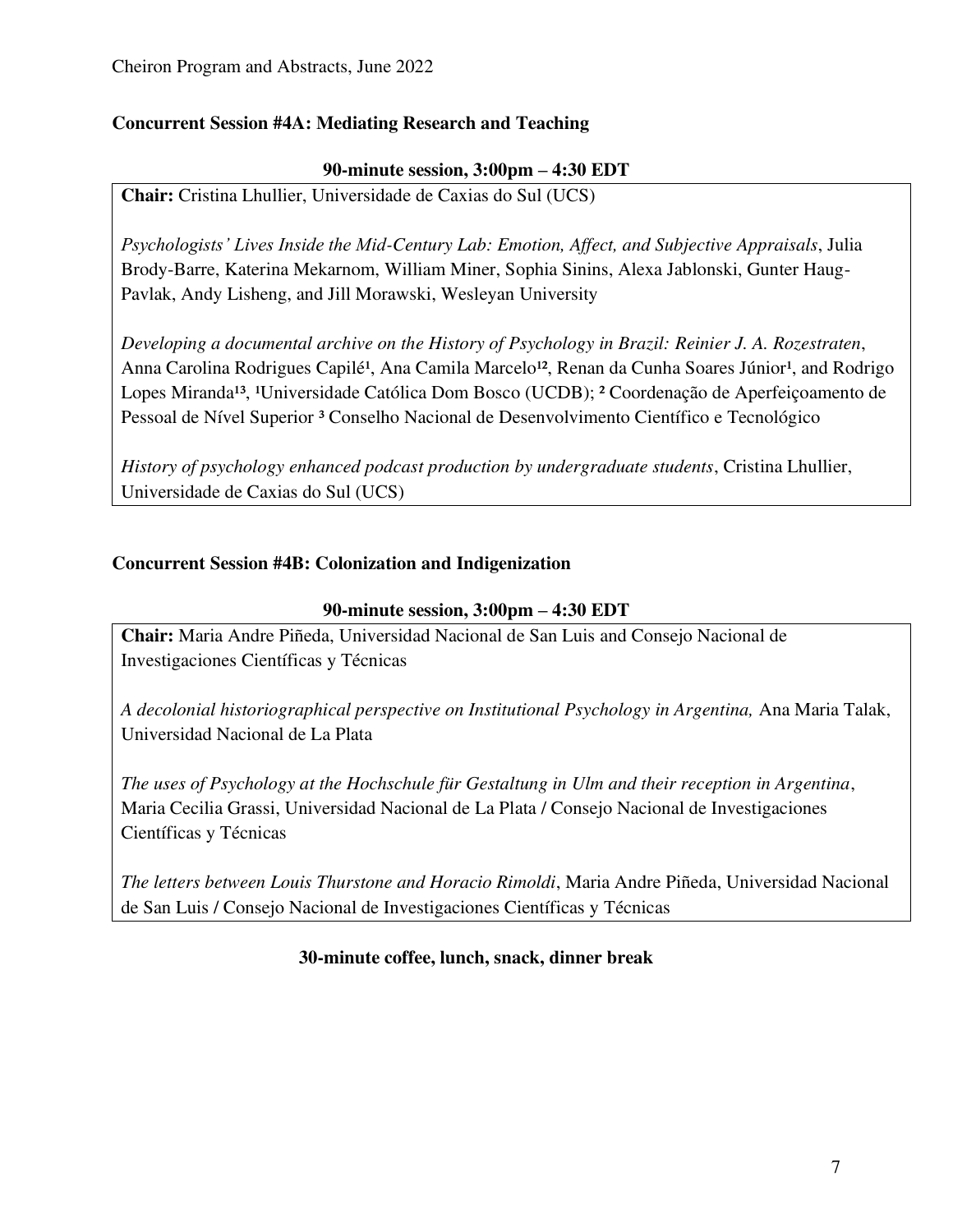### <span id="page-7-0"></span>**Concurrent Session #5A: Narrative and Literary Approach**

### **60-minute session, 5:00pm – 6:00 EDT**

**Chair:** Heather Murray, University of Ottawa

*Gregory Bateson's Hilterjunge Quex, or Framing and Reframing Narratives*, Jerry Sullivan, Collin College

*"Psychology of the Individual": P. G. Wodehouse and the Literary Dissemination of Psychology*, Elissa Rodkey<sup>1</sup> and Krista L. Rodkey<sup>2</sup>, <sup>1</sup>Crandall University <sup>2</sup> Independent Scholar

### <span id="page-7-1"></span>**Concurrent Session #5B: The History of Psychological Constructs**

### **60-minute session, 5:00pm – 6:00 EDT**

# **Chair:** TBD

*Conceptions of Boredom - Past and Present*, David Berman, York University

*What Happened to Aspiration?,* Juensung Kim and Michel Ferrari, University of Toronto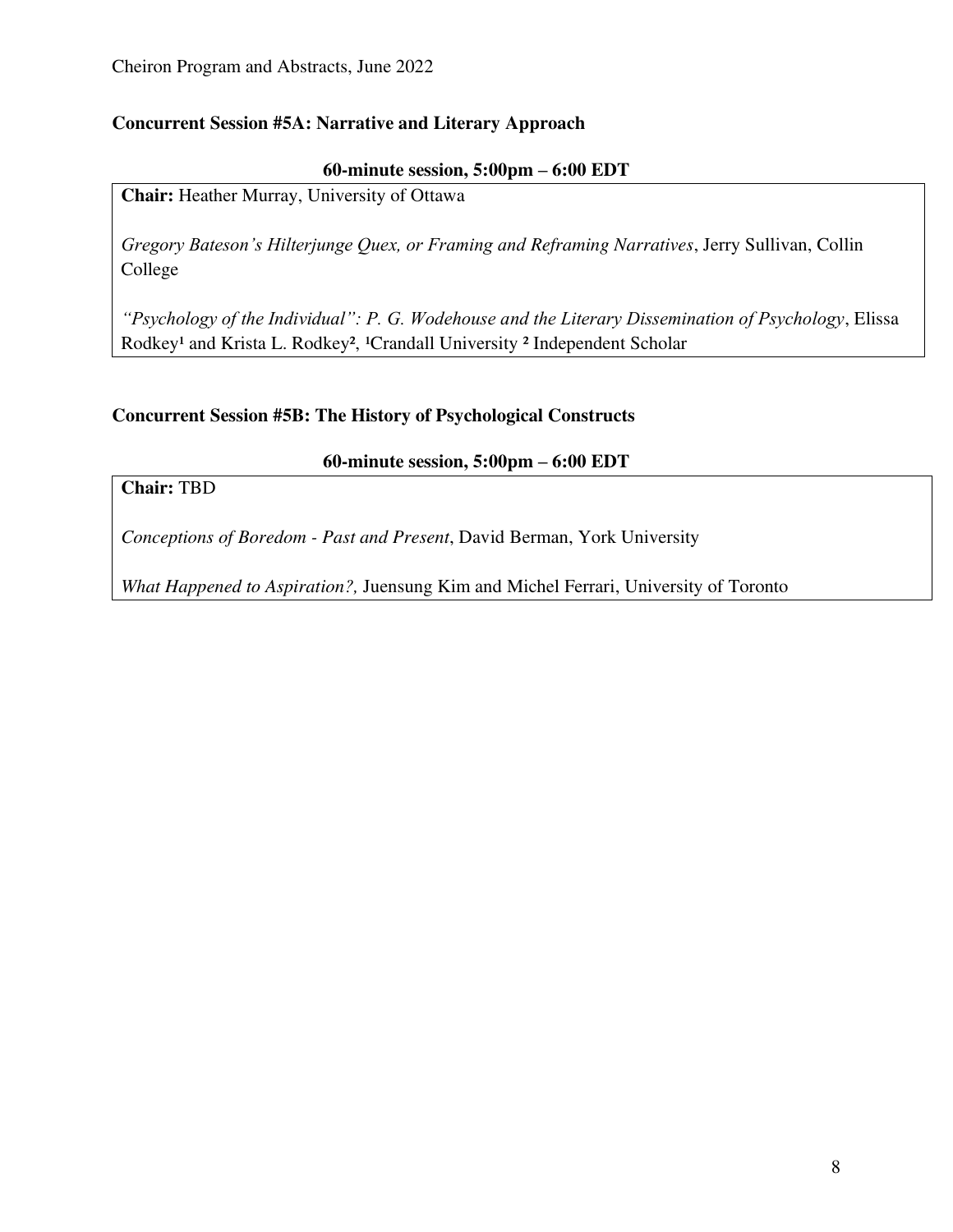# **Wednesday, June 22, 2022**

# <span id="page-8-1"></span><span id="page-8-0"></span>**Concurrent Session #6A: History of Psychoanalysis**

### **90-minute session, 10:00am – 11:30 EDT**

**Chair:** Sharman Levinson, Université d'Angers and the American University of Paris

*Jean Martin Charcot and the proposition of a neurological hysteria*, Eder Schmidt, Federal University of Juiz de Fora

*The (psycho)ontological conflict between C.G. Jung and S. Freud: two psychoanalytical models of soul in 1900-1925,* Krzysztof Czapkowski, Cardinal Stefan Wyszyński University in Warsaw

*The Neo-Freudians during the Late Interwar Years: Towards a Metatheory for Social Psychology*, Sam Parkovnick, Dawson College

## <span id="page-8-2"></span>**Concurrent Session #6B: History of Indigenous Psychologies**

## **90-minute session, 10:00am – 11:30 EDT**

**Chair:** Kim M. Hajek, Leiden University

*What is theoretical psychology?: A view from the history of theoretical psychology in Japan*, Yasuhiro Igarashi, Yamano College of Aesthetics

*Indigenous history of psychological thought – Early medieval Slavs' view on human cognitive*  processes, Andrzej Pankalla<sup>1</sup> and Konrad Kosnik<sup>2</sup>; <sup>1</sup>Cardinal Stefan Wyszyński University in Warsaw, <sup>2</sup>Adam Mickiewicz University in Poznań

*The Recent "Psychology Boom" and the Future of the History of Psychology Course in Turkey*, Bilal Afsin, York University

**30-minute breakfast, coffee, lunch break**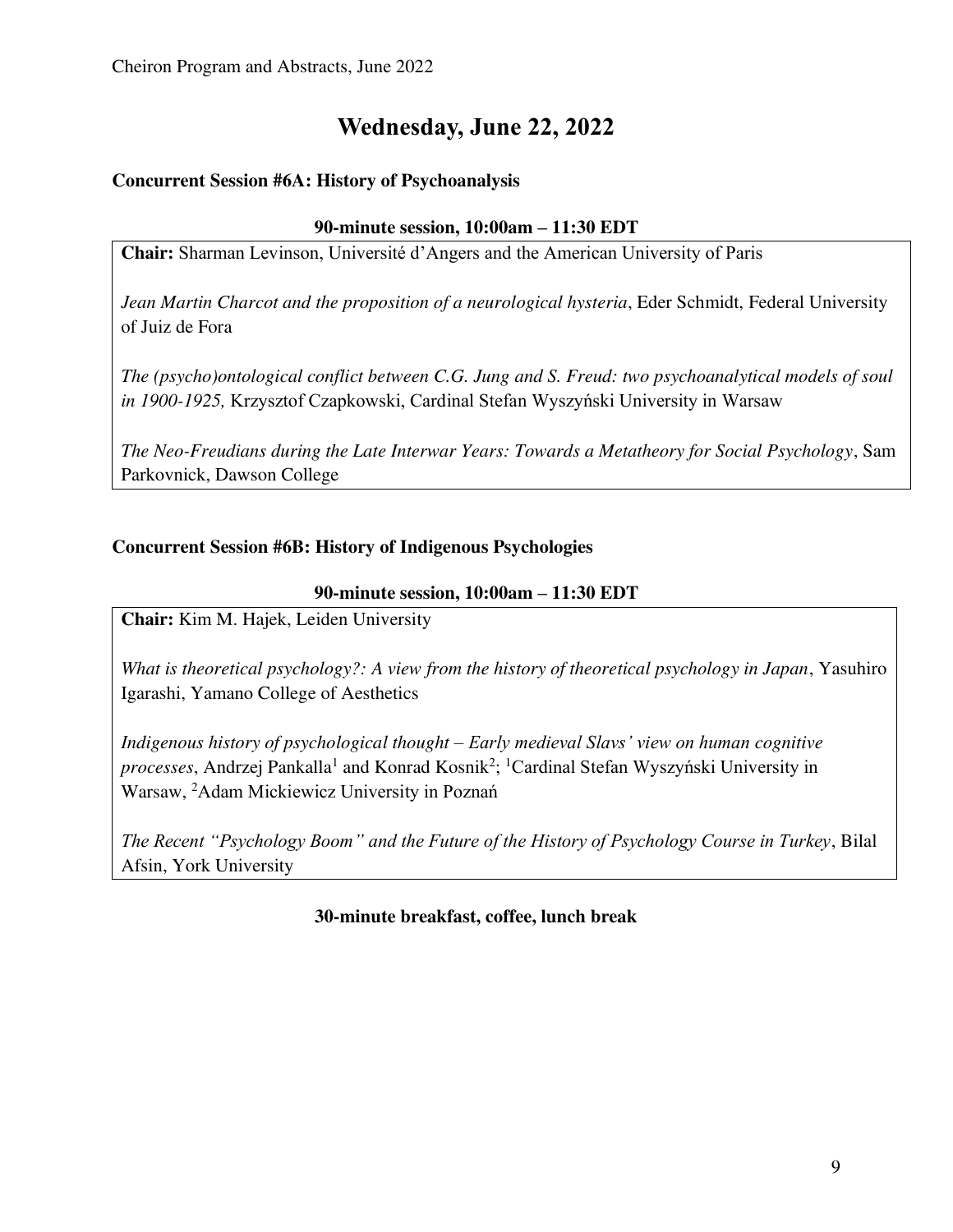### <span id="page-9-0"></span>**Concurrent Session #7A: Childhood and Adolescence**

### **60-minute session, 12:00pm – 1:00 EDT**

**Chair:** Elissa Rodkey, Crandall University

*From Expert to Mother: Medical Advice on Babyhood and the Production of "Healthy" and "Happy" Babies in America, 1850s-1920s*, Elisabeth M. Yang, Ph.D., Rutgers University

*The knowledges and practices of the psy disciplines in the study of adolescence in Argentina (1980- 1989): an analysis through the Revista de Psicoanálisis (APA) (1980-1989)*, Martina Fernández Raone, Universidad Nacional de La Plata (UNLP) & Consejo Nacional de Investigaciones Científicas y Técnicas (CONICET)

## <span id="page-9-1"></span>**Concurrent Session #7B: History of Psychology and Psychiatry**

### **60-minute session, 12:00pm – 1:00 EDT**

**Chair:** TBD

*The Psychology of Martin Buber*, Kenneth D. Feigenbaum, University of Maryland Global Campus

*Evolution of the concept of dreams in Polish psychology and psychiatry in the interwar period, 1918- 1939,* Jan Kornaj, Cardinal Stefan Wyszynski University in Warsaw

## **30-minute, coffee, lunch, snack break**

### <span id="page-9-2"></span>**Plenary Session #8: The Elizabeth Scarborough Lecture**

### **60-minute session, 1:30pm – 2:30 EDT**

**Chair:** Barbara Stern, Collin College

*Feminist psychology from the clinic to the courts: The case of Rape Trauma Syndrome,* Alexandra Rutherford, York University

### **30-minute, coffee, lunch, snack, dinner break**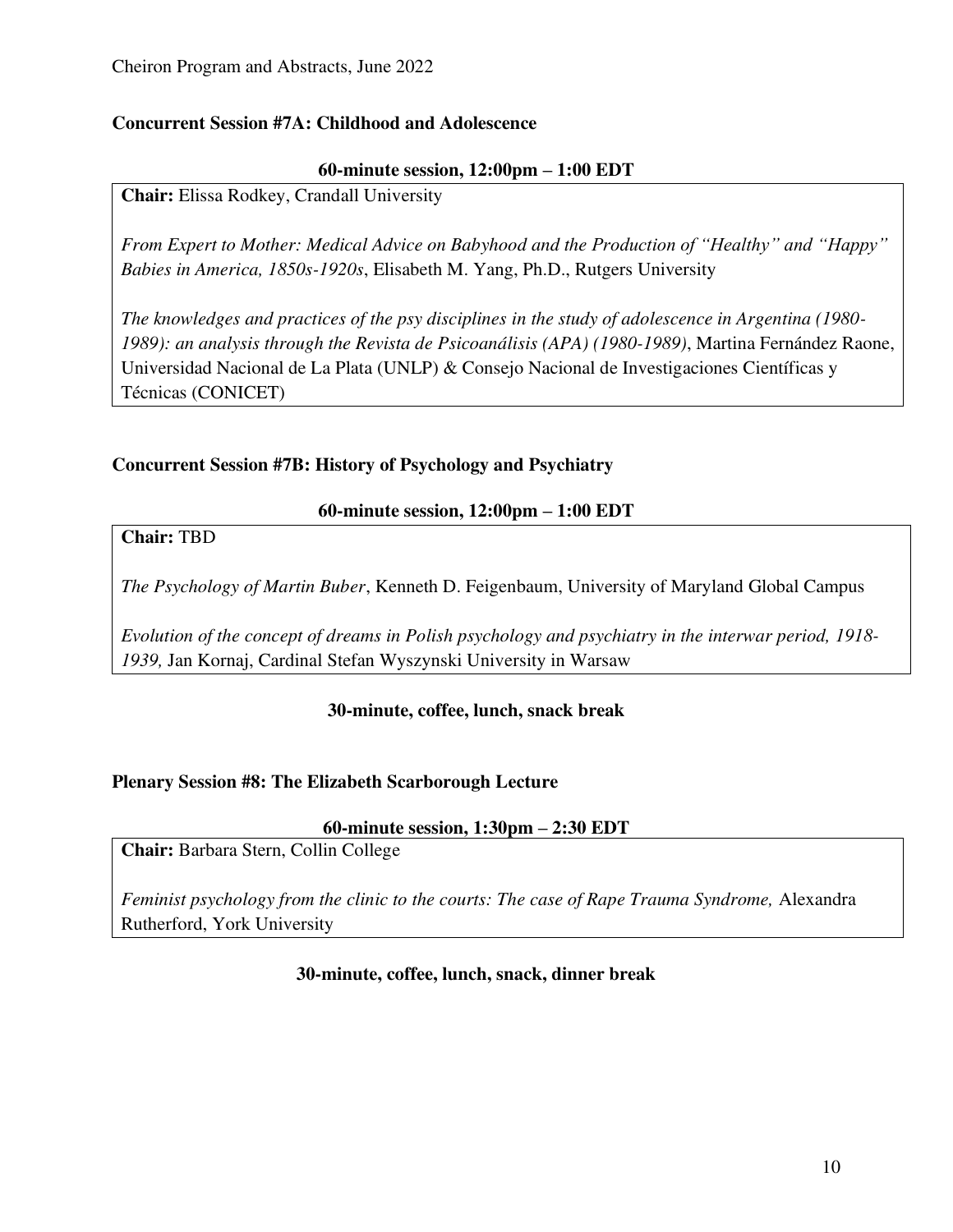### <span id="page-10-0"></span>**Concurrent Session #9A: Contextualizing Knowledge Production**

### **90-minute session, 3:00pm – 4:30 EDT**

**Chair:** Ana María Talak, Universidad Nacional de La Plata

*A Method So Uniquely Valuable (As Long It Is Quantifiable): Whately Smith's Experimental Psychopathology and the European Roots of 1920s North American Clinical Psychology*, Catriel Fierro, Institute of Humanities and Social Sciences, CONICET

*Money Matters: Talking about Money in Mid-Century Psychology Research*, Sophia Sinins and Jill Morawski, Wesleyan University

*Living mirrors and magic lamps: converging metaphors across Victorian controversies on mind and knowledge*, Juan Hermoso, CES Cardenal Cisneros, Universidad Complutense de Madrid

# <span id="page-10-1"></span>**Concurrent Session #9B: Teaching and Learning with Archives: A Case Study from a Graduate History of Psychology Course**

### **90-minute session, 3:00pm – 4:30 EDT**

**Chair:** Elizabeth Yang, Rutgers University

*Using the Archives of the History of American Psychology to teach history of psychology,* Cathy Faye, The University of Akron

*Defining Her Legacy: The Life and Work of Erika Fromm (1909-2003*), Hannah LaMack, The University of Akron

*A History of the Black Student Psychological Association,* Sianne Alexis and Audrey Tesi, The University of Akron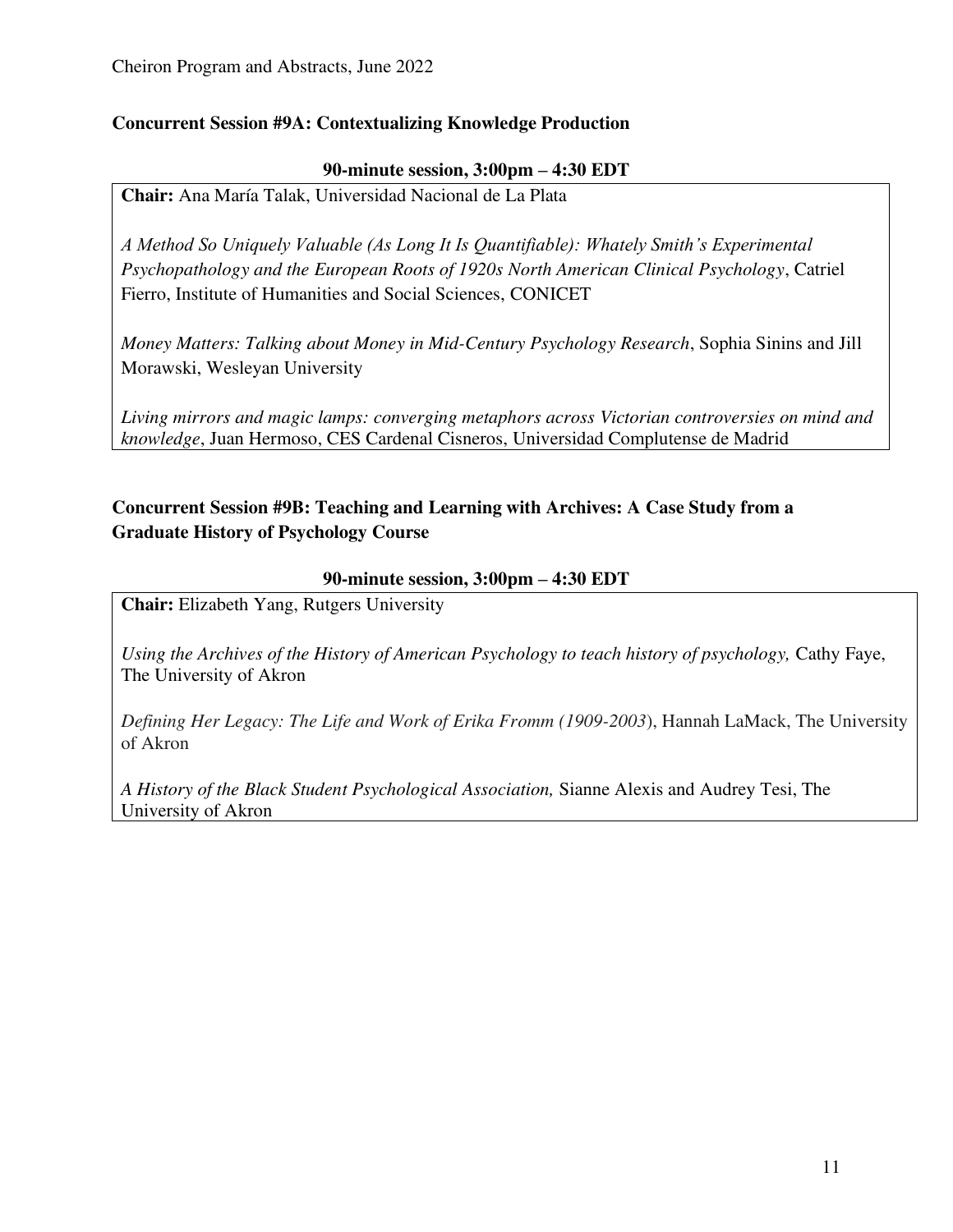# **Thursday, June 23, 2022**

# <span id="page-11-1"></span><span id="page-11-0"></span>**Concurrent Session #10A: History of Sociology and Social Problems**

## **90-minute session, 10:00am – 11:30 EDT**

**Chair:** Larry Stern, Collin College

*Changing Valuations of Social Disciplines: Social Ethics, Sociology, and James Ford at Harvard*, Lawrence Nichols, West Virginia University

*Revisiting the Work of William F. Ogburn*, Emy Kim and Mark Solovey, University of Toronto

*Navigating Between Internationalism and Geopolitics: Alva Myrdal's directorship at UNESCO as a case of Global Cold War Social Science?",* Per Wisselgren, Uppsala University

## <span id="page-11-2"></span>**Concurrent Session #10B: Social Relations and Social Conflicts**

### **90-minute session, 10:00am – 11:30 EDT**

**Chair:** Luciano García, Universidad de Buenos Aires and Consejo Nacional de Investigaciones Científicas y Técnicas

*"In Hostile Territory": Racial Segregation and the 1957 American Psychological Association Convention*, Tony Pankuch, University of Akron

*Social Sciences and the "School Yard Bully": Anti-Bullying Programs in American Schools at the Turn of the Millennium*, Heather Murray, University of Ottawa

*The Sexual Freedom, and Sexual Compulsion Debate Surrounding AIDS*, James Walkup, Rutgers University

## **30-minute breakfast, coffee, lunch, snack break**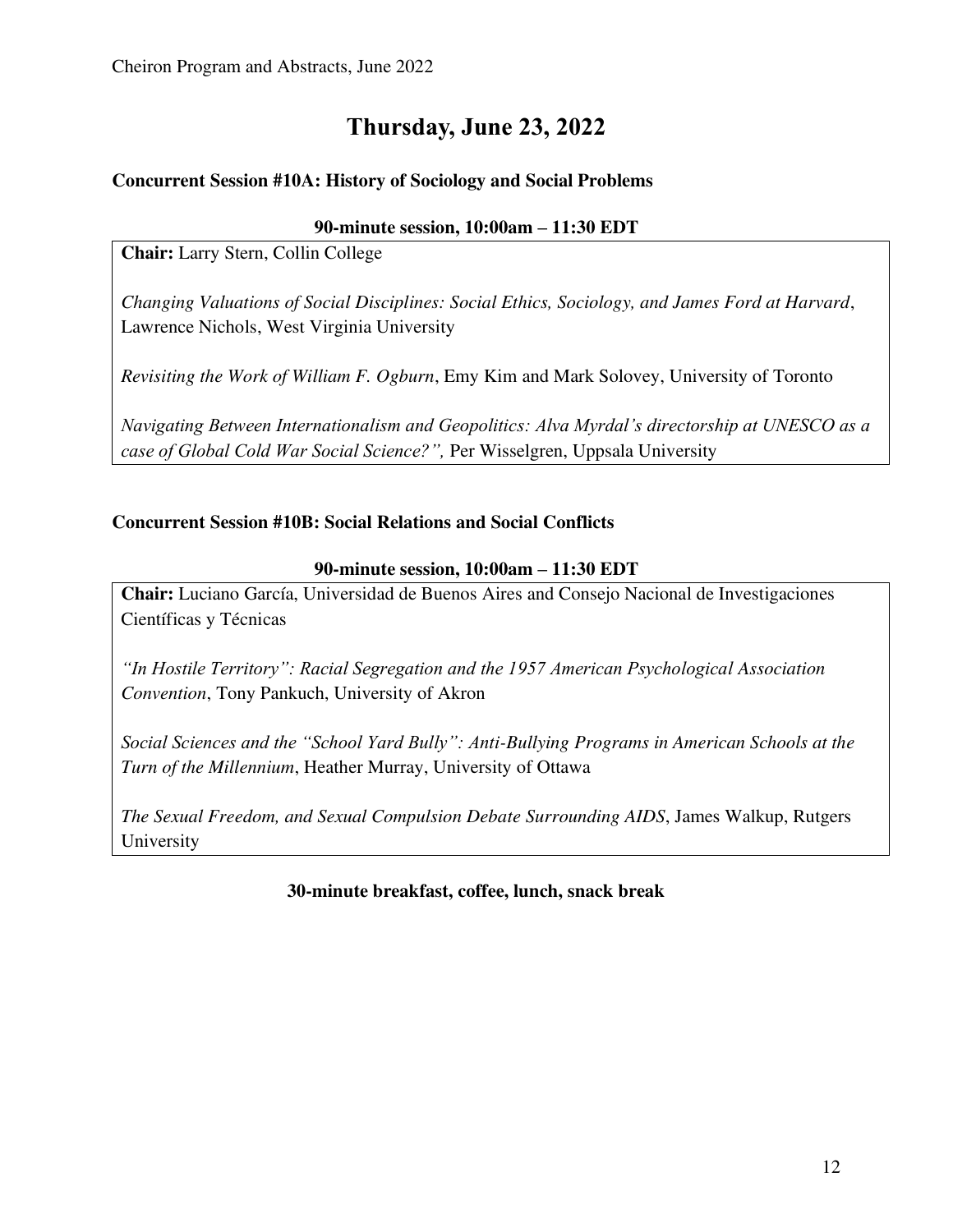<span id="page-12-0"></span>**Plenary Session #11: Brazilian Colonialism, North American and Russian-Soviet Influences on the Peculiar Directions of Psychology in Brazil** 

### **90-minute session, 12:00pm – 1:30 EDT**

### **Chair:** TBD

*History of psychological knowledge in Brazilian culture: A journey*, Marina Massimi, Universidade de São Paulo

*Exchanges between Brazilian educators and North American psychologists: the establishment of psychology as a science in Brazil in the first half of the 20th century*, William Barbosa Gomes, Universidade Federal de Rio Grande do Sul

*The reception of Soviet historical-cultural psychology in Brazil during the 20th and 21th centuries and its impact on the sciences of education*, Regina Helena de Freitas Campos, Universidade Federal de Minas Gerais

### **30-minute coffee, lunch, snack, dinner break**

<span id="page-12-1"></span>**Business Meeting** 

**2:00pm – 3:00 EDT**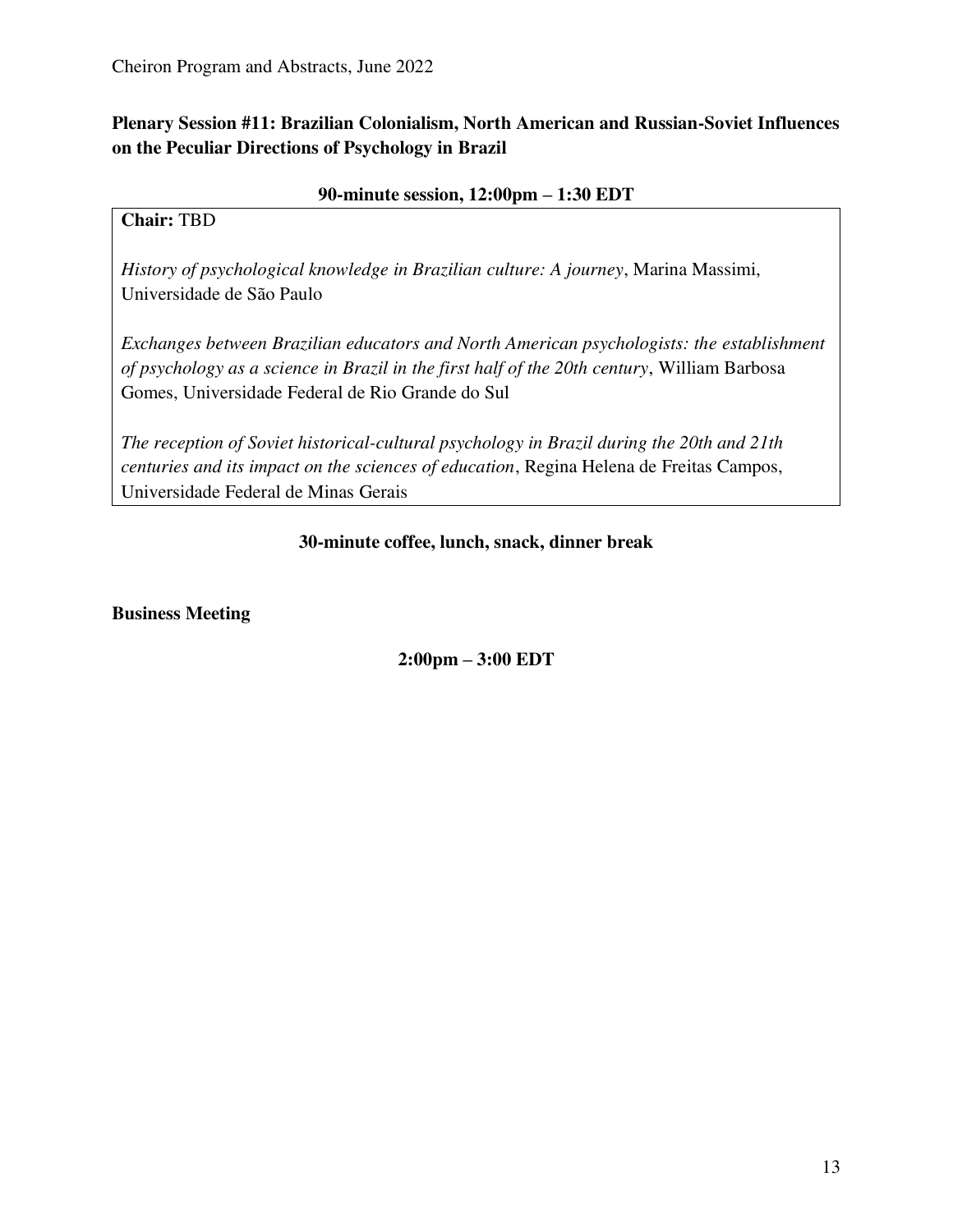# **Abstracts**

#### **Tuesday, June 21**

#### <span id="page-13-1"></span><span id="page-13-0"></span>**Session #1A Animal and Human**

### **The Primordial Origins of Terror, Horror, and Agony: Imaging Evolution in Charles Darwin's the Expression of the Emotions in Man and Animals (1872) Jacqueline Atkin, McGill University**

The subject of emotional expression was immensely popular throughout the second half of the nineteenth century. In his 1872 book *The Expression of the Emotions in Man and Animals*, Charles Darwin offered a controversial perspective on the topic. Of the various contemporary approaches to understanding expression, Darwin's was the first widely-read study to suggest that the complex human expressions traditionally believed to differentiate us from non-human animals are, in fact, proof of our descent from a common ancestor. While Darwin did not believe emotional expression to be exclusively human, he argued that a distinctly human state of self-awareness allows us to orient our will toward the restraint of expressive actions. For him, the evolution of expression in humans is best chronicled as the gradual attenuation of expressive signs. Through practice and repetition, he claimed, the habit of wilfully inhibiting expressions was inherited, and so became an inborn tendency distinctive of humankind.

*Expression* is the only book by Darwin to contain photographs. It was also one of the first photographically illustrated scientific books to attract a wide audience. The volume, which includes thirty-two photographs and twenty-one original woodcuts, was popular amongst both scientific and lay audiences. Given that Darwin was not a trained artist nor photographer, he was fundamentally dependent on others to illustrate *Expression*. For example, he collaborated with the well-known British artist Briton Rivière, the zoological illustrator Thomas Wood, the German draughtsman Joseph Wolf, and the up-and-coming teenage artist Arthur Dampier May to produce pictures depicting various emotional expressions in animals. These images were then transformed into woodcuts by the master engraver James Davis Cooper. As for the photographs included in the volume, Darwin reproduced pictures by five photographers, including the Scottish psychiatrist James Crichton-Browne, the London studio photographer Oscar Gustave Rejlander, and the French neurologist Dr. Guillaume Duchenne de Boulogne.

Published by John Murray shortly after *The Descent of Man and Selection in Relation to Sex*  (1871), the well-known and controversial text in which Darwin proposed that humans share a common ancestor with apes, *Expression* was highly anticipated by men of science and the general public alike. While the premise of Darwin's theory was certainly provocative, the promise of seeing photographs likely made the book all the more popular. In this paper, I explore the visual strategies Darwin deployed to construct and support his argument that expression reveals man's connection to a primordial ancestor shared with non-human animals. First, I discuss the guiding principles of Darwin's theory to elucidate how the text chronicles the evolution of expression as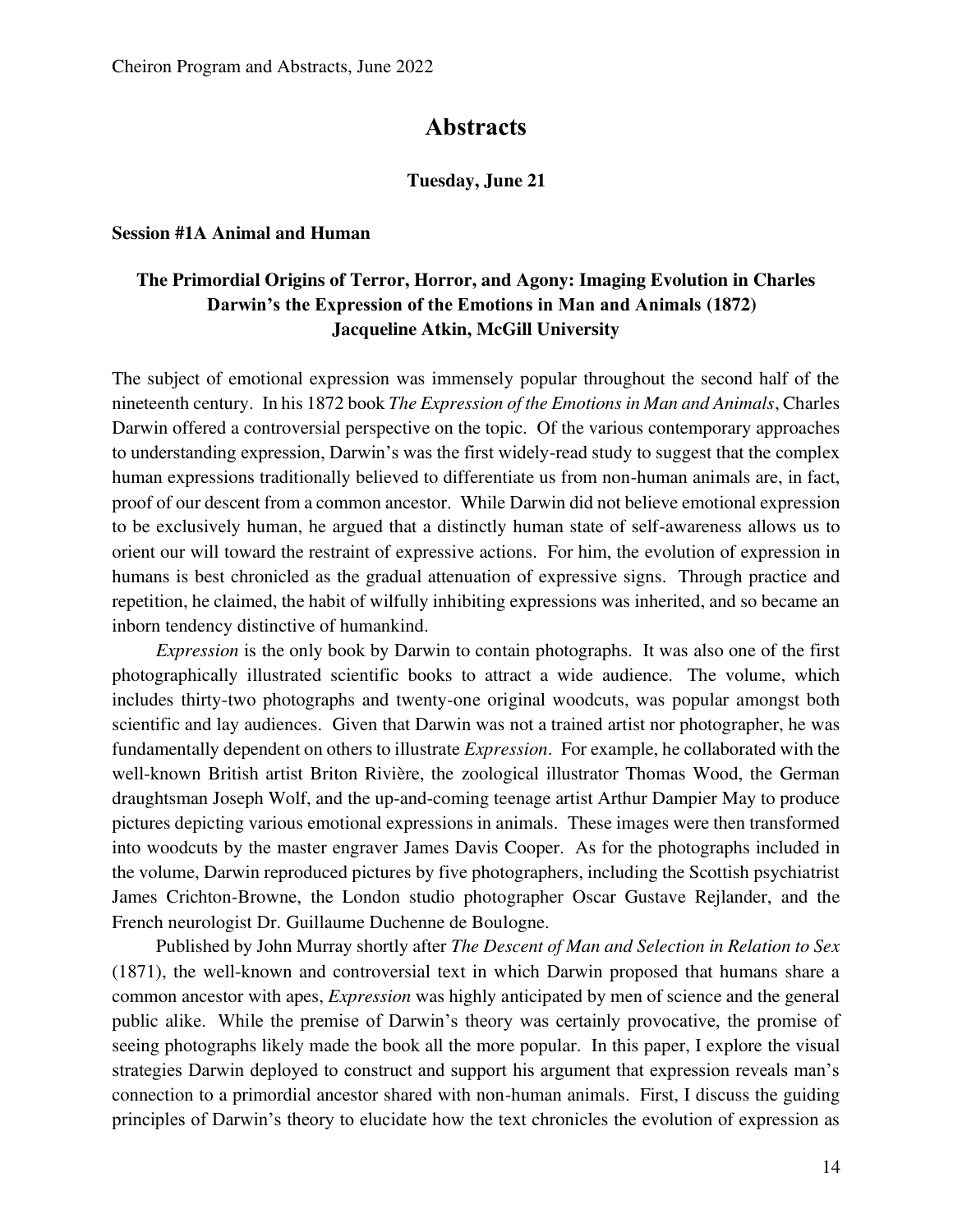the progressive attenuation of expressive signs. Next, I conduct a comparative analysis of the images included in *Expression* to illuminate the visual strategies Darwin used to draw connections and distinctions between different groups of beings in service of this argument. Finally, I expand to consider how *Expression* was embedded in broader nineteenth-century debates about epistemology and scientific truth.

#### **Bibliography**

- Alberti, Fay Bound. *Matters of the Heart: History, Medicine, and Emotion*. Oxford: Oxford University Press, 2010.
- Bade, Patrick. "Art and Degeneration: Visual Icons of Corruption." In *Degeneration: The Dark*
- *Side of Progress*. Edited by J. Edward Chamberlin and Sander L Gilman. New York: Columbia University Press, 1985: 220–240.

Bear, Jordan. *Disillusioned: Victorian Photography and the Discerning Subject*. University Park, Pennsylvania: Pennsylvania State University Press, 2015.

- Beckman, Jenny. "Do Collections Make the Collector? Charles Darwin in Context." In *From*
- *Private to Public: Natural Collections and Museums*. Edited by Marco Beretta. Sagamore Beach, MA: Science History Publications: 2005.
- Browne, Janet. "Darwin and the Expression of the Emotions." In *The Darwinian Heritage*. Edited
- by David Kohn. Princeton, NJ: Princeton University Press in association with Nova Pacifica, 1988: 307–326.
- Chevalier-Skolnikoff, Suzanne. "Facial Expression of Emotion in Nonhuman Primates." In
- *Darwin and Facial Expression: A Century of Research in Review*. Edited by Paul Ekman*.* New York: Academic Press, 1973.
- Daniel, Malcolm. "Darkroom vs. Greenroom: Victorian Art Photography and Popular Theatrical Entertainment." *Images* 33, nos. 1–2 (Fall 1990): 13–19.
- Darwin, Charles. *The Expression of the Emotions in Man and Animals*. Oxford: Oxford University Press, 1998 [1872].
- Dupuoy, Stéphanie. "The Naturalist and the Nuances: Sentimentalism, Moral Values, and
- Emotional Expression in Darwin and the Anatomists." *Journal of the History of the Behavioral Sciences* 47, no. 4 (2011): 335–358.
- Ekman, Paul "Preface" and "Introduction." In *Darwin and Facial Expression: A Century of Research in Review.* Edited by Paul Ekman. New York: Academic Press, 1973.
- Gilman, Sander L. "Darwin Sees the Insane." *Journal of the History of the Behavioural Sciences* no. 15 (1979): 253–262.
- Mayr, Ernst. "Typological versus Population Thinking." In *Evolution and the Diversity of Life*. Cambridge, MA: Harvard University Press, 1976.
- Morgan, Benjamin. *The Outward Mind: Materialist Aesthetics in Victorian Science and Literature*. Chicago: University of Chicago Press, 2017.
- Prodger, Phillip. *Darwin's Camera: Art and Photography in the Theory of Evolution*. Oxford: Oxford University Press, 2009.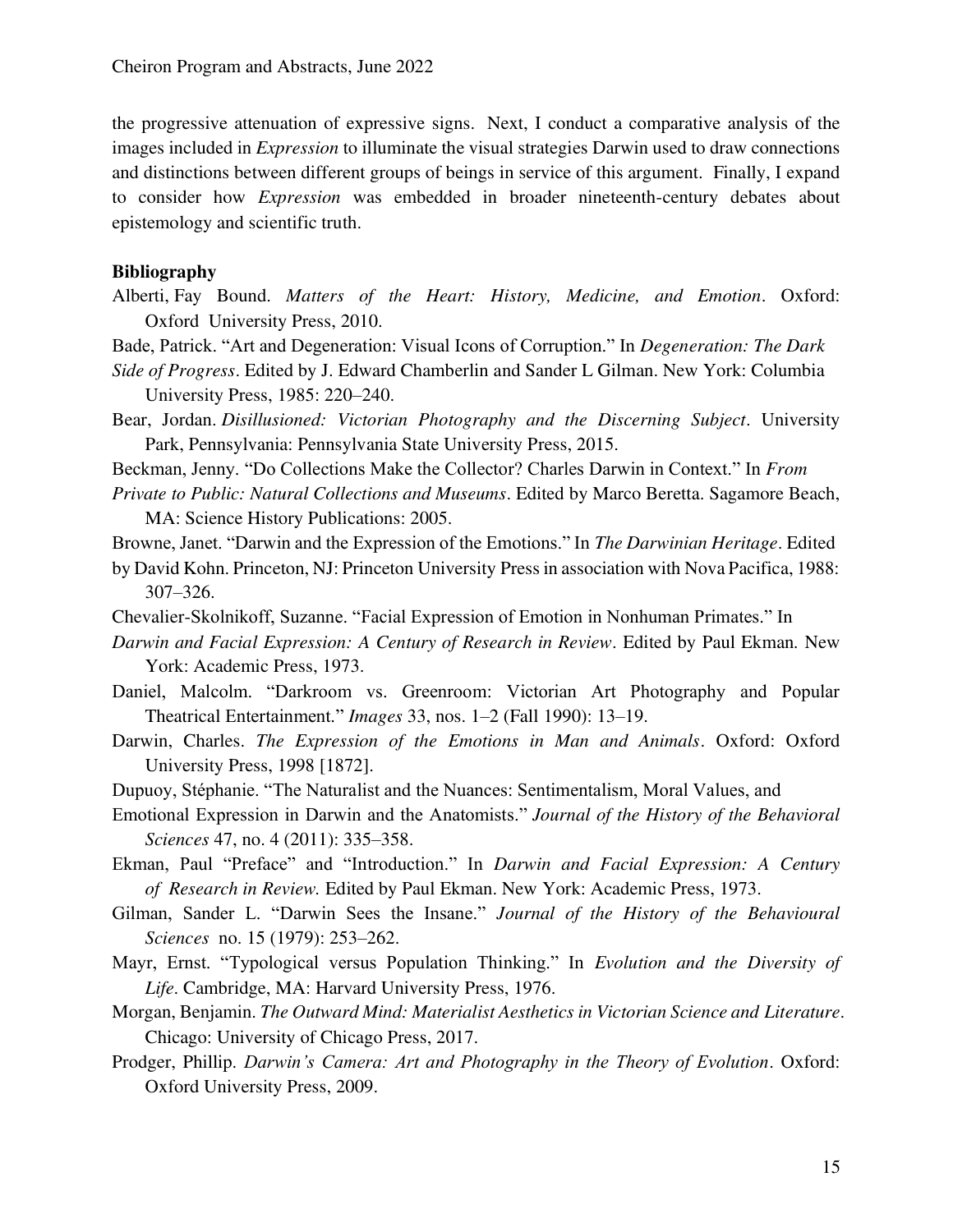- Richards, Robert J. *Darwin and the Emergence of Evolutionary Theories of Mind and Behavior*. Chicago: University of Chicago Press, 1987.
- Richardson, Angelique. "Introduction." In *After Darwin: Animals, Emotions, and the Mind.*  Edited by Angelique Richardson. Amsterdam: Rodopi, 2013.
- Ridley, Hugh. *Darwin Becomes Art: Aesthetic Vision in the Wake of Darwin: 1870- 1920*. Amsterdam: Editions Rodopi, 2014.
- Smith, Jonathan. *Charles Darwin and Victorian Visual Culture*. Cambridge: Cambridge University Press, 2006.
- Stedman, Gesa. *Stemming the Torrent: Expression and Control in the Victorian Discourses on Emotion, 1830-1872*. London: Routledge, 2018.
- Voss, Julia. *Darwin's Pictures: Views of Evolutionary Theory, 1837–1874.* Translated by Lori Lantz. New Haven: Yale University Press, 2010.

### **Ratopolis revisited: Circulations of Knowledge on Rat Breeding, Behavior, and Physiology in Early Nineteenth-Century Paris and London Sharman Levinson, Université d'Angers and the American University of Paris**

This paper discusses rats, knowledge and urban spaces in Paris in the first half of the 19th century when laboratory physiology was an emergent but far from dominant space of inquiry in medicine, the life sciences and animal observation. During this period, a concern with public hygiene, occupational health and poverty brought together chemists, pharmacists, veterinarians, *aliénistes*, physiologists, physicians, representatives of industry, and police working with the *Conseil de Salubrité de la ville de Paris (Paris Health Council)* founded in 1802. Some of the members of the *Conseil* took an active interest in rat infestations and different strategies used to deal with these. One remarkable member, Alexandre Parent du Chatelet, in his investigations of sewers, dumps and animal rendering spaces sought out and described the extensive experiential knowledge of those whose livelihoods depended upon catching rats, breeding them, poisoning or otherwise killing them, displacing infestations and even, though more rarely, cooking them for human consumption.

I will argue that early-19th century grey literature writings about rats, public hygiene and the working poor reflected the encounter between different modes of acquisition of knowledge about rats and that these writings both borrowed from and radically transformed a pre-existing 'Ratopolis' genre. I refer here to a long history of literary writing about anthropomorphized rats in the form of allegory, fable and/or satire meant to criticize or shed light on the ways, politics and foibles of humans. This brief highlighting of important continuities and discontinuities of a 'Ratopolis' trope in France, up until the late  $18<sup>th</sup>$  century will set the stage for the central focus of the paper which examines the circulations of health or hygiene related writings about rats in Paris and then London, and their relationship to concern with the urban poor. In both of these cities, the dissemination of a blended genre combining urban hygiene and urban legends, facilitated new ways of thinking about urban rats, their behavior and their physiology. The success of this blended genre was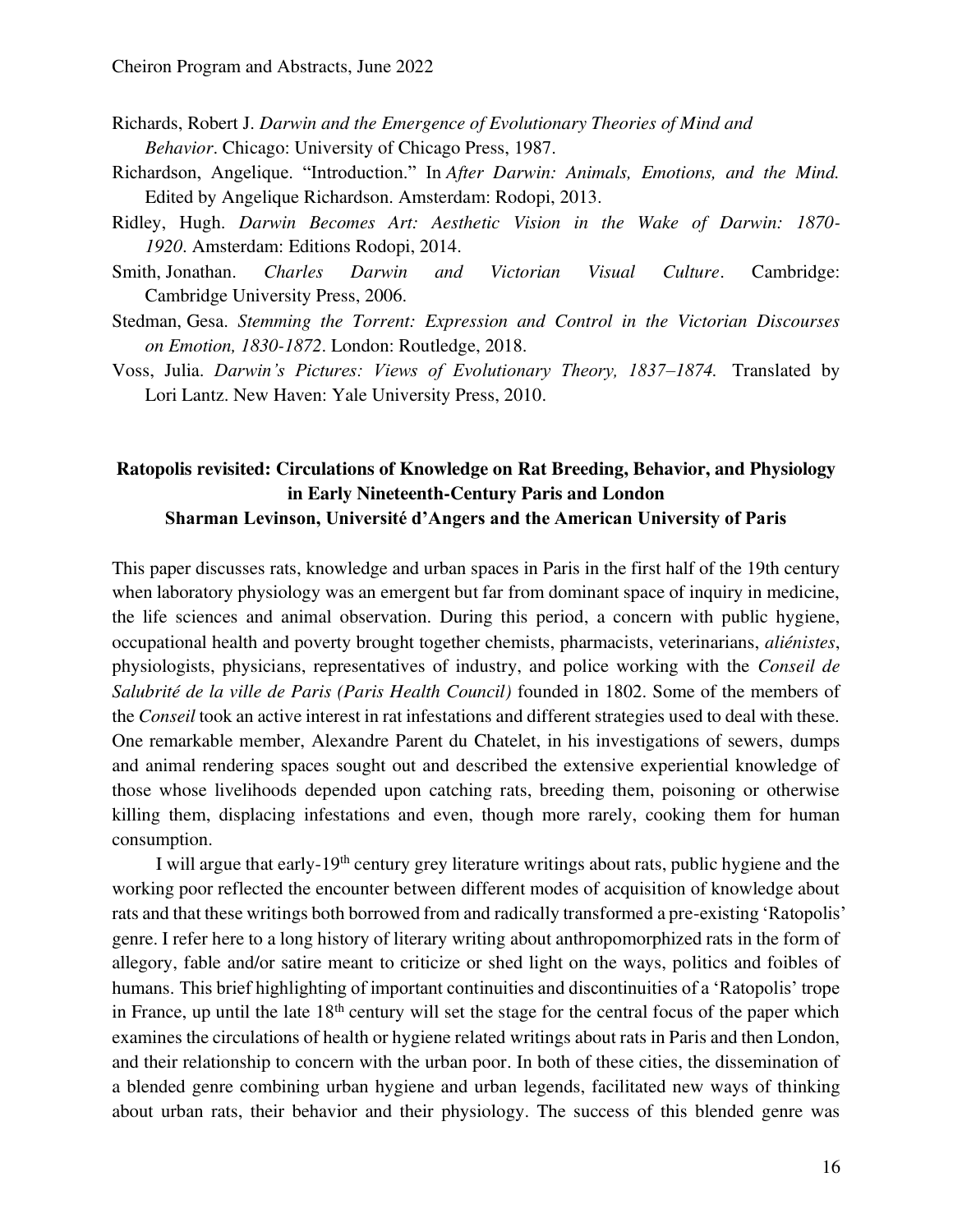amplified when the English journalist Henry Mayhew, inspired by his encounter with Parisian satirical journalism as well as the writings of Parisian hygienists and physiologists began to publish the articles that later formed the first three volumes of *London Labour and the London Poor*. Mayhew's florid descriptions of the occupations of London's rat-workers were given perhaps their most popular (or infamous) portrayals. Circulations between grey literature (such as that produced by the *Conseil de Salubrité* in Paris, and reports for the French Academy of Science, for example) and literature and journalism contributed to popular representations of Paris and London as rat cities. The paper concludes by giving some examples of ways in which American  $20<sup>th</sup>$ -century ratopolises, like the city of Baltimore studied by psychobiologist and 'relectant rat catcher' Curt Richter drew on some of the earlier observations of French and British authors but also introduced some newer stakes that proved particularly useful in maintaining psychology as a discipline best suited for bridging biology, behavior and post-war urban concerns.

### **Bibliography**

- Bourdon de Sigrais, C. G. (1737) Histoire des rats pour servir à l'histoire universelle. Ratopolis (Paris).
- D'Arcet, Jean-Pierre-Joseph Rapport fait le 20 janvier 1830 au Conseil général des hospices, sur l'emploi de la gélatine à l'Hôtel-Dieu de Paris, par M.B. Desportes, impr. Gaultier-Laguionie, *Recueil industriel manufacturier, agricole et commercial, de la salubrité publique et des beaux-arts*, p. 20-30.
- Gannal, J. N. (1834) *Géline, gelée et gélatine*. Paris, Imprimerie et fonderie de Rignoux et co.
- Gauthier, T. (1838) La ville des rats, *La presse*, 20 juillet 1838.
- Guillerme, A. (2007) La naissance de l'industrie à Paris, entre sueurs et vapeurs : 1780-1830, Seyssel, Champ Vallon. 432 p.
- La Berge, A. F.. (1988) Edwin Chadwick and the French connection, Bulletin of the History of Medicine, The Johns Hopkins University Press Vol. 62, No. 1, p. 23-41
- La Berge, A. F. (1992) Mission and Method: The Early Nineteenth-Century French Public Health Movement. (Cambridge History of Medicine.) New York: Cambridge University Press.
- Magendie (1841) *Rapport fait à l'Académie des Sciences par M. Magendie, au nom de la commission dite de la gélatine*, Paris, Bachelier.
- Mayhew, H. (1851) London Labour and the London Poor Vol. 1. The London Street-Folk. London, UK: George Woodfall and Son. 1851
- Mayhew, H. (1861) London Labour and the London Poor Vol. 2. The London Street-Folk comprising: Street sellers. Street buyers. Street finders. Street performers. Street artisans. Street labourers. London, UK: Griffin, Bohn, and Company. 1861
- Mayhew, H. (1861) London Labour and the London Poor Vol. 3. The London Street-Folk comprising : Street sellers. Street buyers. Street finders. Street performers. Street artizans. Street labourers. London, UK: Griffin, Bohn, and Company.
- Parent Duchâtelet, A. (1824) Essai sur les cloaques ou égouts de la ville de Paris, Crevot, 240 p.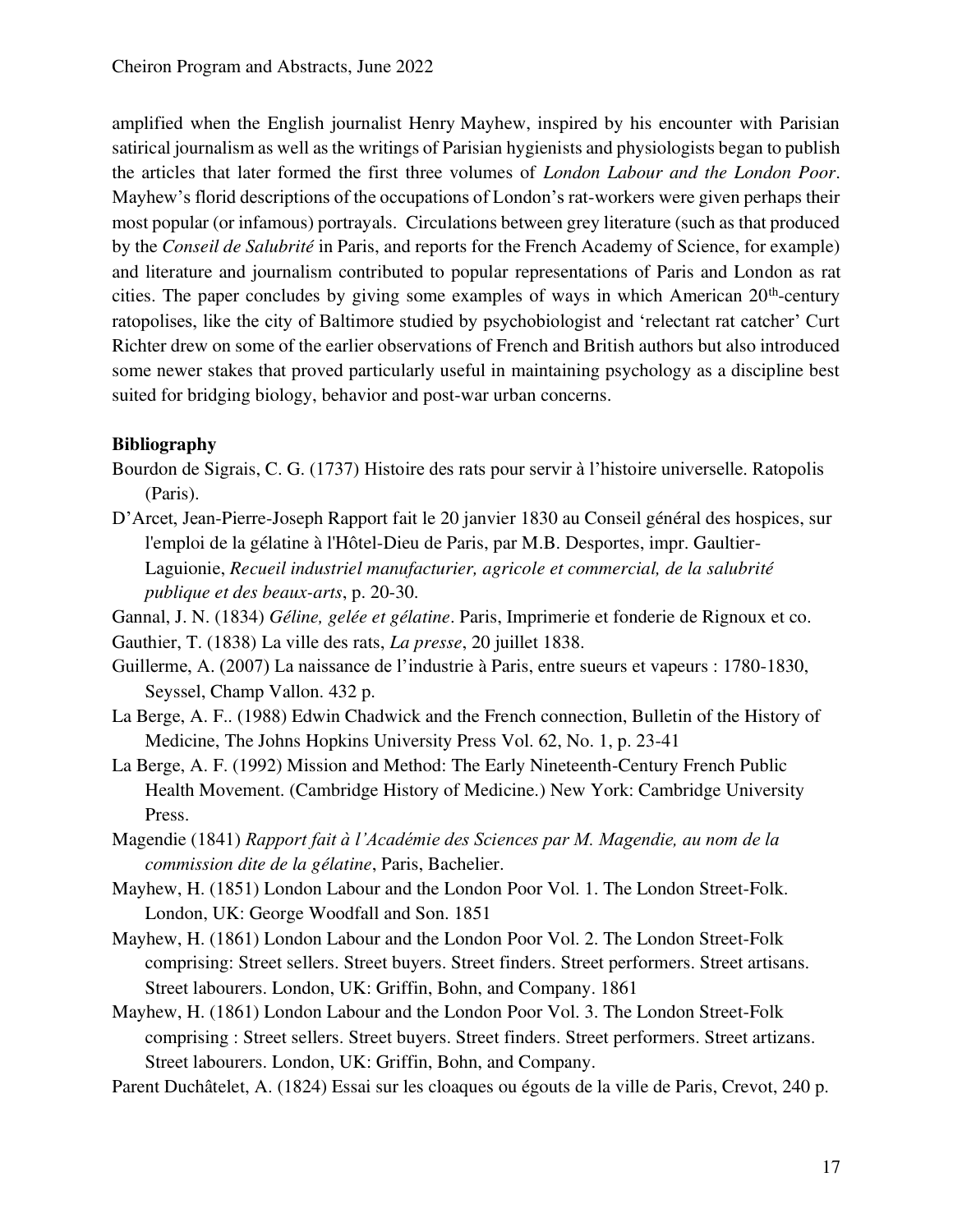- Parent Duchâtelet, A. (1832) Les Chantiers d'écarrissage de la ville de Paris envisagés sous le rapport de l'hygiène publique, *Annales d'hygiène publique de médecine légale*, 157 pp.
- Parent Duchâtelet, A. (Secrétaire rapporteur) (1827) Recherches et Considérations sur l'enlèvement et l'emploi des chevaux morts, et sur la nécessite d'établir à Paris un clos central d'équarrissage, tant pour les avantages de la salubrité publique, que pour l'industrie manufacturière de cette ville. Bachelier, Librairie Editeur, 129pp.
- Perrot, M. (1840) Montfaucon : son gibet, sa voirie, son écorcherie, description topographique, historique et industrielle / Chez l'éditeur Paris, quai des Augustins, 39.
- Ramsden, E. (2012) Rats, Stress and the built environment, *History of the Human Sciences* 25(5) 123–147.
- Richter, C. P. (1968) Experiences of a Reluctant Rat-Catcher. The Common Norway Rat--- Friend or Enemy? *Proceedings of the American Philosophical Society*, Vol. 112, 6, pp. 403- 415.

### <span id="page-17-0"></span>**Session #1B Clinical Psychology and Psychotherapy, I**

### **From Therapeutic id to Pathological Behaviour: 'Seeking Reassurance' in Twentieth-Century British Clinical Psychology Eva Surawy Stepney, University of Sheffield**

The practice of 'giving reassurance'- meaning to remove doubts and fears through encouragement- has become a point of controversy in contemporary mental health debates in Britain. Psychological literature relating to a range of mental disorders defines 'reassurance' both as a pathological behaviour ('seeking reassurance') and as a corresponding therapeutic technique (withholding reassurance). In psychiatric settings, mental health professionals frequently highlight how giving reassurance to patients can reinforce negative behavioural patterns, such as compulsions or self-harm, leading to an increase in symptoms and a worsening of psychiatric distress. In contrast, high profile mental health activists and service users have highlighted the damaging, and even fatal, implications of patients being denied reassurance by clinicians and health workers across the United Kingdom.

The framing of 'reassurance' as something to be withheld from patients indicates a fundamental transformation in how the term has historically been used in the clinical context. Traditionally the provision of reassurance had been employed in both medicine and psychiatry to sooth the 'nerves' of patients and make them more receptive to therapeutic intervention. In many cases the extent to which a clinician possessed a 'reassuring' character was deemed essential to their perceived stature and efficacy. My presentation will trace the changing concept of 'reassurance' from its provision as a therapeutic aid in early to mid-twentieth century mental health care, to its abrupt reconceptualisation as something that exacerbates pathological behaviour in 1970s British clinical psychology. It will show how patients 'seeking' reassurance first became a 'problem' in experimental studies on obsessive-compulsive disorder (OCD)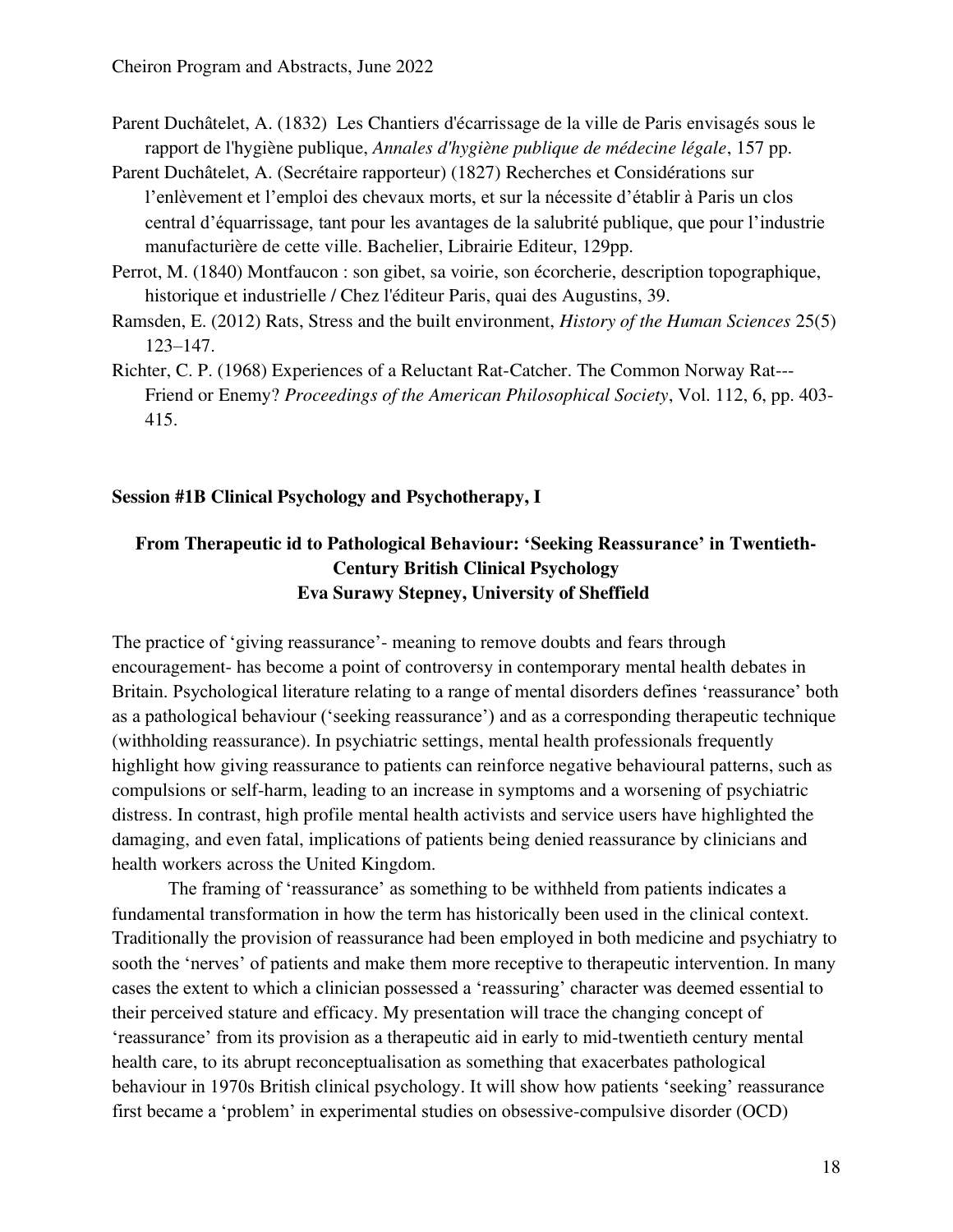conducted at the Maudsley hospital in South London, and how attempts to 'modify' compulsive behaviours led to 'reassurance-prevention' being developed as a distinct behavioural technique. In the context of a behavioural model of compulsions, derived from animals, the anxietyreducing properties of reassurance were viewed as a key mechanism sustaining the persistence of compulsive symptoms.

The presentation will subsequently illustrate how the psychological technique of 'withholding reassurance' gained traction in relation to broader social and contextual changes in Britain. The closure of large asylums from the 1970s onwards prompted Maudsley psychologists to teach 'reassurance-prevention' to family members so that they could control the obsessional behaviour of their loved ones in the community. The discourse of 'individual responsibility' characterising 1980s healthcare once again widened the utility of the reassurance concept: patients were increasingly instructed that refraining from 'seeking reassurance' was a tool by which they could learn to manage their own distress. Critically, the transformation of the reassurance concept- as it emerged in relation to OCD- has led to its extension across a wide range of mental health settings and disorders. The effects of this shift are rippling through mental health debates in Britain today and thus require thoughtful (and so far, absent) historicization.

The presentation will draw predominately on psychological material published in the journal *Behaviour Research and Therapy*, which was started by Maudsley psychologists and edited by the OCD specialist, and a key figure in the reconceptualising of 'reassurance', Stanley Rachman. The sources will be contextualised within broader 'psy' literature and historiography relating to the intersection between British clinical psychology and the growth of behaviour therapies.

### **Bibliography**

- Baistow, K., Chapter 15 'Behavioural Approaches and the Cultivation of Competence', in Bunn, Lovie, Richards (ed.) *Psychology in Britain* (2001).
- Beech, H.R., Vaughan, M., *Behavioural Treatment in Obsessional States* (Wiley, 1978).
- Crichton-Miller, H. 'Primitive Man and the Modern Patient', *British Medical Journal* 2.3739 (1932).
- Hodgson, R., Marzilier, J., Rachman, S., 'Treatment of Obsessive-Compulsive Neurosis by Modelling', *Behaviour Research and Therapy* (1970).
- Hodgson, R., Marks, I., Rachman, S., 'The Treatment of Chronic Obsessive-Compulsive Neurosis', B*ehaviour Research and Therapy* (1971).
- Hall, J., 'The emergence of clinical psychology in Britain from 1943 to 1958, Part 1: Core tasks and the professionalisation process', *History and Philosophy of Psychology* 9.1 (2007).
- Kennedy, A., 'Recent hysterical states and their treatment', *Journal of Mental Science* 86.364 (1940).
- Marks, S., 'Cognitive Behaviour Therapies in Britain: The Historical Context and Present Situation', *Cognitive Behaviour Therapies* (2012).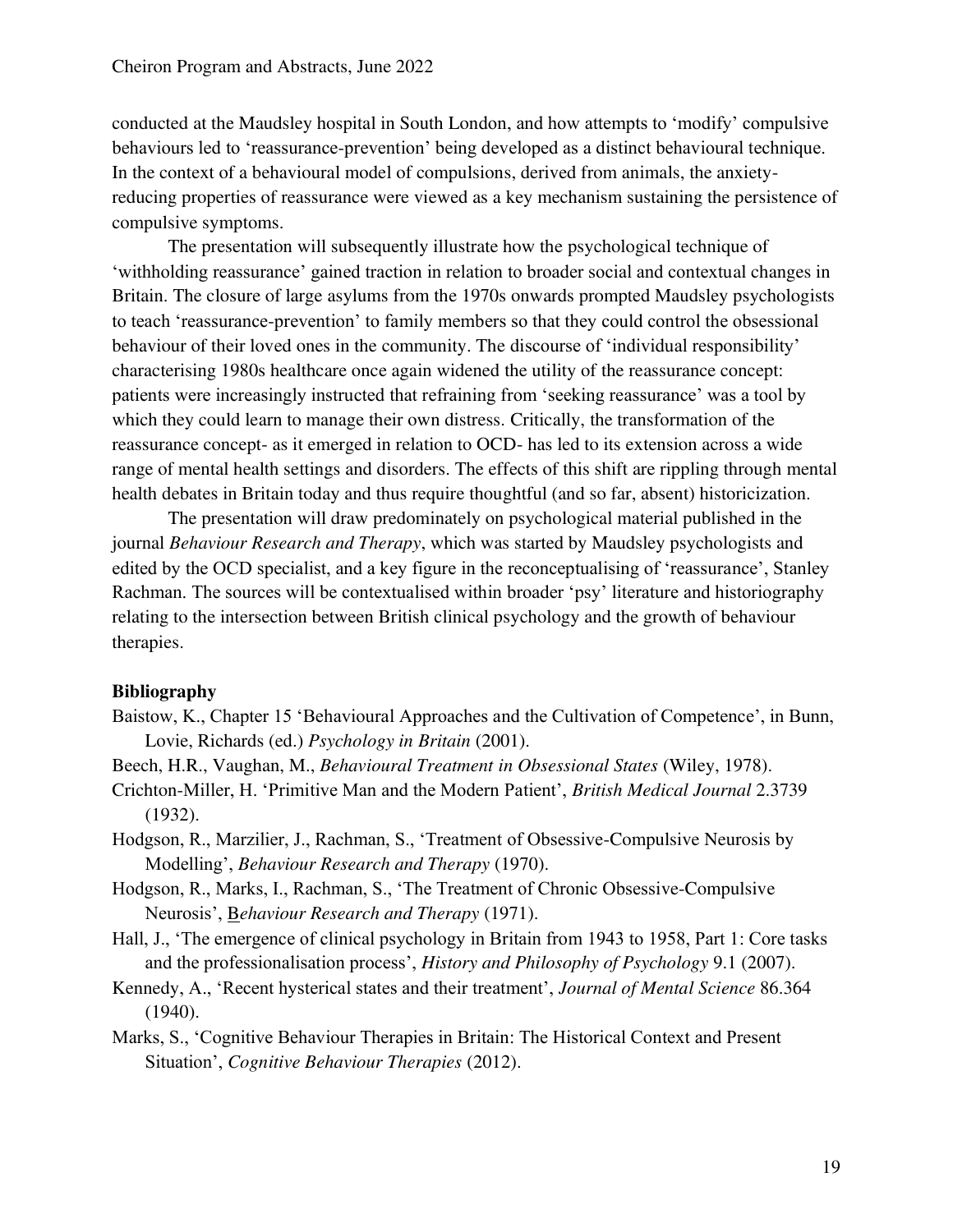- Marks, S., 'Psychologists as therapists: the development of behavioural traditions in clinical psychology' in Hall, J., Pilgrim, S., Turpin, G., *Clinical Psychology in Britain: Historical Perspectives* (BPS, 2015).
- Meyer V., Levy, R., 'Behavioural treatment of a homosexual with compulsive rituals', *British Journal of Medical Psychology* (1970).
- Parry, G., 'Psychologists as therapists: An overview' in J. Hall, D. Pilgrim & G. Turpin (Eds.), *Clinical psychology in Britain: Historical perspectives*, London: British Psychological Society (2015).

Rachman, S., 'Obsessional Ruminations', *Behaviour Research and Therapy* (1970).

Rachman, S., 'The Modification of Obsessions: A New Formulation', *Behaviour Research and Therapy* (1976).

Rose, N., *Governing the Soul: The Shaping of the Private Self* (Manchester, 1989).

Salkovskis, P., Warwick, H., 'Reassurance', *British Medical Journal* 6.290 (1985).

Salkovskis, P., 'Obsessive-Compulsive Disorder' in *Cognitive Behaviour Therapy for Psychiatric Problems: A Practical Guide* (Oxford, 1989).

### **"Skinnerizing" the Psychedelic Experience: LSD Meets Behavioural Therapy in 1960s Child Psychiatry Andrew Jones, University of Toronto**

In the 1960s, at UCLA's Neuropsychiatric Institute, the psychologist Ole Ivar Lovaas and his colleagues launched a behavioral therapy program for children who were diagnosed as schizophrenic or autistic. In a highly controlled environment, the program aimed to reinforce linguistic and social behaviors for "isolated" or "withdrawn" children. While positive reinforcement techniques were incorporated into the program, Lovaas also explored the efficacy of aversive stimuli – such as slaps, screams, and shocks – for children who engaged in dangerous self-destructive behaviors (Moser, 1965). Although Lovaas' use of aversive stimuli generated much controversy, behavioral therapy, or "applied behavioral analysis," made its way into the autism community during the 1970s and 1980s as many parents adapted behavioral techniques to meet the specific needs of their children (Vicedo, 2021).

The story of Lovaas' behavioral therapy program is well known among historians of autism (Donovan and Zuker, 2016; Silverman, 2012; Eyal et al, 2010). Less examined, however, is that Lovaas' colleague, the psychiatrist James Q. Simmons III, conducted several studies that incorporated the hallucinogenic drug LSD into this behavioral program. In the early 1960s, LSD was used as a therapeutic tool for institutionalized children by Lauretta Bender, the well renowned child psychiatrist in New York (Bender et al, 1963). Simmons, who was the Chief of the Children's Inpatient Services at the Neuropsychiatric Institute, was interested in Bender's results with this drug and wanted to produce better controlled studies to test Bender's claims (Simmons et al, 1966; Simmons et al, 1972; Simmons et al, 1974).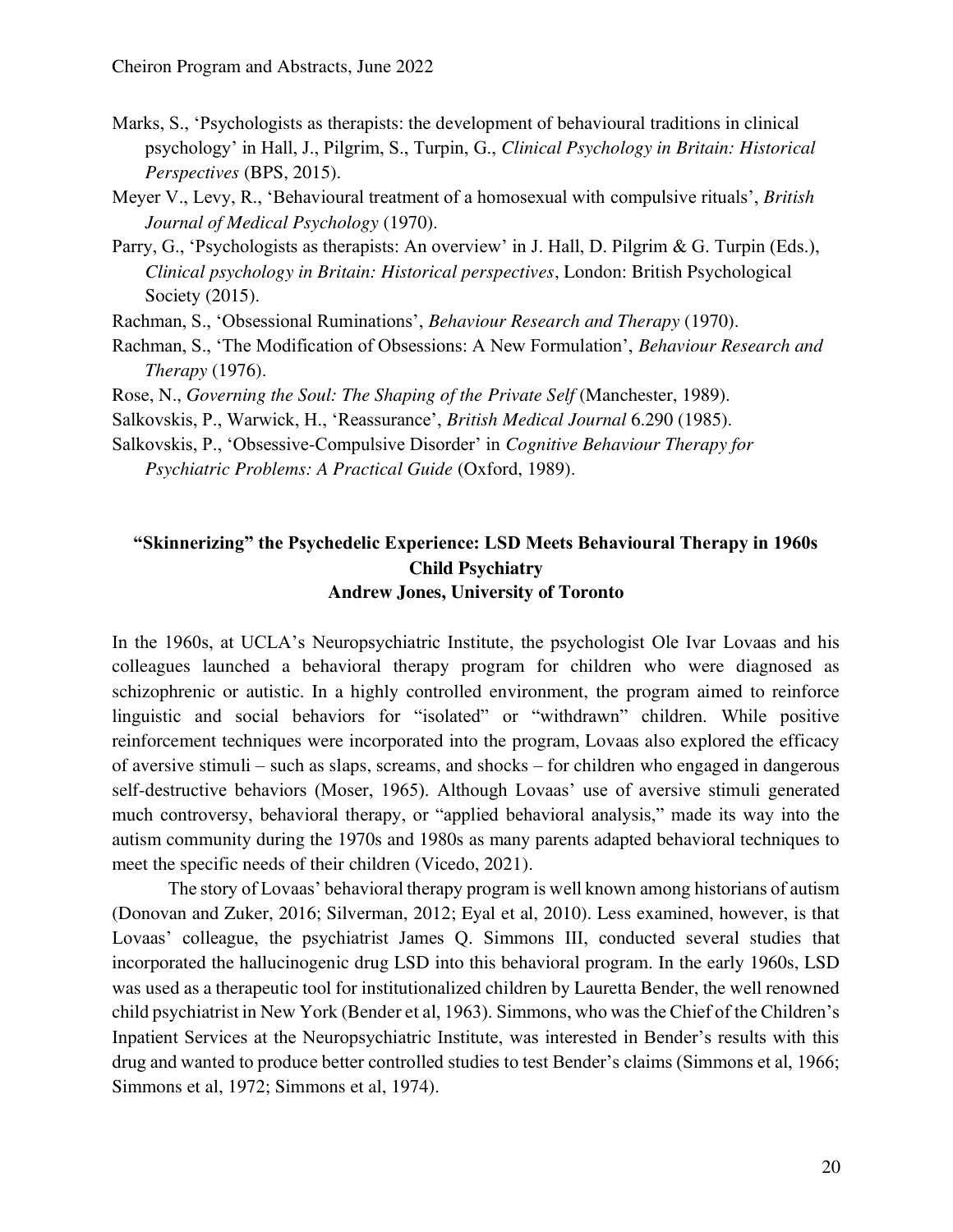These studies provide a unique opportunity to explore how LSD therapy was incorporated into a behavioral paradigm or "Skinnerized." The term "Skinnerize" was used in the 1960s by the teacher, author, and mother of an autistic child Clara Park to describe the use of behavioral principles to teach children language or emotional contact. In her words, parents and psychiatrists could "Skinnerize love, or affect" by reinforcing behaviors step by step (Vicedo, 2021, 118). Park's term provides a useful tool for considering how another subjective experience was broken down into its behavioral components: the LSD experience. In contrast to the many psychoanalytically-oriented psychiatrists who used LSD in the 1960s to explore the subjective lives of their patients, the drug was rarely discussed among behaviorists. In the case of Simmons though, we not only see how LSD was used in child psychiatry, but we also see how the value of LSD was uniquely understood through the lens of behaviorism. Instead of recovering repressed memories, or inducing spiritual experiences of 'one-ness,' Simmons paid close attention to LSD's impact on learning and its usefulness as a positive or negative reinforcer. In this way, the LSD experience was 'Skinnerized.'

Drawing on published scholarly and journalistic reports about these LSD studies, I will examine how Skinner's "technology of behavior" (Rutherford, 2009) extended to and shaped the setting and rationale of LSD therapy for children at UCLA's Neuropsychiatric Institute. Psychiatrists who worked with LSD in this period were careful to construct comfortable settings within which their patients could enjoy the LSD experience (Dyck, 2008). At the Neuropsychiatric Institute however, the children experienced LSD inside a "human Skinner box" (Rutherford, 2009), a contrived structure with a two-way mirror that allowed for detailed observation and manipulation of behavior (Lovaas et al, 1963). Behaviorism also uniquely shaped how Simmons viewed the therapeutic value of LSD. Although Simmons and his colleagues noted positive experiences and found that LSD often led to a "marked elevation in smiling and laughing behaviors" in the children (Simmons et al, 1966), they also considered LSD valuable as an aversive stimulus as panic reactions and negative experiences drove children to make emotional contact with an attending adult who represented a "safe haven" (Simmons et al, 1972).

### **Bibliography**

- Bender, Lauretta. G Faretra , L Cobrinik. "LSD and UML treatment of hospitalized disturbed children" Recent Advances in Biological Psychiatry 5 (1963): 84–92.
- Donovan, John and Caren Zucker, In a Different Key: The Story of Autism (New York: Crown Publishers, 2016).
- Dyck, Erika. Psychedelic Psychiatry: LSD from Clinic to Campus (Johns Hopkins University Press, 2008)
- Eyal Gil, Brendan Hart, Emine Oncular, Neta Oren, and Natasha Rossi, The Autism Matrix: The Social Origins of the Autism Epidemic (Cambridge, UK: Polity, 2010)
- Lovaas, Ivar O. Gilbert Frietag, Vivian J. Gold, Irene C. Kassarola. "Recording Apparatus and Procedure for Observation of Behaviors of Children in Free Play Settings," Journal of Experimental Child Psychology 2 (1965): 108-120.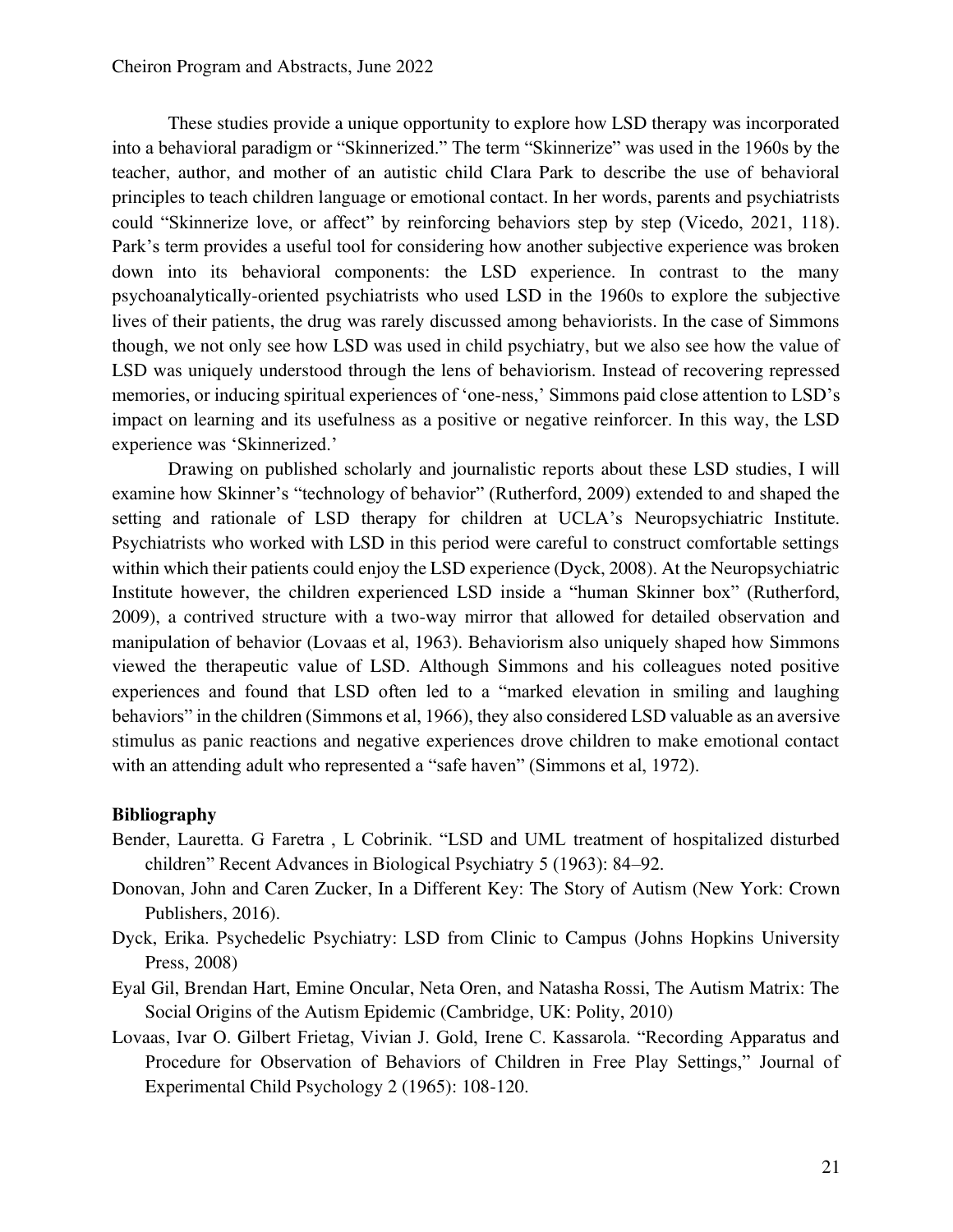- Moser, Don. "Screams, Slaps and Love: A Surprising, Shocking Treatment Helps Far-Gone Mental Cripples," Life, May 7, 1965.
- Rutherford, Alexandra. Beyond the Box: B.F. Skinner's Technology of Behaviour from Laboratory to Life, 1950s-1970s (University of Toronto Press, 2009).
- Silverman, Chloe. Understanding Autism: Parents, Doctors, and the History of a Disorder (Princeton University Press, 2012).
- Simmons, James Q. SJ Leiken, OL Lovaas. "Modification of autistic behavior with LSD-25" Am J Psychiat 122 (1966): 1201-1211
- Simmons, James Q, D Benor, D Daniel. "The variable effects of LSD-25 on the behaviour of a heterogeneous group of childhood schizophrenics" Behavioural Neuropsychiatry 3 (1972): 10-24.
- Simmons, James Q. Robert Sparks, Phillip Blake. "Lack of chromosomal damaging effects by moderate doses of LSD in vivo" Clinical Genetics 5 (1974): 59-61.
- Vicedo, Marga. Intelligent Love: The Story of Clara Park, Her Autistic Daughter, and the Myth of the Refrigerator Mother (Boston: Beacon Press, 2021).

### <span id="page-21-0"></span>**Session #2A: Soviet Psychology**

### **Piaget among Soviet Psychologists: Debates and scientific diplomacy between Moscow and Geneva (1954-1966)**

# Luciano Nicolás García<sup>1</sup>, Ramiro Tau<sup>2</sup> and Marc Ratcliff<sup>2</sup>, <sup>1</sup>Universidad de Buenos Aires and Consejo Nacional de Investigaciones Científicas y **Técnicas; ²Université de Gèvene – Archives Jean Piaget**

This presentation revisits a common place in Piagetian literature where the ideas of Piaget about child psychological development are contrasted to those of Lev Vygotsky, usually seen as incompatible and rival frameworks, and focusing on the comments Piaget made on the 1962 US edition of *Thought and Language*. That focus on epistemic differences has shaped an assumption that the Geneva school and Soviet research program have worked as bulkheads, working in parallel yet mostly unconnected. Shifting the attention away from the purely theoretical and methodological discussions, the aim is to reconstruct when and how Piaget started to have contacts with Soviet scholars and what they meant from the perspective of scientific international exchanges and the disciplinary organization of psychology. The focus is on how Piaget was able to interact and promote scientific exchanges beyond the specific epistemic differences himself and his research team had with their Soviet counterparts. Hence, we highlight Piaget's role in the international institutionalization of psychology, his organizational skills, and the kind of conditions he favored for promoting the articulation of psychological research done in different contexts. This presentation will be centered in the years following the Soviet Thaw begun in 1953, though it will present some information on Piaget early contacts with Soviet psychologists and psychoanalysts in the 1920s, and some exchanges with Marxist's psychologists and philosophers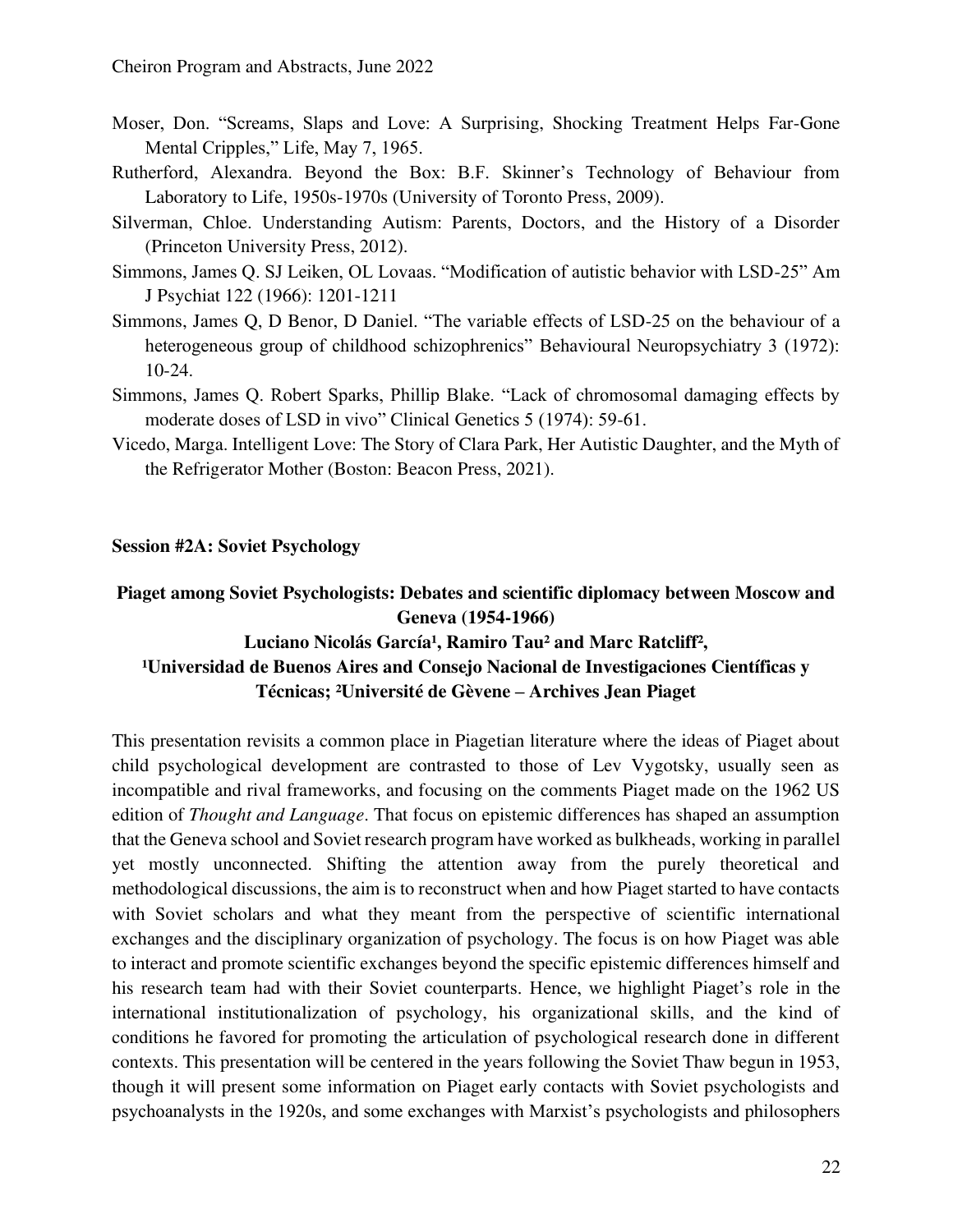during the 1940s, such as Henri Wallon and Lucien Goldmann, that provide the background for his later engagement with Soviet scholars after Stalin's death. The presentation is centered on two of his trips to the USSR; the first in 1955, when he was invited as President of the International Union of Scientific Psychology to meet the leading figures of Soviet psychology and be informed about their research agendas and installations. That visit was made as a series of increasing exchanges among scientists from the socialist block and western countries, after two decades of ostracism, both to exchange knowledge and to serve as an example of peaceful and productive coexistence. In that context, it is possible to consider Piaget's involvement with Soviet scholars as a form of scientific diplomacy, where the exchange of research information and the promotion of collaboration was heavily determined by ideological struggles and exceeded the disciplinary boundaries as a form of political stance in itself. This first institutional visit was followed by a regular correspondence among Piaget and Soviet scholars such as Leontiev, Luria and Rubinstein, and further exchanges with French Marxist philosophers and psychologists, that show some basic agreements on a proper scientific outlook for psychology. It was during this period that Piaget wrote the commentary on Vygotsky's book, an intervention that showed his pivoting position between East and West, rather than a one-time commentary from a estranged position. The presentation closes with Piaget's prominent presence in the XVIIIth International Congress of Psychology, held in Moscow in 1966. There, Piaget talked in both the opening and closing lectures, and he and his team from the Centre international d'épistémologie génétique were part of several symposia. In conclusion, the aim of this presentation is to provide newly revised evidence from the documentary funds of the Jean Piaget Archives in Geneva, and arguments to broaden the representation of Piaget as a scientist and intellectual, from the usual consideration of him as a psychological and epistemological theorist, to his involvement into institutional organization, research policies. and intellectual stances towards ideological debates. All which points toward a major stance of scientific diplomacy.

### **Bibliography**

American Psychological Association (1968). *Reports of the American Psychological* 

*Association's Project on Scientific Information Exchange in Psychology. Supplement to Vol. 2. XVIIIth International Congress of Psychology*. Washington, DC: American Psychological Association.

Goldmann, L. (1970). *Marxisme et sciences humaines*. Paris: Gallimard.

- Hsueh, Y. (2009). Piaget in the United States, 1925–1971. In U. Müller, J. I. M. Carpendale & L. Smith (Eds.). *The Cambridge companion to Piaget* (pp. 344-370): New York, NY: Cambridge University Press.
- Inhelder, B. (1969). L'apporte de la méthode génétique à la psychologie expérimentale. In *Union internationale de la psychologie scientifique, XVIII Congres internationale de psychologie, 4-11 aout 1966* (pp. 193-197) Nauka: Moscou.
- Latala, R. (2018). Dialogue scientifique au crible de la politique. Jean Piaget et la psychologie polonaise pendant la Guerre froide. *Revue suisse d'histoire, 68*(1), 6-38.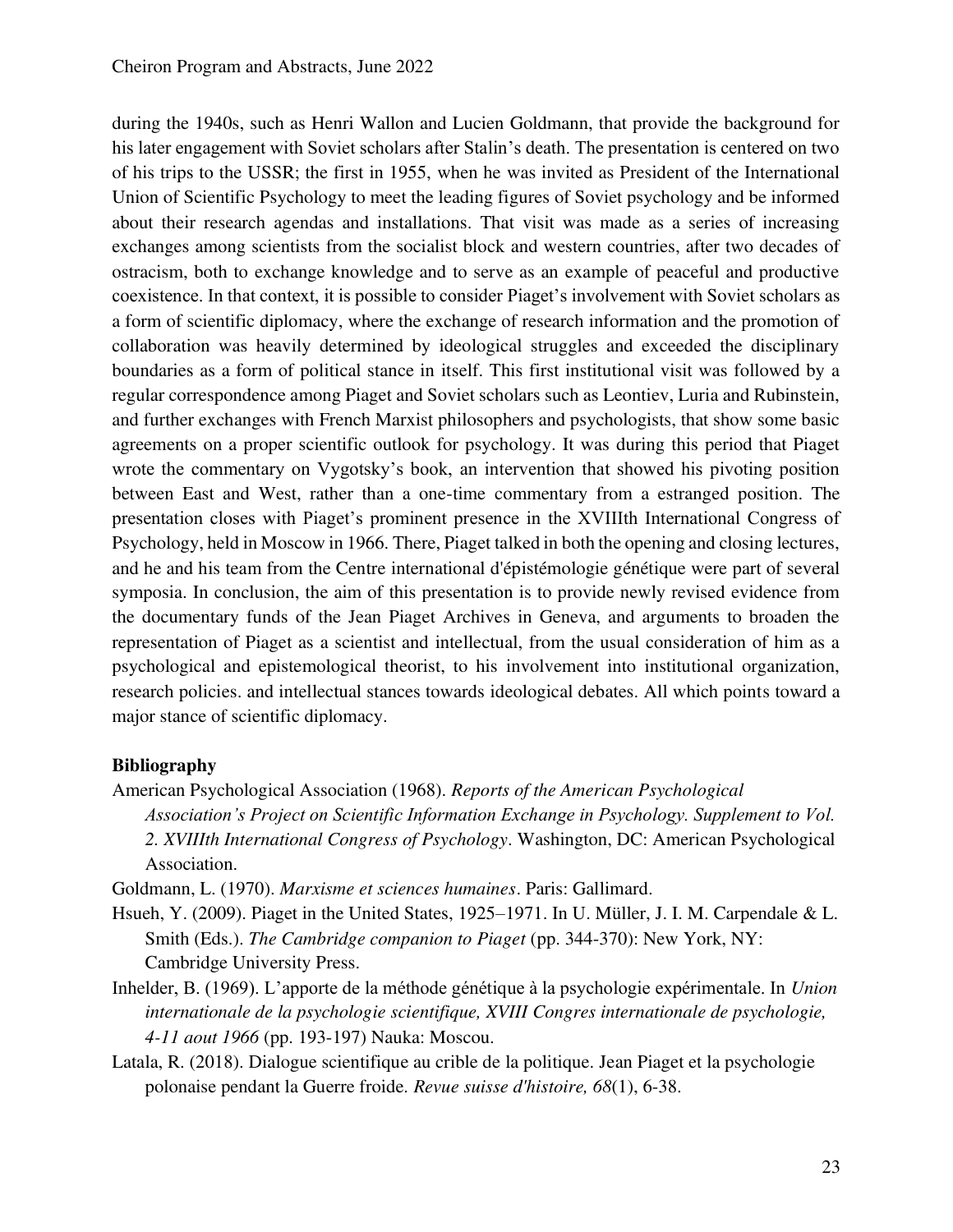- Leontiev, A.; Luria, A.; Rubinstein, S.; Smirnov, S. & Teplov, D (1957). Les pròblemes actuels de la psychologie en USSR. *La Raison, 19*, 97-100.
- Murray, H.; May, M. & Cantril, H. (1959). Some glimpses of Soviet Psychology. *American Psychologist, 14*(6), 303-307.
- Piaget, J. (1956). Some impressions of a visit to Soviet psychologists. *American Psychologist, 11*(7), 343-345.
- Piaget, J. (1965). *Sagesse et illusions de la philosophie*. Paris: PUF.
- Piaget, J. (1969). La psychologie, les relations interdisciplinaires et le système des sciences. In *Union internationale de la psychologie scientifique, XVIII Congrès internationale de psychologie, 4-11 août 1966* (pp. 123-151) Nauka: Moscou.
- Piaget, J. (1962/1979) Comments on Vygotsky's critical remarks concerning 'The language and thought of the child', and 'Judgment and reasoning in the child'*. Archives de psychologie, 47*(183), 237-249.
- Piaget, J.; Ricoeur, P.; Fraisse, P.; Jeanson, F., Galifret, Y., & Zazzo, R. (1966). Psychologie et philosophie. *Raison présente, 1*, 51-78.
- Ratcliff, M. J. (2019). La cité utopique : origine et genèse du Centre international d'épistémologie génétique. *Philosophia Scientiæ, 23*(3), 11-34
- Ratcliff, M. J., & Burman, J. T. (2017). The mobile frontiers of Piaget's psychology. From academic tourism to interdisciplinary collaboration. *Estudios de Psicologia, 38*(1), 4-36.
- Ratcliff, M. J., & Tau, R. (2018). A networking model. The case of the International Center for Genetic Epistemology. *Estudos e Pesquisas em Psicologia, 18*(4), 1215-1238.
- Rogacheva, M. (2016). Soviet Scientists Take the Initiative: Khrushchev's Thaw and the Emergence of the Scientific Centre in Chernogolovka. *Europe-Asia Studies, 68*(7), 1179- 1196.
- Stern, L. (2007). *Western intellectuals and the Soviet Union, 1920-1940. From Red Square to the Left Bank*. London: Routlegde.
- Tromly, B. (2014). *Making the Soviet Intelligentsia: Universities and Intellectual Life under Stalin and Khrushchev*. New York, NY: Cambridge University Press.
- Van der Veer, R. (2008). The reception of Piaget's early ideas in the Soviet Union. In A-N. Perret-Clermont & J-M. Barrelet (Eds.). *Jean Piaget and Neuchâtel. The Learner and the Scholar* (pp. 167-185) New York, NY: Psychology Press.
- Wallon, H. (1947). L'Étude psychologique et sociologique de l'enfant. *Cahiers Internationaux de Sociologie, 3*, 3-23.
- Zazzo, R. (1956). Les problèmes de la psychologie en URSS. *La Raison, 15*, 7-23.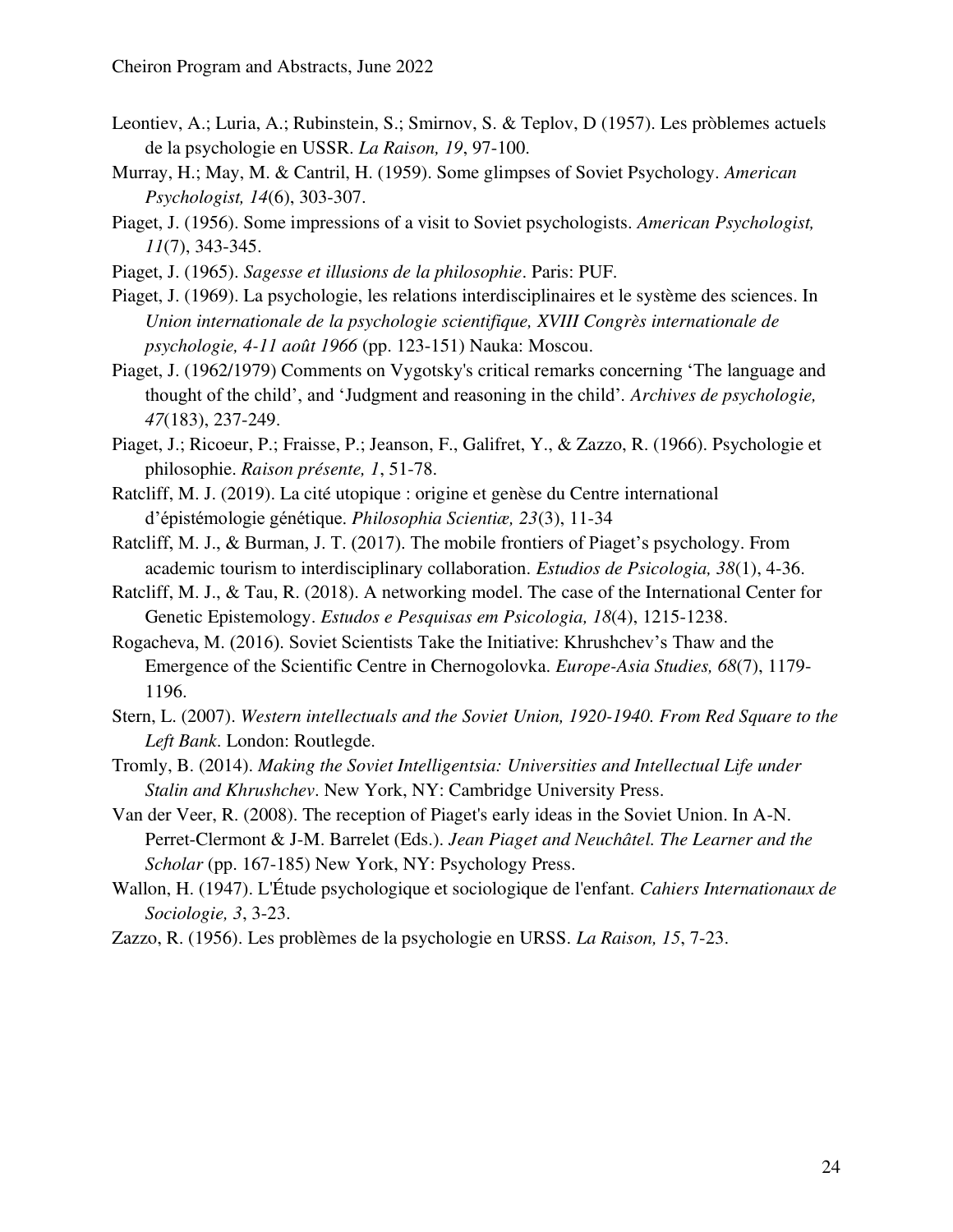### **Researches of Russian Psychologists in the Field of Personality during the Second World War Veronika A. Rafikova, Saint Petersburg State University**

The period of the Second World War was a time of intensive development of Russian psychology: at that time, the fields of neuropsychology and clinical psychology were actively developing. However, as before, for several reasons, domestic sources do not adequately reflect the development during the war of such a sphere as personality psychology. The work aims to analyze the factors of development of the domestic psychology of personality in the specified period based on available historiographical works.

On the one hand, it is known that the development of psychology in the period 1940-1945. was dictated by the military-political conditions of that time and required the mobilization of all forces to fight the enemy. This was reflected in the justified V.A. Koltsova principle of the unity of theory, experiment, and practice [1] and also concerned the sphere of personality psychology in that part of it that is associated with the study of personal characteristics.

The psychology of personality during World War II was most fully revealed in the field of studying the personal characteristics of participants in hostilities, which directly affect the effectiveness of military operations. In this regard, the personal qualities of both ordinary fighters and commanders were widely studied.

The circle of personal characteristics necessary for participants in hostilities, first of all, included the concept of "will" developed by N.D. Levitov - a Soviet psychologist who was actively engaged in research in the field of character psychology. There are several approaches to the concept of will, or willpower as a psychological characteristic: it is included in the regulation of emotions, in the components of motivational activity, and is also considered as an independent psychological quality. N.D. Levitov considered will as an independent component of character; Moreover, the will, in his opinion, is a fundamental part of the character, which, in turn, includes several components, one of which is purposefulness - a person's awareness of the direction of his actions and deeds. In the context of the period of hostilities, this "clearness of goals" is manifested in the fighter's understanding of the correctness of his actions, the awareness of the duty to his country, and the clarity of the tasks that he faces in order to achieve goals as at a higher level (realization of the greatness of the mission of fighting the enemy, defending the Motherland), and on a smaller one (understanding one's own tasks as a fighter) [2, p. 40].

N.D. Levitov did not always clearly separate the concept of character and will, which is manifested in the structure of will proposed by him: firstly, some of the manifestations of the components of will intersect with character traits, and secondly, in his works the researcher interchanged the concepts of determination and will. "Volitional effort must be understood as an order to oneself to do everything capable of achieving the goal" - in this definition one can see a view of a person as an active, subjective being, capable of fully controlling his actions [2, p. 41]. Of particular interest were studies of the personal characteristics of the leaders of military units at all levels, since the outcome of military operations largely depended on their decisions and manifestations of personal qualities.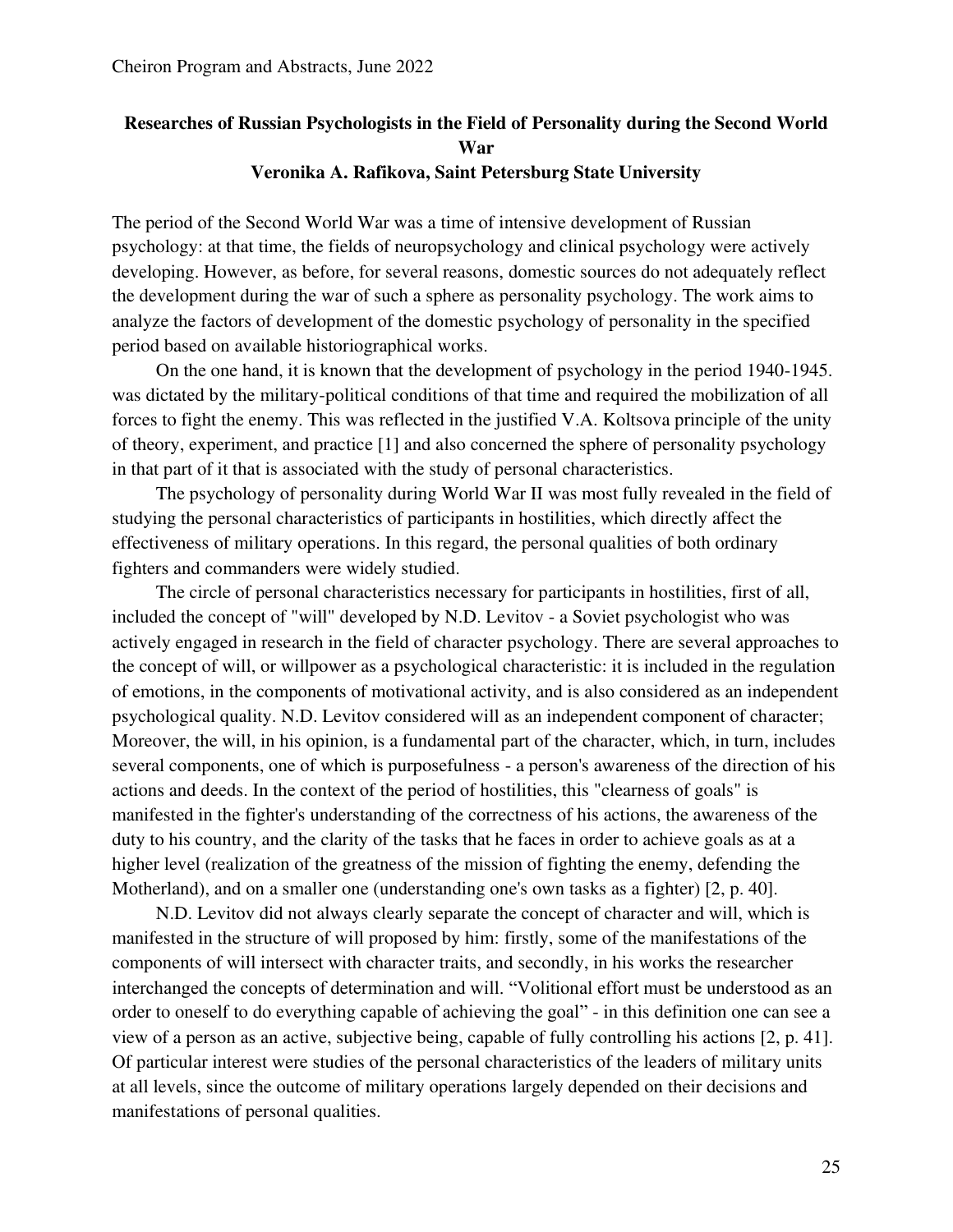The personality of the commander was actively studied by B.M. Teplov, a Soviet psychologist, who was one of the founders of differential psychology and the psychology of abilities. Even before World War II, B.M. Teplov studied the problems of military camouflage, and during the hostilities, he engaged in some studies on the qualities and peculiarities of the thinking of military leaders. In continuation of the theme of the will, developed by N.D. Levitov, B.M. Teplov asks about the relationship between the concepts of the mind and willpower of the commander and proposes to consider them in conjunction, since, in his opinion, the sharpening and activation of all mental forces and the mobilization of mental abilities in a situation of danger is the feature that distinguishes good military leaders.

On the example of famous commanders B.M. Teplov raises the question of the relationship between activity in normal, peacetime, and a situation of hostilities. Thus, Teplov gives examples of commanders both with a relatively measured, even manifestation of productivity during both periods, and those who in peacetime show a kind of economy of mental forces and in times of hostilities are prone to their maximum mobilization and sharp increase mental productivity. Describing the situation in which the military leader is forced to work, B.M. Teplov writes: "For the intellectual work of the commander, the extreme complexity of the source material and the great simplicity and clarity of the final result are typical. In the beginning - the analysis of complex material, in the end - a synthesis that gives simple and definite provisions" [4, p. 223–305]. Another direction of studying the personal qualities of fighters was the problem of forming the motivational sphere of participants in hostilities, ways of revealing their moral qualities, and patriotic sentiments, which can be generally described as a "phenomenon of heroism." Among such works, we can single out the work of K.N. Kornilov "Education of moral qualities", M.M. Rubinstein "Courage and its upbringing", M.P. Feofanov "Education of courage and courage", S.Kh. Chavdarov "On Courage and the Ways of its Education", etc.

Thus, on the one hand, the works presented above allow us to say that the problems of personality psychology, like any other field of psychology, responded to the social demand of that time. But on the other hand, one can distinguish such a deterrent for the development of personality psychology and, as a result, subsequent reflection in the works of our contemporaries, as political conditions, in the interests of which there was no desire for a holistic study of personality in its diversity. The need to reduce the personality to a set of manageable characteristics is defined as an obstacle to the development of personality psychology during the Second World War: its development was expected only up to a certain limit. A.V. writes about this factor. Petrovsky: "He [Stalin] needed unconditional submission, alien to doubts and in general any reflection, denial of even the very possibility of the unconscious and reduction of the formation of consciousness to the formation of "consciousness", which meant, in essence, automatic following the orders "from above". a tempting opportunity to present a person as a conditioned reflex machine, controlled by signals of various levels of complexity", "... personality psychology found itself in no less difficult position for many years. It goes without saying that in the years of Stalinism the possibilities of an objective study of a holistic personality were extremely narrowed." [5, p. 183]. So, we can say that if some areas of psychological science during the Second World War, due to the mobilization of all resources,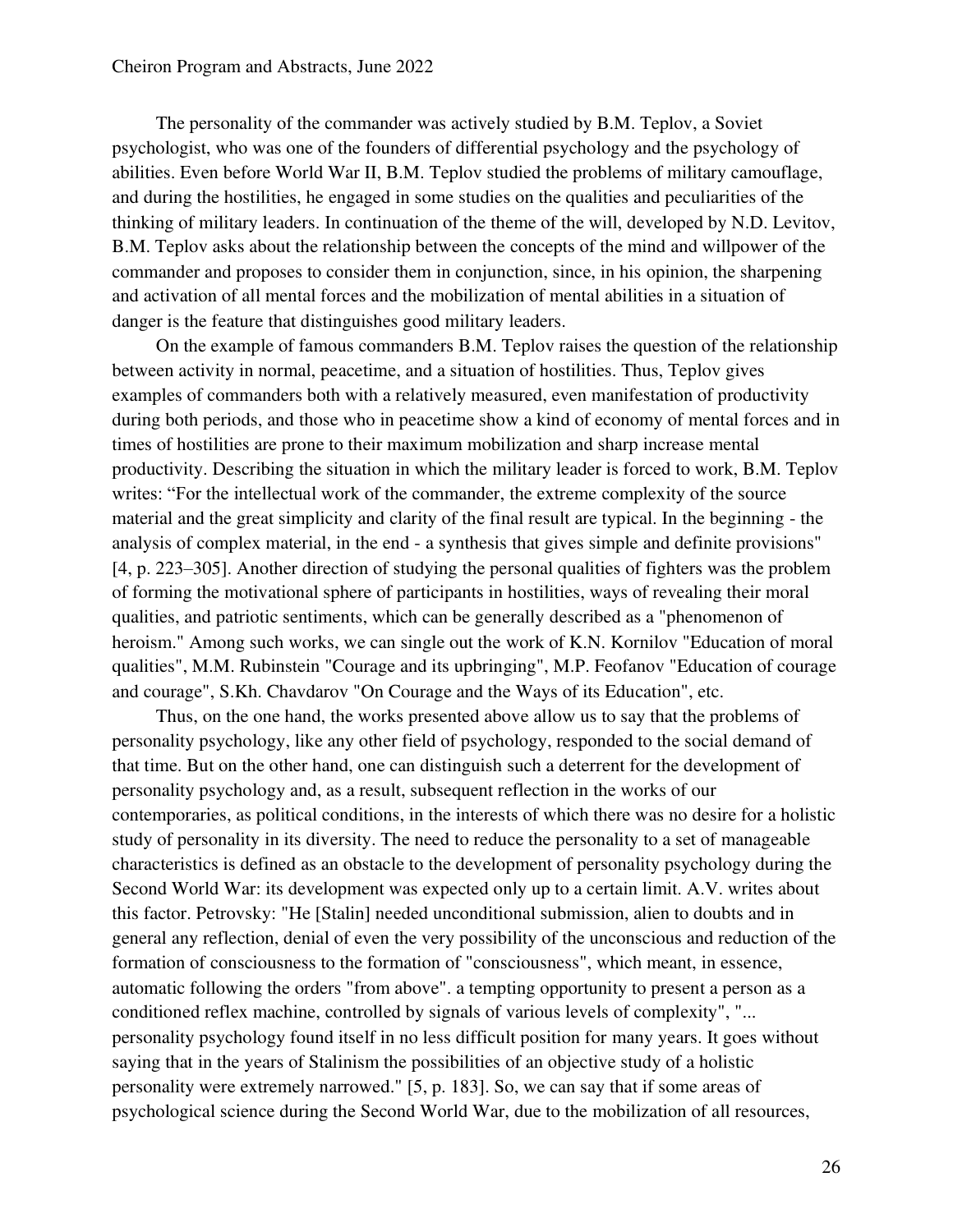reached their peak (for example, neurophysiology, represented primarily by the works of A.R.Luria), then personality psychology, as a sphere more flexible and less strict in its methods, found itself in a situation of engagement, forced to adapt to the demands of socio-political conditions. This is generally natural for wartime: in other countries, science was also put at the service of military needs. In particular, this is typical for Germany, where, according to U.Geuter, this played a role in the professionalization of psychology, and for the United States, when after the Great Depression psychology again established itself as a successful area for solving population problems. However, the field of personality psychology in Soviet psychology during the war period acquired specific features that were different from world science: in contrast to the United States, where psychometrics and professional selection became the main reference point of psychological science, Soviet personality psychology took the path of exploring the possibilities of maximizing the use of resources, as in in the physical sense - the resources of the body, and in the psychological sense - the use of all the possibilities of the individual.

### **Bibliography**

- 1. Koltsova V.A., Oleinik Yu.N. Soviet psychology during the Great Patriotic War: the unity of theory, experiment and practice // Bulletin of the Irkutsk State University. 2018. V. 25. P. 51-58
- 2. Levitov N.D. The will and character of a fighter // Military Bulletin. 1944. No1. P. 40–48
- 3. Clausewitz K. About the war. M., 1941. T.1.
- 4. Teplov B.M. The mind of a commander // Selected works: In 2 volumes. M., 1985. T. 1. P. 223–305
- 5. Petrovsky A.V., Yaroshevsky M.G. History and theory of psychology. Volume 1. Rostov-on-Don: Phoenix Publishing House, 1996. - 416 p.
- 6. Zhdan A.N. Fundamental science and practice in Soviet psychology during the Great Patriotic War (1941-1945) // Vestn. Moscow university Ser. 14. Psychology. 2015. No 2.

### <span id="page-26-0"></span>**Session #2B: Clinical Psychology and Psychotherapy, II**

# **The establishment of therapeutic communities in a rural mental health institution in Argentina during the 1970s Leandro Ferrero, Universidad Nacional de Córdoba**

The system of therapeutic communities was conceived as a new method of approaching the treatment of patients in mental institutions. Initially developed as an experiment during World War II, it spread widely in the western hemisphere during the decades of 1960s and 1970s. In a wide sense, this approach comprises a series of measures that tend to "humanize" mental institutions undertaking certain reforms to the conception of the classical asylum (Fussinger, 2011). In the case of Argentina, this subject has been addressed describing some isolated cases,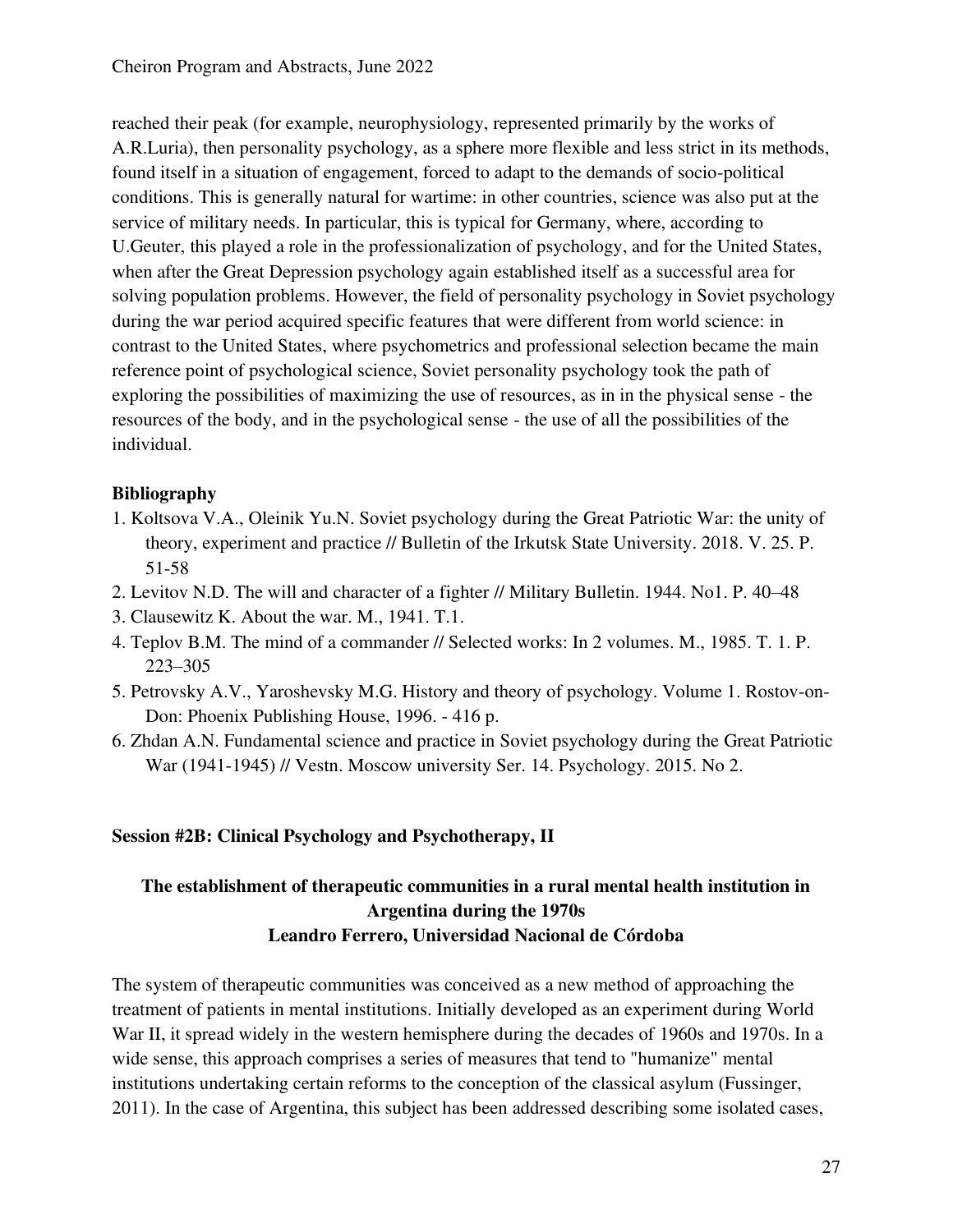most of them regarding experiences that were set in the grand mental asylums of the city of Buenos Aires (Ablard, 2003; Carpintero & Vainer, 2007). However, the reconstruction of the application of therapeutic communities in rural institutions of mental health care, which played an important role in the reorganization of the public mental health system since 1968, has been sparsely documented.

In order to compose a broader perspective of this particular field, the purpose of this article is to describe the application of therapeutic communities in mental institutions in Argentina during the 1970s, focusing on a rural mental institution as a case study, the *Hospital Santa María de Punilla* (Córdoba, Argentina).

Adopting a historical-critical perspective, first, this study contextualizes this subject reconstructing the characteristics of this hospital during that period. In order to achieve an accurate composition of the demographical data of the inpatients, a survey of 420 clinic histories is conducted. Second, this research reconstructs the circumstances in which the approach of therapeutic communities was set, its outcome, and the socio-political factors that were involved in this process through interviews to key witnesses that were part of the hospital's staff during that period.

As a key result, the INSM *-Instituto Nacional de Salud Mental-* (National Institute of Mental Health), a state agency, had a crucial role in the configuration of this hospital. Regarding the composition of this hospital's population, more than a half of the patients residing in this hospital were transported by orders of this agency, from several mental institutions located in Buenos Aires to the *Santa María de Punilla* by train and in large groups. These patients were chronically ill, and most of them had nearly no contact with the outside world for many years. The interviewees describe this group of patients as being marked by a phenomenon they referred to as desubjetivación (loss of subjectivation).

At the same time, the INSM was also responsible for the effective application of the system of therapeutic communities in this hospital through the employment of an adviser from the World Health Organization who was an expert in this field. Nevertheless, the performance of the therapeutic communities, which received the support of a group of young psychiatrists and psychologists, was eventually reduced as the opposition from part of the hospital's staff grew. Finally, in 1976, the *de facto* national military government intervened the hospital with military actions, replacing the institution's authorities and canceling all the innovations carried on so far.

On a more general perspective, considering similar cases in Argentina, this study concludes that the application and continuity of the therapeutic communities during the 1970s was highly dependent on external political factors.

### **Bibliography**

Ablard, J. D. (2003). Authoritarianism, Democracy and Psychiatric Reform in Argentina, 1943- 83. *History of Psychiatry*, *14*(3), 361-376.<https://doi.org/10.1177/0957154X030143006>

Carpintero, E., & Vainer, A. (2007). *Las huellas de la memoria. Psicoanálisis y Salud mental en la Argentina de los '60 y '70. Tomo II: 1970-1983.* (1st., Vol. 2). Topía.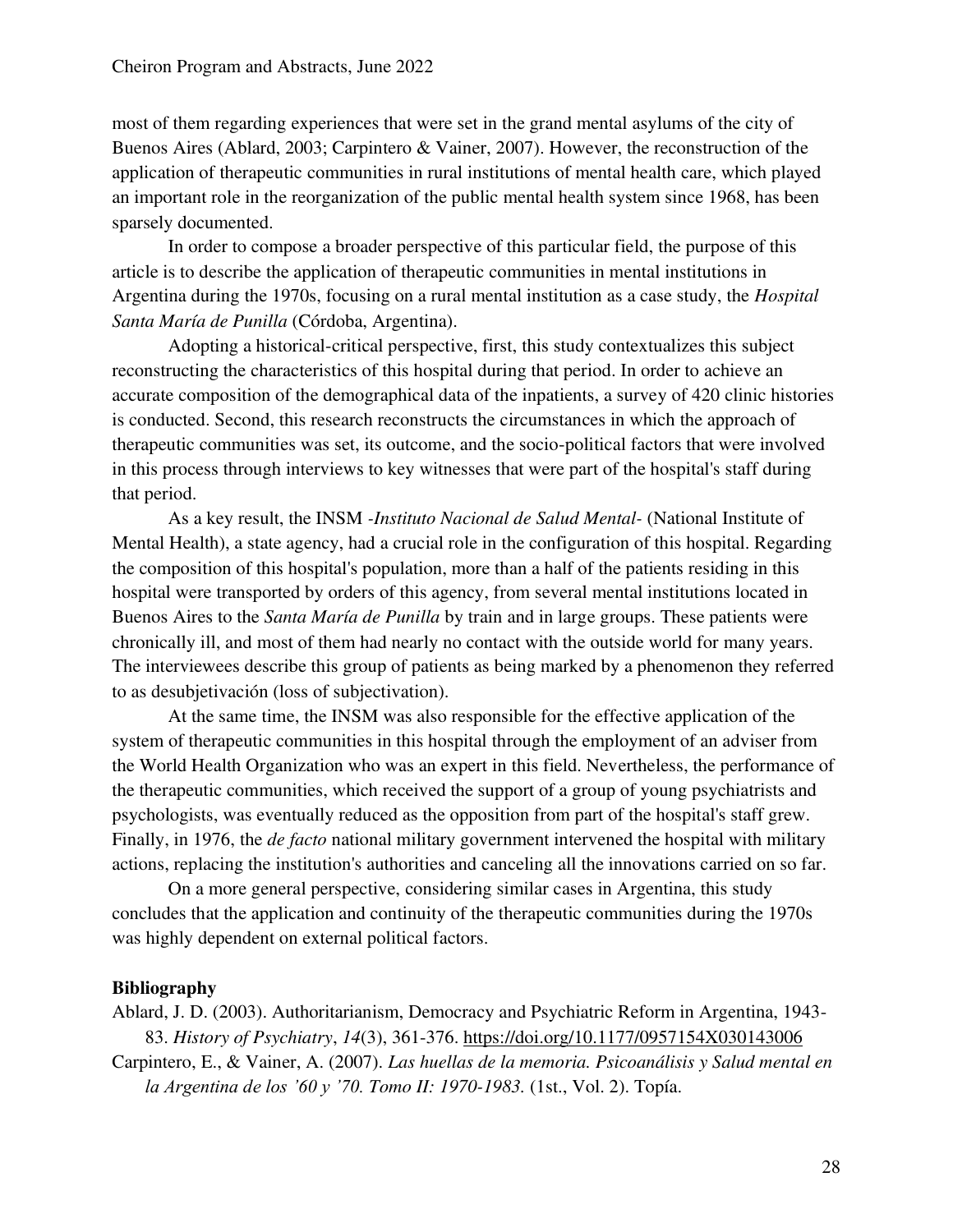- Bacharach, L. L. (1984). Asylum and chronically ill psychiatric patients. *American Journal of Psychiatry*, *141*(8), 975-978.<https://doi.org/10.1176/ajp.141.8.975>
- Ferrero, L., & Talak, A. M. (2021a). El hospital Santa María de Punilla. La desubjetivación manicomial y los intentos de reforma psiquiátrica en la década del '70. *Actas del XXII Encuentro Argentino de Historia de la Psiquiatría, la Psicología y el Psicoanálisis*, *XXII*, 76-86.
- Ferrero, L., & Talak, A. M. (2021b). Las comunidades terapéuticas en el hospital Santa María de Punilla en la década de 1970. *Memorias del XIII Congreso Internacional de Investigación y Práctica Profesional en Psicología*, *2*(XIII), 36-40.
- Fussinger, C. (2011). 'Therapeutic community', psychiatry's reformers and antipsychiatrists: Reconsidering changes in the field of psychiatry after World War II. *History of Psychiatry*, *22*(2), 146-163.<https://doi.org/10.1177/0957154X11399201>
- Ramos, M. A. (2013). Psychiatry, Authoritarianism, and Revolution: The Politics of Mental Illness during Military Dictatorships in Argentina, 1966–1983. *Bulletin of the History of Medicine*, *87*(2), 250-278.<https://doi.org/10.1353/bhm.2013.0029>

# **Carrying the 'first wave' across the ocean. The introduction of American psychotherapy in France: history, trajectory and content analysis of the journal Psychologie (1970-1975) Elsa Forner, Université de Lausanne (UNIL) and École des Hautes Études en Sciences Sociales (EHESS)**

In May 1967, Nicholas Charney, a young psychologist who had recently graduated from the University of Chicago, moved to Del Mar, California, and created *Psychology Today (PT)*, a monthly magazine whose goal was to take psychology out of the academy and disseminate the discipline's findings to a wider audience, giving special prominence to Skinner's inspired behavioral therapy in its early days. Notably, PT was the first media talking about desensitization therapy in 1969. With a glossy, full-color, A4-size magazine, *Psychology Today* quickly reached a million copies print run per month by 1970.

In February 1970, Jacques Mousseau, a French journalist already known for his position as editor-in-chief of *Planète*, a magazine exploring "fantastic realism" through paranormal phenomena, came back from a trip to the United States. He returns to France very impressed by what he had seen and with the project of replicating in France the American success of *Psychology Today* and Charney's "cultural effort" (Mousseau 1971) to make psychology and the humanities accessible to a wide audience. The first issue of *Psychologie* appears in the French press with an auspicious print run of 50,000 copies.

In 1971, Nick Charney and Jacques Mousseau signed an agreement that defined a collaboration between the two magazines. Each month, two royalty-free articles were translated and published in the French and American editions. This original initiative linked the editorial destinies of the two magazines and offered French and American readers a panorama of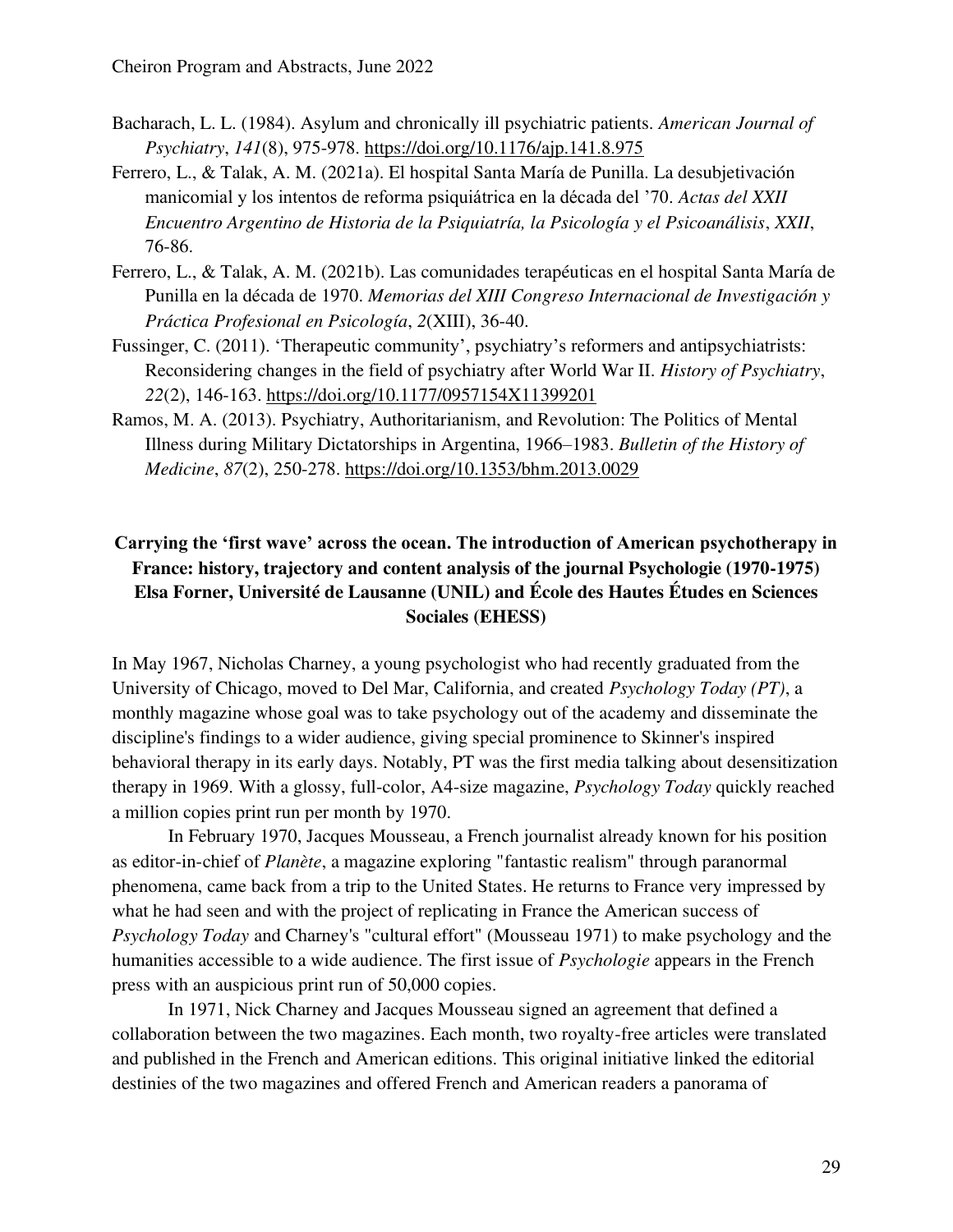"psychology" at that time. *Psychologie* was soon to be nicknamed the "little French sister" of *Psychology Today*.

Both editorial projects seem to have been guided by the same liberal and democratic ambition: to make advances in psychology and humanities accessible to a wide audience. Some scholars have briefly documented the history of *Psychology Today* as part of an overall American project to create educational media (Alexander 2010, Alexander 2014) in a post-Sputnik era in which the advent of newsmagazines corresponded with the emergence of a liberal middle class concerned with social issues (Fox & Lears 1983, Sharp 2000). Two successive content analyses (Smith & Schroeder 1980, Moran & Moran 1990) showed the decreasing proportion of academic psychologists writing articles over the years in favor of journalists. These research have pointed out that the magazine moved away from its original editorial ambition of presenting the content of an academic discipline in a popular format to a lifestyle newsmagazine dealing with pop psychology issues. As such, observers have noted PT's damaging influence on the discipline and profession of psychology, having made it difficult to position them as a scholarly scientific discipline (Epstein 2006). On the French side, very little investigation has been made in sociology on the birth of *Psychologie*, mentioned among other newsmagazine dealing with science vulgarization read by emerging middle-class in the 1980 (Boltanski & Maldidier 1977). More recent research has briefly retraced how *Psychologie* contributed in the contemporary era to position on a wellbeing market and how the editorial strategy of *Psychologie* has developed among the years (Garnoussi 2008, Lemerle 2014), but no research has been made to understand specifically whether *Psychologie* contributed to spread "therapeutic culture" (Illouz 2008), and behaviour therapy into the French context.

From a historical perspective, the beginning trajectory of the magazines, the networks that contributed to create it and the study of its content evolution have remained largely unexplored. How similar were the careers of *Psychology Today* and *Psychologie*? In this first exploratory archival analysis - letters, first-hand archives, published testimonies of the founders through the magazine – this paper will briefly do a first synthesis of the trajectories of each magazine, from their creation in the early 1970s to their successive mutations until the late 1980s. Focusing on the destiny of PT and *Psychologie,* we will highlight the impact that the French magazine had on the circulation of psychotherapeutic knowledge between the United States and France, through a brief analysis of the main contents of the first period of both magazines (1970-1975). What does the French magazine reveal about how American psychology was understood at the time? How does the project of "giving psychology away" to the masses, by democratizing research through a magazine and make it accessible has been fulfilled among the years? This research will pay particular attention to the way psychology and their tools – and psychologists - are represented in the magazine - in order to understand to what extent *Psychologie* has been a major intermediary in the diffusion of American psychotherapeutic culture in France.

### **Main Sources**

Jacques Mousseau' personal archives, Paris, France (consulted december 2021)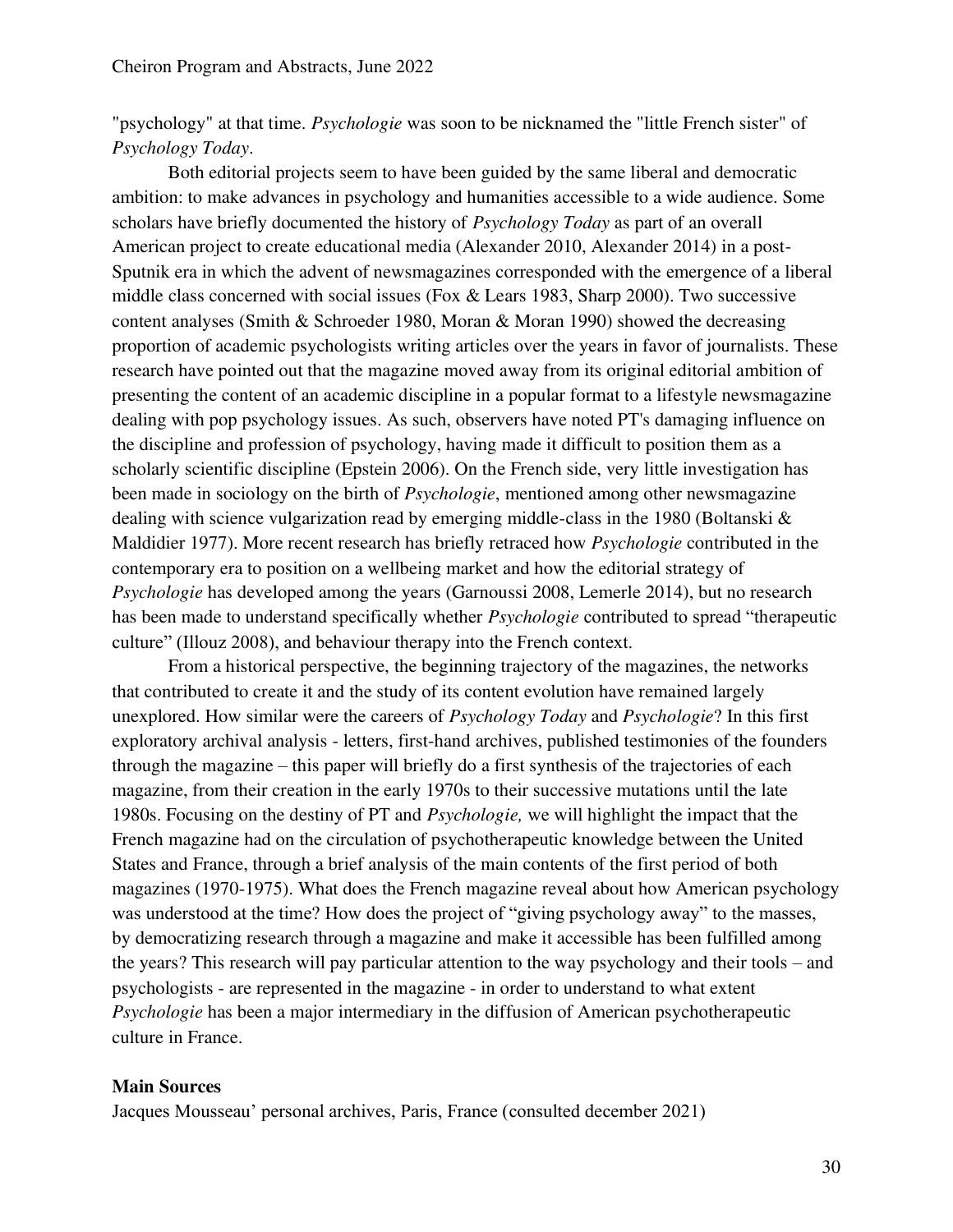*Psychologie* (February 1970 – June 1975) *Psychology Today* (May 1967-June 1975)

#### **Bibliography**

- Alexander, G. (2010). *Academic Films for the classroom. A History.* Mac Farland & Co.
- Alexander, G. (2014). *Films you saw in school, a critical review of 1,153 classroom educational films (1958-1985) in 74 subject categories*. Mac Farland & Co.
- Boltanski, L., Maldidier P. (1977). La vulgarisation scientifique et son public une enquête sur *Science & Vie*, Centre de sociologie et de la culture.
- Epstein, R. (2006). Giving Psychology away: a personal journey, *Perspectives on Psychological Sciences*, 1 (4), 389-400.
- Garnoussi, N., (2008). Les offres de psychothérapies sur le marché du mieux-vivre au miroir de Psychologies magazine, Françoise Champion. *Psychothérapie et Société*. Armand Colin, 267-285.
- Fox, R.W., Lears, T.J. (1983). *The Culture of Consumption: Critical Essays in American History*, 1880-1980, Pantheon Books.
- Illouz, E. (2008). *Saving the modern soul, Therapy, Emotions and the Culture of Self-Help.*  University of California Press.
- Lemerle, S. (2014). *Le singe, le gène et le neurone. Du retour du biologisme en France*, PUF.
- Moran J., Moran B. (1990). Psychology Today; Recasting the Popular Image of a Profession, *The Journal of American Culture* 13 (2) 109-115.
- Mousseau, J. (1970). Réflexions sur la presse périodique spécialisée, *Communications et langage*, 18, 95-108.
- Mousseau, J. (1971). « Psychologie : an II. » Éditorial du magazine *Psychologie* de janvier.
- Sharp, J. P. (2000). *Condensing the Cold War, Reader's Digest and American Identity,*  University of Minnesota Press.
- Smith R. C., Schroeder D. J. (1980). Psychology for the public: A Content Analysis of *Psychology Today, Professional Psychology*, 11 (2), 228-235.

### <span id="page-30-0"></span>**Plenary Session #3: Cheiron Book Prize**

Cheiron (The International Society for the History of Behavioral and Social Sciences) awards the 2022 Cheiron Book Prize to Nadine Weidman (Lecturer on the History of Science, Harvard University), for her book *Killer Instinct: The Popular Science of Human Nature in Twentieth-Century America* (Harvard University Press, 2021).

*Members of the Book Prize Committee – Jennifer Bazar, Michael Pettit, Kelli Vaughn-Johnson, and Nancy Digdon (Chair)*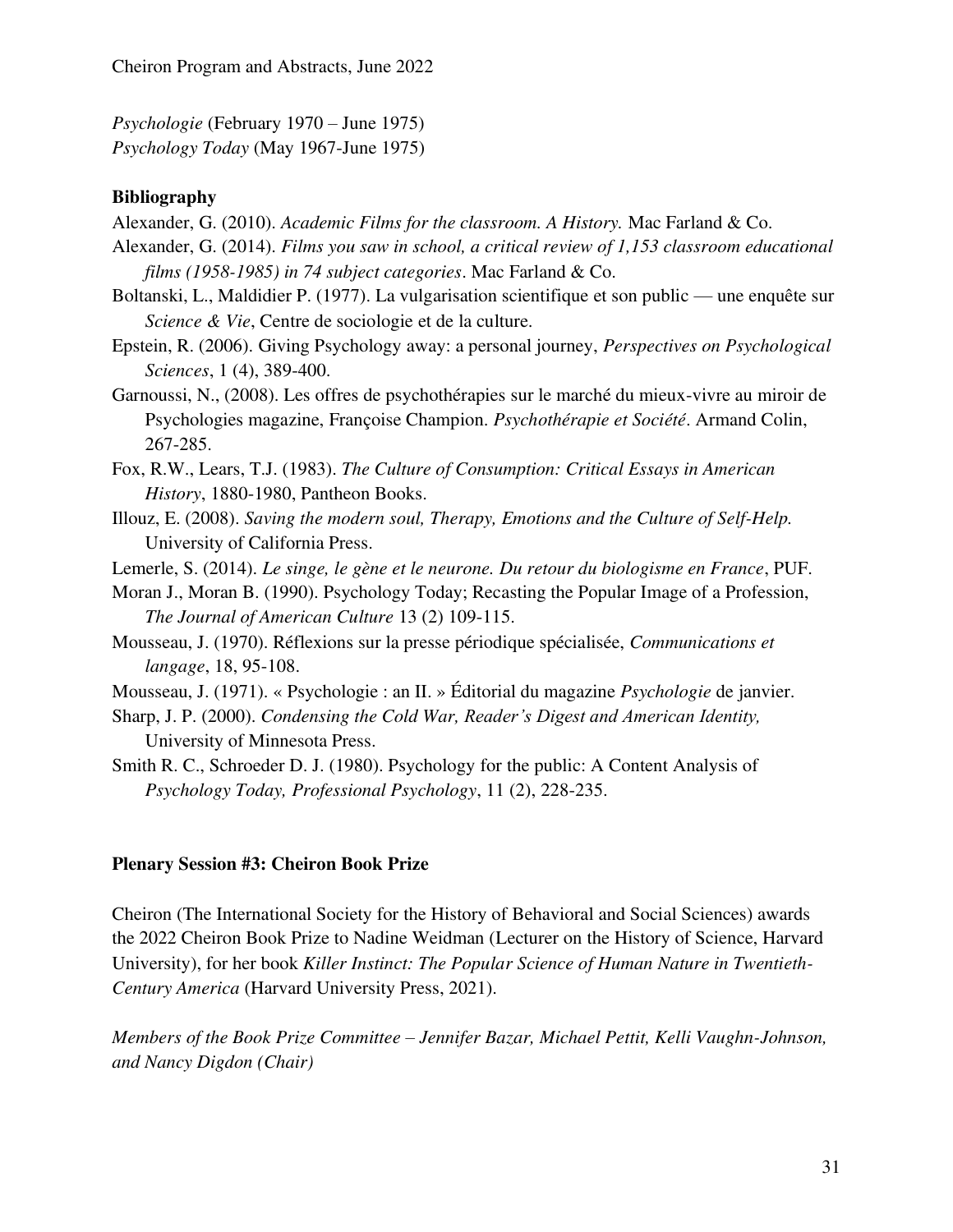### **Killer Instinct: The Popular Science of Human Nature in Twentieth Century America Nadine Weidman, Harvard University**

How do scientists make pronouncements about what they deem the human condition? Trained in narrow specializations, often focused on animal subjects, how do they transcend those limits and appear in public as authorities on human nature? What strategies do they use to claim and maintain their authority on matters that touch us all?

 My book addresses these questions by focusing on the development of a certain genre of popular science writing: books that claim to tell us why we humans are the way we are. The present-day practitioners of this genre are probably instantly recognizable, among them the evolutionary psychologist Steven Pinker and the primatologists Robert Sapolsky, Frans de Waal, and Richard Wrangham. Preceding them, the entomologist Edward O. Wilson stands out as a prototype of the genre. But even before Wilson, Konrad Lorenz, the ethologist, and Robert Ardrey, the playwright, took lessons from animal behavior to explain human nature to broad audiences. I begin with Lorenz and Ardrey to understand how the popular science of human nature developed and why it looks the way it does today.

 In the 1960s, these two men wrote bestsellers arguing that an urge toward aggression was the defining feature of the human condition: a killer instinct that humans shared with many animal species and a legacy of their evolutionary ancestry. Aggression, these writers claimed, was inborn and ineradicable but when properly channeled could have constructive outcomes, leading to spurts of creativity and cementing social bonds. Lorenz, Ardrey, and their fellow aggressionists were ubiquitous in the violent 1960s, but their claims were never undisputed. The anthropologist Ashley Montagu led the opposition, arguing for a dramatically different view of human nature, marked by drives toward cooperation, altruism, and love: a claim based also on biological and psychological evidence.

 Between these two sides a debate raged from the mid 1960s to the mid 1970s. What surprised me most was how the debate took shape over time. Instead of unfolding as a clash between two different but equally biologically based views of human nature, the debate became a stark opposition between "nature" and "nurture." The aggressionists consistently portrayed Montagu (unfairly) as an "extreme environmentalist," denying any influence of biology on human behavior. The portrayal was a caricature, but an effective one. Readers and reviewers picked up on it and reinforced it, and Montagu could not escape it.

 When E. O. Wilson burst on the scene in 1975 with his blockbuster *Sociobiology*, the stage was set: Wilson took the same tack in arguing against his critics as Lorenz and Ardrey had toward Montagu, and as a result, the rancorous and highly public debate over sociobiology also took shape as a nature versus nurture opposition. Participants in the debate who tried to disrupt this framing, notably the feminist biologist Ruth Hubbard, were marginalized. And when Steven Pinker set out to define human nature at the start of the twenty-first century, he adopted a timehonored strategy: demonize the opponents of evolutionary psychology as in "biodenial."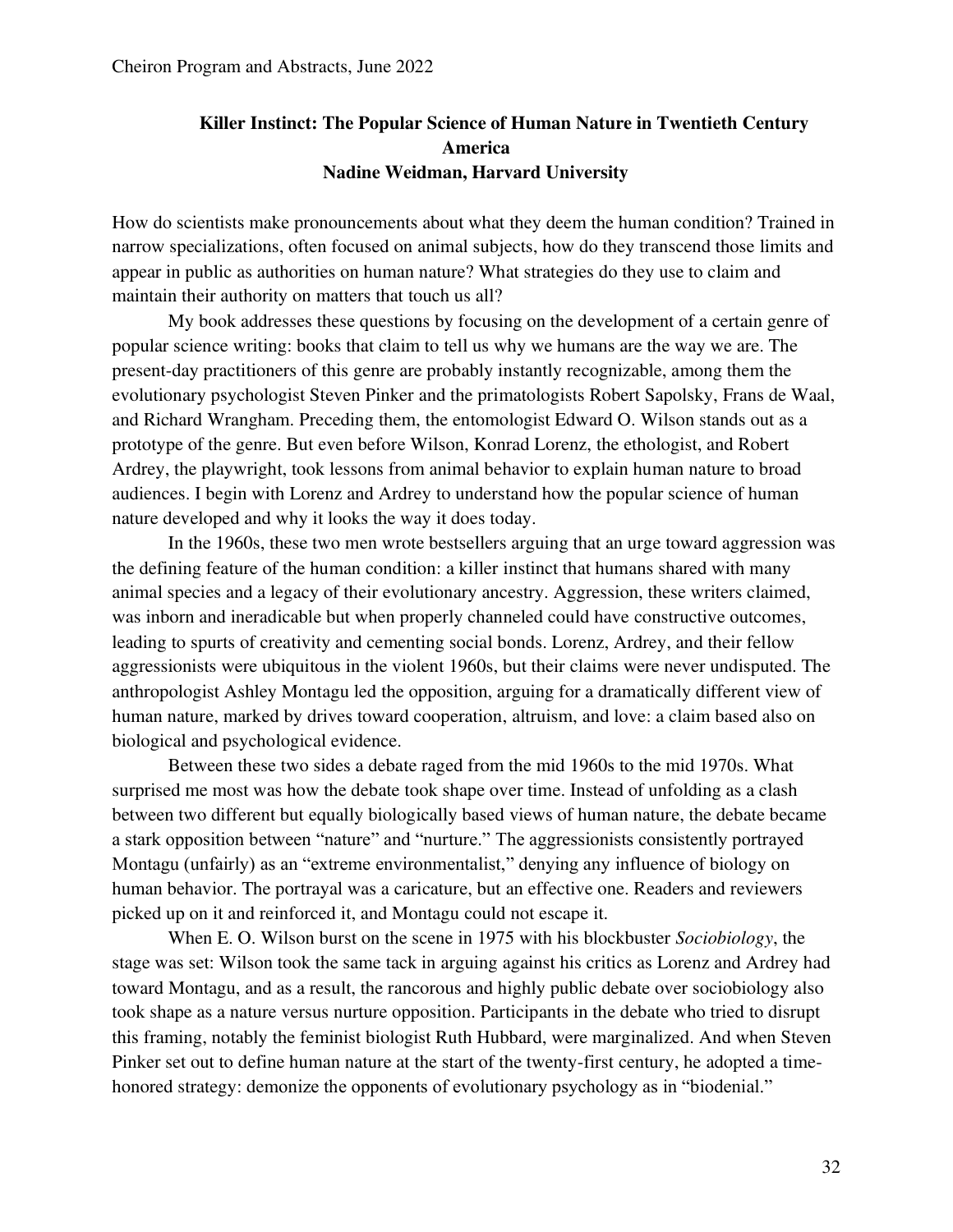In this talk I will discuss the three aims of my book: first, to recapture the richness of the mid-twentieth century sciences of human nature, reanimate alternatives that have been forgotten or deliberately suppressed, and move past the simplistic dichotomy that has long defined and limited the discourse; second, to interpret nature versus nurture as a strategy that pop ethologists, sociobiologists, primatologists, and evolutionary psychologists have used to assert their authority in a public facing and highly contentious field; and finally, to make us more savvy readers of popular science, to see the ways expertise gets constructed and thus how it can be dismantled.

#### <span id="page-32-0"></span>**Session #4A: Mediating Research and Teaching**

### **Psychologists' Lives Inside the Mid-Century Lab: Emotion, Affect, and Subjective Appraisals**

### **Julia Brody-Barre, Katerina Mekarnom, William Miner, Sophia Sinins, Alexa Jablonski, Gunter Haug-Pavlak, Andy Lisheng, and Jill Morawski, Wesleyan University**

Contributing to the positivist ethos then ascendent in U.S. psychology, S.S. Stevens (1943) observed that there is not much to say about psychologists "for in all science the experimenter is assumed. He is a being capable of performing the elementary fundamental operations of observation in the same way that other scientists perform them" (p. 328). This ethos (objectivity, reductionism, operationalism) assumably assured a laboratory cleansed of extraneous subjectivity and interaction. As described in a 1953 textbook, researchers have the capacity to regard the human as an "organism" and need not "hypothesize forces other than those he can measure and manipulate" (Townsend, 1953, p. 10). If, as Hull (1943) suggested, experimenters must sometimes regard subjects as "a completely self-maintaining robot," depictions of experimenters intimate that they, too, display robot-like attributes (p.27). Scholars from William James onward questioned the objective researcher; in particular, Rosenzweig suggested that there was an entirely different dance going on (Rosenzweig, 1933). This ideal of the pristine experiment has persisted. Emerging in the postwar decades, however, were contentions to highscience assurances of objectivity, control, and the distanced observer. Numerous psychologists apprehended the psychological complexities of the lab (Morawski, 2015), describing experimental episodes replete with emotion and exchanges (e.g. Masling, 1966; Orne, 1962; Rosenthal, 1963). Nevertheless, these scientific ideals have been largely retained, albeit with the introduction of some techniques to control unlicensed laboratory life.

Recent studies again beckon our attention to the dynamic ways that beings inhabit laboratories, showing, for instance, how neuroscience imaging experiments depend on intimate relations between experimenter and participant (Cohn, 2010) and how serving as a subject in psychology experiments entails far more than attending to stimuli (Martin, in press). The proposed paper examines further evidence of bi-directional social and emotional exchanges that can transpire in research; these are found in psychologists' responses to a 1968 open-ended survey. Conducted by the American Psychological Association (APA) which was developing a code of research ethics, the survey gathered empirical data on psychologists' encounters with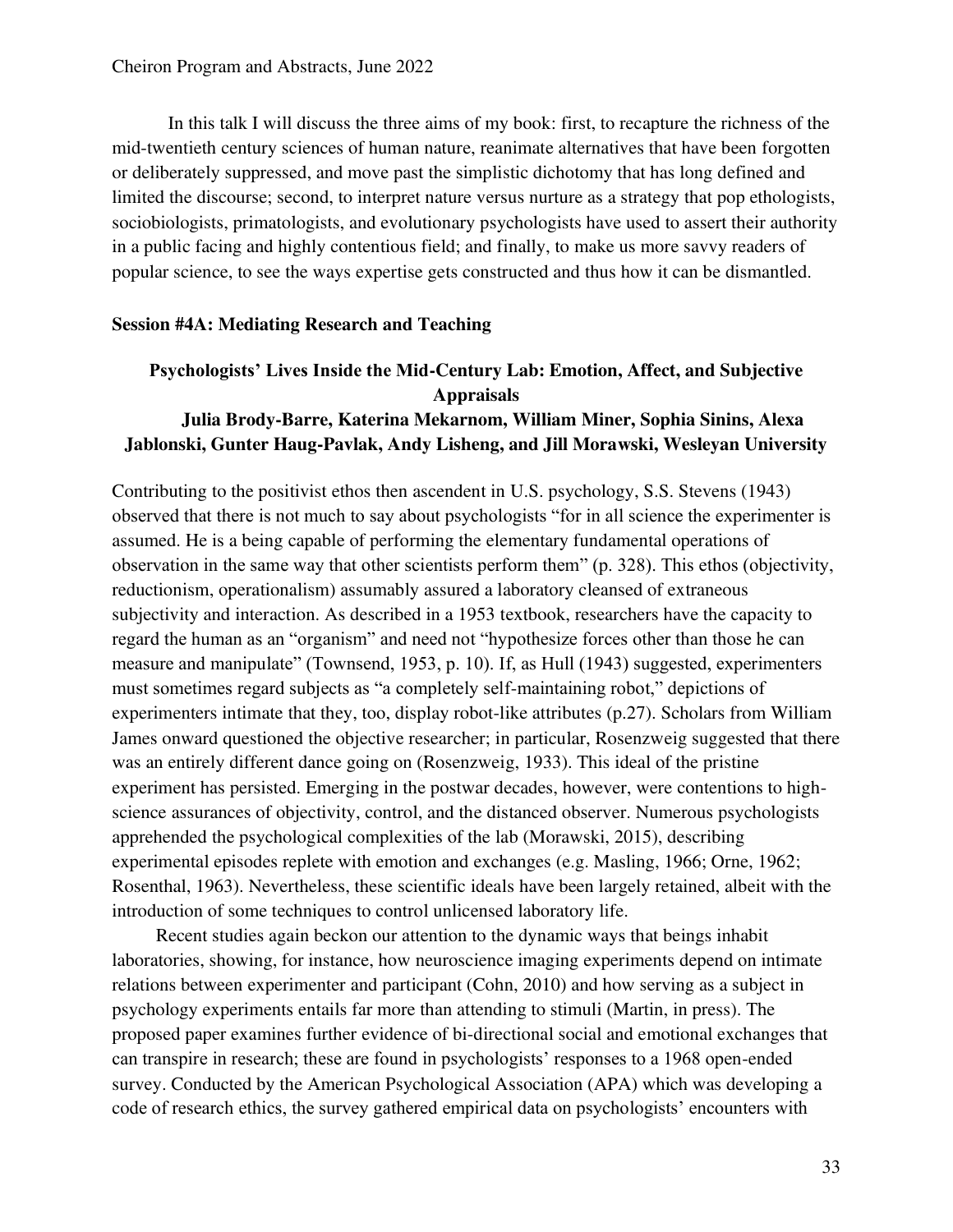ethical problems during research. The survey respondents were not limited by the formal constraints of scientific writing. As such, they constituted something akin to a Latourian "reassembling of the social:" open-ended, anonymous surveys enabled reportings of subjectivities and relations that are excluded from scientific publications. The approximately 2000 surviving survey responses have been analyzed using digital coding software and 17 central coding categories. The analysis gives light to respondents' plentiful and varied feelings, entanglements with subjects, and personal appraisals of subject's affect states. For instance, conducting research in a mental hospital, one respondent (and collaborators) "wondered what patients would feel if they refused. Did they see us with power to retaliate against them if they refused." The researchers were never certain that "coercion was not involved" (4545c440sIIfB1b1). One research team withheld contacting child protective services when suspecting prior child abuse of subjects because "(1) the other parents would hear of this and be less cooperative" (007c434sIfF5). Another respondent recalled a study in which "an Experimenter-Subject relationship very similar to therapeutic relationship [sic] was established." The respondent queried the researcher's use of this relationship to "manipulate the subject in ways relevant to the research," possibly delaying the subject's obtaining therapy (344c433sIfF1). Additionally, respondents variously pondered the use of college students as subjects, sometimes attributing to them distinct motivations, personality characteristics, and limited agency. Criticizing the use of college students as subjects, a respondent challenged the assumption that college students are "independent" and, therefore, resistant to coercion, adding, "In spite of the prevalence of college student protest, though, the vast majority of college students still will do what they're told to do by someone in authority, even at the expense of considerable personal discomfort" (4211-3c442sIXfA).

Analysis of these accounts invites appreciating the entanglements of affect and method whereby respondents' identification of ethical and methodological problems depended on their departing from the canonical stance of objectivity. Though the APA committee examining the surveys elided attention to an epistemological crisis that was signaled in many responses, more needs to be understood about the science's continuing, resolute commitment to a particular epistemic notion of "objectivity" and its disregard of complexities of moral appraisal.

### **Bibliography**

- Cohn, S. (2008). Making objective facts from intimate relations: The case of neuroscience and its entanglements with volunteers. *History of Human Sciences, 21(4)*: 86-103.
- Hull, C. (1943). *Principles of behavior: An Introduction to behavior theory*. Oxford: Appleton, Century, Crofts.
- Latour, B. (2005). *Reassembling the social: An introduction to actor-network theory.* Oxford: Oxford University Press.
- Masling, J. (1966). Role-related behavior of the subject and psychologists and its effects upon psychological data. *Nebraska Symposium in Motivation,* 67- 103.
- Martin, E. (in press). *Experiments of the mind: From the cognitive psychology lab to the world of Facebook and Twitter.* Princeton University Press.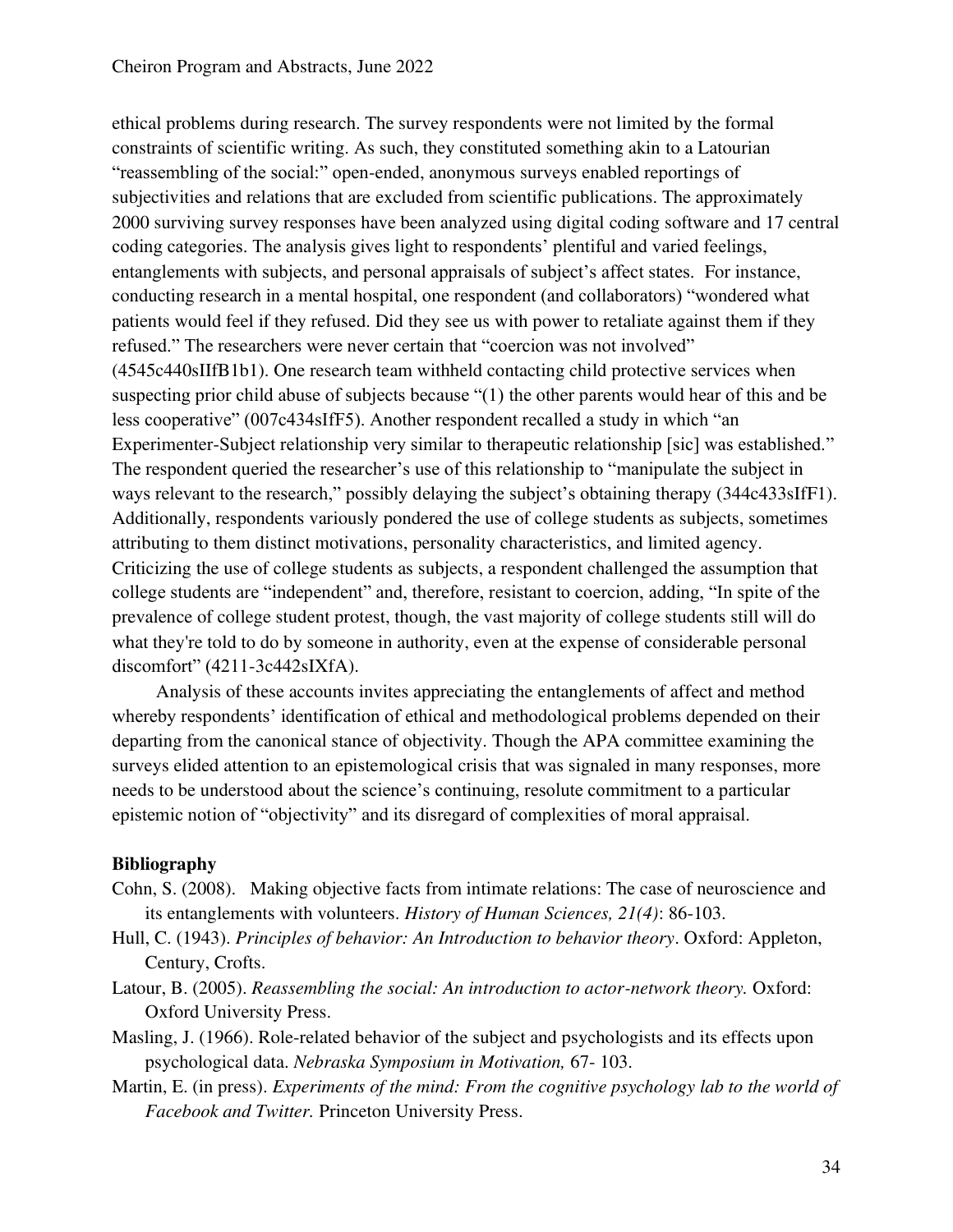- Morawski, J. (2015). Epistemological Dizziness in the Psychology Laboratory: Lively Subjects, Anxious Experimenters, and Experimental Relations, 1950-1970. *Isis*, *106*(3), 567–597. https://doi.org/10.1086/683411
- Orne, M. T. (1962). On the social psychology of the psychological experiment: With particular reference to demand characteristics and their implications. *American Psychologist, 17*(11), 776–783. [https://doi.org/10.1037/h0043424](https://psycnet.apa.org/doi/10.1037/h0043424)
- Rosenthal, R. (1963). On the Social Psychology of the Psychology Experiment: The Experimenter's Hypothesis as Unintended Determinant of Experimental Results. *American Scientist, 51*, 268 –283.
- Rosenzweig, S. (1933). The experimental situation as a psychological problem. *Psychological Review, 40*(4), 337–354. [https://doi.org/10.1037/h0074916](https://psycnet.apa.org/doi/10.1037/h0074916)
- [Surviving survey responses to the Cook Committee] (1968-1970). Archives of the American Psychological Association (Boxes 435-445), Manuscript Division, U.S. Library of Congress, Washington, D.C.
- Stevens, S.S. (1943). The operational basis of psychology. *The American Journal of Psychology, 47(2)*:328.
- Townsend, J. C. (1953). *Introduction to experimental method for psychology and the social sciences.* McGraw-Hill Book Company. [https://doi.org/10.1037/11235-000](https://psycnet.apa.org/doi/10.1037/11235-000)

# **Developing a documental archive on the History of Psychology in Brazil: Reinier J. A. Rozestraten**

Anna Carolina Rodrigues Capilé<sup>1</sup>, Ana Camila Marcelo<sup>12</sup>, Renan da Cunha Soares Júnior<sup>1</sup>, and Rodrigo Lopes Miranda<sup>13</sup>,

# <sup>1</sup>Universidade Católica Dom Bosco (UCDB); <sup>2</sup> Coordenação de Aperfeiçoamento de Pessoal **de Nível Superior ³ Conselho Nacional de Desenvolvimento Científico e Tecnológico**

The historiography of Psychology has been developed, amongst others, through the establishment of historical archives with materials whose circulation is limited or have not been published (grey literature). This type of documentation is characterized, roughly, as primary sources of historiographic research; they are the raw material of History. Accordingly, this paper aims to present ongoing efforts in the cataloging and categorization of grey literature related to Reinier Johannes Antonius Rozestraten (1924-2008) enclosed at the *Universidade Católica Dom Bosco* (UCDB). Our activities are based on methods for the conservation of a memorial, thus facilitating access to information on one of the pioneers of Psychology in Brazil. This effort appropriates strategies from archival science and, specifically, its procedures in progress in the constitution of Brazilian Psychology's historical archives. Our work was organized into three stages. Firstly, the number of materials enclosed in the institution were accounted for. Furthermore, these materials were classified based on titles that have been assigned by Rozestraten himself before his passing. In a third moment, the materials with similar titles and topics were gathered and stored inside the 17 lockers and 8 drawers available in the classroom in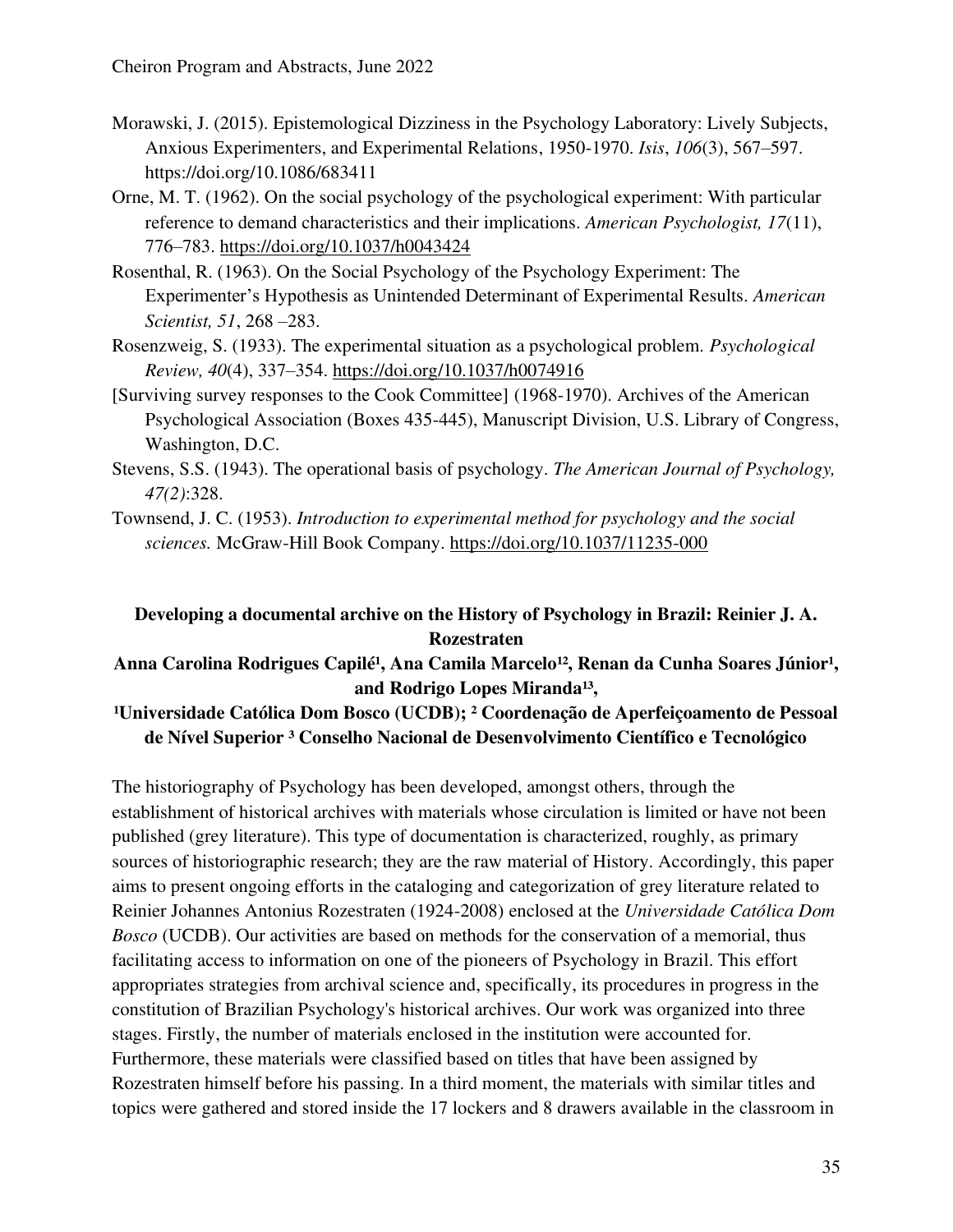which they were enclosed, at UCDB. Stemming from such methodology, the number of materials enclosed in the institution was listed: 36 boxes of documental archives and 26 instruments. In his archives, various topics studied and developed by Rozestraten were found, such as: Perception, Psychophysics, Cognitive Psychology, Learning, Accidents/Prevention, among others. However, a large portion of his work is related to Traffic Psychology, followed by Experimental Psychology and Learning. This initial step of our study has allowed us to observe the multiplicity of types and modalities of sources. The densification of the cataloguing process, still in development, will allow us to contribute to the preservation of Rozestraten's memory more efficiently. This will have potential impacts in the memory of Brazilian Psychology which, in turn, will be able to create a space for future investigations in History of Psychology and other fields, for example, Traffic Psychology.

### **Bibliography**

- Arquivos Reinier Rozestraten da História da Psicologia, UCDB [*Reinier Rozestraten Archives of the History of Psychology*]. Arquivo Pessoal Reinier Rozestraten. Cód. 011.2/Ofi-Ser.
- Rozestraten, R. J. A. (1984). Memorial. Ribeirão Preto, SP: Arquivos Reinier Rozestraten da História da Psicologia [*Reinier Rozestraten Archives of the History of Psychology*]; Campo Grande: Arquivo pessoal Reinier Rozestraten – UCDB.
- Rozestraten, R. J. A. (1987). Memorial. Ribeirão Preto, SP: Arquivos Reinier Rozestraten da História da Psicologia [*Reinier Rozestraten Archives of the History of Psychology*]; Campo Grande: Arquivo pessoal Reinier Rozestraten – UCDB.
- Rozestraten, R. J. A.(1988). Psicologia do Trânsito: conceitos e processos básicos [*Traffic Psychology: concepts and basic procedures*]. São Paulo: EPU.
- Rozestraten, R. J. A. (2001). Apresentação. Arquivos Brasileiros de Psicologia [*Brazilian Archives of Psychology*], 53(3), 6.
- Rozestraten, R. J. A., Maciel, J. D. C.&Vasconcellos, D. F. (2008). Reinier Rozestraten em Ribeirão Preto: memórias e enraizamento da Psicologia no Brasil [*Reinier Rozestraten in Ribeirão Preto: memories and entrenchment of Brazilian Psychology*]. Revista da Abordagem Gestáltica, 14(1), 51-61

# **History of psychology enhanced podcast production by undergraduate students Cristina Lhullier, Universidade de Caxias do Sul (UCS)**

The present work is a report on the experience of history of psychology enhanced podcast production by undergraduate students taking the Psychological Practice Laboratory I (PPL1) course during the Covid-19 pandemic. The LPP-I course is being offered twice a year for psychology undergraduate students in partnership with the Cultural and Historical Memorial Institute of the University of Caxias do Sul (CHMI-UCS), starting in August of 2017. The course's objectives are: a) to allow the students to have contact and to develop an understanding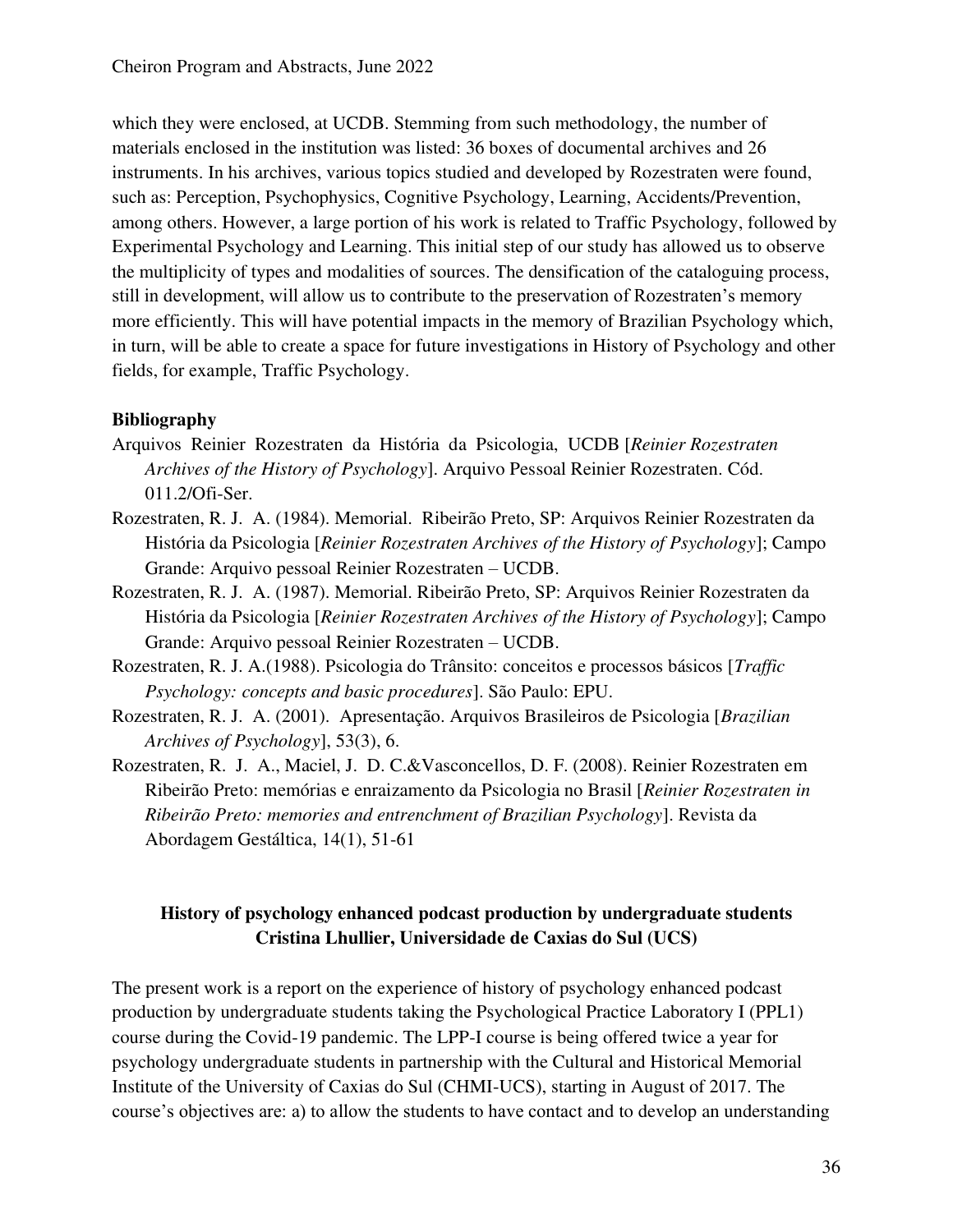of the past by means of critical analysis of historical documents; b) to foster an understanding of the relationships between professional practice and public policies regarding health, culture and citizenship; c) to organize a cultural/educational intervention combining documentary sources and one psychological theoretical approach; d) to present said intervention to the university community. This intervention is a major component of the course's final grade. Between 2017 and 2019, the intervention exhibits took place in physical locations at the university, gathering visitors and creating discussion opportunities. However, the move to online activities in March of 2020 created the need for alternate forms of exhibition. In 2020 and 2021, the intervention emphasized themes of psychology's role during exceptional times and its relationship with mental health. By "exceptional times", it is meant civil or military conflicts, mass exodus or migration, natural or human-caused disasters, dictatorships, pandemics and other health emergencies. The chosen format for the intervention was the enhanced podcast, an audio recording supplemented with images. Each student prepared their podcast from a template provided by the course's instructor and was recorded with Google Meet as this was the platform the students already had experience with. After all students had access to one another's enhanced podcast, some decided to share their productions to a larger public by means of a video playlist on YouTube. By the course's end, the students reported having learned the following: that historical documentary source choice is a good starting point for intervention planning; that the choice of theoretical perspective is important to establish relationships with the documentary sources; the skills necessary to select content, prepare a script and plan an intervention without physical attendance by the public. The students also listed the difficulties they had: defining the specific theme for their enhanced podcast; selecting content; using digital recording technology; lack of public feedback on the interventions presented. From the course's instructor's point of view, some aspects of this experience deserve emphasis: 1) despite the difficulties reported by the students, the enhanced podcasts produced were of good theoretical e technical quality, with deep exploration of conceptual topics and critical analysis from the documentary sources; 2) the themes chosen were quite varied, with no repeats in the four terms the podcasts were produced; 3) the students started seeing themselves as content producers in psychology and not only as consumers of information produced by others; 4) the students realized the need for science communication in psychology, particularly about mental health, in social media; 5) the students noticed the role of psychology in understanding social relationships and the need to do interventions beyond the clinical space. In conclusion, the study of history of psychology and documentary sources can generate important and necessary reflection on psychology's social dimension and its role in the understanding of social relationships and how they are affected by socio-historical conditions. It can also help develop a critical stance by the students regarding psychology's theories and concepts and also how these are presented in social media.

### **Bibliography**

Brozek, J. & Massimi, M. (Orgs.). (1998). Historiografia da psicologia moderna: versão brasileira (J. A. Ceschin & P. J. C. da Silva, Trads.). Unimarco/Loyola.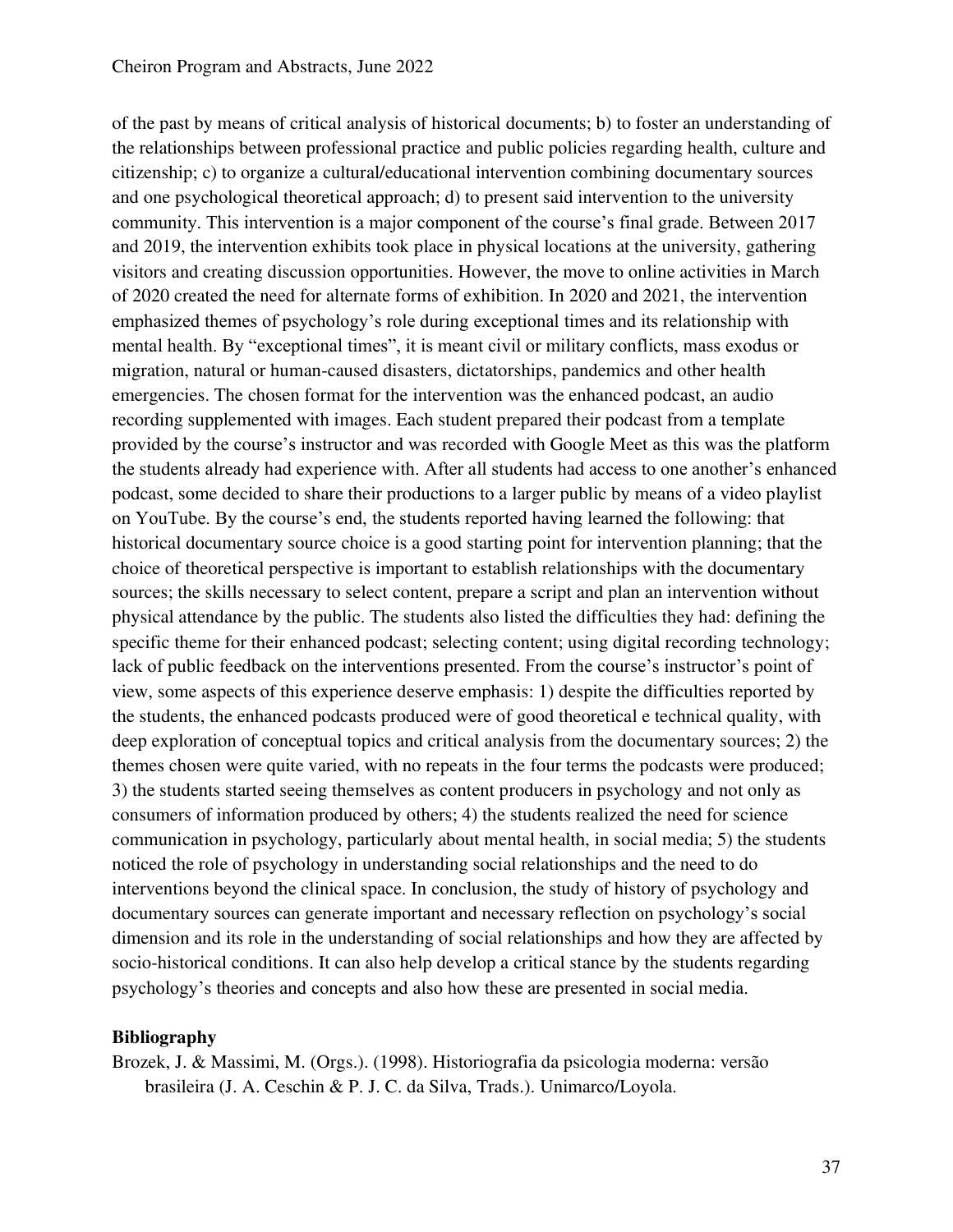- Bloch, M. L. B. (2001). Apología para la história o el oficio de historiador (M. Jiménez & D. Zaslavsky, Trads.). Fondo de Cultura Económica. (Trabalho original publicado em 1993)
- Campos, R. H. de F. (Org.). (1996). História da psicologia: pesquisa, formação, ensino (Coletâneas da ANPEPP, 15). EDUC.
- Farge, A. (2017). O sabor do arquivo (F. Murad, Trad.). EDUSP. (Trabalho original publicado em 1989)
- Martín-Baró, I. (1996). O papel do psicólogo (Andrade, Y. M., Trad.). Estudos de Psicologia (Natal), 2(1), 07-27. (Trabalho original publicado em 1990). https://doi.org/10.1590/S1413- 294X1997000100002
- Sawaia, B. B. (2009). Psicologia e desigualdade social: uma reflexão sobre liberdade e transformação social. Psicologia & Sociedade, 21(3), 364-372. http://dx.doi.org/10.1590/S0102-71822009000300010
- Yamamoto, O. H. (2007). Políticas sociais, "terceiro setor" e "compromisso social": perspectivas e limites do trabalho do psicólogo. Psicologia & Sociedade, 19(1), 30-37. <http://dx.doi.org/10.1590/S0102-71822007000100005>

### **Session #4B: Colonization and Indigenization**

## **A decolonial historiographical perspective on Institutional Psychology in Argentina Ana Maria Talak, Universidad Nacional de La Plata**

We propose here that a decolonial perspective on the history of psychology in Latin America should identifies the agenda of relevant local problems and the ways in which psychologists and people with whom they work coproduce together knowledge and transform their reality and their affective and intellectual sensibilities, their conditions of lives and their aims and projects. Far from an analysis limited to the psychologists' ideas and practices, we propose that a decolonial perspective could show the ways in which psychologists confront (or not) their academic knowledges and their epistemic and no epistemic values with the social practices they find and they try to modify. The institutional psychology in Argentina, developed from the end of the 1960s and the 1970s with authors as José Bleger, Enrique Pichon-Rivière and Ricardo Malfé, continued with a renewed tradition after the last civil-military dictatorship that took place in Argentina between 1976 and 1983. The aim of this paper is to analyze the ways of approaching the production of knowledge as a co-production in institutional psychology, focusing here especially on the teaching, research, extension and clinical practices developed by the team led by Virginia Schejter (2018) at the University of Buenos Aires, Argentina, during the 1990s and 2000s. First, we compare three moments of the development of institutional psychology in Argentina: 1) its inclusion in the syllabuses of the first psychology university studies in the 1960s, and its referents José Bleger and Enrique Pichon-Rivière; 2) the teaching and production of Ricardo Malfé and Fernando Ulloa in the 1990s, and 3) the teaching and production of Virginia Schejter from 1996 to 2017. From the very beginning, institutional psychology included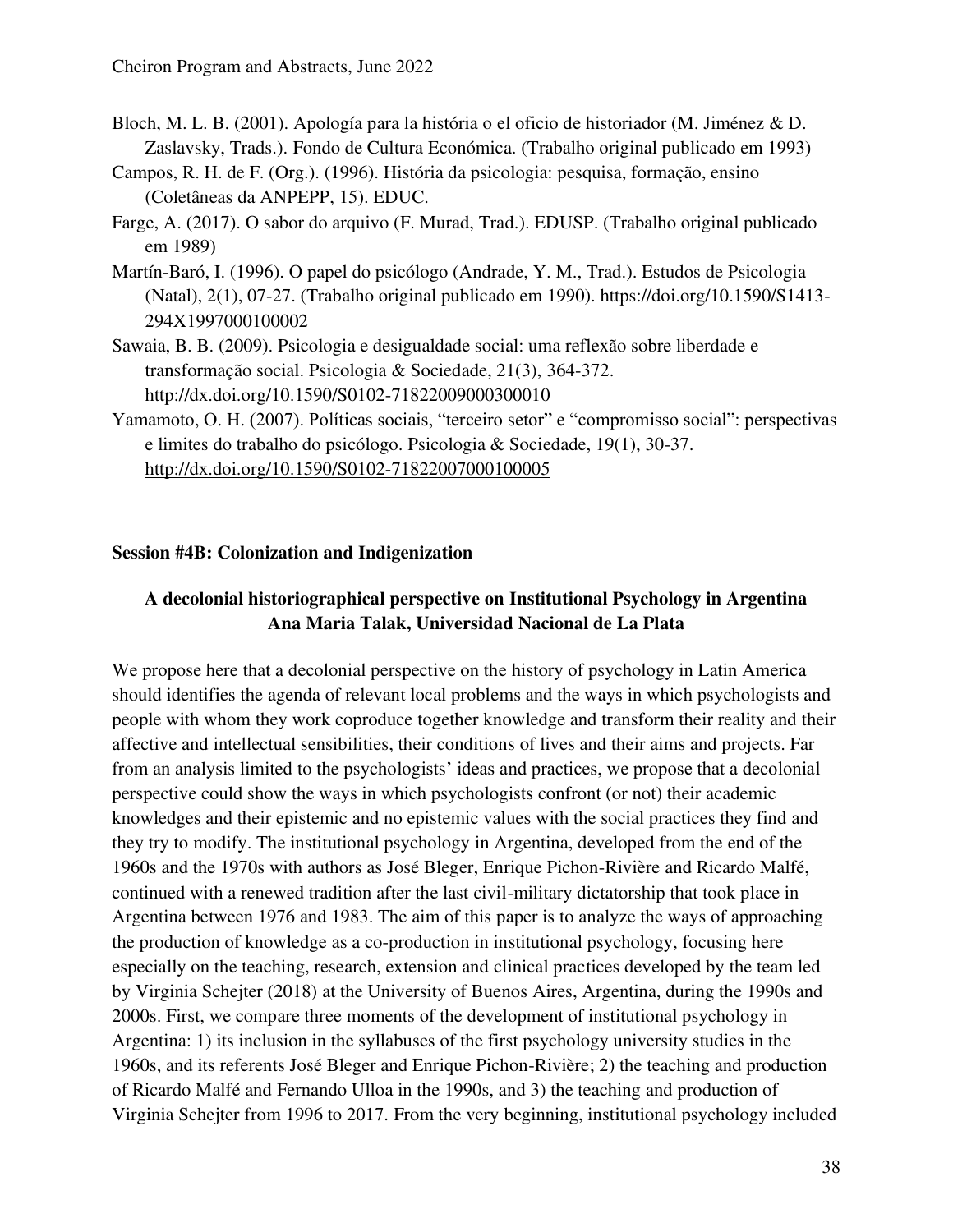foreign and local psychoanalytical perspectives, integrated with mental health perspectives that were being built and discussed during all those decades. Second, we focus in the third moment on the ways in which problems are constructed with the subjects in different institutions, the joint search for solutions, the interventions and the production of new knowledge. We identify the approaches and thematization of what does not work, the friction (in the sense of feminist epistemology) that make researchers or professional psychologists review their assumptions or their interventions. The demands, protests and agreements that occur in the interaction with the professionals are examined, as well as their elaboration in the production of new and relevant knowledge for the subjects themselves and the impact on the psychologists themselves. The role of the excess of credibility that is granted to the professional (which can lead to a situation of epistemic injustice) is analyzed, but also the attempt to overcame that excess of credibility through a joint construction of knowledge. Conclusions: The institutional psychology in Argentina incorporated form its inaugural period a reflection on the political aspects involved in the interventions. The integrated efforts of Virginia Schejter's most recent production stand out, as well as the openness to the design of a device that promotes friction and self-criticism as an epistemic, political and clinical challenge. We consider that this way of co-producing knowledge from academic self-criticism is a valuable contribution to the decolonization of psychology.

- Barnes, B. y Siswana, A. (2018). Psychology and decolonisation: Introduction to the special issue. *South African Journal of Psychology*, *48*(3), 297–298.
- Bleger, J. (1966). *Psicohigiene y Psicología Institucional*. Paidós.
- Lugones, M. (2011). Hacia metodologías de la decolonialidad. (pp.75-92). En Leyva, X. J. Alonso, R. A. Hernández, A. Escobar, A. Köhler [et al.]. *Conocimientos y prácticas políticas: reflexiones desde nuestras prácticas políticas de conocimiento situado*, *2*. Ciudad Autónoma de Buenos Aires: CLACSO
- Malfé, R. (1981). Psicología institucional psicoanalítica. Revista Argentina de Psicología, 30, 27-44.
- Medina, J. (2012). *The Epistemology of Resistence. Gender and Racial Oppression, Epistemic Injustice, and the Social Imagination*. Oxford University Press.
- Prilleltensky, I. (1997). Values, assumptions, and practices. Assessing the moral implications of psychological discourse and action*. American Psychologist, 52*(5), 517-535.
- Schejter, V., Cocha, T., Furlan, G. and Ugo, F. (Eds.) (2018). *La clínica institucional. Construcción compartida de conocimientos*. Eudeba.
- Schejter, V., Cocha, T., Furlan, G. and Ugo, F. (Eds.) (2015). *Una mirada institucional de lo psicológico: la alteridad en nosotros.* Eudeba.
- Ulloa, F. (1969). Análisis psicoanalítico de las instituciones. *Revista de Psicoanálisis*, 26, 35-75.
- Vitale, N., Corvalán de Mezzano, A., Torres, M., Laveglia, M., and Di Iorio, J. (2009). La Psicología Institucional en la Argentina: un acercamiento a la práctica. *Universitas Psychologica*, 8(1), 149-159.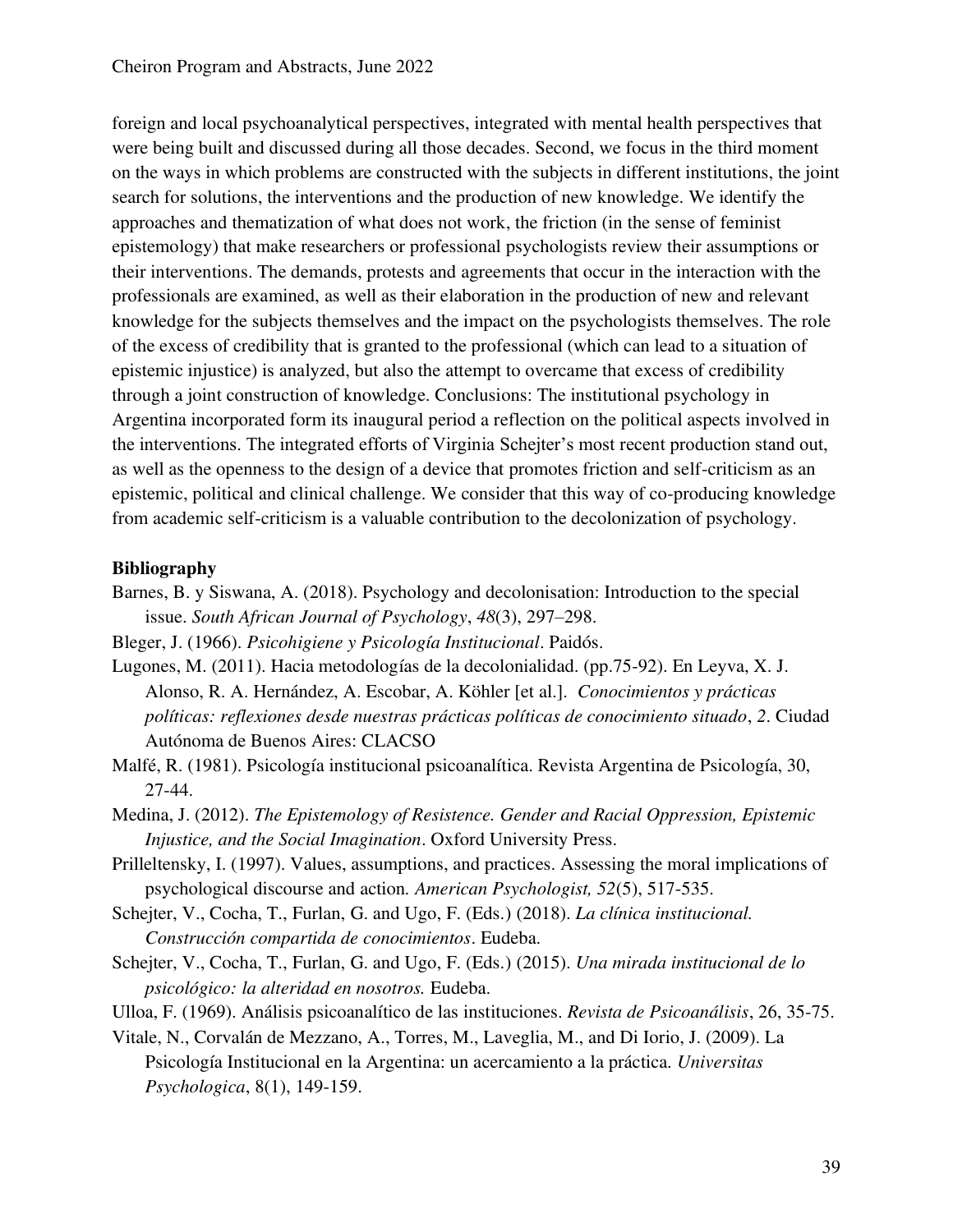## **The uses of Psychology at the Hochschule für Gestaltung in Ulm and their reception in Argentina**

## **Maria Cecilia Grassi, Universidad Nacional de La Plata and Consejo Nacional de Investigaciones Científicas y Técnicas**

The history of the relations between Psychology and Art in Argentina has not been extensively researched. However, Psychology and, in particular, *Gestalttheorie*, has a relevant place in the academic teaching of the Arts, Architecture and Design of several careers in this country nowadays. We call *psychologization of the study of form and colour* to the process of introducing Psychology in those fields and it began with the *Bauhaus* (Germany) (Boudewijns, Behrens, Danilowitz, Huff, Spillmann, Stemberger & Wertheimer, 2012; Behrens, 1998) and the *Vkhutemas* (Russia) (Graham, 2019) at the beginning of the 20th century and continued with the *Hochschule für Gestaltung* (HfG) in Ulm (Germany). Later, this process spread throughout the world and flourished in Latin America (Fernández, 2006); for example, in the *Visión* [Vision] courses, created in the mid-1950s in some universities in Argentina.

The HfG created in 1953, whose first director was Max Bill, had the objective of contributing to the moral and cultural reconstruction of Germany through architecture, design and the production of objects with an impact on daily life. The school was organised into areas - Architecture, Visual Communication, Industrial Design, Information, and later Cinematography. It also had a one-year basic course (*Grundlehre*) of a scientific, sociological and design nature (Spitz, 2002; Krampen, 2003; Fernández Campos, 2018).

This article explores how the process of psychologization of form and colour was carried out at the HfG and its influence through Tomás Maldonado, in the constitution of the *Visión* courses in Architecture, Art and Design careers in Argentina between the 1950s and 1960s. The relationships between the HfG and Argentinean architecture and design have been addressed in numerous historical works (Blanc, 2022; Devalle, 2016; Carranza, 2013) but they only mentioned the presence of Psychology without going deeper in the selected theories and their specific uses.

From the perspective of the critical history of psychology, in this work we carry out a qualitative and interpretive analysis of teaching programs, articles and testimonies of the HfG and *Visión*. Although it was an active reception that implied transformations and reinterpretations, we show that *Visión* took as a model the German school and incorporated Psychology into its contents to provide a scientific and solid basis for the teaching of the visual disciplines. Essentially, this meant the introduction of *Gestalttheorie* to teaching, which continues even to the present day.

In Germany, around 1956, the Argentinean abstract artist Tomás Maldonado replaced Bill as director because the latter gave much importance to art in teaching design and this was not consistent with the goals of the school (Takayasu, 2017). Maldonado carried out a radical transformation of the *Grundlehre* that involved incorporating scientific knowledge into training. The basic course was structured in four groups of disciplines: *Visuelle Einführung* -visual language learning-, the block called *Darstellungstechniken* or representation techniques and tools, exact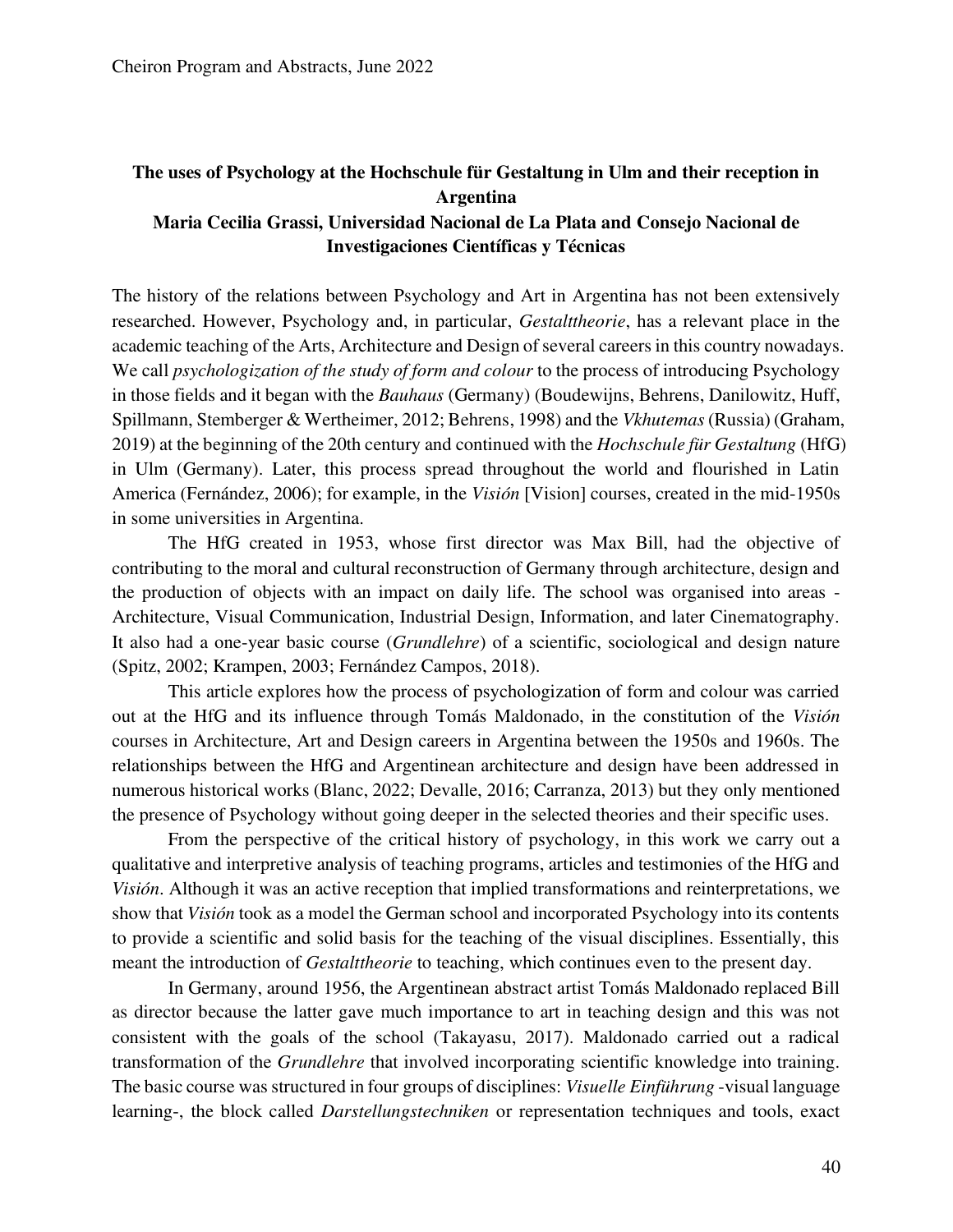sciences and theoretical subjects. In the *Visuelle Einführung* course, Maldonado's classes consisted basically on exercises based on Mathematics, Topology, Theory of Perception and Theory of Symmetry, among others, for the teaching of colour and form. For example, Maldonado used the laws of the *Gestalttheorie* for explaining the interdependence and relativity of colour. These exercises took up the proposals of Josef Albers in Germany and the United States but also included some ideas of Concrete Art from the 1940s in Argentina (Fernández Campos, 2018).

Towards the end of the 1950s, inspired by Ulm and often with the direct advice of Maldonado, the first *Visión* courses were created in Argentina, whose name referred to the *new vision* of Moholy-Nagy (Ibarra, 2020; De Ponti, 2012; Devalle, 2009). In these programs, Psychology appeared as the science that taught to understand visual phenomena and the laws that regulate them. Similar to the goals at Ulm, it was about "training visual perception" of students through the exploration (practical exercises) and the systematic study of form, structure, texture, etc. Some of the most important teachers in the process of modernising the teaching of design disciplines that had begun in those years were Carlos Méndez Mosquera, César Jannello and the artist Jorge Vila Ortiz.

In summary, the incorporation of Psychology to the teaching of Arts, Architecture and Design was key in the model of the HfG and it was welcomed in Argentina in the *Visión* courses of different universities in the country. In this frame, Tomás Maldonado can be considered a crucial figure in the circuit that contributed in both cases to the introduction of the *Gestalttheorie* as a useful means of reflecting on and experimenting with form and colour.

- Behrens, R. R. (1998). Art, Design and Gestalt Theory. *Leonardo*, *31*(4), 299–303[.](https://doi.org/10.2307/1576669)  <https://doi.org/10.2307/1576669>
- Blanc, M. (2022). La formación de los arquitectos. Notas curriculares de un cambio de época. Rosario, 1953-1957*. Módulo Arquitectura CUC*, *28*, 73–102. Retrieved from[:](https://revistascientificas.cuc.edu.co/moduloarquitecturacuc/article/view/3787)  <https://revistascientificas.cuc.edu.co/moduloarquitecturacuc/article/view/3787>
- Boudewijns, Behrens, R., Danilowitz, B., Huff, W., Spillmann, L., Stemberger, G. y Wertheimer, M. (2012). Dicussion. Gestalt Theory and Bauhaus. *Gestalt Theory*, *34* (1), 81-98. Retrieved from[: https://web.archive.org/web/20171021095404/http://gth.krammerbuch.at/content/vol-](https://web.archive.org/web/20171021095404/http:/gth.krammerbuch.at/content/vol-34-issueheft1)[34-issueheft1](https://web.archive.org/web/20171021095404/http:/gth.krammerbuch.at/content/vol-34-issueheft1)
- Carranza, M. (2013). Intercambios sobre la enseñanza del diseño en la Argentina desarrollista. El caso de la Escuela Superior De Bellas Artes en la Universidad Nacional de La Plata. *Anales del Instituto de Arte Americano e Investigaciones estéticas, 43*(2). Retrieved from[:](http://www.iaa.fadu.uba.ar/ojs/index.php/anales/rt/printerFriendly/117/html_72)  [http://www.iaa.fadu.uba.ar/ojs/index.php/anales/rt/printerFriendly/117/html\\_72](http://www.iaa.fadu.uba.ar/ojs/index.php/anales/rt/printerFriendly/117/html_72)
- De Ponti, J. (2012) *Entre la universidad, la empresa y el estado: Trayectorias personales, saberes y prácticas en la génesis del diseño industrial y de la comunicación visual en la Argentina. Décadas 1950 y 1960* (Postgraduate Thesis). Facultad de Humanidades y Ciencias de la Educación, UNLP. Retrieved from: <http://www.memoria.fahce.unlp.edu.ar/tesis/te.460/te.460.pdf>

Devalle, V. (2009). *La travesía de la forma*. Argentina: Paidós.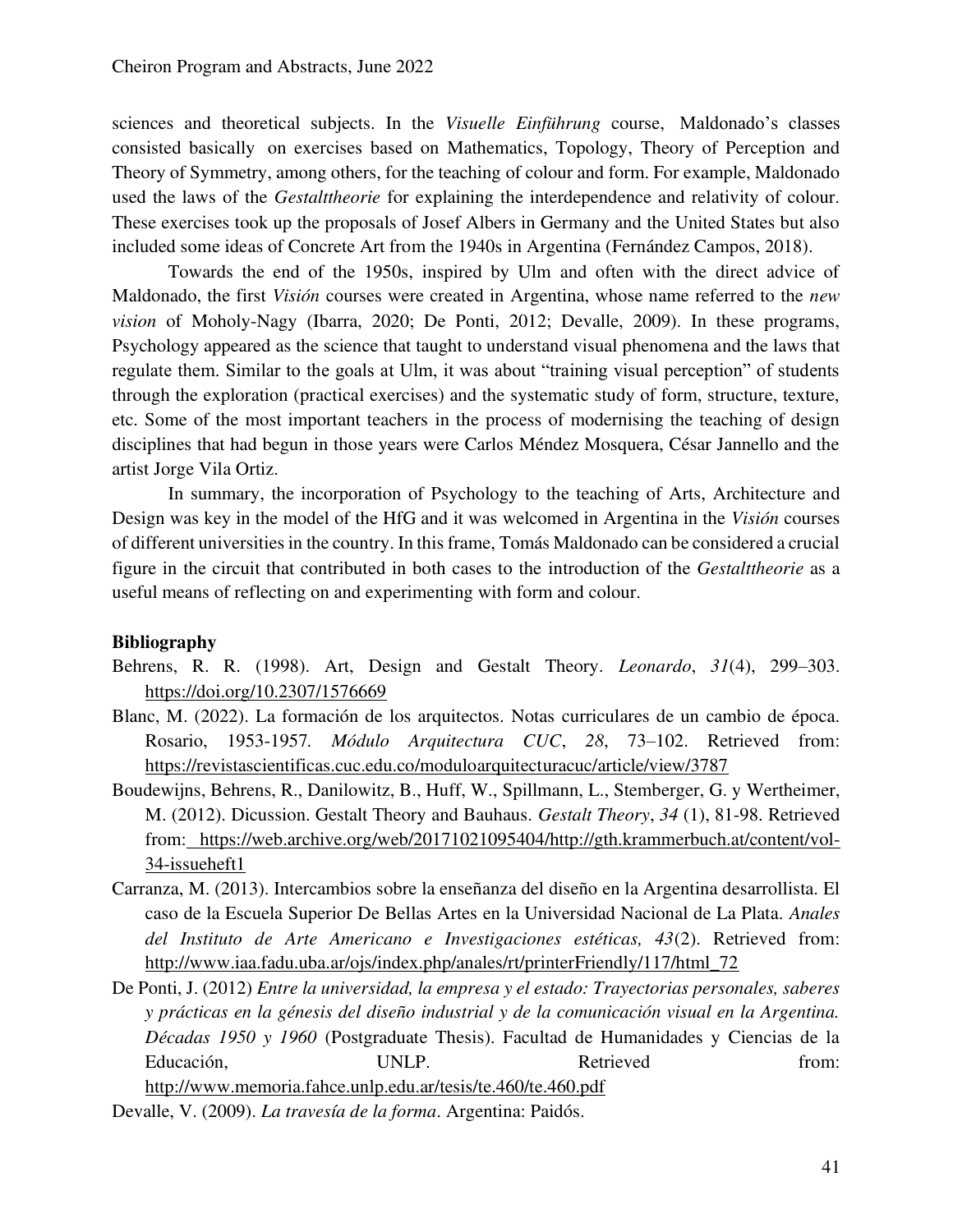- Devalle, V. (2016). América Latina, la otra sede de la hfg de Ulm. *RChD: creación y pensamiento*, *1*(1), 53-63. Retrieved from[: https://rchd.uchile.cl/index.php/RChDCP/article/view/44202](https://rchd.uchile.cl/index.php/RChDCP/article/view/44202)
- Fernández Campos, A. L. (2018). *Atlas propedéutico: El Curso Básico de la Hochschule für Gestaltung Ulm.* (Doctoral Thesis), Universidad Politécnica de Madrid Retrieved from[:](https://oa.upm.es/54145/)  <https://oa.upm.es/54145/>
- Fernández, S. (2006). The Origins of Design Education in Latin America: From the hfg in Ulm to Globalization. *Design Issues*, *22*(1), 3–19[. http://www.jstor.org/stable/25224027](http://www.jstor.org/stable/25224027)
- Graham, J. (2019). *The Psychotechnical Architect: Perception, Vocation, and the Laboratory Cultures of Modernism, 1914–1945.* School of Arts and Sciences, Columbia University. Retrieved from[: https://academiccommons.columbia.edu/doi/10.7916/D8RR3G62](https://academiccommons.columbia.edu/doi/10.7916/D8RR3G62)
- Ibarra, T. E. (2020). Visión: el nuevo camino hacia la forma y el espacio en la Escuela de Arquitectura y Urbanismo de Rosario, 1956-1957. *Registros. Revista De Investigación Histórica*, *16*(2), 88–105. Retrieved from: <https://revistasfaud.mdp.edu.ar/registros/article/view/468>
- Krampen, M. (2003). *The Ulm School of Design: Beginning of a Project of Unyielding Modernity.*  Alemania: Wilhelm Ernst & Sohn Verlag.
- Spitz, R. (2002). *HfG Ulm. The view behind the foreground. The political history of the Ulm School of Design (1953-1968).* Germany: Edition Axel Menges.
- Takayasu, K. (2017). Criticism of the Bauhaus Concept in the Ulm School of Design. *The Asian Conference of Design History and Theory Journal*, *2*. Retrieved from: [https://acdht.com/journal\\_2017.html](https://acdht.com/journal_2017.html)

## **The letters between Louis Thurstone and Horacio Rimoldi Maria Andre Piñeda, Universidad Nacional de San Luis and Consejo Nacional de Investigaciones Científicas y Técnicas**

There is currently a growing interest in local histories with a polycentric perspective that focuses not only on recovering forgotten aspects of psychology in certain countries but also on highlighting the relationship between psychology in different countries. From this perspective, it is relevant to reconstruct stories of successful migrations, as well as of misunderstandings, resistances, and hostilities when analyzing the fate of psychological concepts, theories, and practices when attempts have been made to transplant them to latitudes different from those in which they were conceived.

Correspondence between academics is the valuable raw material for documenting such processes. It allows us to explore the subjective as well as the communitarian and institutional dimensions of the past world of others, to understand their interests, conflicts, and contradictions.

This paper analyses the correspondence that occurred between 1948 and 1955 between two scholars from very different cultures. On the one hand, Louis Leon Thurstone (1887-1955), a professor at the University of Chicago who was president of the American Psychological Association (1932) and became one of the most important psychometricians of the 20th century.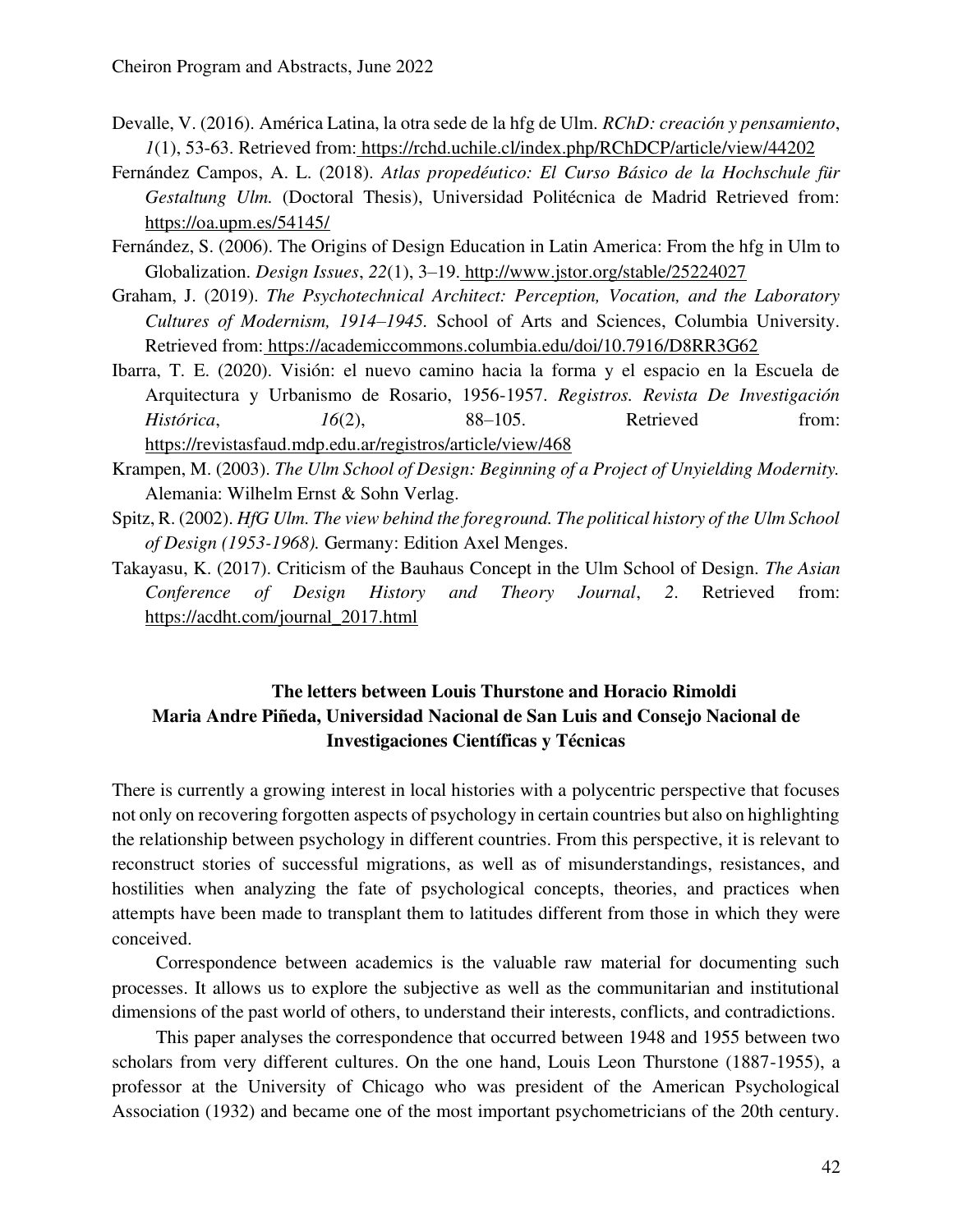On the other hand, his Argentine disciple Horacio Rimoldi (1913-2006) who between 1939 and 1941 trained in factorial methods under the direction of William Stephenson (1902-1989), a disciple of Charles Spearman (1863-1945). In 1947 he settled in Chicago on a Guggenheim Fellowship to pursue doctoral studies under the direction of Thurstone. He developed important research on cognitive processes and problem-solving and spread his influence in Latin America and some European countries.

These 13 unpublished letters reveal aspects of the close relationship between the two of them. How to write and publish in the leading psychometric journals in order to be assimilated by the American public, not being a native English speaker? This was the subject of generous recommendations from the teacher who - being the son of Swedish immigrants - had also experienced the difficulties of adapting to the language of a community in which he considered himself a foreigner. At the same time, he encouraged Rimoldi to develop original contributions to the factorial study of intelligence and problem-solving processes that he had addressed, seeking to surpass Spearman.

Between 1951 and 1952, Rimoldi had moved to Uruguay. In those years, a process of professionalization of psychology was taking place in Latin America, and university programs were beginning to be organized. The University of the Republic (Uruguay) invited him to organize an Institute of Psychology and the first psychology program in the country. On that occasion, Rimoldi asked Thurstone for advice on how to set up a psychometry laboratory on the Chicago model. However, this laboratory did not see the light of day due to political and academic resistance to the project. Indeed, South American psychology was predominantly based on a humanist culture permeable to French psychopathology and psychoanalysis, and reluctant to experimental psychology. Moreover, Rimoldi, being a medical doctor, was seen as a rival to the medical field that sought to dominate local psychology associated with psychotherapy. In this context, Thurstone made it clear to Rimoldi that, whatever his good wishes, the doors of his laboratory in Chicago were always open for Rimoldi's return. Academics close to his laboratory recommended Rimoldi in different academic positions to promote his return to the United States until he managed to settle in Princeton, and from 1955 to 1969 at Loyola University. He then returned to Argentina, where he was able to develop a successful scientific career on the fringes of the local psychology undergraduate programs.

In other letters, Thurstone updated him on his lectures and plans to establish himself at a new university after his retirement from the University of Chicago. Finally, when he settled in Chapell Hill to set up a new laboratory for further research with his wife Thelma Gwinn (1897-1993), he continued to invite his disciple.

The letters also reveal that Rimoldi took the American model of psychology training. He understood psychology was a rigorous science and an autonomous, widely legitimized profession. It was clear that his idea was based on the model of psychology as natural science, which was far removed from that developed in Latin American universities, where there was little room for statistics and laboratories.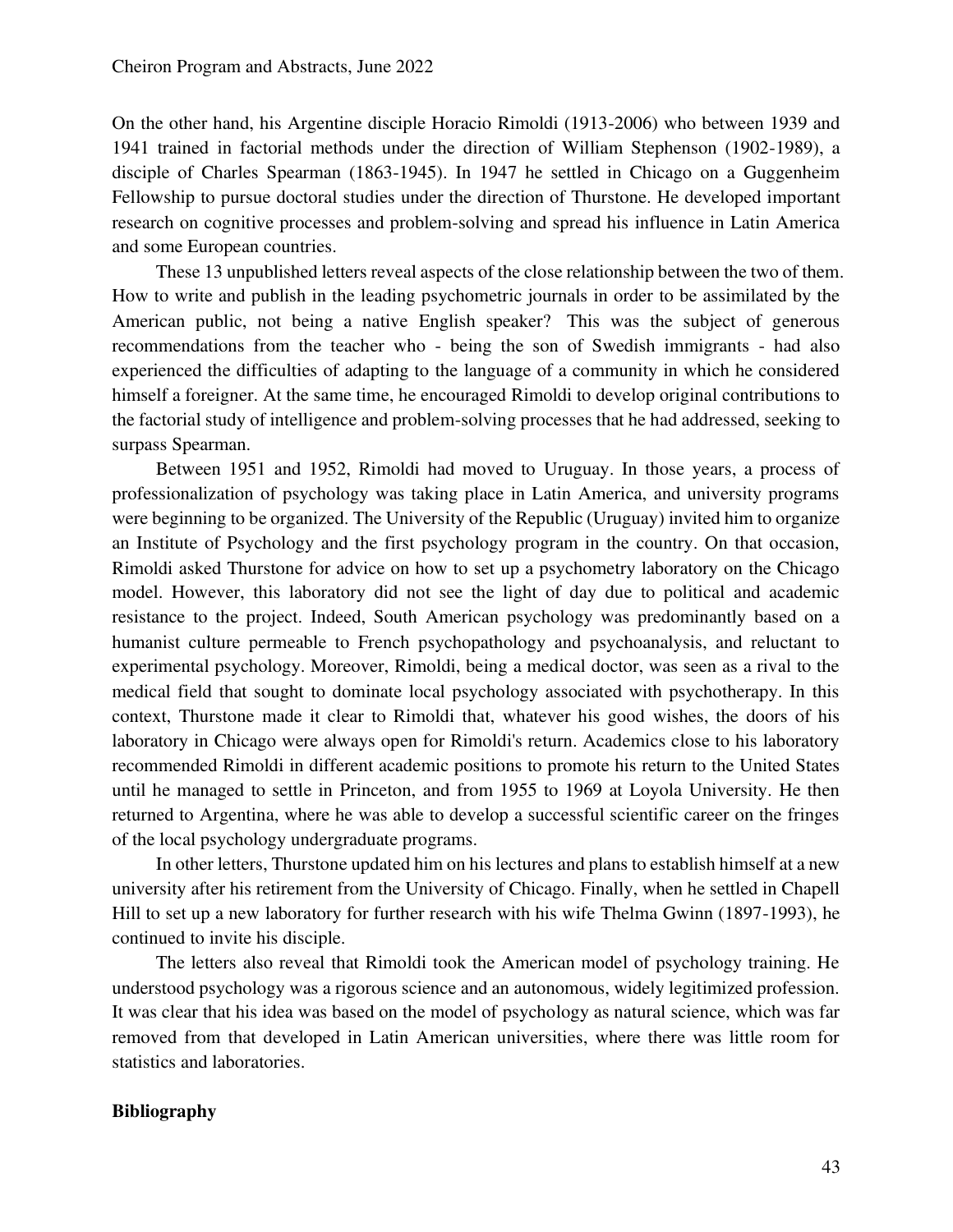- Beaujean, A. A., & Benson, N. F. (2019). The One and the Many: Enduring Legacies of Spearman and Thurstone on Intelligence Test Score Interpretation. *Applied Measurement in Education, 32*(3), 198–215. doi:10.1080/08957347.2019.1619560
- Benjamin, L. T. Jr (2006). *A History of Psychology in Letters*. Oxford: Blackwell.
- Brock, A. (2014). What is a polycentric history of psychology? *Estudos e Pesquisas em Psicologia, 14*(2), 646-659. Retrieved from: [https://www.e](https://www.e-publicacoes.uerj.br/index.php/revispsi/article/view/12565/9749)[publicacoes.uerj.br/index.php/revispsi/article/view/12565/9749](https://www.e-publicacoes.uerj.br/index.php/revispsi/article/view/12565/9749)
- Carpintero, H. (2006). Horacio J. A. Rimoldi (1913-2006) y la psicología iberoamericana. *Revista de Historia de la Psicología, 27*(2/3), 225-232. Disponible en: <https://www.revistahistoriapsicologia.es/archivo-all-issues/2006-vol-27>
- Gregg, A., Barnard, C. I., Carmichael, L., French, T. M., Hunter, W. S., Thurstone, L. L., Bronk, D. W., Dollard, J., Hilgard, E. R., Thorndike, E. L., Whitehorn, J. C., & Yerkes, R. M. (1970). The place of psychology in an ideal university: The report of the University Commission to advise on the future of psychology at Harvard. *American Psychologist, 25*(5), 391–410. <https://doi.org/10.1037/h0029489>
- Hereford, C. (1966). Current status of psychology in Latin América. *Latin American Research Review, 1*(2),97-108.
- Jacó-Vilela, A., Espírito-Santo, A., Degani-Carneiro, F., Goes, L. & Vasconcellos, M. (2016). Investigando em História da Psicologia: contribuições metodológicas. *Interacciones, 2*(2), 123-134. DOI: <https://doi.org/10.24016/2016.v2n2.39>
- Klappenbach, H. (2014). Acerca de la metodología de la investigación en historia de la psicología. *Psykhé, 23*(1), 1-12. DOI http://dx.doi.org/10.7764/psykhe.23.1.584
- Klappenbach, H., Vázquez-Ferrero, S., & Gallegos, M. (2018). The long road to the profession of Psychologist. In R. Ardila (Ed.), *Psychology in Latin America. Current Status, Challenges and Perspectives* (pp. 27-51). Cham, Switzerland: Springer.
- Lévy, S., Huertas-Maestro, M., & Huertas, R. (2022). The reception of psychodrama in Spain: Correspondence between Jacob Levy Moreno and Ramón Sarró. *History of Psychology, 25*(1), 56–67. [https://doi.org/10.1037/hop0000206](https://psycnet.apa.org/doi/10.1037/hop0000206)
- Piñeda, M. A. & Chávez Bidart, J. (2021). Horacio J. A. Rimoldi y la psicología científica en Latinoamérica. *Revista Interamericana de Psicología, 55*(3), 1-25. <http://dx.doi.org/10.30849/ripijp.v55i3.1693>
- Vessuri, M. C. (1994) La ciencia académica en América Latina en el siglo XX. Redes: *Revista de estudios sociales de la ciencia, 1*(2), 41-76. Disponible en <http://ridaa.unq.edu.ar/handle/20.500.11807/304>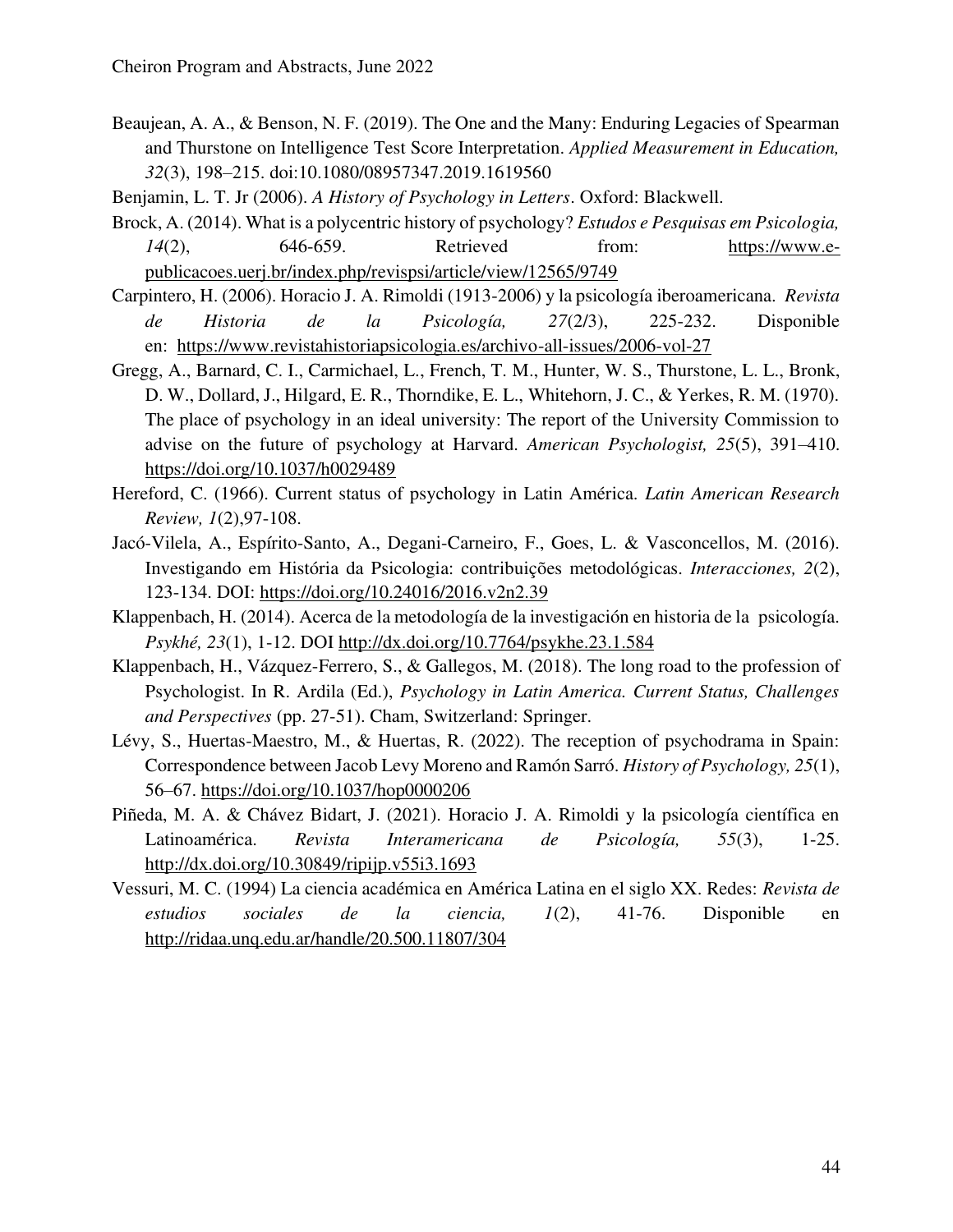### **Session #5A: Narrative and Literary Approach**

## **Gregory Bateson's Hilterjunge Quex, or Framing and Reframing Narratives Jerry Sullivan, Collin College**

By 1942 Gregory Bateson had published *Balinese Character* (Bateson and Mead:1942), a pioneering work in visual anthropology, and essays on National Character (Bateson 1942a) and deutero-learning or learning to learn (Bateson 1942b) as well as been introduced to early cybernetic notions when he turned to a study of Nazi films. Based on a novel of the same title, *Hitlerjunge Quex* opened in Berlin in September 1933, with Baldur von Schirach, head of the Hitler Youth, giving a speech. Bateson produced two studies of the film, a relatively short, initial report which appeared in *Transactions* of the New York Academy (Bateson 1943) and a much longer piece distributed as a mimeograph by the Institute for Intercultural Studies (Bateson 1945).

Margaret Mead and Rhoda Métraux included excerpts from both of Bateson's pieces in *The Study of Culture at a Distance* (Bateson 1953).Portions of the initial report were republished in Douglas Haring's revised edition of *Personal Character and Cultural Milieu*  (Bateson 1956). More recently, the University of Pennsylvania Libraries have brought out a complete version of Bateson's 1945 text (Bateson 1980); they have also added a small number of stills from the film to the text.

Peter Harries-Jones (2016) mentioned this aspect of Bateson's work, but only in notes. Anthony Chaney (2017) did not even do that.

Bateson had access to a number of Nazi films. He chose *Hitlerjunge Quex* largely because of the popularity of the film. He could analyze the film as a type of mythology which, while speaking to emerging Nazi self-understanding and preferences, was not overtly propagandistic in the way that Leni Riefenstahl's *Triumph of the Will was*. He could address the questions "What sort of people are the Nazis?" because the film "(1) showed Nazis on the screen, (2) the film was made by Nazis and (3) the film was used to make Nazis, that is to induce a Nazi frame of mind in the audience."

Bateson first piece largely recounted the film's plot. His second piece, the major source for this paper, repeated the plot summary verbatim. Bateson then provided five further reconstructions of the film, each intended as an analysis of a theme intended to help answer this major question: "What sort of people are the Nazis?" These narrative reworkings of the film take up, in order, (1) Various time perspectives, (2) The structure of conflict between Nazis and Communists, (3) the Protagonist's family of origin in relation to the two proceeding themes, (4) His future family, that is, the Nazis considered as a system of age-grades or cohorts, and (5) The protagonist's martyrdom. Bateson then added two further recapitulations, (1) an analysis of Nazism's organization nature and appeal to pre-Nazi Germans, and (2) a return to two of his own previous themes, learning and cultural process, as these relate to a new question: what makes propaganda work for whom?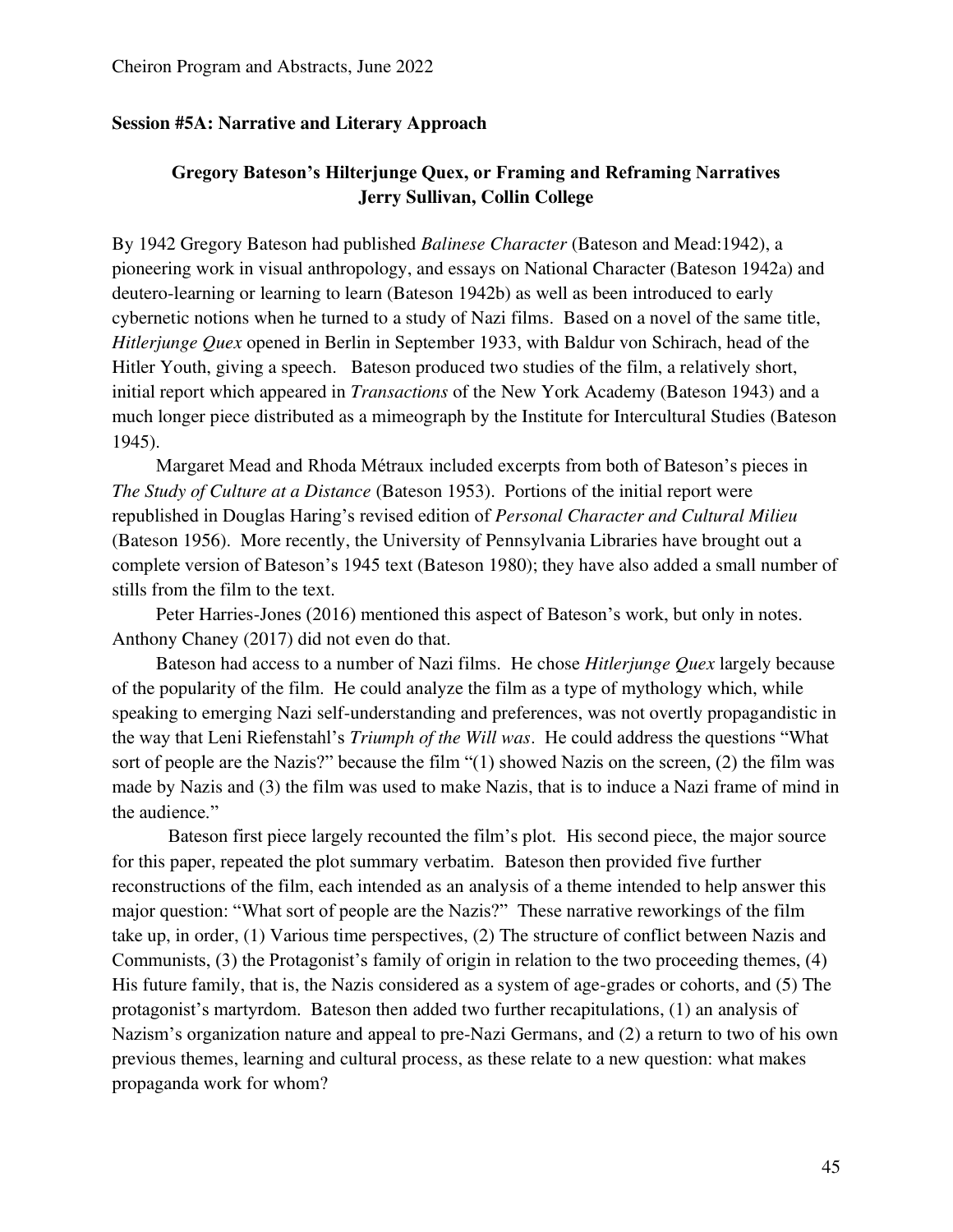This paper explores both Bateson's framings and reframings of thematic elements of *Hitlerjunge Quex* and his framings and reframings of his previous practice. In his previous work he had used images to convince; here he sought to understand how others used images to convince, to induce a frame of mind. He had explored abstractly the relations of morale to national character; here he reexamined those relations using a single extended example. He had been concerned with how individuals learned not only about the contexts of various stimuli but also thereby about their relations with the world; here he turned to a specific example of such learning.

- Bateson, G. (1942a) Morale and National Character, in Goodwin Watson, ed. *Civilian Morale.*  Reprinted in Gregory Bateson (1980) *Steps to an Ecology of Mind*. Chicago: University of Chicago Press. pp. 88-106.
- Bateson, G. (1942b) Commentary on Margaret Mead's "The Comparative Study of Culture and the Purposive Cultivation of Democratic Values, in Lyman Bryson and Louis Finklestein, ed, *Science, Philosophy and Religion, Second Symposium*. New York: Conference on Science, Philosophy and Religion in Their Relation to the Democratic Way of Life, Inc. pp. 81-97.
- Bateson, G. (1943) Cultural and Thematic Analysis of Fictional Films, in *Transactions*, The New York Academy of Sciences, Series 2 5(4): 72-78.
- Bateson, G.(1945) An Analysis of the Nazi Film *Hitlerjunge Quex*. New York: Institute for Intercultural Studies.
- Bateson, G. (1953) An Analysis of the Nazi Film *Hitlerjunge Quex*. In Margaret Mead and Rhoda Métraux, eds. *The Study of Culture at a Distance*. Chicago: University of Chicago Press. pp. 302-314.
- Bateson, G. (1956) Cultural and Thematic Analysis of Fictional Films, in Douglas G. Haring, ed. *Personal Character and Cultural Milieu*. Third Edition. Syracuse: Syracuse University Press. pp. 137-142.
- Bateson, G. (1980) An Analysis of the Nazi Film *Hitlerjunge Quex*. In *Studies in Visual Communication* 6(3) 20-55.
- Bateson, G. & Margaret, M. (1942) *Balinese Character: A Photographic Analysis*. New York: The New York Academy of Arts.
- Chaney, A. (2017) *Runaway: Gregory Bateson, the Double Bind, and the Rise of Ecological Consciousness*. Chapel Hill: The University of North Carolina Press.
- Harries, J. P. (2016) *Upside-Down Gods: Gregory Bateson's World of Difference*. New York: Fordham University Press.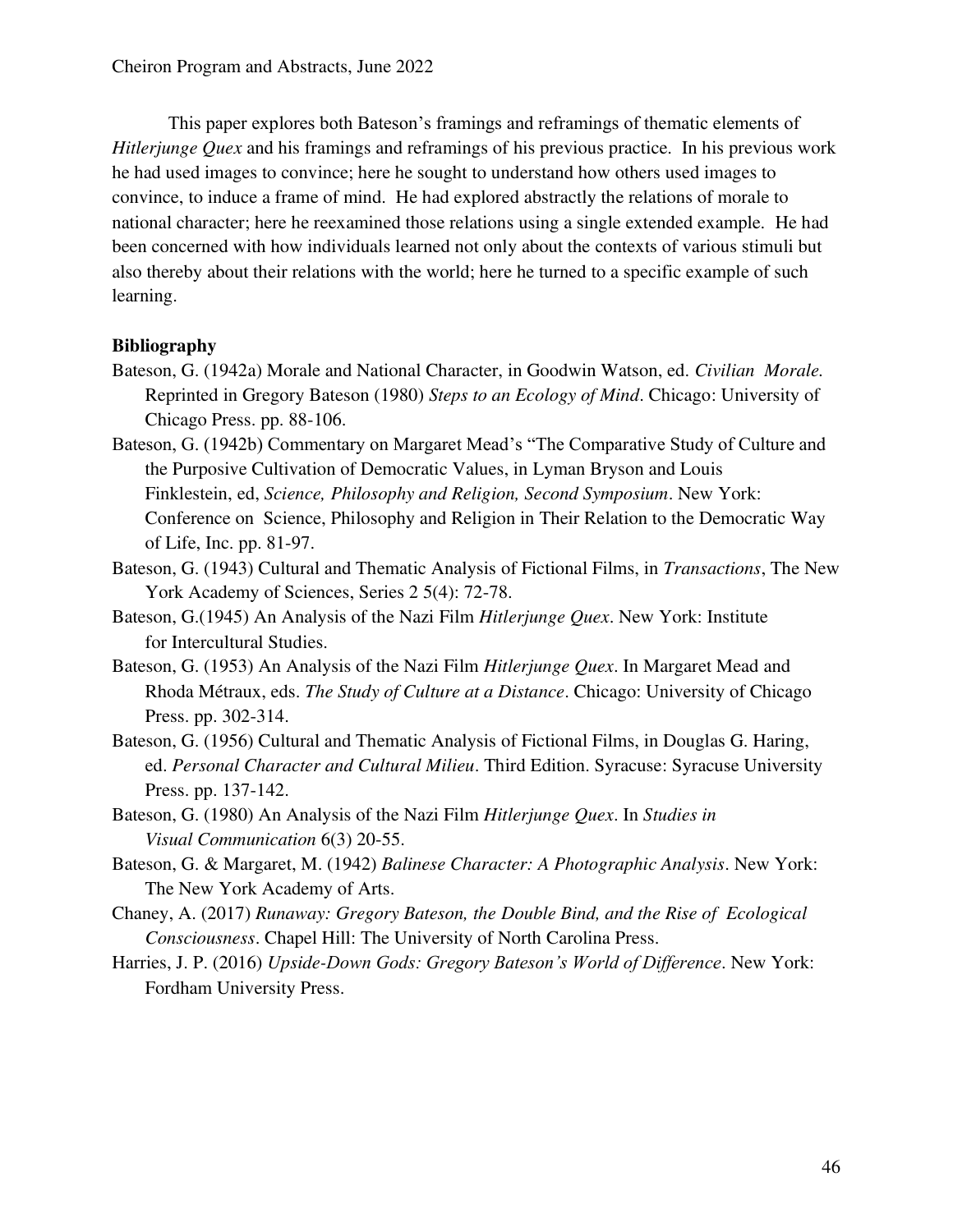## **"Psychology of the Individual": P. G. Wodehouse and the Literary Dissemination of Psychology**  Elissa Rodkey<sup>1</sup> and Krista L. Rodkey<sup>2</sup>, <sup>1</sup>Crandall University<sup>2</sup> Independent Scholar

*"I still don't get it."* 

*"Well, it's a matter of psychology, he said." There was a time when a remark like that would have had me snookered. But long association with Jeeves has developed the Wooster vocabulary considerably. Jeeves has always been a whale for the psychology of the individual, and I now follow him like a bloodhound when he snaps it out of the bag. "Oh, psychology?" ---Right Ho, Jeeves* (1934)

Psychology looms large in P. G. Wodehouse's famous Jeeves and Wooster stories. These comic short stories and books are all variations on the same basic plot: amiable but none too bright young gentleman Bertie Wooster gets into a social scrape (becoming accidentally engaged, angering one of his formidable aunts, etc.) and his brainy "gentlemen's personal gentleman" Jeeves uses "the psychology of the individual" to resolve the dilemma. The frequent invocations of psychology are not limited to this plot device. Jeeves is described in almost phrenological terms: he has a very large head that "sticks out at the back." Bertie attributes Jeeves' genius to his large head and the fact he eats a great deal of fish. The motives of various characters are described in psychological terms, as in the description of a Boy Scout with a "kink in his psychology which made him…a menace to society", and there is a recurring psychiatrist character, Sir Roderick Glossip, variously described as "eminent loony doctor", "nerve specialist", "brain specialist", and "janitor to the loony bin." Much hilarity results from misunderstandings that convince Glossip that Bertie is insane or otherwise mentally deficient.

The Sir Roderick Glossip character was apparently inspired by Dr. Henry Crawford MacBryan, who ran a psychiatric nursing home, Kingsdown House in Ditteridge (originally a "Mad House" founded in 1615), and who was on the Council of the Medico-Psychological Association of Great Britain and Ireland. A historical project reconstructing P. G. Wodehouse's exposure to psychology would be an interesting one, but this presentation explores a different methodology for exploring Wodehouse's connections to the history of psychology. While it is true that Bertie Wooster is not bright, his comment (in the quote that opens this abstract) that in the past the mention of psychology "would have had me snookered" has less to do with his intelligence than his (fictional) historical location. The first Jeeves and Bertie short story appeared in 1915, when psychology was still establishing its usefulness outside of academic spaces. While Wodehouse (1881-1975) continued to write stories featuring the duo up until 1974, the stories are set in a fictional world that seems roughly located in the inter-war period (although WWI is rarely, if ever, mentioned) which is also when the foundational short stories were written. Given this historical context, it seems reasonable to analyze these stories through Foucult's lens of "technologies of the self"—novels that helped make the psychological self real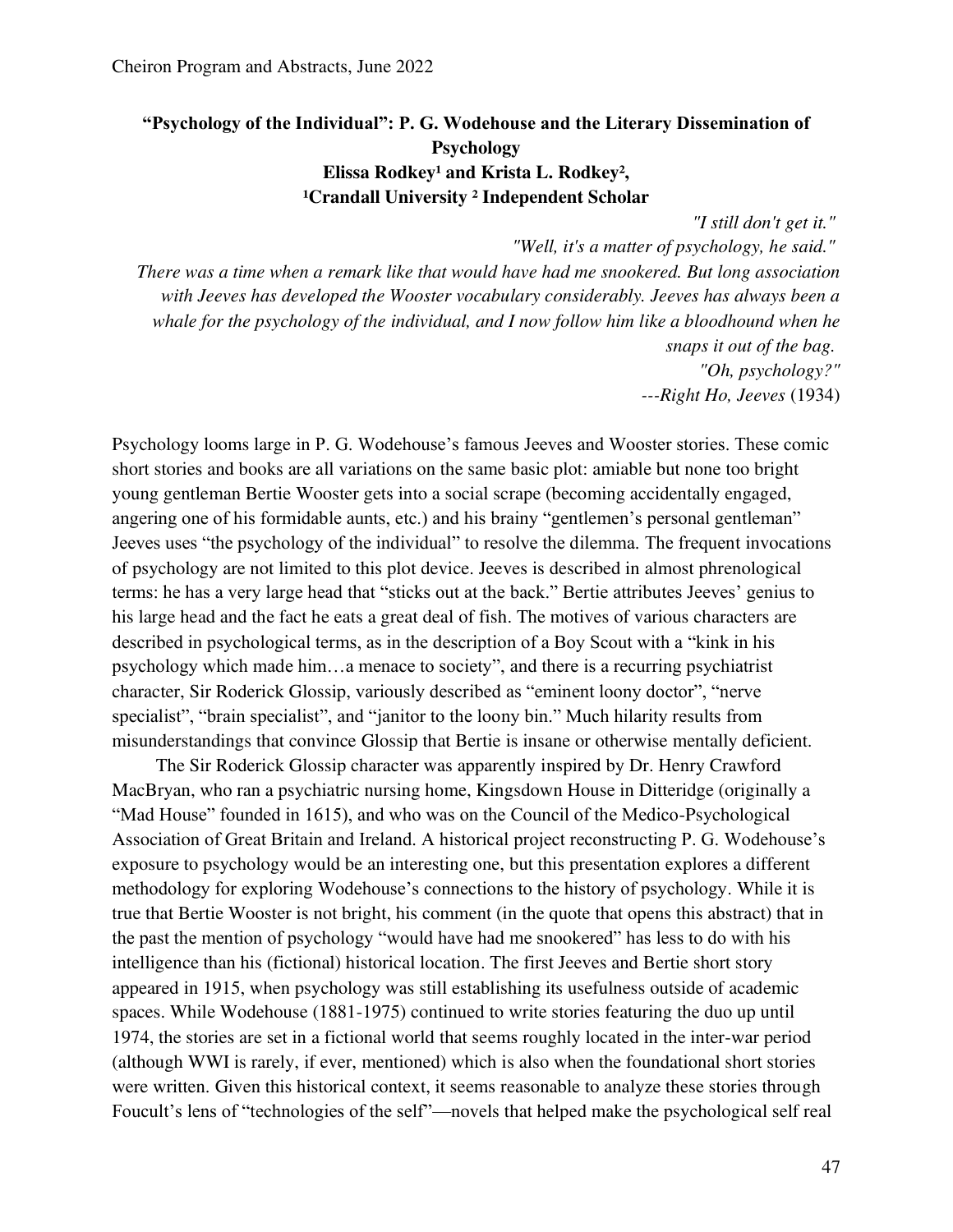and intuitive to a wide lay audience. Other scholars have pointed out how this was a process initially there was a tendency to regard what we would today understand as psychological disorders as purely physical problems (as indicated by the names of "Railway Spine" and "Shellshock"). Adding "psychology" to the vocabulary and mental categories of the public must have happened via numerous routes, but Wodehouse's wildly popular Jeeves cannon of 35 short stories and 11novels, must have contributed. Indeed, there are other parts of Wodehouse's oeuvre that deal with relevant themes, such as eugenics.

Ultimately, this presentation will explore themes that are larger than Wodehouse's "psychology of the individual." This presentation will attempt to make the case for taking seriously "literary psychology" as a rich, underexplored archive of historic attitudes towards psychology. The piecemeal nature of literary references to psychological concepts may have convinced historians that there is too little payoff for such a project (how much does a stray description of Mr. Rochester's physiognomy in *Jane Eyre* really tell us?). However, I will argue that strategically choosing authors (such as Wodehouse) or genres (such as detective novels) with sufficient psychological material allows us enough data to see important patterns in the dissemination of psychology. Borrowing from other disciplines the scholarly tools for analyzing literary sources, genres, etc. will likely be important for learning to adequately read such sources. I will argue that the "literary psychology" doubtless present in thousands of books published in the early decades of the 20<sup>th</sup> century is too valuable an archive to ignore, and invite others to join me in developing a methodology for handling such works.

### **Bibliography**

- Bennett, P. M. J. (1983). Great doctors in English literature: Sir Roderick Glossop. *British Medical Journal, 287,* 1962.
- Cooter R. & Pumfrey, S. (1994). Separate Spheres and Public Places: Reflections on the History of Science Popularization and Science in Popular Culture. *History of Science 32,* 237-267).
- Dakin, P. (2011). Dr Henry Crawford MacBryan aka Sir Roderick Glossop (PG Wodehouse's 'well known loony doctor'). *Journal of Medical Biography* 19, 110.
- Foucault, M. (1988). *Technologies of the Self: A Seminar with Michel Foucault.* University of Massachusetts Press.

#### **Session #5B: The History of Psychological Constructs**

### **Conceptions of Boredom - Past and Present David Berman, York University**

With protracted efforts by psychologists to establish an essentialist boredom meeting with limited success, this paper attempts to understand the subjective experience of boredom and its historical trajectory by adopting a broad theoretical framework. Theoretical considerations include boredom's relationship to the rise of neoliberal ways-of-being (Mirowski, 2014), the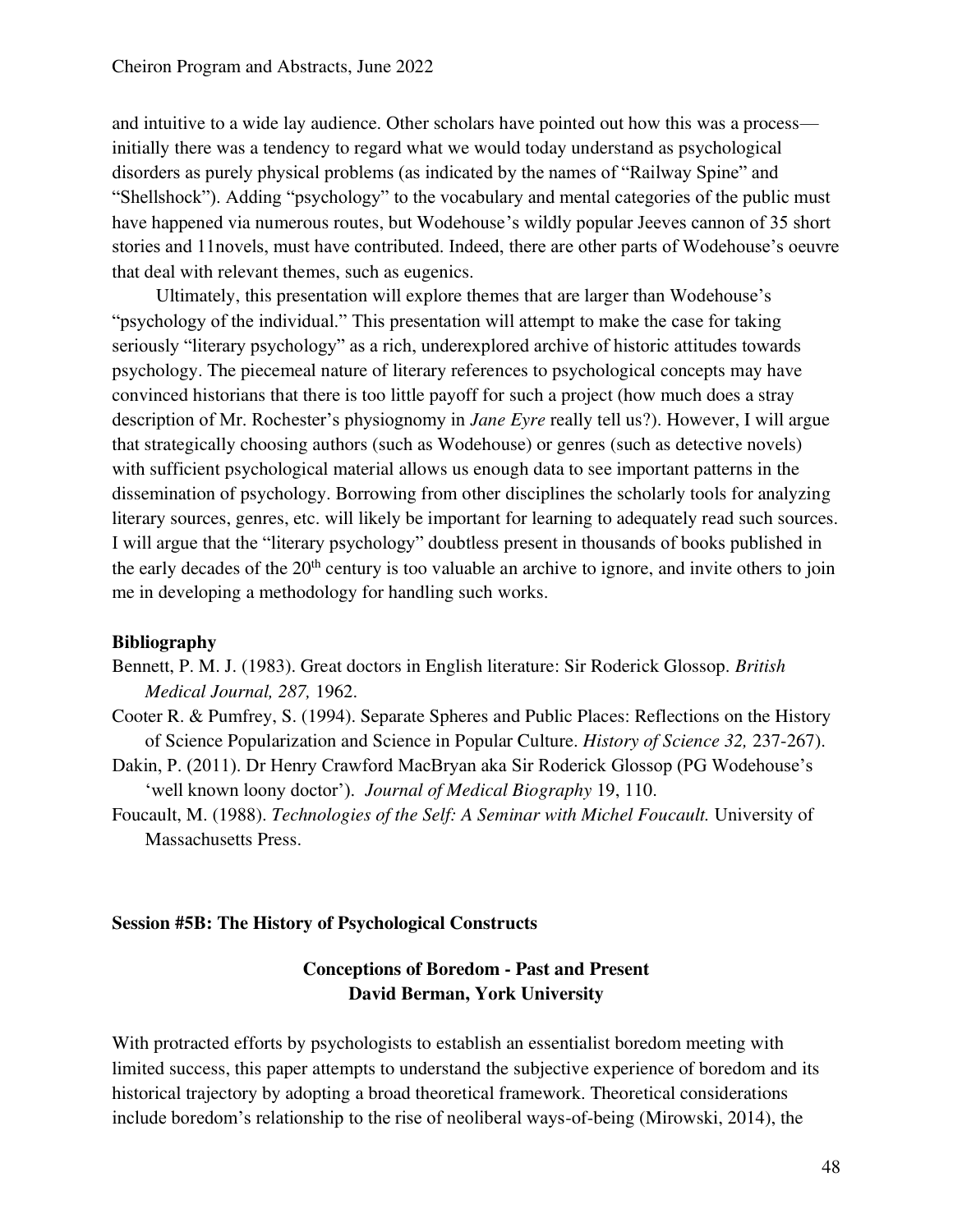biography of psychological constructs (Daston, 2000), existential concerns associated with modernity, especially in art (May, 2009; Gilliam, 2013; Tochilnikova, 2020), and the impact of Looping Effects in the interchange of ideas between the public and psychology (Hacking, 1995). While some recent research has attempted to incorporate philosophical understandings of boredom (Westgate & Wilson, 2018), the debates continue over whether boredom is best understood as a unitary concept, an amalgamation of different constructs, or a high arousal or low arousal state (Goetz et al., 2014; Westgate & Wilson, 2018; Elpidorou, 2021). It is my contention that while boredom can be understood as a biological reaction to an inability to maintain attention in an unstimulating environment, this definition is incomplete as it fails to capture boredom's emergence in modernity as an inability to establish personal meaning in a capitalist-dominated society.

To facilitate this investigation, a qualitative analysis of Western public discourse was deployed in hopes of detailing a rich conceptualization of boredom that honors shifting human subjectivities. In particular, this project included the uses of boredom in the 1970s and 1990s articles of the New York Times to investigate how boredom usage has changed over time. Given the American 'lurch to the right' in the 1980s, and insights provided by Levine et al. (1992), the uses of boredom were noted for themes consistent with the growing emphasis on individualism. Inspired by Braun and Clarke's (2006) thematic analysis, major themes for the two decades were extracted and compared which revealed both stable and changing characteristics. Of the more notable findings, references to workplace boredom greatly decreased coinciding with the trend of outsourcing manufacturing which presumably also outsourced the monotony associated with manufacturing work. A decline was also observed in the use of boredom by artists as a catalyst for meaning generation and challenging the status quo. While this finding conflicts with the notion that modern art often deploys boredom, it is consistent with the entertainmentization of gallery spaces (Tochilnikova, 2020). More generally, the boredom of the 1990s shed some of its associations with isolation and alienation (Benjamin, 1940; Ringmar, 2017), giving way to a simplified version that was seen as a catalyst for consumeristic behaviors and heavily associated with aesthetic distractions and marketplace solutions. Also of interest was the emergence of a number of resilient themes documented in the New York Times. These included the public's understanding of boredom as a state rather than a psychological trait (revealing a partial looping effect (Hacking, 1995)), depictions of boredom as a negatively valenced state that followed a period of heightened stimulation and as a problem that was common in youth.

As the uses of boredom became more consistent with neoliberal ways-of-being, it is possible the ubiquity of modern boredom has been effectively submerged by the proliferation of mobile technologies as an ever-ready distraction. If the 'attention economy' has been successful in thwarting boredom from rising to the level of conscious articulation, then this could explain why results from Google Ngram and the NYT show the use of the word to be plateauing or decreasing. More widely, when boredom is recognized as a problem it often appears in Ted Talks or self-help books as a means to improve the individual self, rather than explored as a broader social commentary or potential catalyst for social change. While it is possible boredom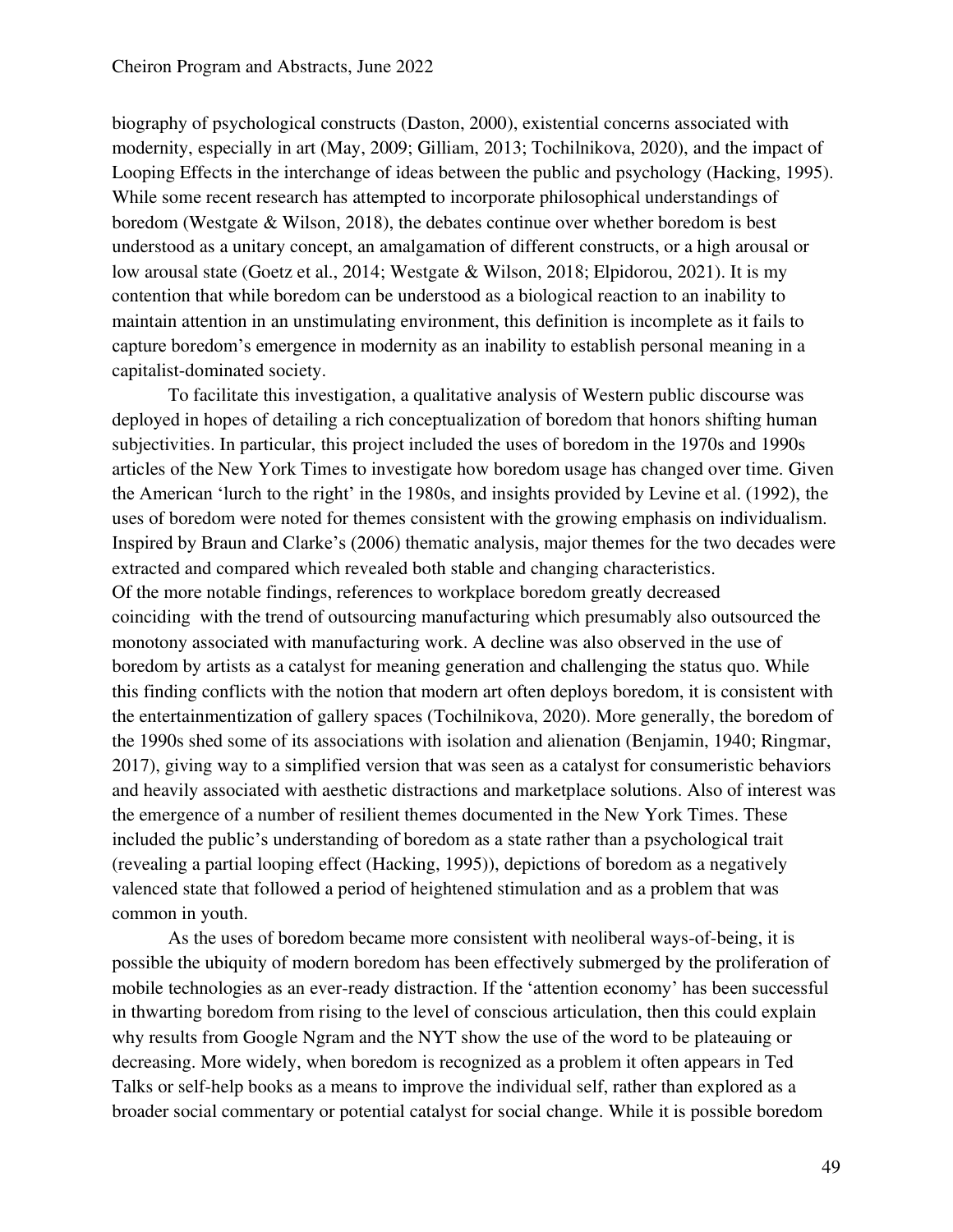can be suppressed through technology, the underlying problem of meaninglessness persists (May, 2009; McDonald, 2019; Tochilnikova, 2020). Perhaps this explains why boredom still appears as a prominent motivator in popular media, including the series Squid Game. In observing these trends, I am left to wonder whether boredom, as it is pushed below the level of consciousness, has become the black mold of society, silently affecting our well-being as we fail to address the human need to establish personal meaning. Additionally, in light of the pandemic it must be asked what role this has played in the proliferation of boredom and our reliance on technology to dull its effects.

#### **Bibliography**

Benjamin, W. (1940/1999). *The arcades project*. Harvard University Press.

- Csikszentmihalyi, M. (1975). *Beyond boredom and anxiety*. Jossey-Bass Publishers.
- Daston, L. (Ed.). (2000). Biographies of scientific objects. University of Chicago Press.
- Gilliam, C. A. (2013). Existential Boredom Re-examined: Boredom as Authenticity and Life-Affirmation. *Existential Analysis: Journal of the Society for Existential Analysis*, *24*(2).
- Goetz, T., Frenzel, A. C., Hall, N. C., Nett, U. E., Pekrun, R., & Lipnevich, A. A. (2014). Types of boredom: An experience sampling approach. *Motivation and emotion*, *38*(3), 401-419.
- Hacking, I. (1995). The looping effects of human kinds. In D. Sperber, D. Premack, & A. J. Premack (Eds.), *Causal cognition: A multidisciplinary debate* (pp. 351–394). Clarendon Press/Oxford University Press.
- Horkheimer, M., & Adorno, T. W. (1947/2020). *Dialectic of enlightenment*. Stanford University Press.
- Levine, L., Davis, N. Z., Lears, T. J., & Kelley, R. D. (1992). AHR Forum: The Folklore of Industrial Society: Popular Culture and Its Audiences. American Historical Review, 97, 1369-1430.
- May, R. (2009). *Man's search for himself*. WW Norton & Company.
- McDonald, W. (2019). The Transformative Potential of Boredom. In *Boredom Is in Your Mind* (pp. 91-110). Springer, Cham.
- Mirowski, P. (2014). The political movement that dared not speak its own name: The neoliberal thought collective under erasure. *Institute for New Economic Thinking Working Paper Series*, (23).
- Teo, T. (2018). Homo neoliberalus: From personality to forms of subjectivity. *Theory & Psychology*, *28*(5), 581-599.
- Tochilnikova, E. (2020). *Towards a General Theory of Boredom: A Case Study of Anglo and Russian Society*. Routledge.
- Westgate, E. C., & Wilson, T. D. (2018). Boring thoughts and bored minds: The MAC model of boredom and cognitive engagement. *Psychological Review*, *125*(5), 689-713.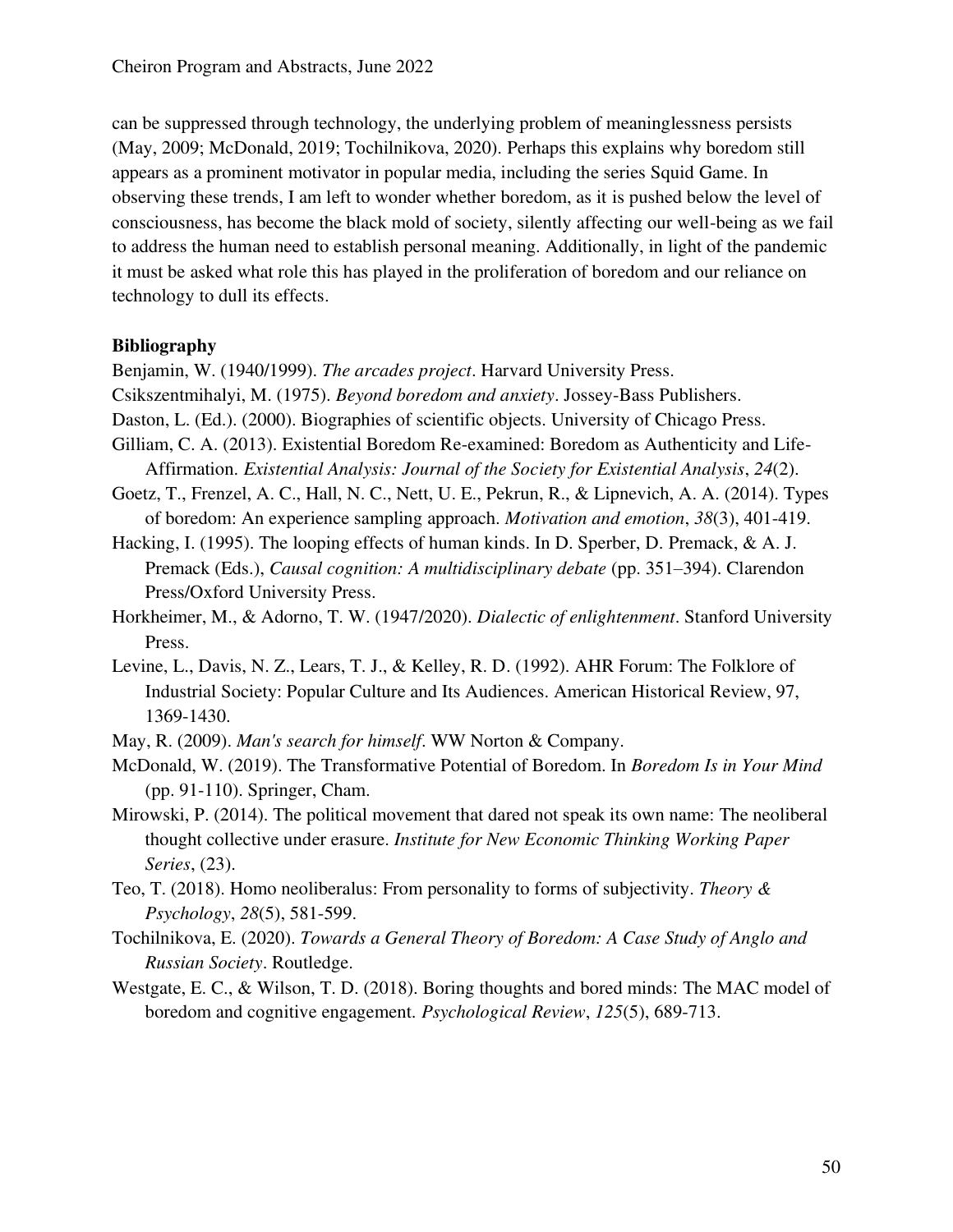## **What happened to aspiration? Juensung Kim and Michel Ferrari, University of Toronto**

Recent work in the philosophy of self-transformation has identified a key solution to Paul's (2014) argument that changing values cannot be a rational process. Where Paul argues that changing values requires one to reason from values they do not hold, Callard (2018) contends that it is possible to reason towards such values, a process she refers to as "aspiration." Callard draws on elements of classical Greek philosophy, particularly from the Socratic tradition, to illustrate the logic of valuational change and how it once played a central role in philosophical education. In doing so, she leaves historians of psychology, particularly personality, moral, or educational psychology, with an interesting question: Where did aspiration go?

Examining present-day programs purporting to teach for moral character, wisdom, and other such aspirational virtues (Ferrari & Kim, 2019), we find them apparently empty of the notion that wisdom and virtue are not only things that one should embody, but desire to embody. As Stalnaker (2010) observes, while an individual might develop some level of experiential wisdom over the course of a normal lifespan, human societies also have a long tradition of educating their young, and even adults, in what might be variably called "spiritual exercises" after Hadot, or "technologies of the self,' after Foucault. The goal of such and education was not to simply produce wisdom and virtue, which was understood as arduous at best and impossible at worst, but to train citizens to reliably seek them, using them as a compass point to guide aspirations to wise and virtuous actions. Such education recruits the student's imagination and intention, to inducing them to aspire. Someone might fall short of the mark sometimes, but if they could be trained to aspire to higher things, they would not likely stray for long.

Such practices, and the theories of personality and moral psychology that underwrote them, comprised much psychological material written until the formal dawn of psychology as a discipline in the 19<sup>th</sup> century. Many pre-modern theories of psychology, from Aristotle's model of the soul to Mengzi's Four Sprouts, existed predominately to support normative theories of personal development. Apparently beginning with the 19<sup>th</sup> Century, however, we see a decline in the normative aspect of psychological theorising outside of the merely clinical. Such a decline is clearly demonstrated in the example of the Kohlbergian tradition of moral reasoning. Whereas antecedent theories of "virtue as excellence in moral reasoning" such as Plato's clearly suggest particular virtues to strive for, Kohlberg himself explicitly argues against a normative "bag of virtues" (Kohlberg, 1984). While the emphasis on imparting reasoning abilities remains, the aspirational perspective of reasoning towards a set of values apparently falls away.

The present paper examines the history of aspiration and similar concepts in psychology and philosophy of mind, examining the Western tradition and contrasting it with comparisons to Buddhist and Confucian perspectives where aspiration and the desire to attain human perfection play a central organising role in psychological theorizing. We demonstrate that histories of character education in the West exhibit a decline in the emphasis on aspirational concepts beginning with approximately the Industrial Revolution, beginning a period in which aspirational virtues either disappeared from education altogether or began to be defined in more rigid terms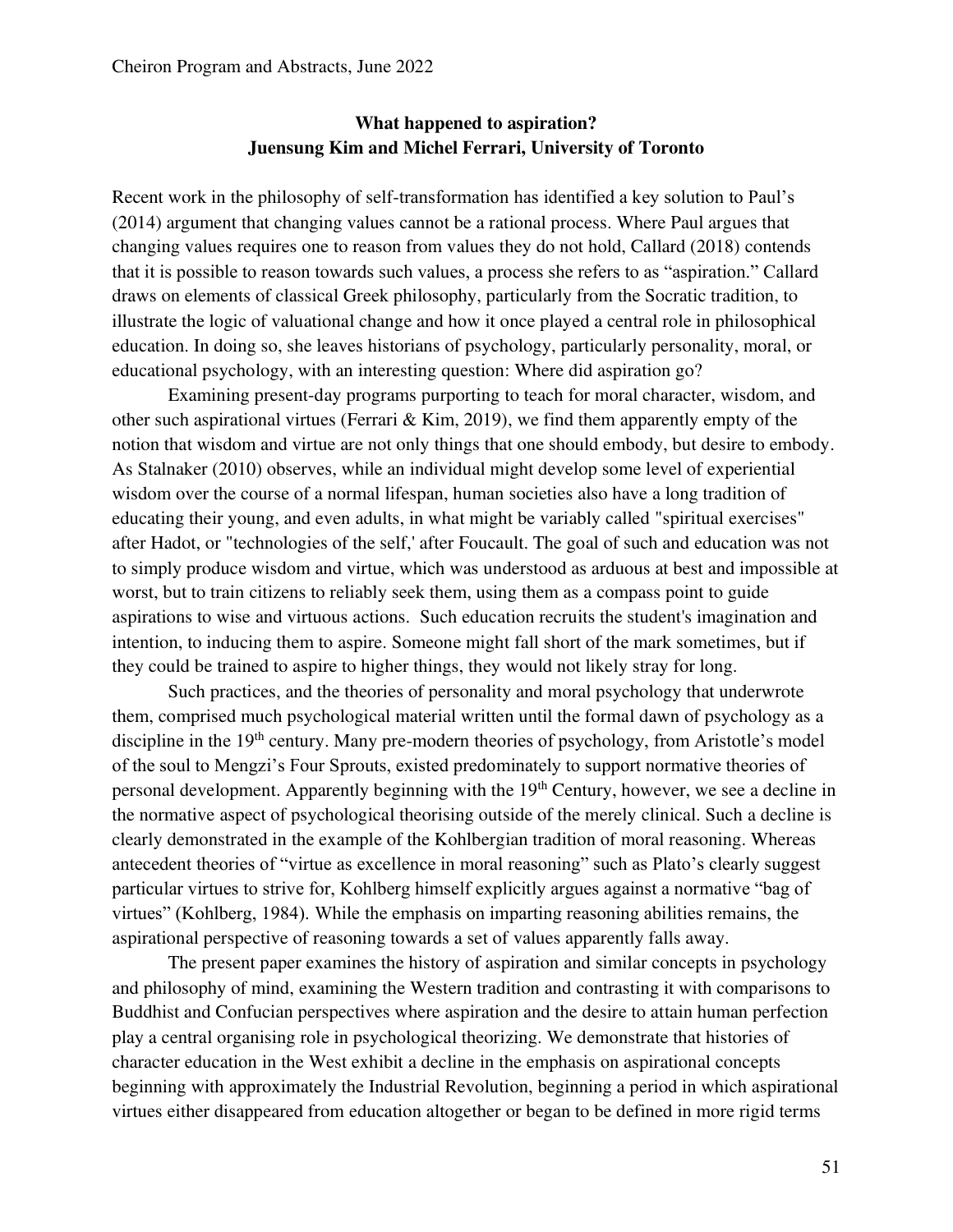of success or failure without accounting for the valuational change of the student. We discuss what it might mean to bring aspiration back into serious discourse in relevant areas of psychology, and what it might mean especially for theories of education and personality.

## **Bibliography**

Arthur, J. (2008). Traditional approaches to character education in Britain and America. In L.P. Nucci and D. Narvaez (Eds), *Handbook of moral and character education*, pp. 80–98. New York: Routledge

Callard, A. (2018). *Aspiration: The Agency of Becoming*: Oxford University Press.

Kohlberg, L. (1984). *Essays on moral development: Vol. 2: The psychology of moral development*. Harper & Row.

Ferrari, M., & Kim, J. (2019). Educating for wisdom. In R. J. Sternberg & J. Glück (Eds.), *The Cambridge handbook of wisdom* (pp. 347–371). Cambridge University Press. [https://doi.org/10.1017/9781108568272.017](https://psycnet.apa.org/doi/10.1017/9781108568272.017) 

Foucault, M. (2005). *The hermeneutics of the subject: Lectures at the Collège de France, 1981- 1982* (G. Burchell, Trans.). Palgrave-Macmillan.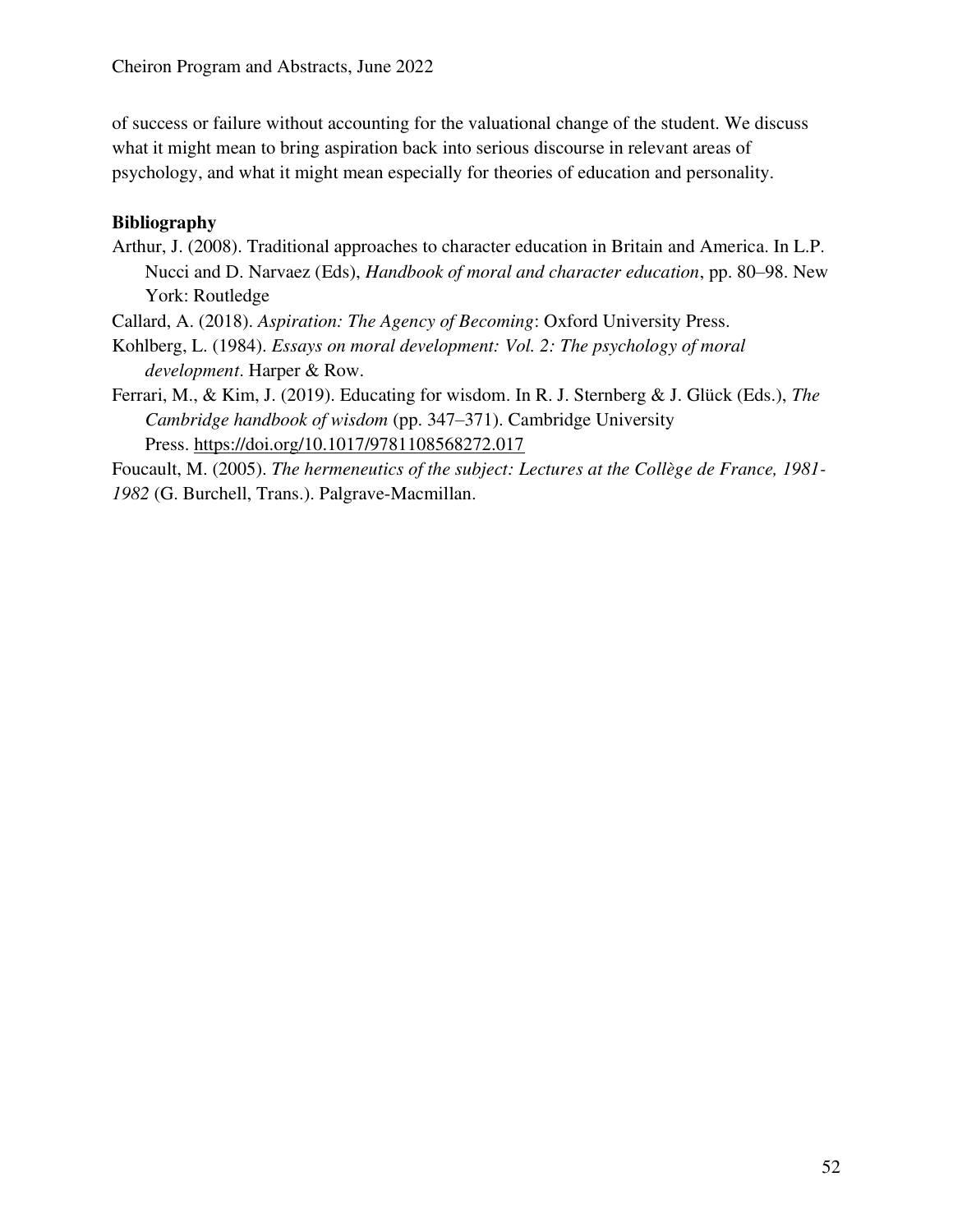### **Wednesday, June 22**

#### **Session #6A: History of Psychoanalysis**

## **Jean Martin Charcot and the proposition of a neurological hysteria Eder Schmidt, Federal University of Juiz de Fora**

In the historiography of mental disorders, Charcot and hysteria are invariably linked to each other. The less careful approaches to the Salpêtrière Master's work often assume that his understanding of hysteria started from his early substantive misconceptions, progressing to a later anticipation of early psychoanalytical proposals for the hysterical condition.

Charcot's ideas quickly achieved remarkable international recognition, only to enter into rapid decline soon after his death in 1893. In a presentist view, his approach to hysteria is often described as a progression from important misunderstandings to a late rapprochement with psychoanalytic conceptions.

However, it is unquestionable that, in his perspective, the disease emerged through a set of sensory and motor impairments, mainly anaesthesias, hyperaesthesias, paralyses and contractures, widely observed, described and referred to as neuropathological hypotheses. For Charcot, hysteria was ruled by the same principles as other pathologies of the nervous system, being thought of in anatomical and physiological terms. Its anatomophysiological mechanism was still to be clarified, and he intended that it should be done through the anatomoclinical method in use at the Salpêtrière.

In other words, a hysteria fully characterized as a pathology of the nervous system. Using neuropathology as a support to the understanding of the disease, he obtained, in return, a significant portion of the knowledge on neurological diseases that emerged at the end of the 19th century.

There are, however, authors who point to a deviation in Charcot's approach, when he started to use hypnosis as a method of investigation, supposedly adopting a psychological conception for the disease. Indeed, mainly from the 1880s, Charcot began to resort to the realms of psychology; but did this mean a break with neurology and a move towards what has become psychoanalytical theory?

The answer is no, if we look at what psychology Charcot resorted to. In fact, he was in agreement with physiological psychologists such as Théodule Ribot and Charles Richet. His references to an unconsciousness, as opposed to a consciousness, was nothing like anything that psychoanalysts could accept as analogous to the notion of the Unconscious that Freud came to formulate.

In a faithful approach to Charcot's text, what can be read - and inferred only from what is read - is that the phenomena considered as hysterical are invariably referred to neuroanatomy and neurophysiology.

In a literal reading, therefore, what is perceived is that the Charcotian notion of hysterical disease remained, until the very end, fully inserted in the clinical realm of the nervous system. In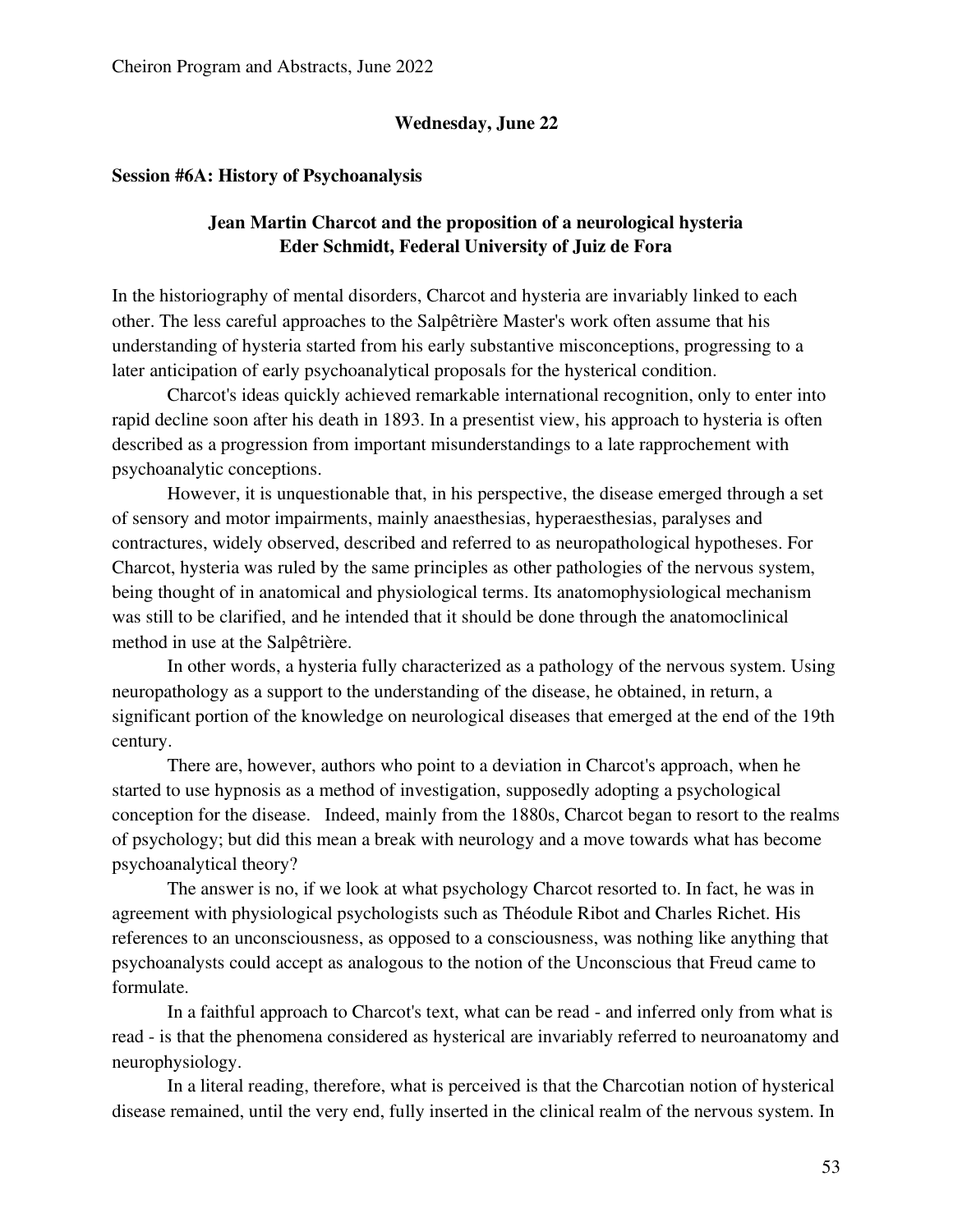other words, it is not possible to identify in Charcot's text any pretension to bring hysteria closer to the sphere of mental illnesses, or any bridge between his ideas and psychological trends other than the experimental psychology of his collaborators, such as Théodule Ribot or Charles Richet, fully supported in neurology.

 What we propound in this article is that the reading of his conceptions of the disease, considering only his texts as sources, would not warrant this assertion: the Charcotian notion of the ailment remained fully integrated in the field of the nervous system. A neurological hysteria.

## **Bibliography**

Bouchara, C. (2013). *Charcot*: une vie avec l'image. Paris: Éditions Philippe Rey.

Charcot, J-M. (1872-1873). *Leçons sur les maladies du système nerveux faites à la Salpêtrière*. Paris: A. Delahaye.

Charcot, J-M. (1887). *Œuvres complètes de J.M. Charcot*, Tome III. Paris: Aux Bureaux du Progrès Médical & A. Delahaye & E. Lecrosnier.

Charcot, J-M. (1889). *Leçons du mardi à la Salpêtrière – Policlinique 1888-1889*. Paris: Lecrosnier et Babé.

Charcot, J-M. (1890). *Œuvres Complètes de Jean-Martin Charcot*, v.9. Paris: Lecrosnier &Babé.

Charcot, J-M. (1892). *Leçons du mardi à la Salpêtrière*. Policlinique 1887-1888. Paris: Vve. Babé & Cie.

Micale, M.S. (1990). Hysteria and its historiography: the future perspective. In: *History of psychiatry*, v.1, n.1, p.33-124, march/1990.

Trillat, É. (1991). *História da histeria*. São Paulo: Escuta.

Veith, I. (1973). *Histoire de l'hystérie*. Paris: Seghers.

# **The (psycho)ontological conflict between C.G. Jung and S. Freud: two psychoanalytical models of soul in 1900-1925**

### **Krzysztof Czapkowski, Cardinal Stefan Wyszyński University in Warsaw**

Although the scientific and private relation between Carl Gustav Jung and Sigmund Freud has been thoroughly analyzed, there are still many scholar perspectives to be explored. The presented speech is an attempt to revisit classic texts from a new angle. Its aim is to examine the ontological assumptions taken by the two models of soul developed by mentioned psychologists and reconstruct the philosophical fundaments of classic Viennese Psychoanalysis and Swiss Analytical Psychology presented in the period between the 1900s to 1920s.

The paper starts with a short outline of the concept of psychoontology (the ontology of psyche). Taking the statements of Jerzy Perzanowski, prominent Polish philosopher, the auditors are presented with the problem of defining philosophical origins of psychological theories and their significance. Forming the questions such as "what is the origin of psychic life", "how is it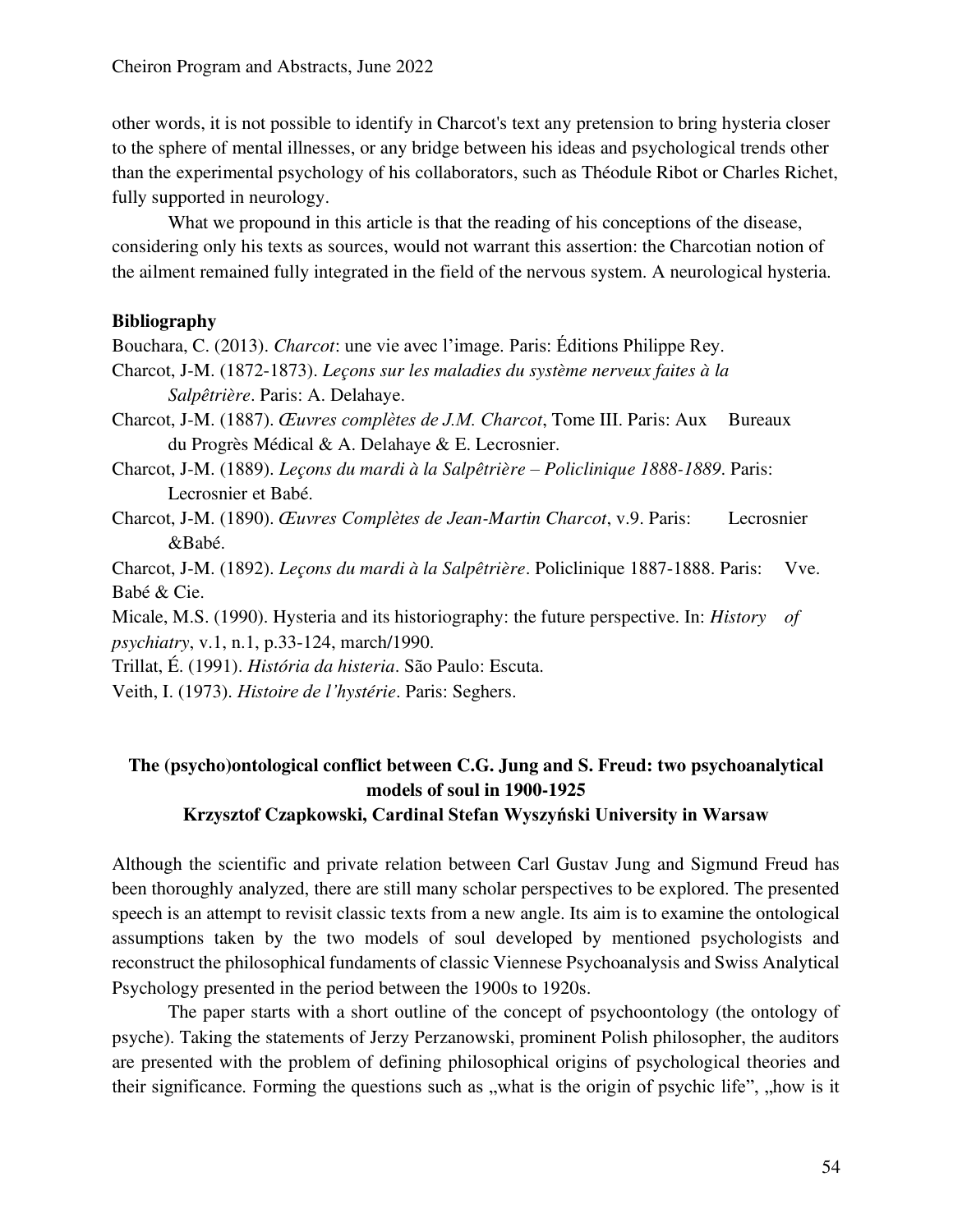manifested in reality" and "what is a reaction between material world and psychic reality" will be essential for the following deconstruction of the discussed models.

Secondly, the presentation moves to the short analysis of scientific *Zeitgeist* of early XX century and its role in forming the pathological view on the Unconscious developed by Freud. Although he did not take any firm philosophical direction, sharing the view that this is not the aim of psychology to debate over the genesis of life, his theory has made some presuppositions to provide structural and functional models. Freud's metapsychological writings are fundamental (psycho)philosophical texts to show how *psyche* manifests itself in physical life. It is visible that Freud shaped his metaphysics on the Aristotelian mind-body dualism, adding his Nietzschean and Schopenhauerian inspirations.

In the third point, the paper focuses on Jung's amendments to the classic Freudian model which were presented in his early psychoanalytical texts, especially in his famous breakup work entitled *Wandlungen und Symbole der Libido* from 1912, or unpublished works including his personal correspondence. Those texts show that it was obvious that Jung's view on ontological matters were rather different than Freud's, which resulted in moving psychoanalysis to the neoplatonic ground. This theoretical shift became one of reasons for the psychoanalytic pioneers to split their ways. In the light of the new documents which were published with *The Red Book* (2009) and *The Black Books* (2020), we can review Jung's philosophical inclinations on the new background.

Finally, the presented rupture inside the psychoanalytical society brings our consideration to the aristotelian-neoplatonic dichotomy represented by the metaphysical misunderstanding in the Freud-Jung lineage. On the background of mentioned ancient philosophies, their conflict will be pictured as a confrontation of two basic statements on the nature of human psyche which made a significant impact on the future of psychoanalysis.

In conclusion, the presented paper is an attempt to create new division of psychoanalytic theories based on their psychoontological prototypes. The presented statements are to become a part of the author's PhD thesis based on the methodology of the New History of Psychology.

### **Bibliography:**

- Barnes, H. (1945). *Neo-Platonism and Analytical Psychology.* The Philosophical Review, 54 (6), p. 558-577.
- Dobroczyński, B. (2001). *Ciemna strona psychiki. Geneza i historia idei nieświadomości*. Kraków: Wydawnictwo Uniwersytetu Jagiellońskiego.

Ellenberger, H. F. (1994). *The Discovery of the Unconscious*. London: Fontana Press.

Freud, S., Strachey, J., Freud, A., Rothgeb, C. L. (1973). *The standard edition of the complete psychological works of Sigmund Freud, volume 1-24*. London: The Hogarth Press and the Institute of Psycho-Analysis.

Freud, S., Jung, C. G., McGuire, W. (Ed.) (1974). *The Freud/Jung letters: The correspondence between Sigmund Freud and C. G. Jung.* Princeton, NJ: Princeton University Press*.*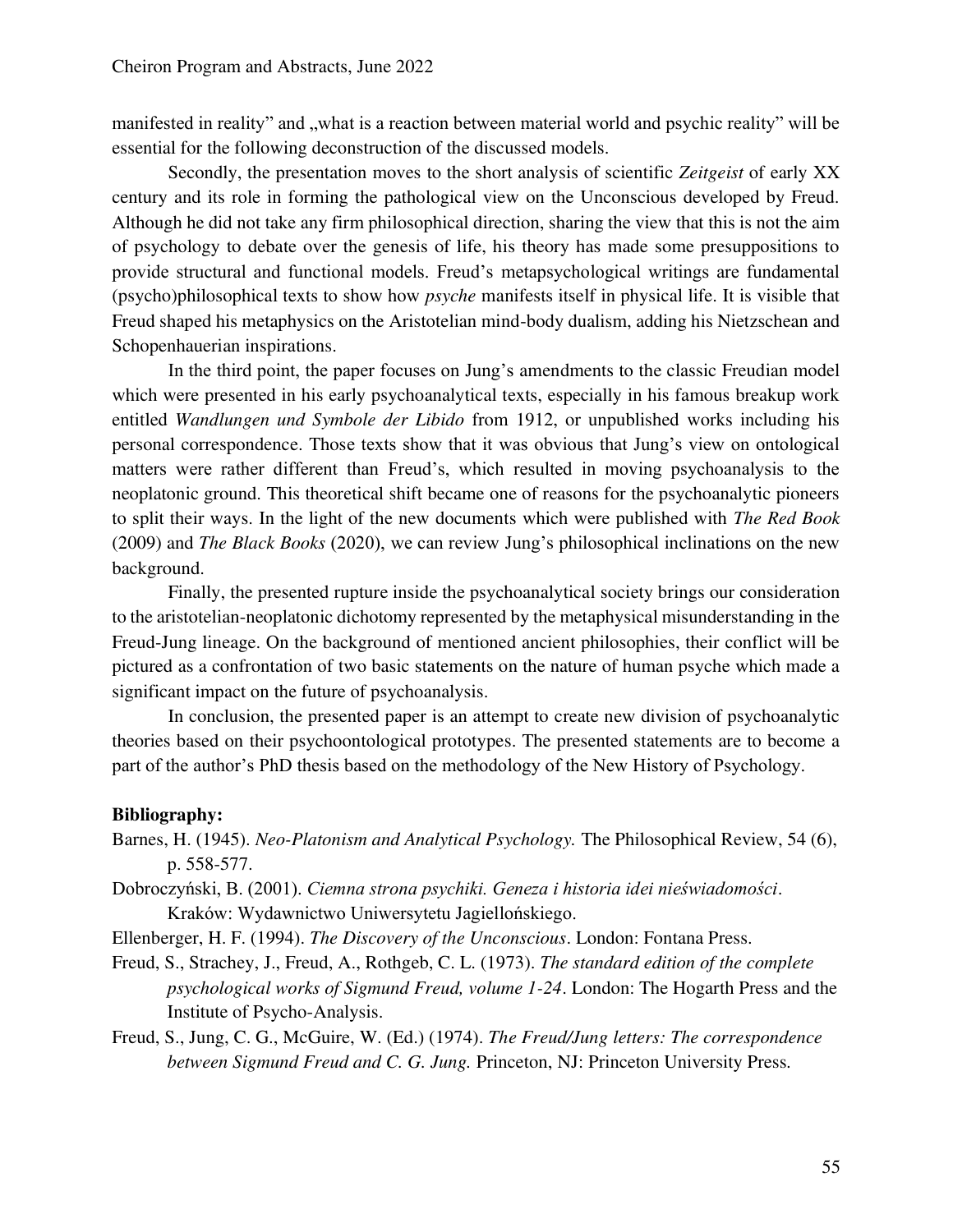Hillman, J. (2021). *Plotinus, Ficino, and Vico as Precursors of Analytical Psychology*. In: Casey, E. (Ed.) *Uniform Edition of the Writings of James Hillman, volume 8: Philosophical Intimations*, p. 171-194. Putnam: Spring Publications.

Jung, C., Jaffe, A. (Ed.) (1973). *Memories, dreams, and reflections*. New York: Pantheon Books.

- Jung, C., Read, H., Fordham, M., Adler, G. (1957-1990), *The Collected Works of C.G. Jung. volume 1-20 + Supplement A/B*. Princeton, NJ: Princeton University Press.
- Jung, C., Shamdasani, S. (Ed.) (2009). *The Red Book. Liber Novus*. New York: W. W. Norton & Co.
- Jung, C., Shamdasani, S. (Ed.) (2019). *The Black Books 1913-1932: Notebooks of transformation.* New York: W. W. Norton & Co.
- Kobierzycki, T. (2001). *Filozofia osobowości. Od antycznej teorii duszy do współczesnej teorii osoby.* Warsaw: Eneteia.
- Perzanowski, J. (1995). *W stronę psychoontologii.* Filozofia nauki, 3 (1-2), p. 15-24.

Stachowski, R. (1992). *The Mathematical Soul*. Amsterdam-Atlanta: Rodopi.

## **The Neo-Freudians during the Late Interwar Years: Towards a Metatheory for Social Psychology Sam Parkovnick, Dawson College**

The metatheory of social psychology underwent significant changes during the interwar years. The story includes the disciplines of psychology and sociology as well as anthropology, specifically culture and personality, and psychoanalysis, specifically the neo-Freudians.

This paper will address the neo-Freudians. Though their views differed in significant ways from one another, the neo-Freudians shared and can be characterized by a number of core metatheoretical beliefs. They rejected psychoanalytic anthropology/sociology. Regarding individual psychoanalysis, they rejected the id, ego, and superego in favor of a holistic conception of personality. Also, they rejected instinct theory in general and Freud's libido theory in particular, turning from the universal and biological to the historical and social/cultural. In doing so, they did not see themselves as rejecting psychoanalysis per se, because they believed in the unconscious; the importance, but not the all importance, of childhood; and in a dynamic conception of personality.

Different writers have different lists of the neo-Freudians, though the list usually includes some combination of Abram Kardiner, Erich Fromm, Karen Horney, Harry Stack Sullivan, Franz Alexander, and Clara Thompson (cf., Birnbach, 1961; Paris, 1994; McLaughlin, 1998). This paper will address the first four, omitting Clara Thompson as not a significant theorist and Franz Alexander as not a resident of New York, the geographical setting for this story. The proposal will only address Kardiner.

The neo-Freudians, as well as others at the time, explicitly saw themselves as addressing social psychology. Abram Kardiner's *The Individual and His Society* (1939) made this point several times. (p. xix, p. 131); Cora Du Bois' *The People of Alor* (1944), a test of Kardiner's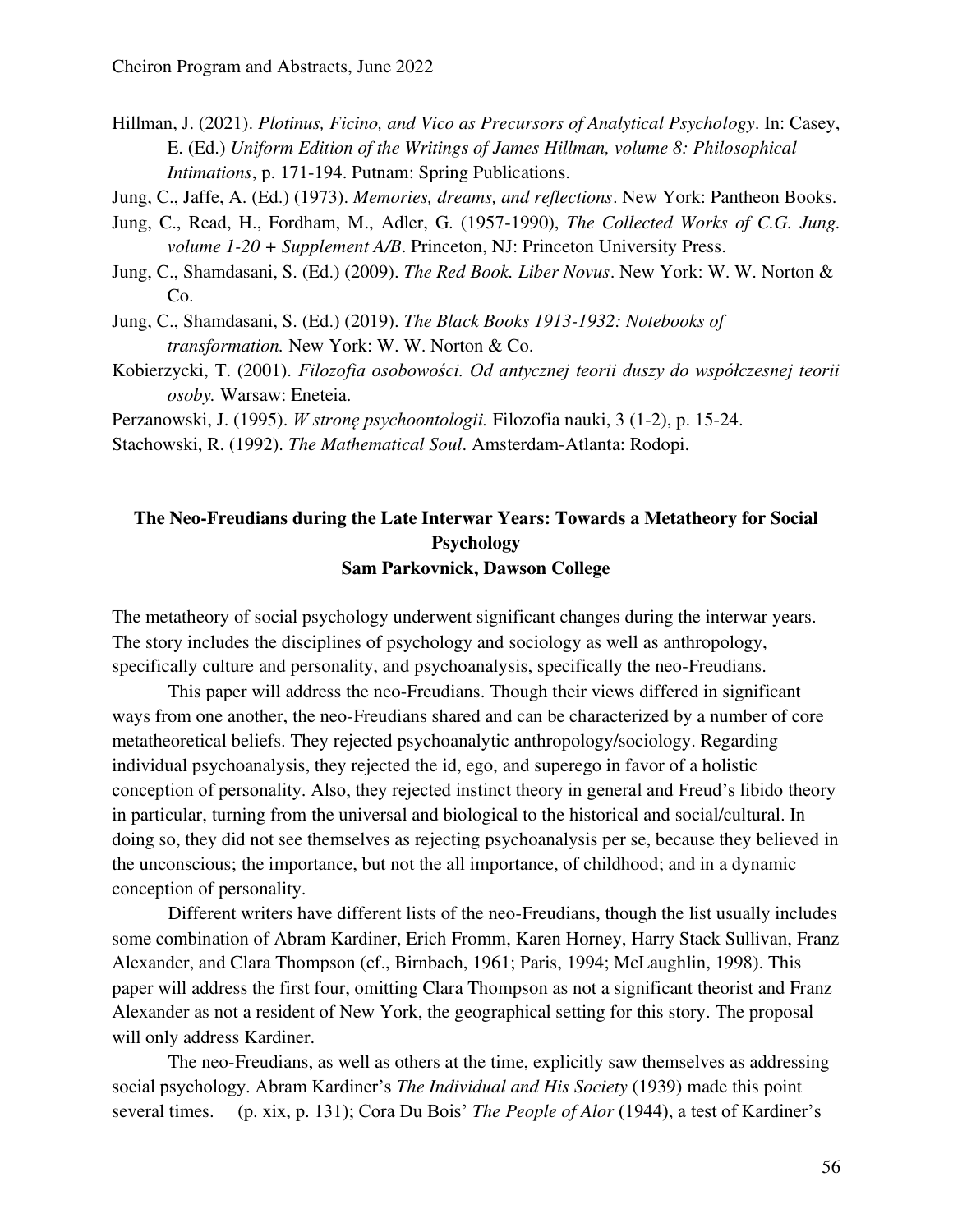approach to social psychology, was subtitled *A Social-Psychological Study of an East Indian Island*; and Daniel Katz's review of *The Individual and His Society* saw the book as specifically addressing social psychology (Katz, 1940).

Kardiner began *The Individual and His Society* proposing to synthesize psychology and the social sciences, specifically psychoanalysis (as opposed to other psychologies) and the anthropology of "primitive peoples" (as opposed to other social sciences) (p. xix). The justification for doing so was that we can neither understand/explain individuals without considering the social institutions in which they live nor social institutions without the individuals who embody and maintain or change those institutions (p.2, p. 3, p. 8).

Bracketing the choice of psychoanalysis and anthropology, the problem is that Kardiner reified his conceptual structure and saw the relationship between concepts as external, rather than internal. He posited a "sharp distinction" between individuals and institutions (p. 85) as well as within individuals between basic personality structure (said to characterize a culture) and character (individual differences) (p.132).

Kardiner had no social theory or anything even approaching a social theory. His psychology was a neo-Freudian reformulation of individual psychoanalysis which replaced instincts with basic needs/drives which, like instincts, are universal and biological (Kardiner, 1939, p. 39, p. 418, p. 441), though how we satisfy them is learned (Kardiner, 1939, p. 33, p. 441). The needs/drives include hunger, sex, and the need for protection (Kardiner, 1939, p. 418).

Kardiner's social psychology held that *primary institutions create* basic personality structure which, in turn, creates secondary institutions (Kardiner, 1939, pp. 132-133, p 469, p. 476, pp. 484-485). Primary institutions refers to child-rearing practices, secondary institutions to religion, rituals, folklore, techniques of thinking, and the like (Kardiner, 1939, p. 471).

This does not tell us the cause of primary institutions, child-rearing practices, and entails an "oversocialized conception of man" (Wrong, 1961) which brackets and does not address individual differences despite Kardiner's insistence that individual differences, or character, does exist (Kardiner, 1939, pp. 131-132) and should be addressed as well (Kardiner, 1945b, p. 220). He thought that character, unlike basic personality structure, is biologically determined (Kardiner, 1939, p. 86) though he acknowledged that this was open to question (Kardiner, 1939, p. 29).

Kardiner held the individual is the prime factor in explaining social existence (Kardiner, 1949, p. 70). Anthropology, and the social sciences in general, are simply and only descriptive (Kardiner, 1945a, p. 107); explanation has to be individual and psychological (in terms of basic personality structure) (Kardiner, 1945a, p. 108). This is very much the methodological individualism of Floyd Allport except that, for Kardiner but not Allport, individuals are socially determined by primary institutions.

Kardiner criticized Ruth Benedict's *Patterns of Culture* (1934) for psychologizing culture (Kardiner, 1939, pp. 84-85; 1945b, p. 24). He committed the same error, though in a different way, reducing individuals to social artifacts, despite insisting that he was not doing so (Kardiner, 1945b, p. xvii). And, as Kardiner's basic personality structure is largely and essentially a derivative of child-rearing practices, it can be dropped with little explanatory loss (though more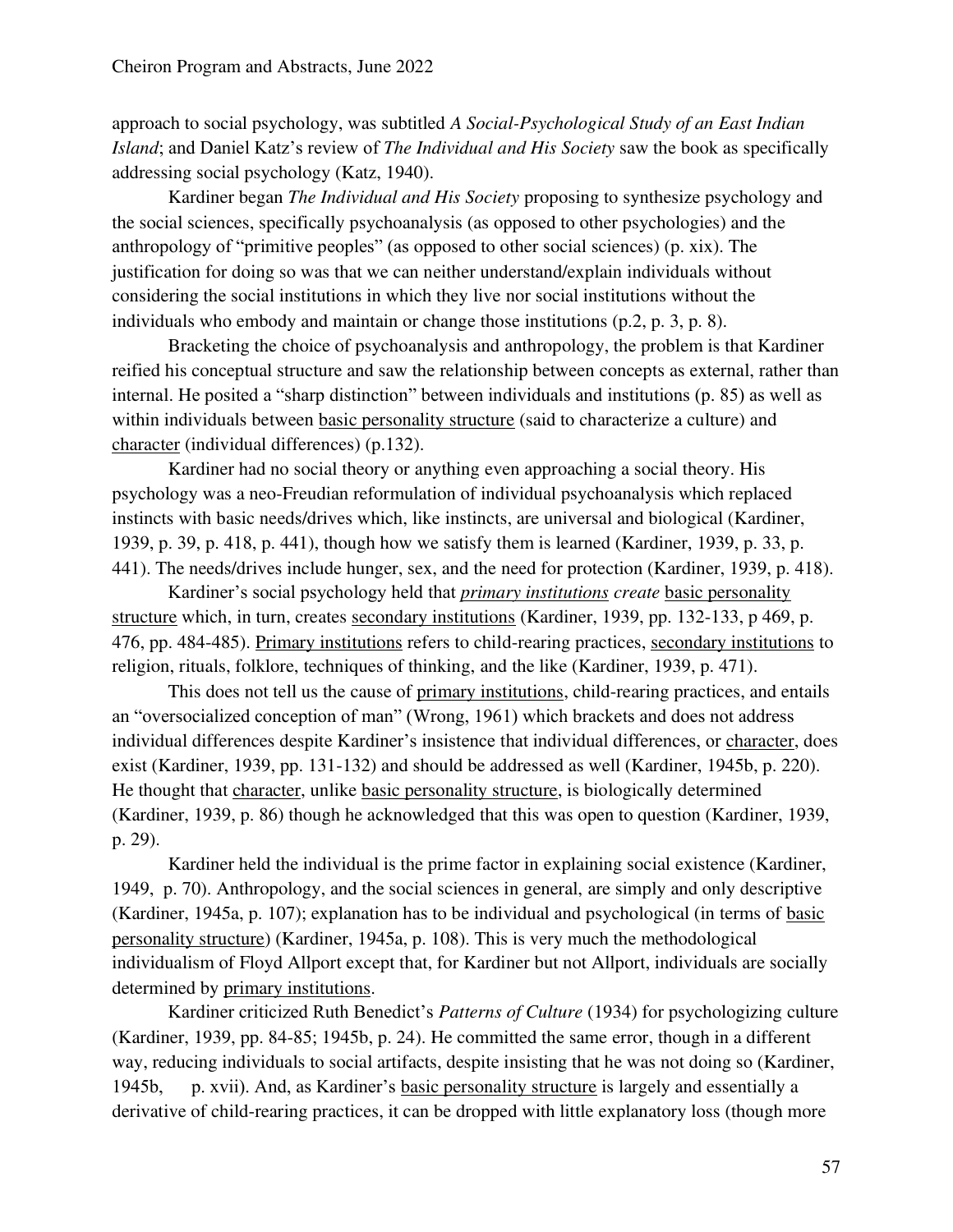significant loss in understanding) as an intervening variable, explaining secondary institutions in terms of primary institutions. This would leave us with a social theory explaining social institutions in terms of other social institutions, not a social psychology.

The institutional context of this story is the New York Psychoanalytic Institute and in particular a seminar Kardiner ran on Freudian sociology/anthropology from 1933 to 1939 (Manson, 1988; Seymour, 2015). Cora Du Bois' ethnography on Alor, for example, developed out of her participation in the seminar in 1936 and 1937. Discord between orthodox Freudians and the neo-Freudians led to the seminar being moved to the Department of Anthropology at Columbia in the fall of 1939 and to Kardiner leaving the institute entirely in 1944 for the Department of Psychiatry at Columbia.

### **Bibliography**

Benedict, R. (1934). *Patterns of culture.* New York: Houghton Mifflin.

- Birnbach, M. (1961). *Neo-Freudian social philosophy.* Stanford, CA: Stanford University Press.
- Du Bois, C. (1944). *The people of Alor: A social-psychological study of an East Indian island.* Minneapolis, MN: University of Minnesota Press.
- Kardiner, A. (1939). *The individual and his society: The psychodynamics of primitive social organization.* New York: Columbia University Press.
- Kardiner, A. (1945a). The basic personality structure as an operational tool in the social sciences. In Ralph Linton (Ed.), *The science of man in the world crisis* (pp. 107-122). New York: Columbia University Press.
- Kardiner, A. (1945b). *The psychological frontiers of society.* New York: Columbia University Press.
- Kardiner, A. (1949). Psychodynamics and the social sciences. In S. S. Sargent and M. Smith (Eds.), *Culture and personality* (pp. 59-73). New York: Viking Fund.
- Katz, D. (1940). Review of *The individual and his society* by Abram Kardiner. *American Journal of Psychology, 53,* 628-629.
- Manson, W. C. (1988). *The psychodynamics of culture: Abram Kardiner and neo-Freudian anthropology.* New York: Greenwood Press.
- McLaughlin, N. (1998). Why do schools of thought fail? Neo-Freudianism as a case study in the sociology of knowledge. *Journal of the History of the Behavioral Sciences, 34,* 113-134.
- Paris, B. J. (1994). *Karen Horney: A psychoanalyst's search for self-understanding. New Haven, CT: Yale University Press.*
- Seymour, S. C. (2015). *Cora Du Bois: Anthropologist, diplomat, agent.* Lincoln, NE: University of Nebraska Press.
- Wrong, D.H. (1961). The oversocialized concept of man in modern sociology. *American Sociological Review, 26,* 183-193.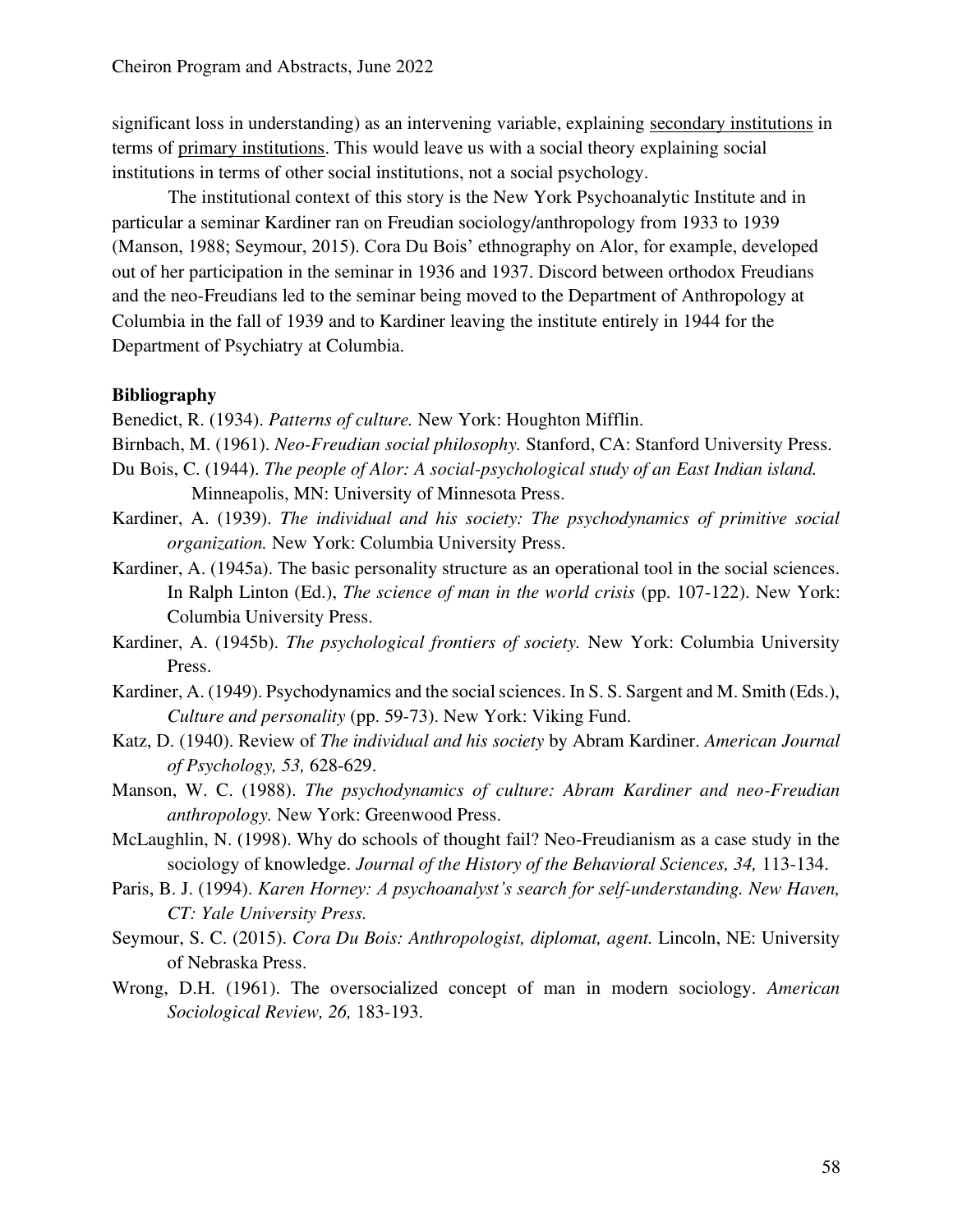### **Session #6B: History of Indigenous Psychologies**

## **What is theoretical psychology?: A view from the history of theoretical psychology in Japan Yasuhiro Igarashi, Yamano College of Aesthetics**

This presentation aims to show the importance of theoretical psychology in Japan to colleagues and students who have an interest in psychology. Theoretical psychology is an ambiguous term. It is not clear what it means for psychologists and psychology students in Japan. It is broadly defined as comprising meta-studies of psychology including history, philosophy, and the sociology of psychology as well as comparative analysis of theories and methodologies of psychology to advance research concerning the mind (e.g., Martin, Sugarman, & Slaney, 2015). From my experience of research and teaching as a theoretical psychologist since the late 1990s, colleagues sometimes said, 'why do we need theoretical psychology as all sub-disciplines of psychology have their theories?' On the other hand, when they heard that modern psychology has been suffering from theoretical problems since its inception in the late 19th century, most of them understood what it meant. So, to clarify this, and examining the history of theoretical psychology in Japan, I discerned three facets of it.

a): Theoretical psychology that explores philosophical issues of psychology. So-called modern psychology started in 1870s when the Meiji government adopted a modernization policy to catch up with Western powers and to advance the policy of increasing wealth and military power, importing new knowledge as well as technologies and institutions from the West. Not only the new psychology but also the old psychology, including 'mental philosophy', was imported at that point. It had achieved stable status in academia by the interwar years and Japanese psychologists commenced meta-studies of psychology in this era. Textbooks of history of psychology in Japanese were published (Kido,1936; Matsumoto, 1937; Nishiyama, 1931). The first book titled '*Critical Psychology*' which aimed to examine existing psychological knowledge critically as critical philosophy does, was published in 1919 (Watanabe, 1919). We can find one of the earliest popular mentions of theoretical psychology in '*Introduction to Psychology*' (Masuda, 1934), a textbook which was widely read at that time. Masuda described theoretical psychology as one of the major specialized areas of psychology which is concerned with philosophical issues that underlie the foundations of the discipline.

b): Exploration of new theories including general theories of the mind and behavior. Japanese psychologists had interests in theories and methodologies of psychology after different schools of psychology had been introduced from Europe and North America into a country that had quite different cultural traditions. Based on research interests in theory construction, the Theoretical Psychology Discussion Group was founded in 1956. This group developed into the Society of Theoretical Psychology in 1964. In 1965, Tanenari Chiba (1884-1972), one of the leading scholars in the Japanese psychological world since the early 20th century, reviewed the contemporary state of theoretical psychology, pointing to research trends concerning new methodologies, research topics, systems and values of psychology. Japanese psychology has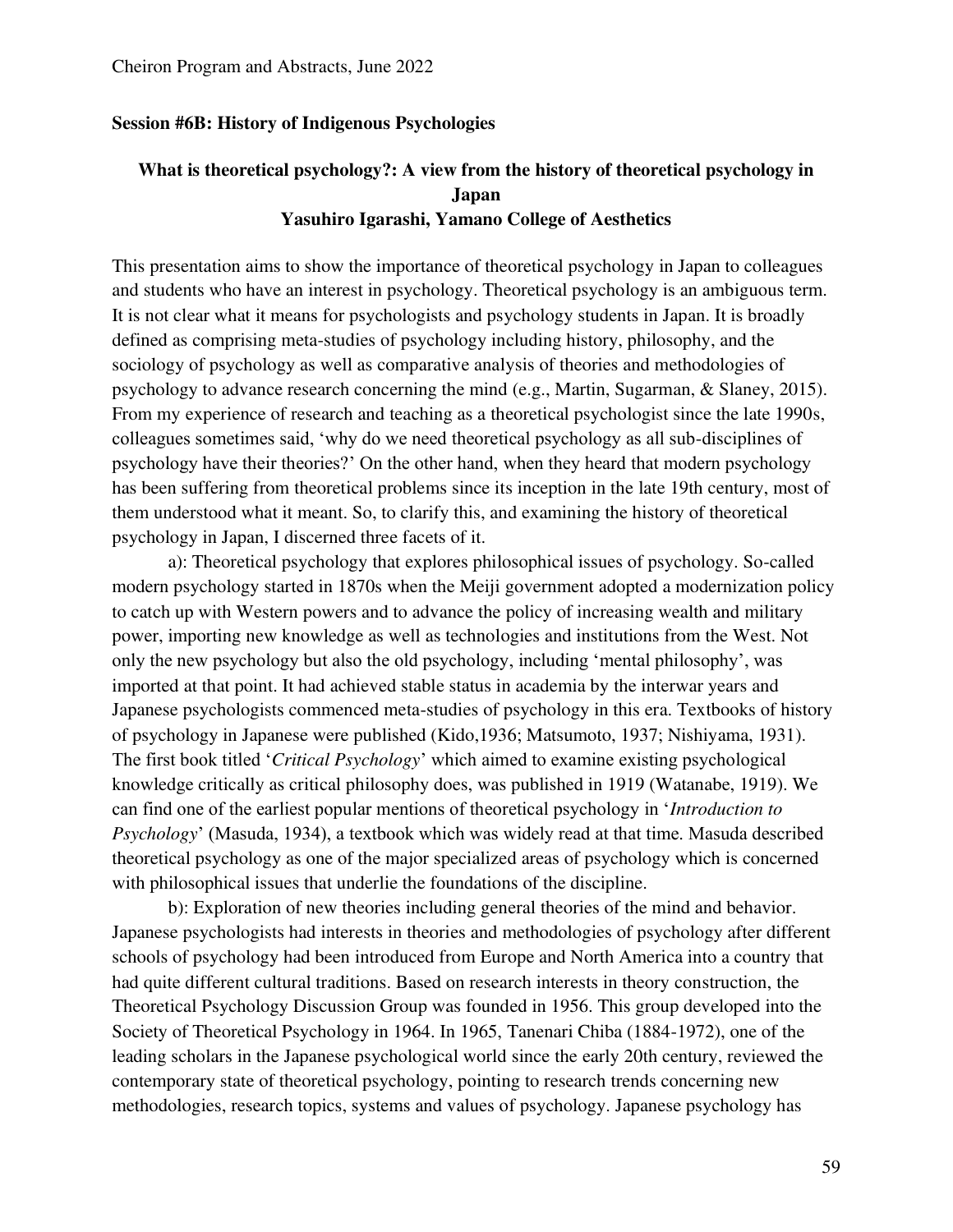been wholly Americanized as a result of the defeat of WWII as happened in politics, the economy, culture and education. In this context, Koh Jodai (1915-1958) pursued a general theory of behavior and the mind (Johdai, 1955) which was inspired by Lewin's (1938) conception of theoretical psychology. Jodai's work, *'Theoretical psychology: Fundamental problems of psychology of learning'* (1950) is among the most original contribution to theoretical psychology. He applied to the Fulbright program to do research in the USA. Supported by E.C.Tolman and other US psychologists, Johdai was supposed to do research at Duke University from 1957 where Sigmund Koch (1917-1996) was based. But sadly, cancer ended his carrier. It was a huge loss for us.

c): Meta-studies of psychology and exploration of new ways of doing psychology. Koch's meta-studies of Neo-Behaviorism brought him two ideas, 'Neo-neo Behaviorism' or liberation of and from Behaviorism as such; that is, S-O-R psychology which carries out research not only on overt behavior but also on covert mental process as cognitive procedures, and 'the psychological studies' as an aggregate of loosely connect researches on the mind which have incoherent methodologies (Koch, 1964). This conception of the psychological studies opened a way to examine existing psychology meta-theoretically. Koch's conception of Neo-neo Behaviorism was introduced by a group of psychologists who pursued a methodology for 'objective scientific psychology' around 1970 (Suenaga, 1971). However, the conception of the psychological studies got attention only after Madsen's work of theoretical psychology as comparative historical analysis of theories of psychology was introduced (Madsen, 1967, 1988). Madsen gave an invited lecture on this research at the 37th annual conference of the Japanese Society of Theoretical Psychology in 1991. A few psychologists, including the present author, carry out research based on the research tradition of meta-studies of psychology. I cannot say it is well known among Japanese psychologists, as even some historians of psychology and qualitative psychologists still believe that theoretical psychology only has an interest only in the contents of the mind, and is not concerned with meta-studies of psychology (Sato, Watanabe and Omi, 2000). The biennial conference of the International Society for Theoretical Psychology was organized mostly by such qualitative psychologists, historians and professional philosopher in Tokyo in 2017. It was an example of factors external to 'pure intellectual interests' that affect academic institutions and behavior of academics. It would seem that the future of theoretical psychology as consisting of meta-studies of psychology is not rosy because it lacks institutional support and because politics in academia has been working negatively to it. But psychologization of Japanese society and strong interests of people in psychology has made psychology much more important. Theoretical psychology can contribute to sound development of the studies of the mind and its sound application in Japanese society.

- Chiba,T. (1965). Review of theoretical researches in Japanese psychology in the two decades after WWII. *Japanese Journal of Psychology*,36(6), 326-331. (in Japanese)
- Igarashi,Y. (2018). Koh Johdai (1915-1958) and his Pioneering Project of Theoretical Psychology: The Importance of E.C.Tolman in a Theory of Behavior. Paper presented at the 50<sup>th</sup>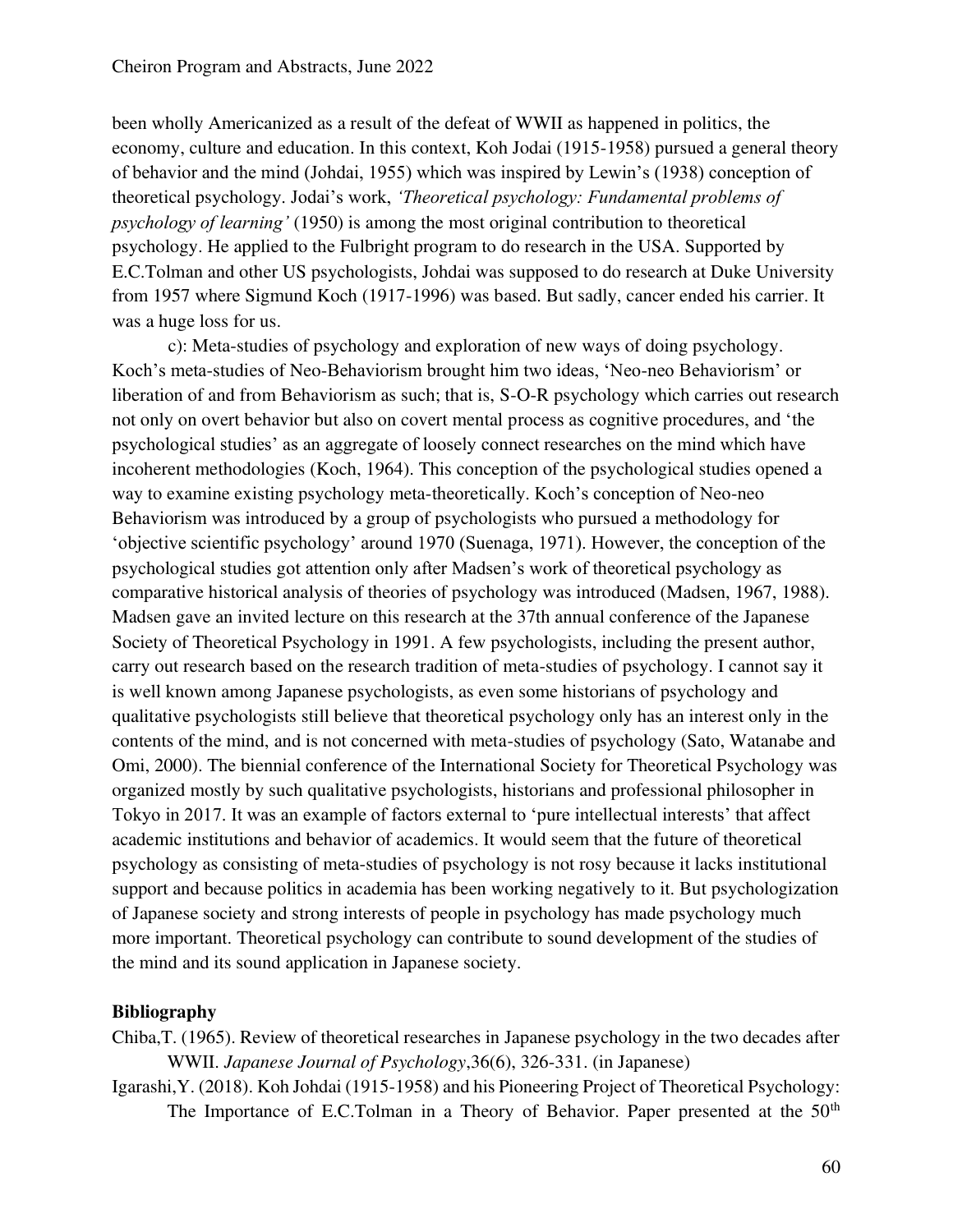conference of the International Society for the History of the Behavioral and Social Sciences.

- Johdai,K. (1950). *Theoretical psychology: Fundamental problems of psychology of learning.*  Tokyo: Risho sha. (in Japanese)
- Johdai,K. (1955). The phenomenal self in behavior theory: a criticism of Lewin' s system. *Journal of General Psychology*, 53(1), 3-9.
- Kido, B. (1936). *History of psychology I*. Tokyo: Nippon hyoron sha. (in Japanese)
- Koch, S. (1964). Psychology and emerging conceptions of knowledge as unitary. In T.W.Wann (Ed.),*Behaviorism and phenomenology: Contrasting bases for modern psychology*. Chicago: University of Chicago Press.
- Lewin, K. (1938). *The conceptual representation and the measurement of psychological forces*. Duke University Press.
- Madsen, K. B. (1961). *Theories of motivation: A comparative study of modern theories (2nd ed.)*. Cleveland: H.Allen.
- Madsen, K. B. (1988). *A History of psychology in metascientific perspective*. Amsterdam: Elsevier.
- Martin, J., Sugarman, J., & Slaney, K. L. (Eds.). (2015). *The Wiley handbook of theoretical and philosophical psychology: Methods, approaches, and new directions for social sciences*. Oxford: Wiley Blackwell.
- Matsumoto, M. (1937). *History of psychology*. Tokyo: Kaizo sha. (in Japanese)
- Nishiyama. Y. (1931). *History of psychology*. Tokyo: Yubun-kaku. (in Japanese)
- Sato, T, Watanabe,Y ., Omi, Y. (2000). *Birth of Psychology Studies: fieldwork of 'psychology'*. Kitaooji Shobo Publishing. (in Japanese)
- Suenaga, T. (Ed.) (1971). *History and trends of psychology: psychology lecture series 1*. Tokyo: University of Tokyo Press. (in Japanese)
- Watanabe, T. (1919). *The latest critical psychology.* Tokyo: Daido kan. (in Japanese)

## **Indigenous history of psychological thought – Early medieval Slavs' view on human cognitive processes**

## Andrzej Pankalla<sup>1</sup> and Konrad Kosnik<sup>2</sup>; <sup>1</sup>Cardinal Stefan Wyszyński University in **Warsaw, <sup>2</sup>Adam Mickiewicz University in Poznań**

In the paper the idea of indigenous history of psychological thought understood as a local system of knowledge and beliefs on human psychic functioning will be presented. Psychological thought is treated here as a phenomenon wider than psychology itself. While psychology is perceived as a scientific discipline founded in 19<sup>th</sup> century, psychological thought is to be found also in out-ofacademia ways of explaining inner reality. Psychological thought's expressions that appeared earlier in history than academic psychology is being focused.

As pre-scientific or even pre-philosophical psychological thought can be found in holistic religious-mythological perspectives, these knowledge systems have to be considered from the point of view of an indigeneity conception (Danziger, 2006; Kim, Yang, Hwang, 2006; Yang,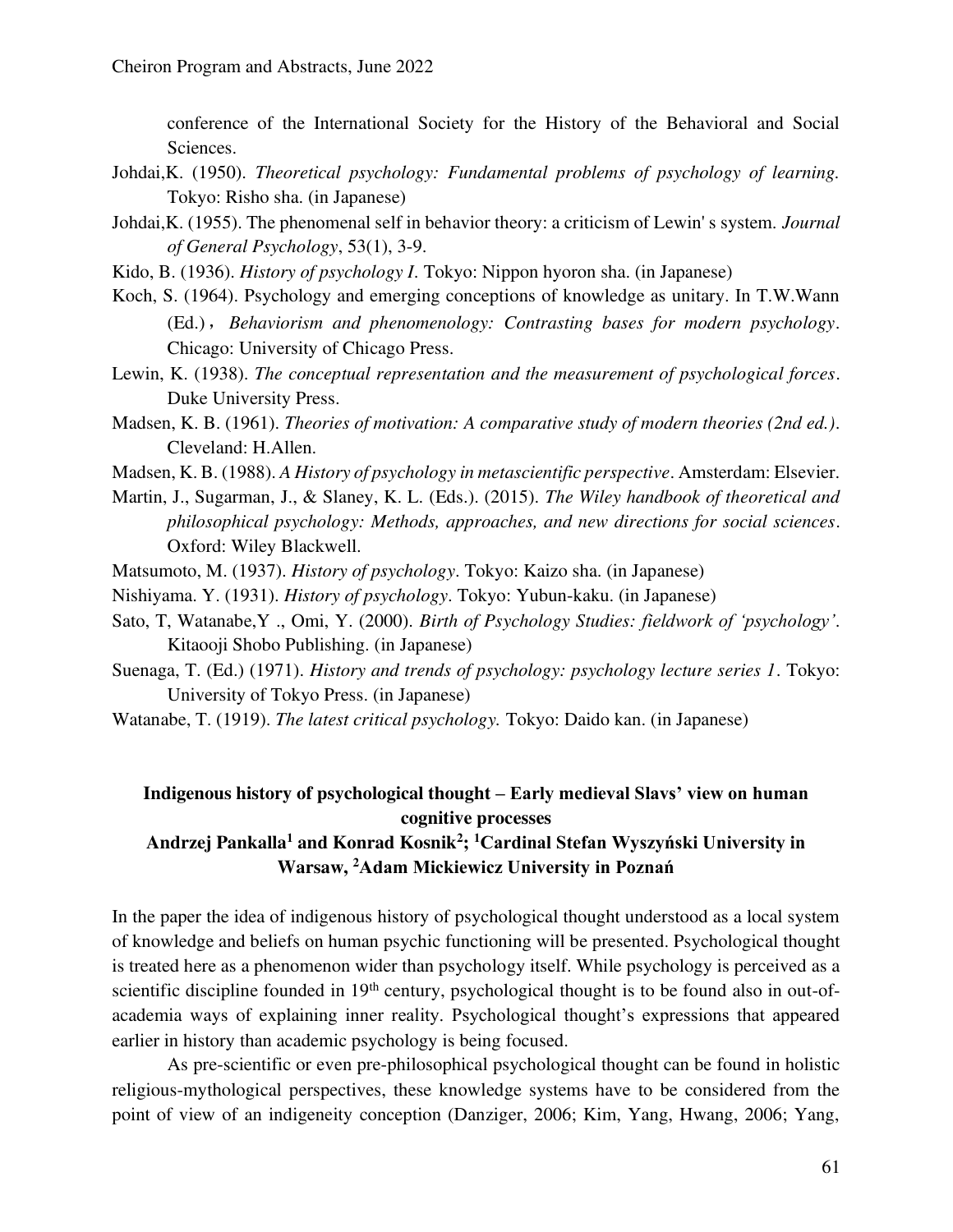2012). An analysis of each psychological thought (singular) in the cultural context from which it emerges is postulated. It is assumed that the process of cognition is socially determined and needs not to be isolated from one's community's presuppositions and values. This assumption is derived both from critical psychology (Harris, 2009; Richards, 2010) and the theory of thought collectives and thought styles (Fleck, 1935/1979; Pankalla, Kilian, 2018). For example, while discovering ethnic rites of passage, researchers should emphasize the role of myths accompanying these rituals. Due to this procedure historians of psychological thought are able to understand the meaning of each initiation ceremony for an individual, their development in a life cycle and their tasks on each developmental stage.

During the speech the psychological thought of Slavs who inhabited Central-Eastern Europe in the early medieval period will be mainly focused (Pankalla, Kośnik, 2018; 2021). Their cultural contents also remained in later folk culture of Slavic countries. To reconstruct their beliefs on human psychic functioning data collected by other academic disciplines such as history, archaeology, ethnography and religious studies will be reached. Especially  $19<sup>th</sup>$ -20<sup>th</sup> century ethnography is useful in this research area due to difficulties with original medieval historical sources. A fragment of Slavic psychological thought that is connected with human cognitive processes as the Slavs viewed them will be presented – as a supplement to previous publications in the area. Basic cognitive mechanisms and distinction of particular cognitive functions will be indicated. The main Slavic concepts of "the memory" and "the reason" which understanding is much different from contemporary definitions will be also discussed.

- Danziger, K. (2006). Universalism and Indigenization in the History of Modern Psychology. In: A.C. Brock (ed.), *Internationalizing the history of psychology* (pp. 208-225). New York: New York University Press.
- Fleck, L. (1935/1979). *Genesis and development of scientific fact*. Chicago: University of Chicago Press.
- Harris, B. (2009). What Critical Psychologists Should Know About the History of Psychology. In: D. Fox, I. Prilleltensky, S Austin (eds.), *Critical Psychology: An Introduction* (pp. 20-35). Los Angeles: SAGE.
- Kim, U., Yang, K.S., Hwang, K.K. (eds.) (2006). *Indigenous and Cultural Psychology: Understanding People in Context*. New York: Springer.
- Pankalla, A., Kilian, A. (2018). Prolegomenon to the thought style of the new history of psychology. *Studia Psychologica: Theoria Et Praxis 18*(2), 5-14.
- Pankalla, A., Kośnik, K. (2021). Indigenous Psychology as Religious: Slavic Understanding of Human Psycho-Sexual Development. In: A. Dueck (ed.), *Indigenous Psychology of Spirituality: In My Beginning is My End* (pp. 183-202). Cham: Palgrave Macmillan.
- Pankalla, A., Kośnik, K. (2018). Religion as an invaluable source of psychological knowledge: Indigenous Slavic psychology of religion. *Journal of Theoretical and Philosophical Psychology 38*(3), 154-164.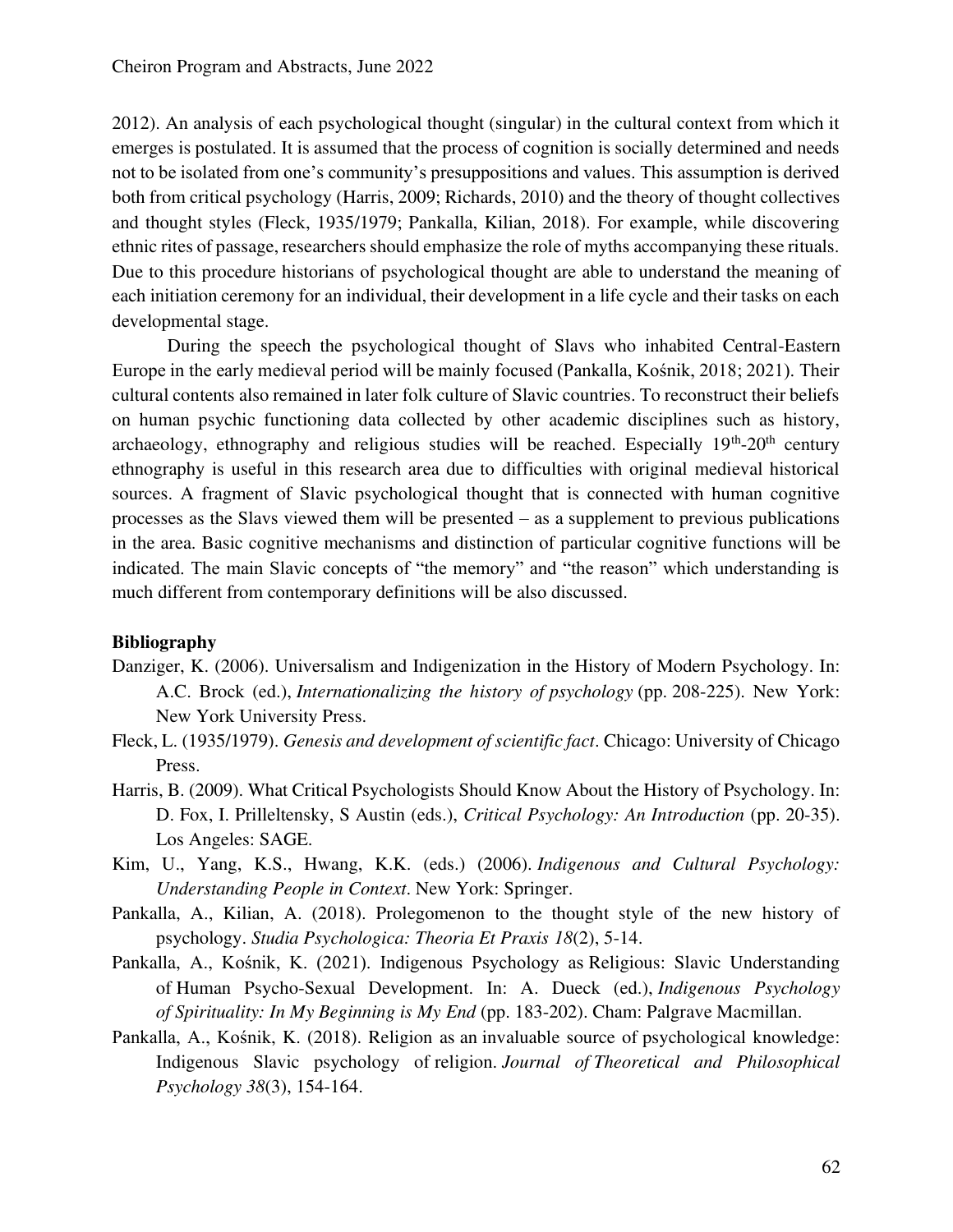- Richards, G. (2010). *Putting Psychology in Its Place: Critical Historical Perspectives*. London/New York: Routledge.
- Yang, K.S. (2012). Indigenous Psychology, Westernized Psychology, and Indigenized Psychology: A Non-Western Psychologist's View. *Chang Gung Journal of Humanities and Social Sciences 5*(1), 1-32.

### **The Recent "Psychology Boom" and the Future of the History of Psychology Course in Turkey Bilal Afsin, York University**

Despite psychology's early appearance in the 1860s in Turkey (then the Ottoman Empire), its institutionalization as an independent department was actualized much later, around the 1930s, with the number of psychology departments increasing only slowly until 2002. The Justice and Development Party (AKP) came to power in 2002 and aimed to disseminate higher education throughout the country, embracing a policy of "a university in every city". Besides founding a university in each city, the AKP expedited the neoliberal transformation by reducing state regulation, increasing privatization, and encouraging free enterprise which in turn prompted entrepreneurs to found private universities. There has been a general increase in higher education and psychology has become one of the most popular majors in Turkey. While there were only 14 psychology departments in 2002, there are now 116 psychology departments. More than one hundred psychology departments have been inaugurated in the last 20 years and the total psychology student intake has increased exponentially. Along with this dramatic increase, academic psychology in Turkey is transforming from a more monolithic to a more pluralistic discipline. Psychology reflected a predominantly positivist-secularist understanding until 2002. This recent political transformation, on the one hand, has prompted an Islamic view of psychology as well as neoliberal popular psychology; on the other hand, opponents to the currently dominant political discourse have embraced a critical psychological perspective focused on social justice. I argue that this recent diversification in Psychology reflects the different conceptualizations of human nature in different communities in Turkey (e.g., secular, religious and so on). However, the problem is that the history of psychology courses are not reflecting this recent diversification in the content of psychology and the diversity in general in society. My question is, how can the history of psychology course in Turkey be transformed to reflect the diverse conceptualizations of human nature in society? In this paper, I first point to the common approach and typical sources used in the history of psychology course, and later provide suggestions about how the course can be transformed in a more pluralistic manner. I believe that there is potential in teaching history of psychology to "democratize" the disciplinary identity of psychology and to support the democratization of one's society. This potential is especially important in a country like Turkey which has many issues of diversity on its agenda waiting to be solved. A history of psychology course can make a humble contribution to this endeavour.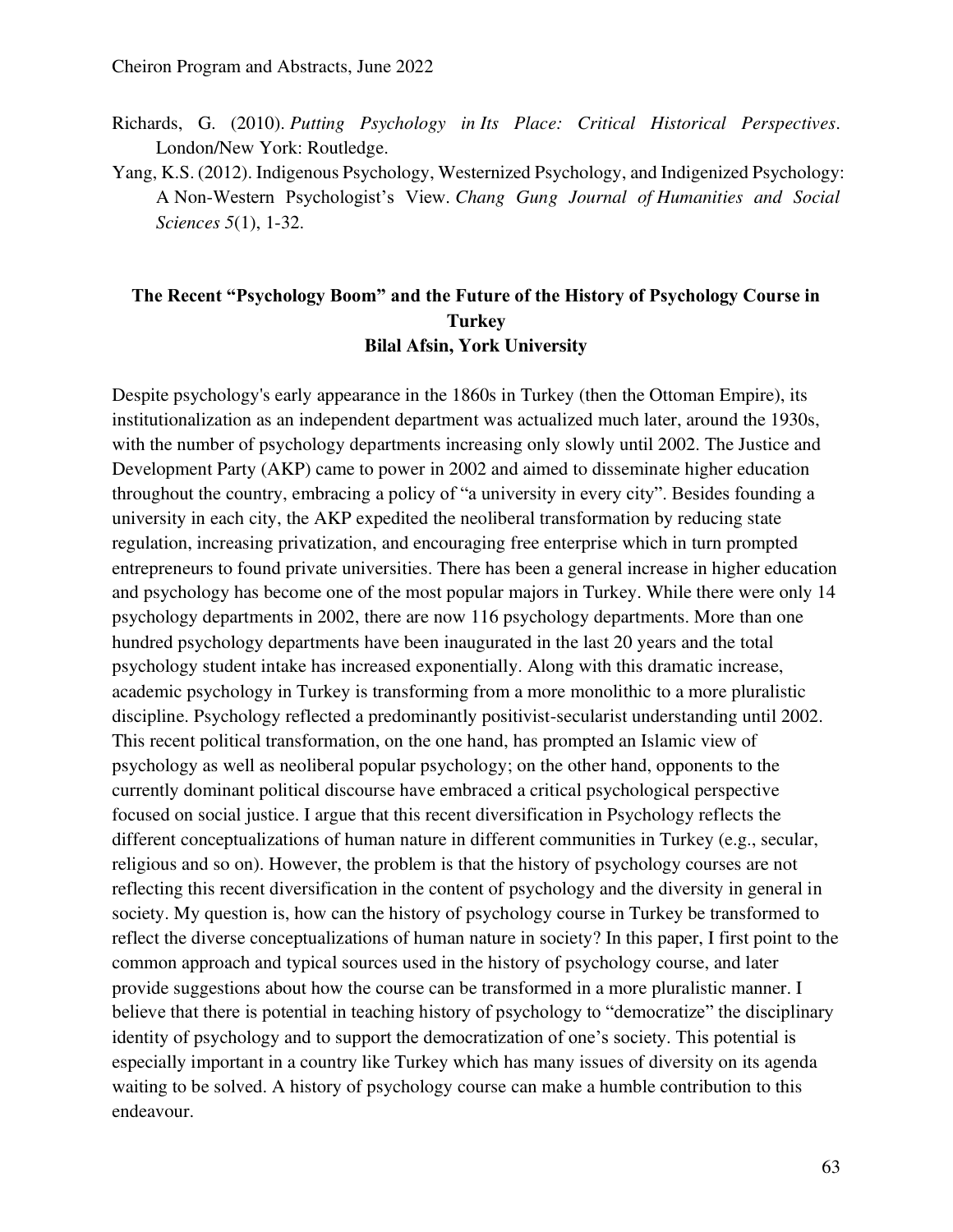### **Bibliography**

Acar, G., & Şahin, D. (1990). Psychology in Turkey. *Psychology & Developing Societies*, *2*(2), 241-256.

Basaran, F., & Sahin, N. (1990). Psychology in Turkey: Country status report. Social and human sciences in Asia and the Pacific (RUSHAP Series, 34).

Batur, S. (2006). Turkiye`de psikolojinin kurumsallasmasinda toplumsal ve politik belirleyenler. [Determining political and social factors in the institutionalization of psychology in Turkey]. *Toplum ve Bilim*, 107, 217-230.

Bolak-Boratav, H. (2004). Psychology at the cross-roads: The view from Turkey. In M. J.

Stevens & D. Wedding (Eds.). *Handbook of international psychology*, 311-330.

Brock, A. C. (2014). What is a polycentric history of psychology?. *Estudos e Pesquisas em Psicologia*, *14*(2), 646-659.

Danziger, K. (2006). Universalism and indigenization in the history of modern psychology.

In A. C. Brock (Ed.), *Internationalizing the history of psychology* (pp. 208-225). New York University Press.

- Gülerce, A. (2006) History of psychology in Turkey as a sign of diverse modernization and global psychologization. In A. C. Brock (Ed.), *Internationalizing the history of psychology*, (pp. 75-93). New York: New York University Press.
- Gulerce, A. (2012) Turkey: A case of modernization at historical, political, and socio-cultural cross-roads. In D. B. Baker (Ed.). *The Oxford handbook of the history of psychology: Global Perspectives.* (pp. 547-570). Oxford: Oxford University Press.
- Kaĝitçibaşi, C. (1994). Psychology in Turkey. *International Journal of Psychology*, *29*(6), 729-738.
- Kiliç, R. (2015). Türkiye'de Modern Psikolojinin Tarihi: 'İlm-i Ahvâl-i Ruh

'İlmü'n-Nefs/Ruhiyyat. [History of Modern Psychology in Turkey: The Science of the States of the Soul, The Science of Nafs]. *Kebikec: Insan Bilimleri Icin Kaynak Arastirmali Dergisi*, (40). 21-36.

Pickren, W. E. (2009). Indigenization and the history of psychology. *Psychological Studies*, *54*(2), 87-95.

Sümer, N. (2016). Rapid growth of psychology programs in Turkey: Undergraduate curriculum and structural challenges. *Teaching of Psychology*, *43*(1), 63-69.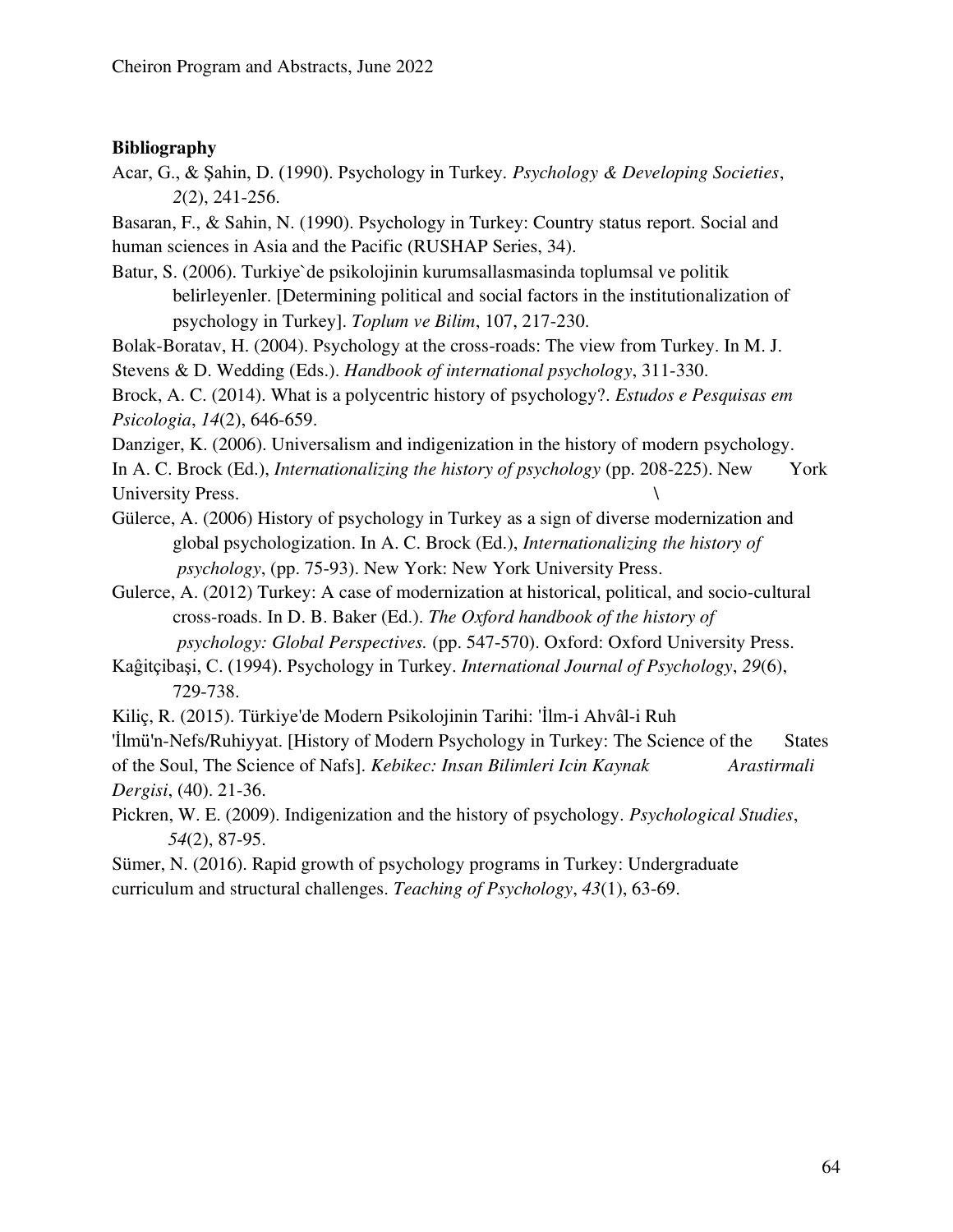### **Session #7A: Childhood and Adolescence**

## **From Expert to Mother: Medical Advice on Babyhood and the Production of "Healthy" and "Happy" Babies in America, 1850s-1920s Elisabeth M. Yang, Ph.D., Rutgers University**

The popularization of scientific childrearing advice literature in Victorian and early Progressive America engendered an alliance between physicians and middle-class mothers in the medicomoralization of infants and their families, an alliance that sought ways to nurture and develop babies into "healthy", "happy," and morally upright citizens. This paper examines the political, religious, pedagogical, cultural, and social dimensions of what constituted "expert" guidance in child-rearing manuals, pamphlets, and magazines. It discusses an underlying notion of infants' moral nature and agency that drew on anthropologies shaped by theology, evolution, and Romanticism as well as the anxieties of a socially conscious community of middle-class American mothers. They aimed to not only save the individual bodies, souls, and minds of their infants—the construction of "healthy and happy babies"—but to also obviate or prevent what experts described as "race suicide." Emphases on early training, hygiene, regulation and surveillance, and the moral and spiritual cultivation of infant's bodies, minds, and souls are discussed.

First, I will first sketch the history of the alliance forged between child experts and middle-class American mothers, alluding to the power dynamics between the two groups, and the ensuing rise of a scientific childrearing ethos and praxis among the middle-class. Second, I demonstrate the ways in which experts' beliefs in the moral and spiritual agency—as both ontological qualities and as acquired capacities ready to be advanced, monitored, and tempered—of infants persisted in their written ministrations towards infants and their mothers beginning with the medico-theological descriptions of infants in childrearing and domestic advice manuals. Third, I introduce the interdisciplinary paradigm of the moral and spiritual agency in *development* that the written discourse suggests. Fourth, I discuss the notion of the infant as a "divine animal of habits," followed by a section concerning the resulting medical emphasis on habit formation at infancy. Fifth, I trace the shift in perspectives of the moral and spiritual agency of the infant that occurs near the turn of the century, as theological discourse on the sinful nature and soul of the infant is de-centred by scientific discourse on evolution, hereditary transmission, and "natural" impulses. I argue that despite the shift in the metaphysical and epistemological frameworks, the belief in the moral and spiritual agency of the infant persists. Finally, I conclude this paper in the 1920s, describing the turn in focus or emphasis within the medical and scientific communities, and, in turn, middle-class mothers, from the *moral* to the *mental* agency of the infant—a notable shift in public and private concerns from the infant's soul and character to his brain and personality.

### **Bibliography**

Apple, Rima. *Perfect Motherhood.* New Brunswick, NJ: Rutgers University Press, 2006.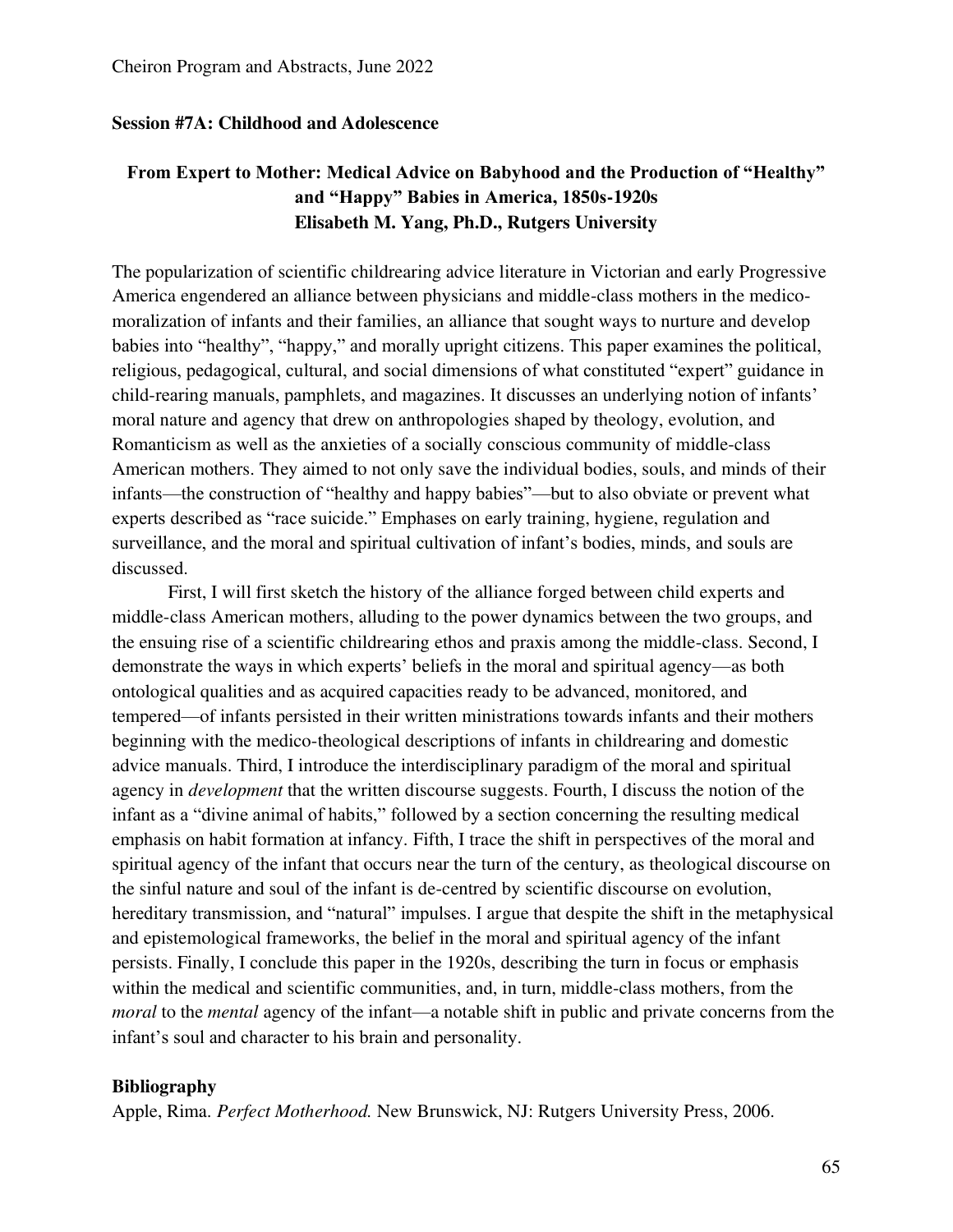- Conrad, Peter. *The Medicalization of Society: On the Transformation of Human Conditions into Treatable Disorders.* Baltimore, MD: Johns Hopkins University Press, 2007.
- Cook, Daniel T. *The Moral Project of Childhood: Motherhood, Material Life, and Early Children's Consumer Culture.* New York, NY: NYU Press, 2020.
- Hardyment, Christina. *Dream Babies: Three Centuries of Good Advice on Child-Care.* New York: Harper and Row Publishers, 1983.

Jones, Kathleen. "Sentiment and Science: The Late Nineteenth Century Pediatrician as Mother's Advisor." *Journal of Social History* 17, no. 1 (Autumn, 1983): 79-96.

- Regaignon, Dana R. "Anxious Uptakes: Nineteenth-century Advice Literature as Rhetorical Genre." *College English* 78, no. 2 (November 2015).
- Rose, Nikolas. *The Politics of Life Itself: Biomedicine, Power, and Subjectivity in the Twenty-First Century.* Princeton: Princeton University Press, 2007.
- Scholten, Catherine. *Childbearing in American Society*. New York: NYU Press, 1985.
- Shuttleworth, Sally. *The Mind of the Child: Child Development in Literature, Science, and Medicine, 1840-1900.* Oxford, UK: Oxford University Press, 2010.
- Stearns, Peter N. *Anxious Parents: A History of Modern Child-Rearing in America*. New York: New York University Press, 2004.
- Theriot, Nancy M. *Mothers and Daughters in Nineteenth-Century America: The Biosocial Construction of Femininity.* Lexington: The University Press of Kentucky, 2015.
- Traina, Cristina. "Children and Moral Agency," *Journal of the Society of Christian Ethics* 29, no. 2 (Fall/Winter 2009): 19-37.
- Wagner, Tamara Silvia. "The Sensational Victorian Nursery: Mrs. Henry Wood's Parenting Advice." *Victorian Literature and Culture* 45 (2017): 801-819.

## **The knowledges and practices of the psy disciplines in the study of adolescence in Argentina (1980-1989): an analysis through the Revista de Psicoanálisis (APA) (1980-1989) Martina Fernández Raone, Universidad Nacional de La Plata (UNLP) & Consejo Nacional de Investigaciones Científicas y Técnicas (CONICET)**

The interest of this work is part of a broader research project that seeks to examine, from a recent history perspective, "psy" knowledges and practices (psychology, psychiatry and psychoanalysis) in Argentina in the period from 1980 to 2010 around to the approach of the adolescent and their clinical presentations associated with mental health. Adolescence as an object of study in the academic and clinical spheres acquires a late interest compared to that received by childhood in the field of psychoanalysis, both internationally and in Argentina, in which it began to be studied in 1960. In turn, it constitutes a theme that implies present and future challenges in "psy" practices and knowledge that require an analysis of the various approaches that articulate the contexts in which they were produced and implemented.

This paper intends to analyze this topic from a perspective that historically systematizes the productions of the period 1980-1989. For this aim, the periodical publication archives, *Revista*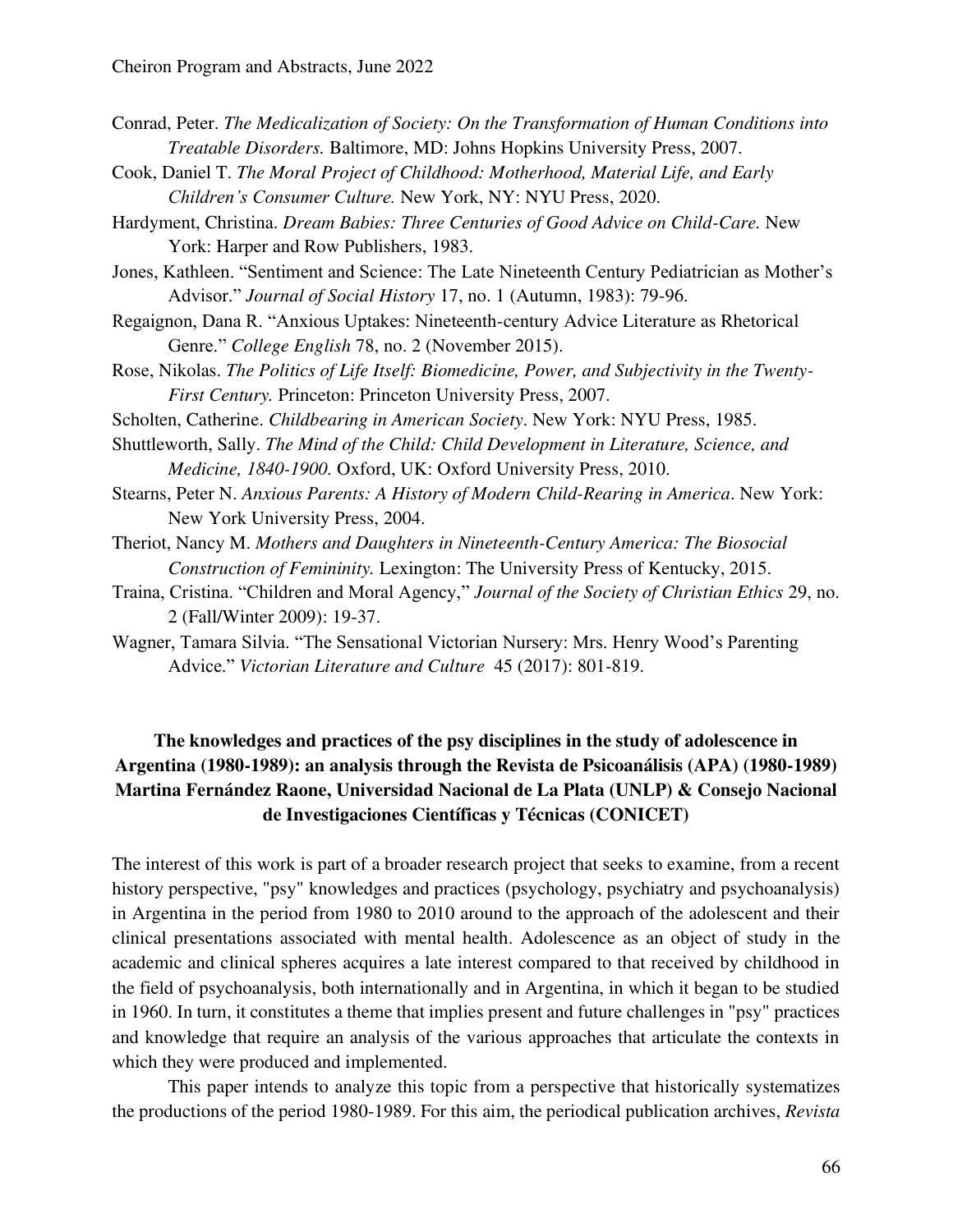*de psicoanálisis* [*Journal of psychoanalysis*] of the Asociación Psicoanalítica Argentina (APA) [Argentinian Psychoanalytic Association] edited in the delimited period (1980-1989), will be used as primary source. The choice of this material is justified, on the one hand, because psychoanalysis, which constitutes a theoretical framework for approaching clinical and social phenomena, occupies a prominent place in Argentina. On the other hand, the APA (association founded in 1942) has a strong impact on the dissemination of the theory and practice of psychoanalysis through the production of scientific material and the presentation of articles on topics that reflect the demand for knowledge of the time.

The historical period that will be studied in this work coincides with what has been called the full institutionalization of psychology in Argentina, in which the sanction of laws, provisions and regulations that made possible the exercise and full public of the psychologist's profession; the recognition of their autonomy, of the various fields of professional practice and of the relevance of psychotherapy in the clinical setting stand out among the most relevant points. Likewise, although some institutional spaces dedicated to the care of children and adolescents already existed, in 1980 many of the specific services destined for adolescents began to take shape in public hospitals, belonging to the public governmental health system. In addition, specialized care devices were progressively consolidated in certain clinical presentations, including addictions and alcoholism, which admitted adolescents.

For the documentary analysis, taxonomic criteria will be used, based on the exegesis of texts, to rank the information and arrive at a synthesis that makes it possible to contribute to the history of "psy" practices and knowledges regarding the referred clinical manifestations of adolescents in the delimited period. From a perspective of recent history and intellectual history, a qualitative interpretive approach to the information collected will be used. It will seek to distinguish and formalize the reading axes of the modalities of clinical presentations in the adolescent mental health area and its theoretical-clinical approach. In the archive material that will be used as the main source of research, the fundamental concepts revealed will be analyzed, such as the specificity of the psychoanalytic clinic with adolescents (modalities of intervention, interpretation, and transfer) and the study of problems such as identity, crisis, grief, sexual initiation, family relationships, affective states, and associated symptomatic presentations. It is concluded that no references or relationships have been found between the adolescents' treatments, problems, and symptomatic presentations in the field of mental health and the socio-historical political context that Argentina was going through in that period (last years of the military dictatorship, the Falklands War, and the recovery of democracy, among others).

- Allier Montaño, E. (2018). Balance de la historia del tiempo presente. Creación y consolidación de un campo historiográfico. *Revista de Estudios Sociales, 65,* 100-112.
- Baker, R. (1983). Consideraciones sobre el tratamiento de un paciente con fantasías necrofílicas en la adolescencia tardía y en los comienzos de la vida adulta. *Revista de Psicoanálisis (APA), 40*(1), 157-173.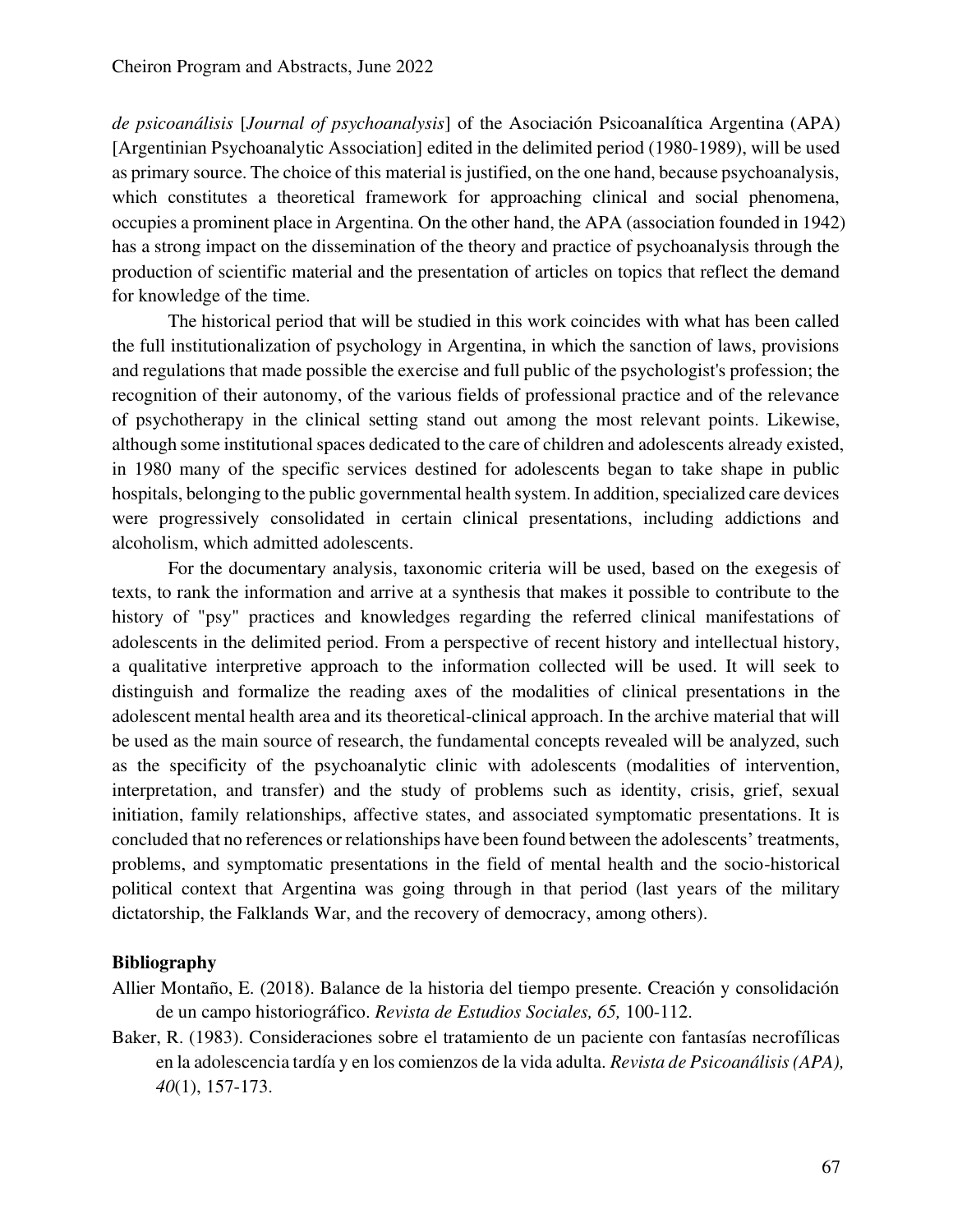- Burgner, M. (1987). El análisis de adolescentes en el contexto de "Análisis terminable e interminable". *Revista de Psicoanálisis (APA), 44*(5), 1081-1092.
- Carpintero, E. & Vanier, A. (2004). *Psicoanálisis y Salud Mental en la Argentina de los '60 y '70. Tomo II (1970-1983)*. Buenos Aires: Topía.
- Chaves, M. (2009). Investigaciones sobre juventudes en Argentina: estado de arte en ciencias sociales (1983-2006). *Papeles de trabajo*. *Revista electrónica del Instituto de Altos Estudios Sociales de la Universidad Nacional de General San Martín, 2*(5), 1-111.
- Fernández Raone, M. (2019). Debates sobre el estatuto de la adolescencia y sus invariantes estructurales en psicoanálisis. *Revista Universitaria de Psicoanálisis, 19,* 115-124.
- Goijman, L. (1988). Asociación libre, juego y actuación en el psicoanálisis del adolescente. *Revista de Psicoanálisis (APA), 45*(6), 1241-1254.
- Gómez, P. (1987). Consideraciones teórico-clínicas sobre el síndrome borderline en la adolescencia: diagnóstico y abordaje terapéutico. *Revista de Psicoanálisis (APA), 44*(1), 109-133.
- Hiebra, M. C. (2021). Historia del Servicio de Adolescencia en el Hospital de Niños. *Rev. Hosp. Niños (B. Aires), 63*(280), 35-38.
- Jacobson, E. (1985). Los adolescentes, sus estados de ánimo y la remodelación de sus estructuras psíquicas. *Revista de Psicoanálisis (APA), 42*(3), 515-534.
- Kancyper, L. (1985). Adolescencia y a posteriori. *Revista de Psicoanálisis (APA), 42*(3), 535-546.
- Klappenbach, H. (2006a). Periodización de la psicología en Argentina. *Revista de Historia de la Psicología, 27*(1), 109-164.
- Kusnetzoff, Juan Carlos (1982). [Un doberman en la transferencia.](http://apa.opac.ar/greenstone/cgi-bin/library.cgi?e=d-01000-00---off-0revapa--00-1----0-10-0---0---0direct-10---4-------0-1l--11-es-Zz-1---20-about---00-3-1-00-0-0-11-1-0utfZz-8-00&a=d&c=revapa&cl=CL1.1.29&d=19823923p0369) *Revista de Psicoanálisis (APA),* 39(23), 369-385.
- Osorio, L. C. (1983). Vicisitudes del sentimiento de identidad durante el proceso adolescente. *Revista de Psicoanálisis (APA), 40*(2), 419-435.
- Rose, N. (1996). *Inventing ourselves. Psychology, Power, and Personhood*, Cambridge (U.K.): Cambridge University Press.
- Rosenthal, G. (1987). El proceso psicoanalítico de una adolescente: aproximación teórico-clínica al tema de "Análisis terminable e interminable". *Revista de Psicoanálisis (APA), 44*(5), 1003-1016.
- Rother de Hornstein, M. C. (1989). La elaboración de los duelos en la adolescencia. *Revista de Psicoanálisis (APA), 46*(6), 950-960.
- Saimovici, E. (1989). Interpretación y adolescencia. *Revista de Psicoanálisis (APA), 46*(4), 518- 531.
- Talak, A. M. (2019). La historia de la psicología desde las controversias teórico-políticas. Aportes del concepto de injusticia epistémica. *Anuario Temas en Psicología, 5,* 358-365.
- Zusman de Arbiser, S. (1981). [El niño y sus padres.](http://apa.opac.ar/greenstone/cgi-bin/library.cgi?e=d-01000-00---off-0revapa--00-1----0-10-0---0---0direct-10---4-------0-1l--11-es-Zz-1---20-about---00-3-1-00-0-0-11-1-0utfZz-8-00&a=d&c=revapa&cl=CL1.1.31&d=19813805p0871) *Revista de Psicoanálisis (APA), 38*(5), 871- 887.
- Zusman de Arbiser, S. (1985). El lugar de la familia en el psicoanálisis en niños y adolescentes. *Revista de Psicoanálisis (APA*), *42*(1), 159-181.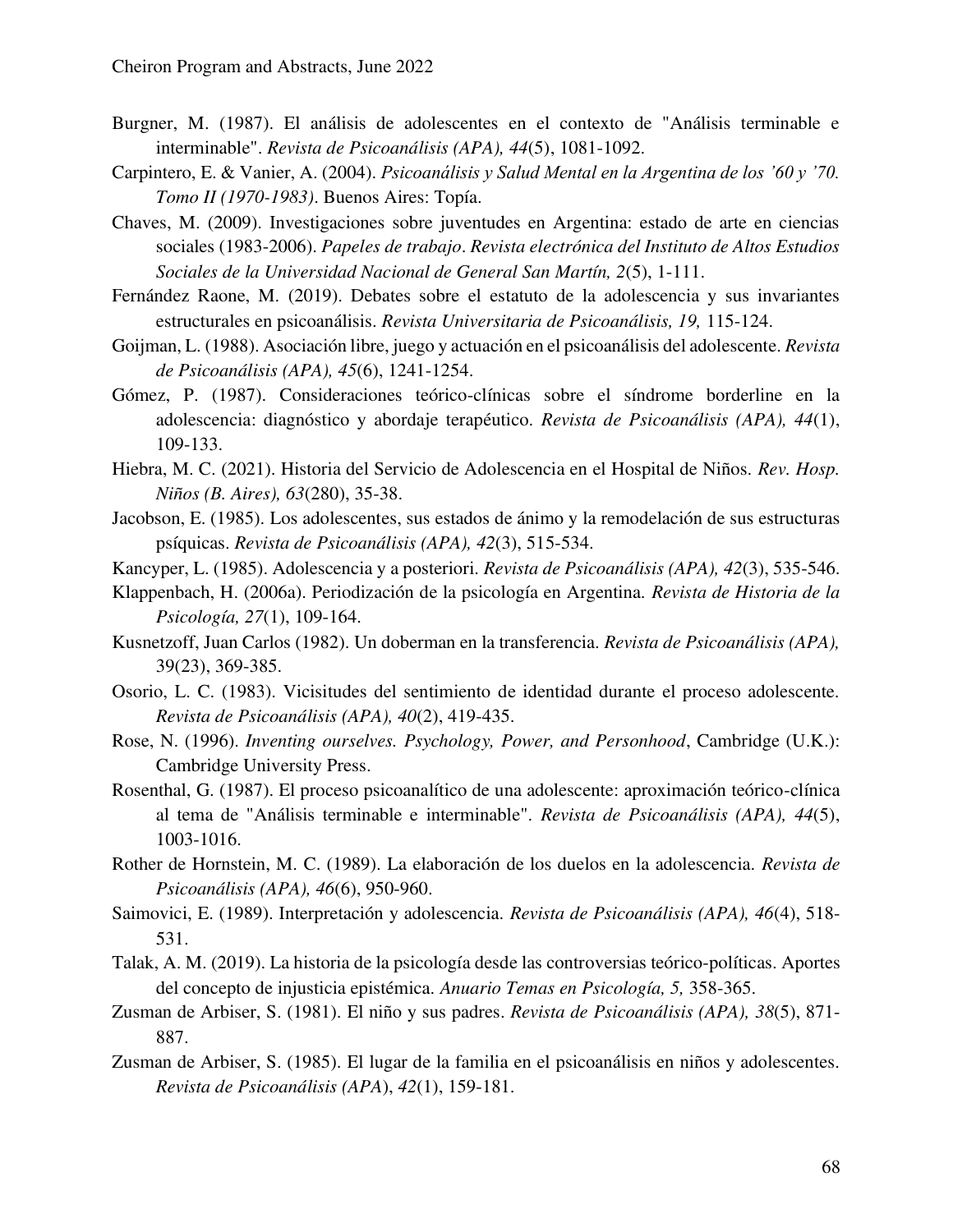Zusman de Arbiser, S. (1986). Acerca de la iniciación sexual en la adolescencia. *Revista de Psicoanálisis (APA), 43*(2), 369-392.

### **Session #7B: History of Psychology and Psychiatry**

## **The Psychology of Martin Buber Kenneth D. Feigenbaum, University of Maryland Global Campus**

This paper represents an attempt to present the essence of. the writings of the social philosopher Martin Buber on psychology, and his major contacts with psychologists and psychiatrists over his life span. This aspect of Buber is less known than his contributions to philosophy and philosophical anthropology.

Buber is most known for his writings on the different types of relationships that can occur between people. The "I-It is a relationship that is mainly an objective functional relationship between people whereas "The Ich-Du", the familiar in German, posits a close empathic relationship. For Buber the key to the "Ich-Du" is what happens in the "in between" of a conversation and is the basis for Buberian psychotherapy termed Dialogical.

Martin Buber was not a neophyte in psychology and psychiatry. He studied "psychiatry" for three terms taking courses with Wilhelm Wundt and Paul Flechsig in Leipzig; Emmanuel Mendel in Berlin; and Eugen Bleuler in Zurich.

From his earliest graduate days until his debate with Carl Rogers at the U. of Michigan and his presentations at The William Alanson White School of Psychiatry in Washington,D.C. in 1957 Buber continued to cross both intellectual and social paths with such as Sigmund Freud; Carl Jung; Erich Fromm; J.J. Moreno; and with Gestalt Psychology.

The paper will present in more detail than there is in this abstract Buber's relationship with the above psychologists, though, I will provide a synopsis of them here.

### FREUD

Freud although being a "landsman" was not thought of well by Buber who was going to write a book criticizing his psychology and the manner in which Freud treated religion. The book was never written. Nor was the one that Buber asked Freud to write as an editor of a series of books on social psychology in Germany

In contrast to Freud's conceptions of the UCS, Buber viewed the unconscious as a state to which one could gain a direct access to. According to the Buberian viewpoint the unconscious. is a state in which the physical and psychical have not yet evolved. The UCS is our being itself in its wholeness which is constantly evolving at any moment.

### JUNG

Buber engaged with Jung is several intellectual discourses and had several personal encounters with him. His major objections to Jung was that Jung pretended that his statements were psychological and also went beyond the tenets of science in many of his writings

### FROMM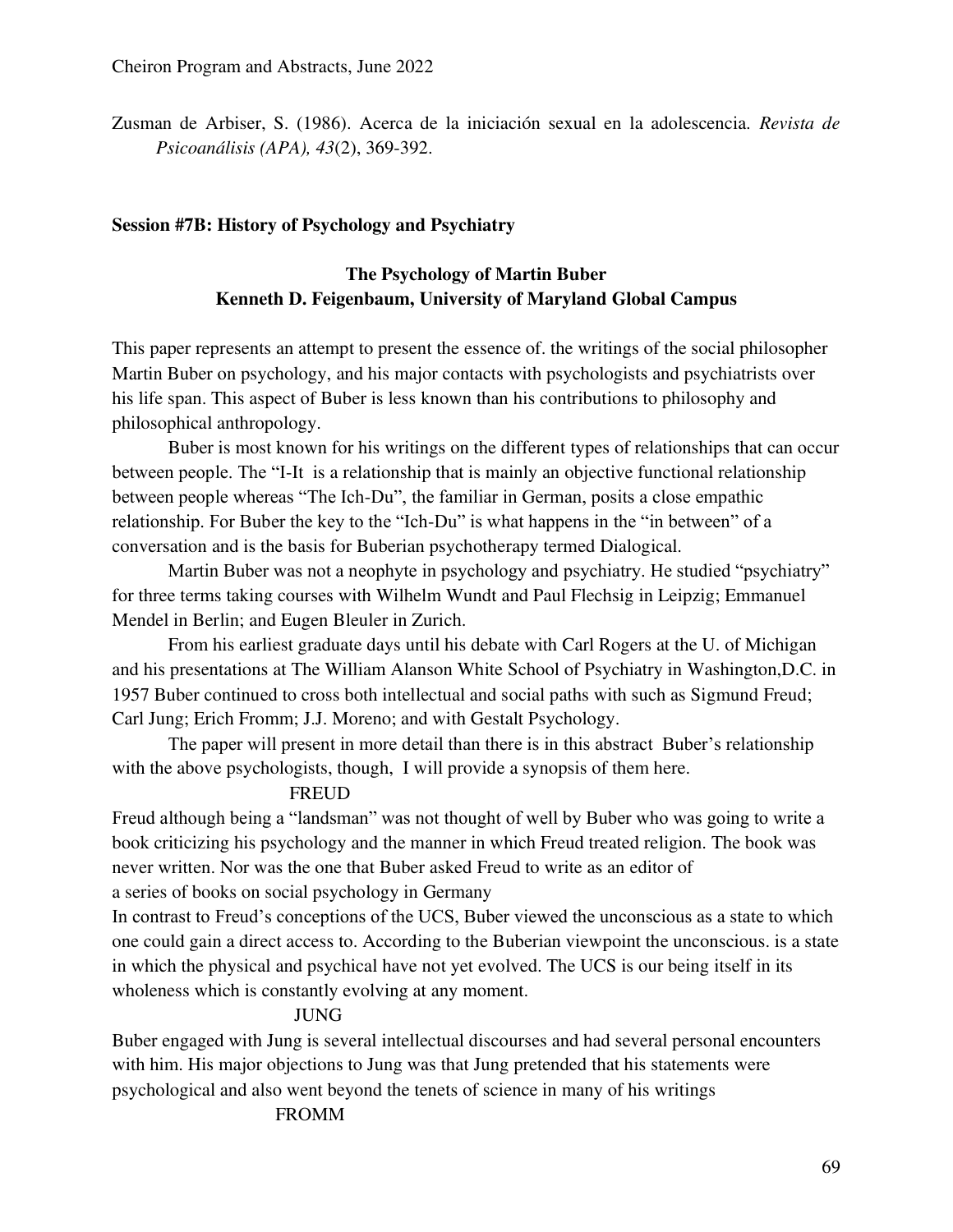In 1919 Fromm was involved in the same Jewish educational movement for adults as Buber and Gerson Scholem , a major scholar of Jewish mysticism. In 1923 Freida Reichman who later married Fromm and was eventually divorced from him opened a therapeutic facility in Heidelberg. Their mission was utopian; to create what years later would be called a therapeutic community. Both Fried and Erich were friends of Buber and as did Buber they conceived of therapy as a close "I and Thou" relationships.

### J.L. MORENO

Moreno is known in the U.S. as the founder of Psychodrama. There is some evidence that Buber read some of the writings including the poetry of Moreno before his publication of "Ich and Du" in 1923. Both Moreno and Buber were devotees of the theater.

## GESTALT PSYCHOLOGY

Martin Buber was part of the cultural avant- garde. Embedded in this milieu was the perceptual Gestalt thinkers such as Koffka and Kohler and the Gestalt psychotherapist Fritz Perls. Buber's use of the concept of interpersonal space had parallels with several Gestalt principles of perception. The notion of the Gestalt (wholeness)itself is manifested in Buber's approach to the understanding of human life and behavior.

## DIALOGICAL PSYCHOTHERAPY

Dialogical psychotherapy is an offshoot of Buber's differentiation between I and It relationships and I and Thou Relationships.Buber was unalterably opposed to those psychologisms that wishes to remove the relationship of psychotherapy into the separate psyches of the participants. "The inmost growth of the self does not take place, as people like to suppose today" through our relationship to ourselves, but through the other and. knowing that we are made present to him According to the Buberian viewpoint is a state in which the physical and psychical have not completely evolved from each other. According to Buber the UCS is our being in itself in it wholeness.

### THE BUBER-ROGERS DIALOGUE

This meeting at the University of Michigan in 1957 is the most well known aspect of Buber's foray into psychology. The idea of a dialogue was fostered by the notion that Buber's "I and Thou" and making a person present had great similarity to the concept of unconditional positive regard in a psychotherapy relationship. Buber's agreements and disagreements with Rogers will be presented in this paper.

### **Bibliography**

- Agassi, Judith Buber (1999) Martin Buber on Psychology and Psychotherapy, Syracuse University Press, Syracuse, New York
- Buber, Martin. (1970) I and Thou (English Translation by Walter Kaufmann, Scribner and Sons, New York

Friedman, Maurice (1973) " Psychotherapy",Chapter21 of The Life of Buber, revised edition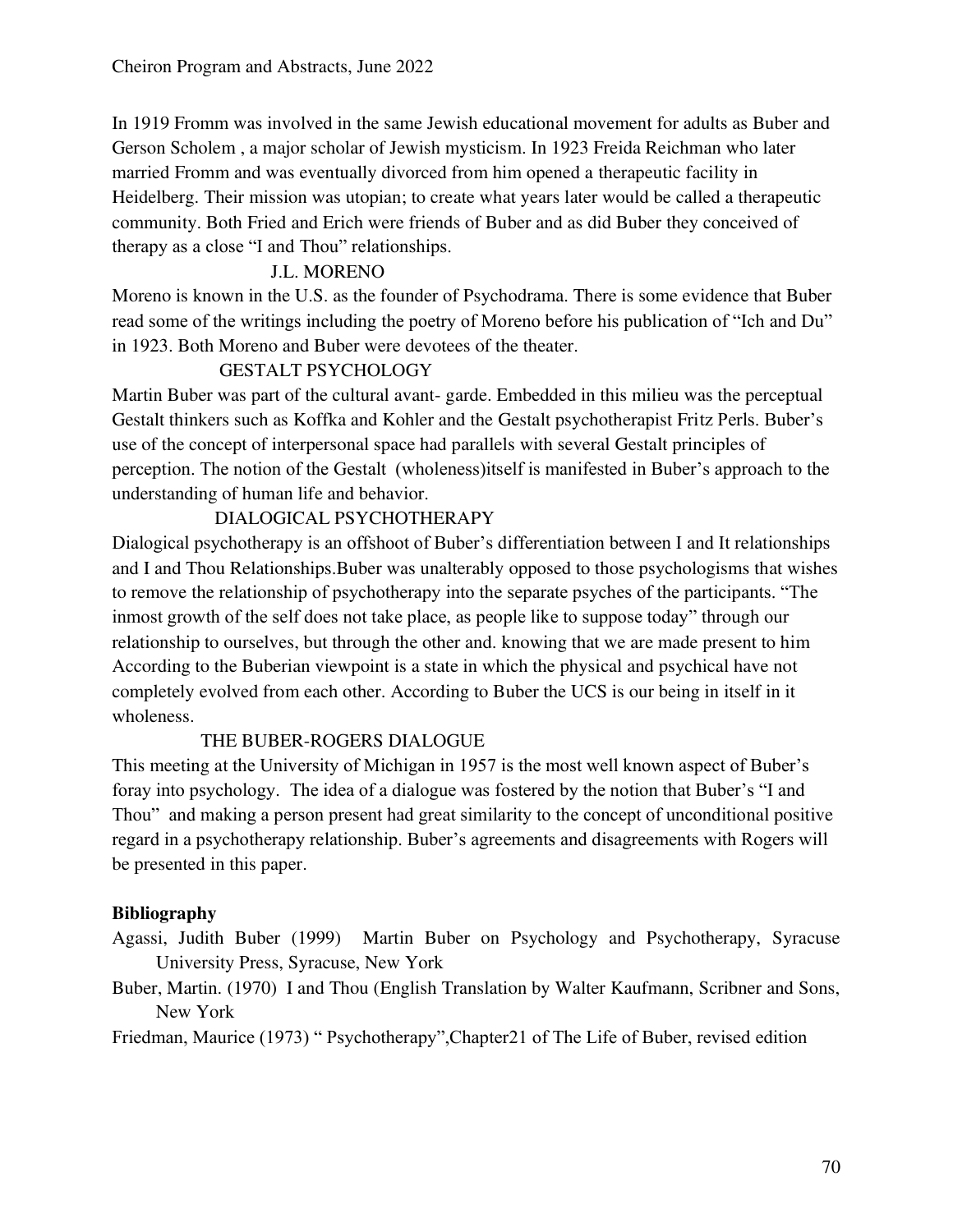## **Evolution of the concept of dreams in Polish psychology and psychiatry in the interwar period, 1918-1939 Jan Kornaj, Cardinal Stefan Wyszynski University in Warsaw**

This paper investigates the evolution of the concept of dreams in Polish psychology and psychiatry in the years 1918-1939 within the contexts of: emerging psychological and psychiatric societies; broader scope of European psychiatric and psychological investigations on dreams; social and cultural processes to which the Second Republic of Poland was the subject. Methodology adopted to conduct research is based on Kurt Danziger's history of psychological objects. The method is to track the development of notions, categories or concepts, operating as objects of psychological discourse and inquiry, by placing it in historical and social context. Investigation is conducted by analysis of primary sources, that is Polish psychiatric and psychological literature of the interwar period covering the topic of dreams, as well as historical literature to provide historical and social context.

In 1918 Poland regained independence and started organizing its social as well as medical institutions. Polish Psychiatric Association was formed in 1920. In the interwar period there was no nationwide psychological association in Poland. Main issue for the Second Republic of Poland was to integrate three different law, monetary and health care systems, inherited after partitions. Political and economic situation was unstable. Economic problems, such hyperinflation, prevented the development of psychiatric care from meeting the demand as schizophrenia, melancholia and drunkenness rates were very high among population. Among many other social problems, escalating antisemitism was especially threatening for the integration of psychiatric society, as nearly 41% of all physicians were of the Jewish origin. Dreams were not widely debated subject in Polish psychiatric and psychological societies in the interwar period. The phenomenon was not a subject of any of nineteen Polish Psychiatrists Congresses nor a topic of any issue of neither psychiatric nor psychological journals. Interest in dreams was manifested mainly by psychoanalytically influenced psychiatrists such Tadeusz Bilikiewicz, Maurycy Bornsztajn, Stefan Borowiecki, Gustaw Bychowski, Jakub Frostig and Norbert Praeger. While the main reference point of their works was Freudian concept of dreams, ideas by Adler, Stekel and Jung were also important influences. Psychoanalysis in Polish version was far from orthodox, as it incorporated elements of phenomenology, hermeneutics and original ideas. Polish psychiatrists generally rejected Freudian assumption that the aim of the dream is wish-fulfilment and affirmed the complexity of that phenomena. The most original Polish development of psychoanalytic dreams theory was Tadeusz Bilikiewicz concept of oneiroanalysis. It was a method of dream analysis which rejected psychoanalytic method of free associations and challenged psychoanalytic approaches to interpretation of dream symbols offering interpreting procedure called "functional symbolism".

Polish psychologists were even less interested in the topic of dreams than psychiatrists. In 1937 influential psychologist Stefan Szuman published his thoughts on dreams consisting critique of psychoanalytic approach. Szuman didn't see any general theory of dreams as valid because he viewed dream content being frequently purely accidental. Another psychologists to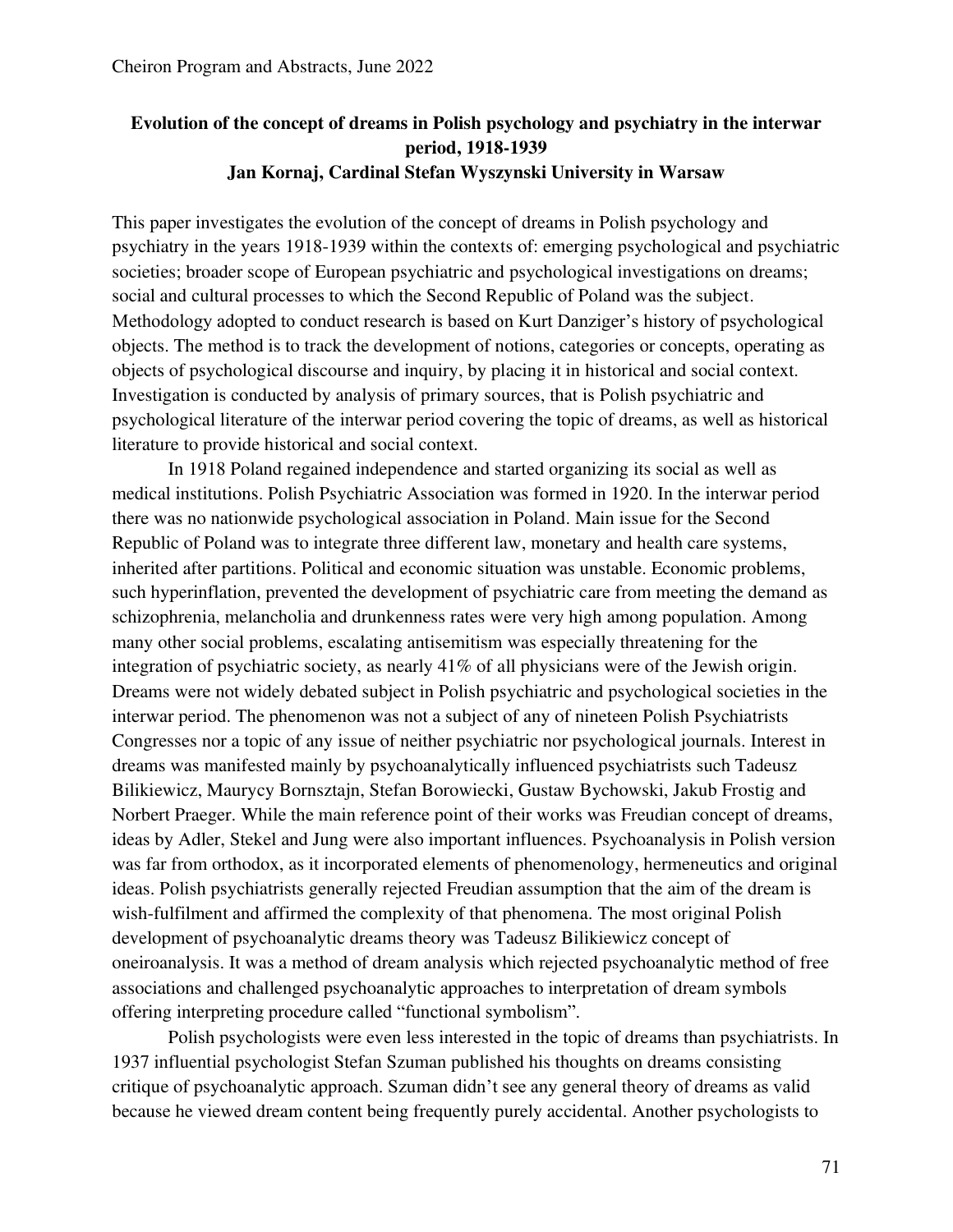have published work on dreams were Chaim Bagno and Alfred Dryjski. This state of affairs can be explained by the reserved position held towards psychoanalysis by leading Polish psychological school - Lvov-Warsaw School headed by Kazimierz Twardowski, an advocate of Brentano's intentionalism. Although not all psychologists were so critical towards psychoanalysis – to name Dryjski for example – the authority of Twardowski's school was prevalent.

In conclusion, evolution of the concept of dreams in Polish psychiatric society was connected with the development of psychoanalytic ideas in Poland. Psychoanalysis, seen by nationalists as Jewish movement, was heavily resisted by the wave of antisemitism. In consequence, concepts associated with psychoanalysis, like that of dreams, didn't attract much attention in psychiatric community. Polish psychologists were not especially interested in dreams for the most influential school was concerned with categories of consciousness, introspection and intentionality, therefore reluctant to explore unconscious states.

## **Bibliography**

- Bagno, C. (1935). Synkretyzm myślenia w marzeniu sennym [Syncretism of thinking in dream]. *Kwartalnik Psychologiczny, 7*, 61-80.
- Bilikiewicz, T. (1935). Psychoanaliza w praktyce lekarskiej [Psychoanalysis in medical practice]. In J. Węgierko (Ed.). *Monografje Lekarskie dla lekarzy praktyków. Tom II. Zeszyt 4 (6).* (pp. 1-31). Warszawa: Wydawnictwo Lekarskie Eskulap.

Bilikiewicz, T. (1937). Psychopatologia marzenia sennego [Psychopathology of dream]. *Polska Gazeta Lekarska, 16*(11), 193-195.

- Bilikiewicz, T. (1938). Psychoterapia [Psychotherapy]. In J. Węgierko (Ed.). *Podręcznik encyklopedyczny lekarza praktyka. Tom III*. (pp. 217-241). Warszawa: Wydawnictwo Lekarskie Eskulap.
- Bilikiewicz, T., Gallus, J. (1962). *Psychiatria polska na tle dziejowym* [Polish psychiatry in historical context]. Warszawa: Wydawnictwo Lekarskie PZWL.
- Bornsztajn, M. (1936). O schizofrenii somatopsychicznej (Studjum kliniczno-psychologiczne) [On somatopsychic schizophrenia (clinical-psychological study)]. *Rocznik psychjatryczny, 26-27*, 145-166.
- Borowiecki, S. (1933). Sen a całokształt życia psychicznego [Dream in relation to wholeness of psychic life]. *Rocznik psychjatryczny*, *21*(2), 11-27.
- Bychowski, G. (1927). Schizofrenja w świetle psychoanalizy [Schizophrenia in the light of psychoanalysis]. *Rocznik psychjatryczny, 5*, 49-78.
- Davies, N. (2005). *God's Playground. A History of Poland. Volume II. From 1795 to the Present*. Columbia University Press.
- Dobroczyński, B. (2021). Polskie zmory, czyli dlaczego psychoanaliza nam się nie udała [Polish nightmares, or why psychonalysis has failed for us]. In B. Dobroczyński (Ed.), *Polskie zmory. Psychoanaliza w międzywojniu.* Kraków: Universitas.
- Dybel, P. (2016). *Psychoanaliza – ziemia obiecana? Dzieje psychoanalizy w Polsce międzywojnia (1918-1939). Część II. Między nadzieją i rozpaczą* [Psychoanalysis – the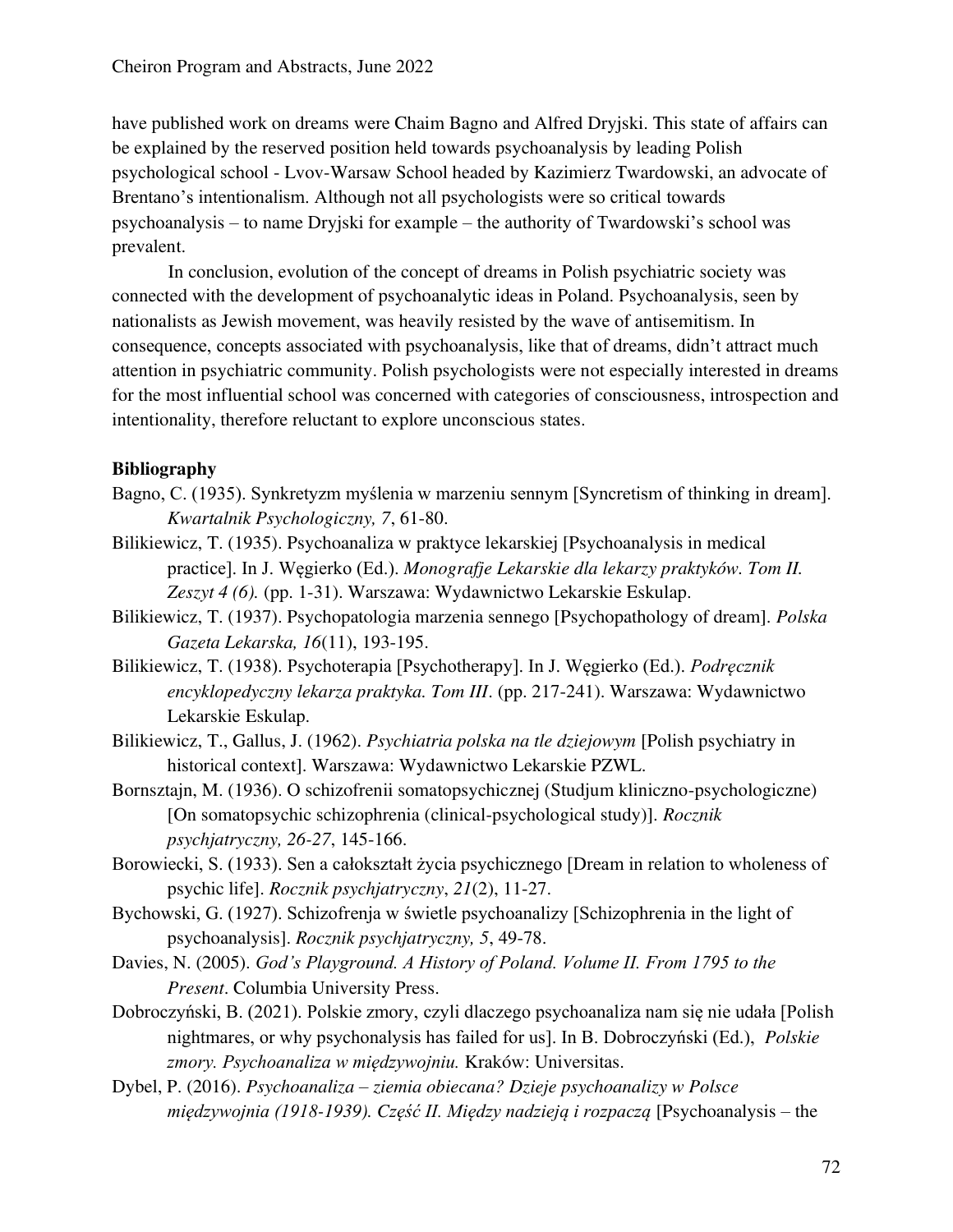promised land? History of psychoanalysis in Poland in the interwar period (1918-1938). Part II. Between hope and despair]*.* Kraków: Universitas.

Dryjski, A. (1927). Sen i marzenia senne [Sleep and dreams]. *Szkoła powszechna, 8*(4), 322-325.

- Frostig, J. (1926). Analiza tremy koncertowej jako przykład metody [Analysis of the concert stage-fright as the example of method]. *Polska Gazeta Lekarska, 5*(16,17), 303–305, 325–327.
- Kowarski, H. (1939). Sen jako podstawa wniosków psychologicznych [Dream as a basis for psychological conclusions]. *Warszawskie Czasopismo Lekarskie. 16*(7), 1-5.
- Kujawski, R. (2017). Tadeusz Bilikiewicz psychoterapeuta w dwudziestoleciu międzywojennym. Część 2 – Onejroanaliza [Tadeusz Bilikiewicz – the psychotherapist in the interwar period. Part 2 – Oneiroanalysis]. *Psychiatria i Psychoterapia, 13*(4), 24-45.
- Praeger, N. (1935). Analiza przypadku niemocy płciowej oraz uwagi krytyczne o metodzie psychoanalitycznej [Analysis of the case of sexual impotence and critical comments on the psychoanalytic method]. *Polska Gazeta Lekarska, 14*(25, 26), 461-465, 485-491.
- Rzepa, T., Dobroczyński, B. (2009). *Historia polskiej myśli psychologicznej* [History of polish psychological thought]. Warszawa: Wydawnictwo Naukowe PWN.

Szuman, S. (1937). *Problemy snów* [Problems of dreams]. Kraków: Gebethner i Wolff.

### **Plenary Session #8: The Elizabeth Scarborough Lecture**

## **Feminist psychology from the clinic to the courts: The case of Rape Trauma Syndrome Alexandra Rutherford, York University**

In the early 1970s, well before Post-Traumatic Stress Disorder (PTSD) entered the DSM-III, psychiatric nurse Ann Burgess and feminist sociologist Lynda Holmstrom published an article in the *American Journal of Psychiatry* in which they described Rape Trauma Syndrome. Based on their clinical interviews with rape victims who sought treatment at a Boston-area hospital, Burgess and Holmstrom outlined a two-phase constellation of symptoms that frequently occurred after forced, non-consensual sexual activity. From its inception in the clinic, RTS quickly moved into the judicial system. For those victims who pursued justice, the fact that the crime frequently produced an internally consistent set of symptoms might prove useful if the credibility of their claims was questioned, as it often was. Expert testimony about RTS on behalf of sexual assault victims, it was hoped, could help educate juries about the effects of rape and prove that a rape had actually occurred. In this talk, I provide a brief history of RTS as it moved from the clinic to the courts, and was ultimately absorbed into the PTSD diagnosis. In doing so, I explore the work that trauma does to structure the intelligibility of sexual violence along race, class, and gender lines. I also examine how RTS (and other trauma syndromes) function to maintain dominant conceptions of victimhood and enforce narrow visions of how to prevent, intervene in, talk about, and respond to sexual violence, a critique noted by some feminist psychologists and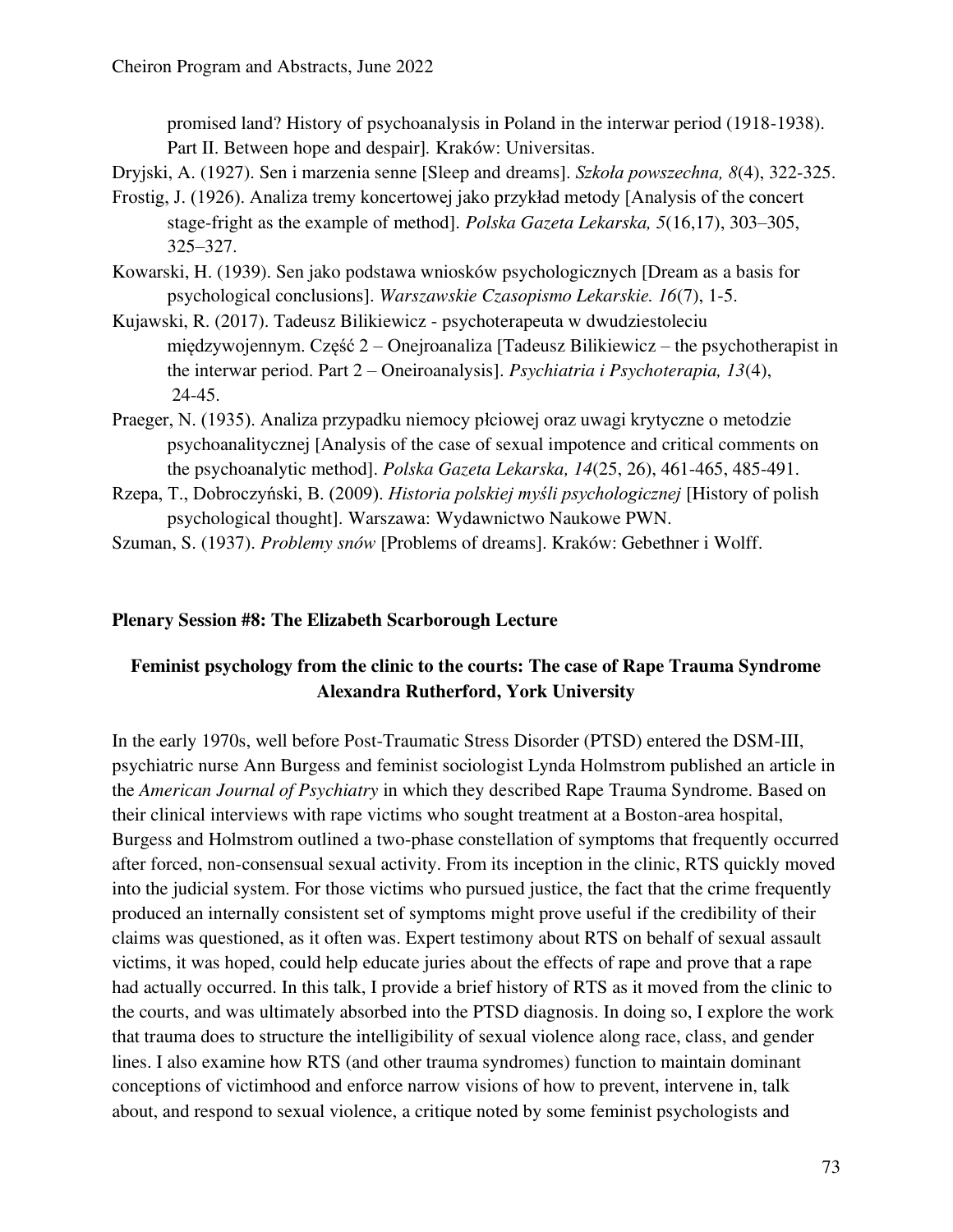overlooked by others. Further, I discuss how RTS fits into the complicated history of trauma as trauma itself became the dominant cultural idiom for talking about the effects of multiple forms of violence, from the individual to the collective and political levels.

#### **Session #9A Contextualizing Knowledge Production**

## **A Method So Uniquely Valuable (As Long It Is Quantifiable): Whately Smith's Experimental Psychopathology and the European Roots of 1920s North American Clinical Psychology Catriel Fierro, Institute of Humanities and Social Sciences, CONICET**

During the 1910s both psychological clinics and clinical psychologists multiplied in the United States (Napoli, 1981; Routh, 2000; Wallin, 1914). Starting around 1909, clinical psychologists picked up a then novel psychological technique, the word association test, in order to aid in their personality assessments and clinical examinations (Benjamin and Baker, 2014). From 1898 to 1909 a group of Swizz psychiatrists working at the Burghölzli —the University of Zurich's psychiatric clinic— had attempted to adapt preexisting experiments on psychical associations into association tests by using specific stimulus words for detecting pathological psychological complexes and thus assessing emotional adjustment (Jung, 1918). The research program was directed by Carl Gustav Jung  $(1875 - 1961)$  and, as it has been previously argued, its development turned out to be very convoluted (Fierro, in press). By 1906 Jung argued that he had found around a dozen of 'complex-indicators', of which the three most important were a high reaction time, a disturbance in word recall, and a sudden decreasing of the skin's electrical resistance as a reaction to a stimulus word—the 'psycho-galvanic reflex'. However, his colleagues disputed many of his claims; this, tied with some acute institutional conflicts at the Burghölzli, led to Jung's dismissal of his post in late 1908 and the sudden termination of the research program.

However, the test did not go down with its creator. Ever since its inception, Jung's technique enjoyed great popularity among North-American and European clinical psychologists and psychiatrists (Taylor, 1998). The test was championed by many international psychologists and psychoanalysts, and it was often defined as a psychoanalytic technique (Forrester & Cameron, 2017), sometimes even being equated with psychoanalysis as a whole (Falzeder, 2015; Johnson, 2006; Skues, 2012). In the United States, the test was widely discussed, tweaked and reformulated between 1910 and the late 1920s by psychologists such as E. Boring, G. Stanley Hall, S. Kohs, R. S. Woodworth, R. Yerkes, H. Woodrow, S. I. Franz, F. Mateer and C. Rogers, among many others (Reisman, 1991; Zenderland, 2001). Most of these revisions have been acknowledged and discussed by historians of psychology and psychiatry. One particular 'revision', however, has been overlooked by previous historiography: the one carried out by English psychologist, clinician and psychical researcher Walter Whately Carington (1892-1947, born Walter Whately Smith).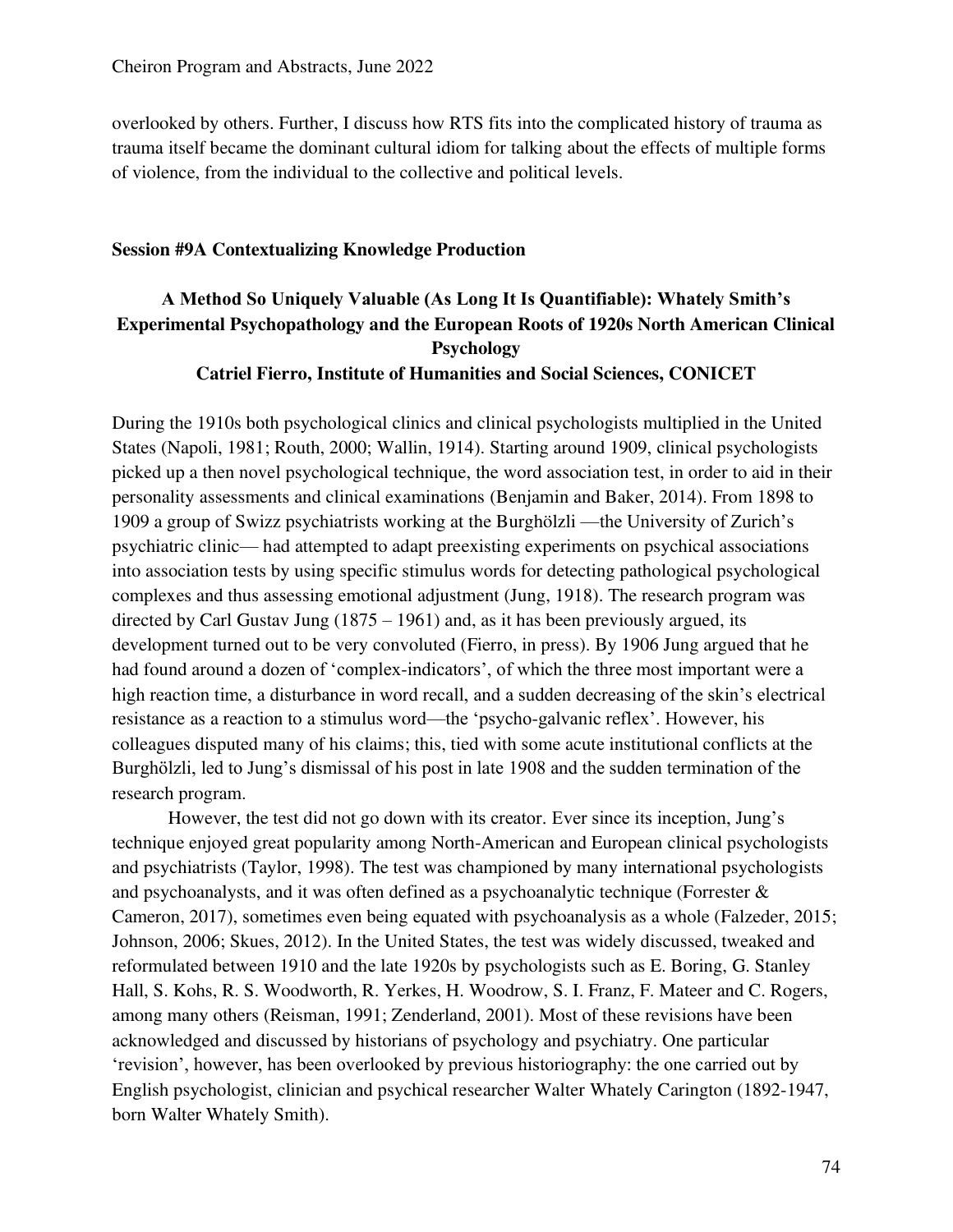A rather obscure figure in the history of science, Smith produced a wealth of psychophysical experimental research on emotions while working at the University of Cambridge's Laboratory of Psychology during the early 1920s. This research, which attempted to yield results useful to psychotherapists and clinical psychologists, was made public in Smith's 1922 book *The Measurement of Emotion* (Smith, 1922): a work which eventually found its way to American clinical psychologists such as Gordon Allport and Carl Rogers. Given Smith's relevance as well as his historical obscurity, this paper offers a detailed reconstruction of his research project on word associations. Based on a close reading of primary sources, I will show that Smith's particular brand of experimental psychopathology combined psychophysical measurements and statistical correlations into a broader theoretical framework which conceived psychology as a biological, functional science. In this context, Jung's word association test was construed as an efficient method for eliciting emotional states in a controlled experimental fashion. Furthermore, I will show that Smith's both theoretical claims and technical procedures were built over an overtly empiricist, parsimonious and even frugal philosophy of science. It was such philosophy of science, together with the empirical data yielded by the experiments, which led Smith to strip Jung's test bare from its theoretical assumptions, modify several of its key components, and render it an (allegedly) purely empirical procedure marketed to professional psychologists such as American psycho-clinicians.

### **Bibliography**

- Allport, G. (1924) 'Review of The measurement of emotion and Experimentelle untersuchungen über das gefühlsleben des kindes im vergleich mit dem des erwachsenen', The Journal of Abnormal Psychology and Social Psychology, 18(4): 414–6. doi:10.1037/h0065061
- Anonymous. (1923) 'Publications recently received', British Journal of Psychology. General Section, 14(1): 103–108. doi:10.1111/j.2044-8295.1923.tb00117.x
- Benjamin, L. T., Jr., and Baker, D. B. (2014) *From séance to science: A history of the profession of psychology in America.* Akron: University of Akron Press.
- Binswanger, L. (1918) 'The psychogalvanic phenomenon in association experiments', in C. G. Jung (Dir.) Studies in Word-Association. New York: Moffat, Yard & Co, pp. 446-530. (Original paper published in 1907-1908).
- Falzeder, E. (2015) 'Profession—psychoanalyst: An historical view', in E. Falzeder (Ed.), *Psychoanalytic Filiations. Mapping the Psychoanalytic Movement*. London: Karnac, pp. 103-127.
- Fierro, C. (In press). How Did Early North-American Clinical Psychologists Get Their First Personality Test? Carl Gustav Jung, The Zurich School of Psychiatry and The Development of the 'Word Association Test' (1898-1909)*. History of Psychology*.
- Forrester, J., & Cameron, L. (2017) *Freud in Cambridge*. Cambridge: Cambridge University Press.
- Frink, H. W. (1921) *Morbid fears and compulsions: Their psychology and psychoanalytic treatment*. New York: Kegan Paul, Trench, Trubner & Company. <https://doi.org/10.1037/10904-000>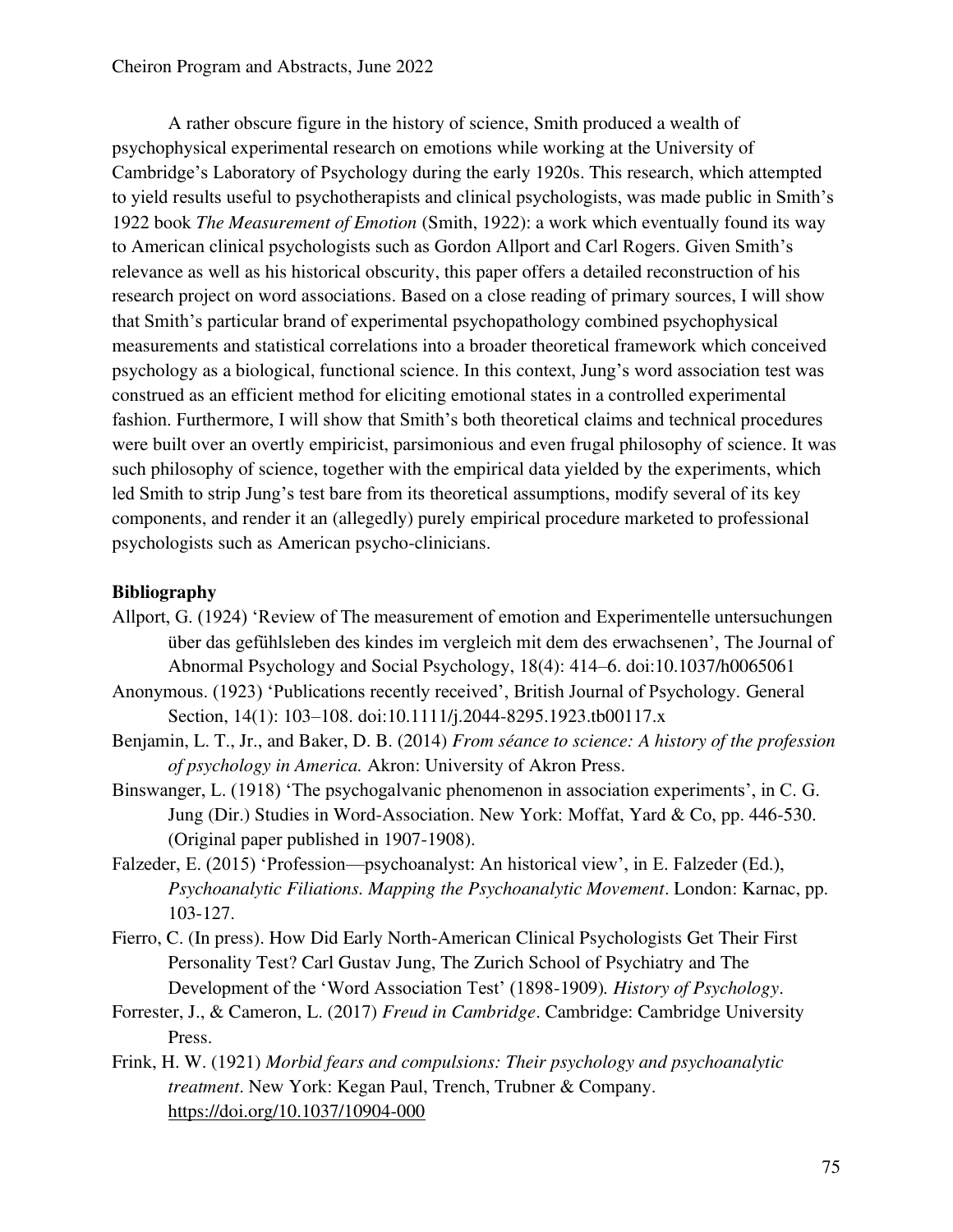- Johnson, G. M. (2006) *Dynamic Psychology in Modernist British Fiction*. London: Palgrave Macmillan.<https://doi.org/10.1057/9780230288072>
- Jung, C. G. (Dir.) (1918a). *Studies in Word-Association*. New York: Moffat, Yard & Co. (Trans. M. Eder.)
- Kohs, S. C. (1914) 'The Association Method in Its Relation to the Complex and Complex Indicators', *The American Journal of Psychology,* 25(4): 544-594.
- Mauskopf, S., and McVaugh, M. (1980) *The Elusive Science: Origins of Experimental Psychical Researc*h. Baltimore: Johns Hopkins University Press.
- Napoli, D. (1981) *Architects of Adjustment: The History of the Psychological Profession in the United States.* New York: Kennikat Press.
- Nicholson, I. A. M. (2003) *Inventing Personality: Gordon Allport and the Science of Selfhood*. Washington, D.C.: American Psychological Association
- Popplestone, J. A., and McPherson, M. W. (1984) 'Pioneer Psychology Laboratories in Clinical Settings', in J. Brozek (Ed.) *Explorations in the History of Psychology in the United States*. New York: Associated University Presses, pp. 196-272.
- Reisman, J. (1991) *A History of Clinical Psychology.* New York: Taylor & Francis.
- Routh, D. K. (2000) 'Clinical psychology training: A history of ideas and practices prior to 1946', *American Psychologist,* 55(2): 236–241. [https://doi.org/10.1037/0003-](https://doi.org/10.1037/0003-066X.55.2.236) [066X.55.2.236](https://doi.org/10.1037/0003-066X.55.2.236)
- Skues, R. (2012) 'Clark Revisited: Reappraising Freud in America', in J. Burnham (Ed.), *After Freud Left: A Century of Psychoanalysis in America*. Chicago: University of Chicago Press, pp. 49-84.
- Smith, W. W. (1922) *The Measurement of Emotion*. London: Kegan Paul.
- Taylor, E. (1998) 'Jung before Freud, not Freud before Jung: the reception of Jung's work in American psychoanalytic circles between 1904 and 1909', *Journal of Analytical Psychology*, 43(1): 97-114.<https://doi.org/10.1111/1465-5922.00011>
- Wallin, J. E. W. (1914) *The Mental Health of the School Child.* New Haven: Yale University Press.
- Zenderland, L. (2001) *Measuring Minds: Henry Herbert Goddard and the Origins of American intelligence testing*. Cambridge: Cambridge University Press.

## **Money Matters: Talking about Money in Mid-Century Psychology Research Sophia Sinins and Jill Morawski, Wesleyan University**

Science, like all enterprises, depends on money, and when money enters conversations about science, by far the most common subject is funding of research. Psychology is no exception here. Scholars have investigated the history and politics of federal funding of science, including psychology (e.g. Solovey, 2013, 2020), and the political objectives of government-sponsored research (e.g. Herman, 1995). More recent work in science generally puts a closer eye on commercialization, as illustrated in Mirowski's (2018) examination of the capitalist interests in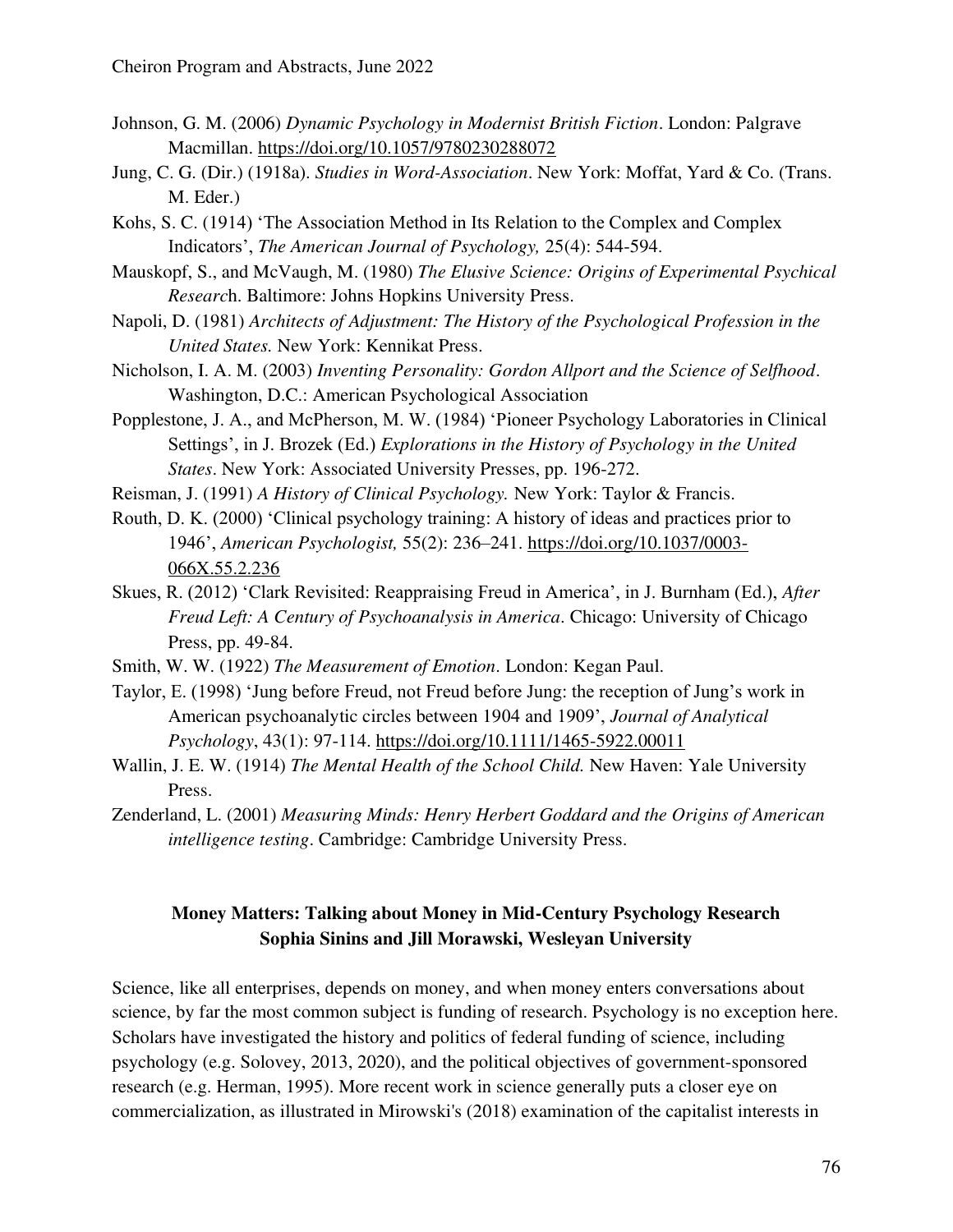open science.

The analyses of money and science in terms of funding, sponsorship, and entanglements with commerce focus on the macro-level of money and science and do not examine money at the micro-level. Noting the paucity of such macro-level studies of psychology's funding, Richards (2010) observed that, "with a few exceptions, relatively little historical attention has been paid to the parts played by funding and employers in the discipline's development." (p. 316). Richards called attention to money at the micro-level, the practices and places where "funding and practice interact." (p. 322) He beckoned further close studies of the tangled "web of psychological, sociological, economic, and government forces and factors" shaping everyday research practices (p. 326).

While acknowledging that money is requisite to psychology and often has serious political and practical implications, scarce research has been done on the presence, flow, meanings, and problems of money in psychologists' everyday scientific practices. The proposed paper contributes to addressing these gaps by drawing upon a database that offers detailed historical pictures of how actors thought and talked about money in scientific activities. The database consists of the approximately 2,000 known surviving responses from American psychologists to an open-ended survey the American Psychological Association (APA) sent to thousands of APA members from 1968 through 1970. The survey, conducted as part of the APA's efforts to create guidelines for the treatment of human subjects (American Psychological Association, 1973), sought empirical data on psychologists' encounters with ethical problems during research.

The survey respondents' reports frequently include talk of money, somehow deeming it relevant to research ethics. The survey responses have been coded for mentions of money and related terms. The analyses bring into light the ubiquity of money in psychology's scientific practices of the period and a wide array of ways in which money is tellingly relevant to scientific practices.

Looking at money, however, is not simple. When respondents spoke of money, it was accorded different kinds of meaning. For instance, when they talked about subject payment, that money had different meanings from when they talked about their own salaries, talk which also differed in meanings from when they mentioned funding institutions like the Office of Naval Research. Respondents' representations of money thus reflect qualitative complexities not adequately captured with conceptions found in academic economics, which assume that "money is a single, interchangeable, absolutely impersonal instrument." (Zelizer, 2017, p. 1) After presenting overall findings, the paper focuses on reports of where money comes from, complaints about money, and how money shows up as class attributes in the responses. The paper concludes with reflections on the social valuings of money in research settings.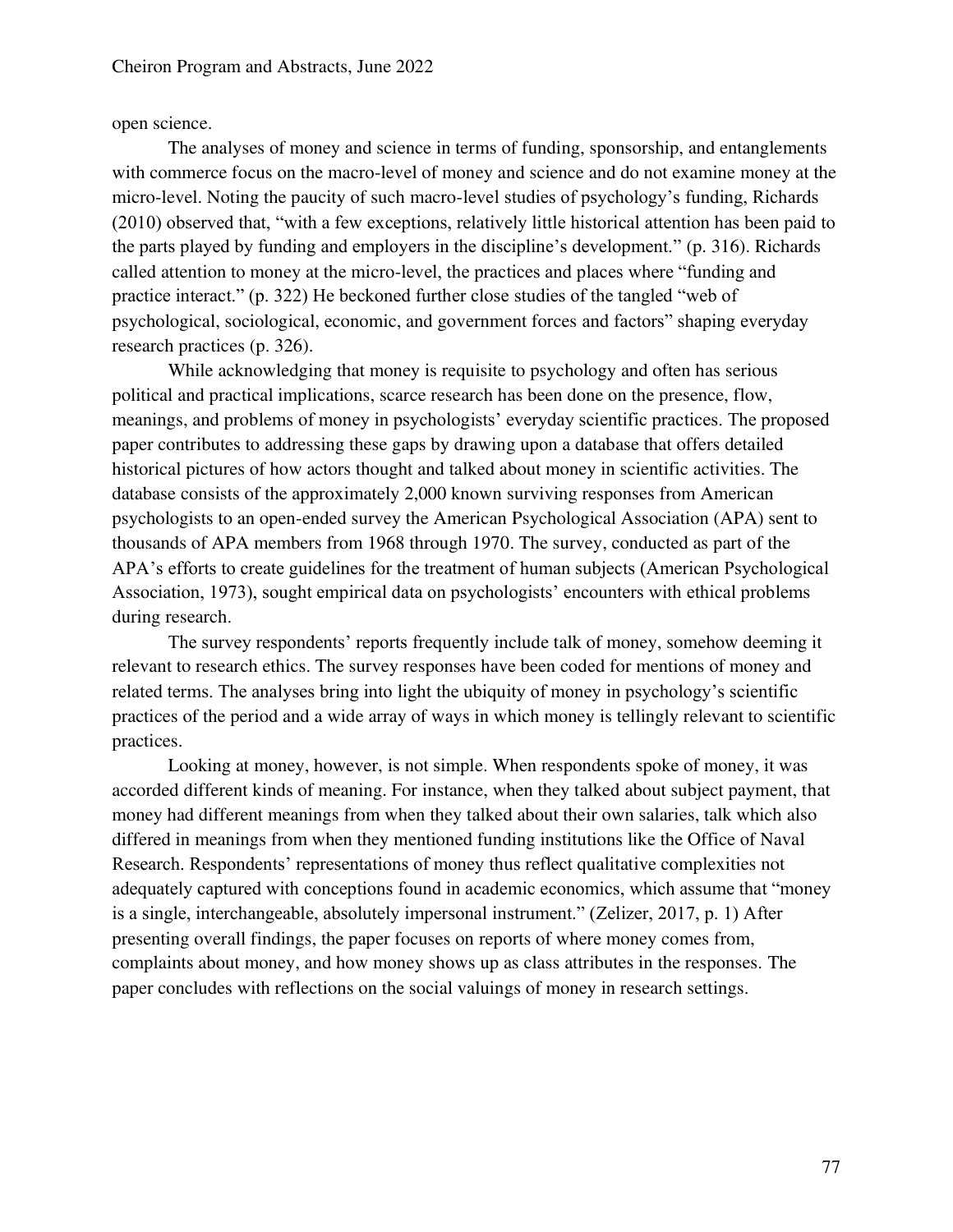#### **Bibliography**

- American Psychological Association. (1973). Ethical principles in the conduct of research with human participants. *The American Psychologist*, *28*(1).
- Herman, E. (1995). *The romance of American psychology: Political culture in the age of experts*. University of California Press.
- Mirowski, P. (2018). The future(s) of open science. *Social Studies of Science*, *48*(2), 171–203.
- Richards, G. (2010). Funding and institutional factors. In *Putting psychology in its place: Critical historical perspectives* (third, pp. 315–327). Routledge/Taylor & Francis Group.
- Solovey, M. (2013). *Shaky foundations: The politics-patronage-social science nexus in Cold War America*. Rutgers University Press.
- Solovey, M. (2020). *Social science for what? Battles over public funding for the "other sciences" at the National Science Foundation*. The MIT Press.
- [Surviving survey responses to the Cook Committee]. (1968-1970). Archives of the American Psychological Association (Boxes 435-445), Manuscript Division, U.S. Library of Congress, Washington, D.C.
- Zelizer, V. A. (2017). *The social meaning of money: Pin money, paychecks, poor relief, and other currencies*. Princeton University Press.

# **Living mirrors and magic lamps: converging metaphors across Victorian controversies on mind and knowledge**

**Juan Hermoso, CES Cardenal Cisneros, Universidad Complutense de Madrid** 

In his often-remembered speech to the *Gesellschaft Deutscher Naturforscher und Ärzte*, on August 14th, 1872, in Leipzig, Émil du Bois-Reymond pronounced an agnostic verdict about -amongst other questions- the origin of consciousness: *Ignorabimus!* Between nervous physiology and the conscious states lies a vast gulf –*Klüft*–, a space "over which no bridges or wings can take us, since we stand in front of the limits of our wits" (du Bois-Reymond 1898: 33). Both the epistemological concerns that du Bois-Reymond's questions express and his choice of metaphoric language reflect, as Tennant (2017) has pointed out, the spirit of the *Naturphilosophie* of the late 18<sup>th</sup> century German tradition.

In the summer of 1868, in Norwich, a good friend of du Bois-Reymond, John Tyndall gave his presidential address to the Section of Physics and Mathematics of the British Association for the Advancement of Science. In his talk, later published as part of his popular *Fragments of Science for Unscientific People*, he introduced the notion of a "chasm" between "the physics of the brain" and "the corresponding facts of consciousness", a chasm he deemed "unthinkable" and "intellectually impassable" (Tyndall 1871: 86-87).

The Association was best known for the heated debate between Bishop Samuel Wilberforce and Thomas H. Huxley concerning evolution and the origin of mankind at the Oxford Museum of Natural History on June, 30<sup>th</sup>, 1860. In 1866, in his *Lessons in Elementary Physiology*, Huxley himself had expressed the same perplexities about consciousness that Tyndall voiced in 1868: "[...]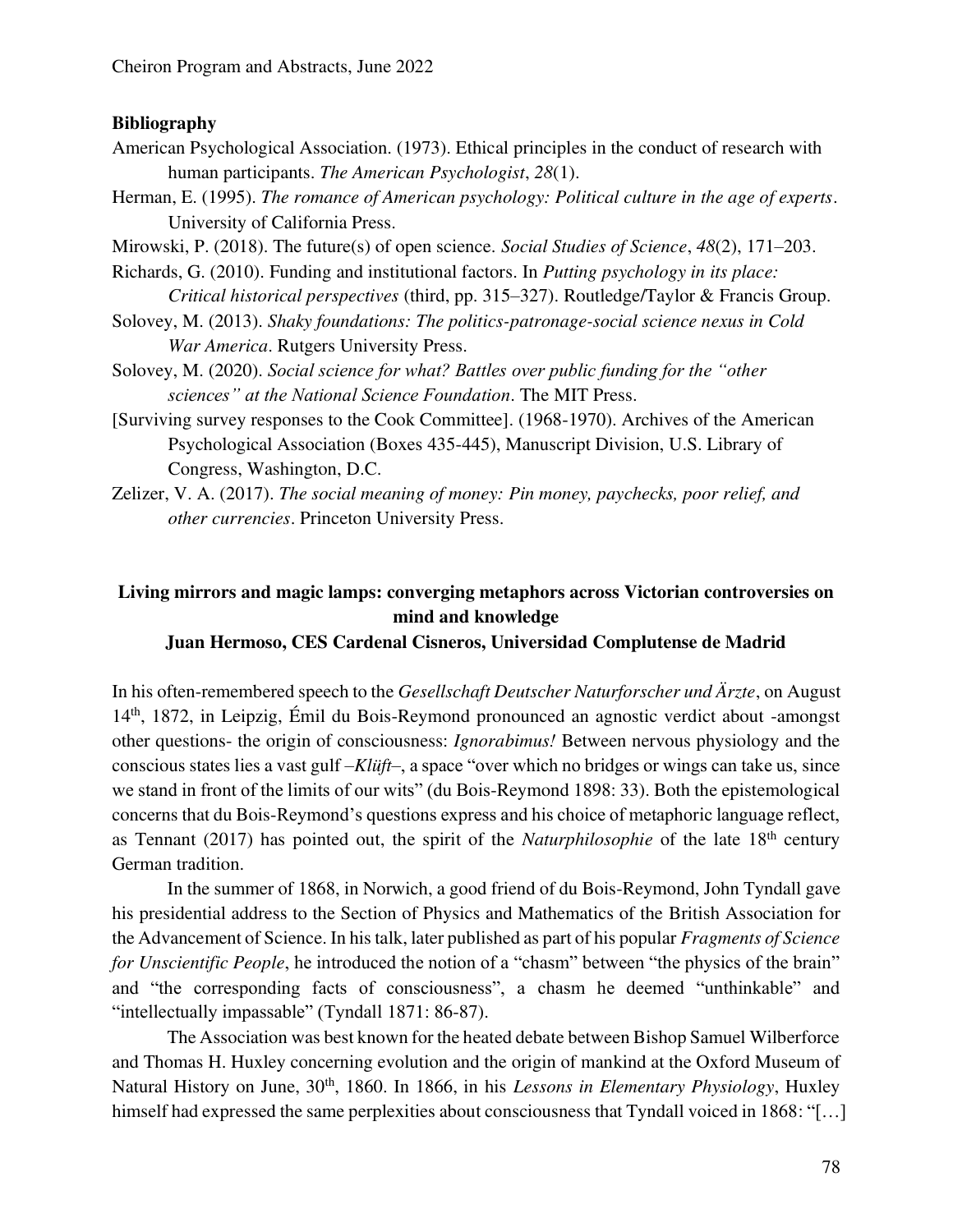how is it that anything so remarkable as a state of consciousness comes about as a result of irritating nerve tissue, is just as unaccountable as the appearance of the Djin when Aladdin rubbed his lamp" (Huxley 1866: 193). But in 1872, when the sixth edition of the *Lessons* came out, the Djin had disappeared from its pages, and Huxley's position had been rephrased as "[…] just as unaccountable as any other ultimate fact of nature".

The main purpose of this paper is to explore some of the reasons that might account for the disappearance of the Djin, in the context of Huxley's position in the construction of the scientific view of the world in Victorian society (*cf*. White, 2003). In 1870, Alfred R. Wallace had published *Contributions to the Theory of Natural Selection*, where Tyndall's metaphor of the chasm was made to serve a different master: "The present theory […] neither requires us to depreciate the intellectual chasm which separates man from the apes, nor refuses full recognition of the striking resemblances to them which exist in other parts of its structure" (Wallace, 1870: 329). In a letter to Charles Kingsley, dated May 5<sup>th</sup>, 1863, Huxley had already pointed, if only implicitly, at the connections between the metaphorical vocabularies that Tyndall and Wallace were to coin: "[…] I have often argued against those who maintain the *intellectual gulf* between man and the lower animals to be an *impassable* one, by pointing to the immense *intellectual chasm* as compared to the structural differences between two species of bees or between sheep and goat or dog and wolf" (emphasis added).

On March  $16<sup>th</sup>$ , 1870, Father John D. Dalgairns gave a talk to the Metaphysical Society – both Huxley and Tyndall were in the room. "On the Theory of the Soul" is one of the least studied documents of the Society. In his attempt to defend the thomistic conception of the soul from the attacks of materialism, Dalgairns articulates a critique of empiricism which condensates many of the tensions that informed the psychological debates of the day: the active or passive character of perception and its insertion in intellectual processes, the origins of the distinction between subject and object, the opposition between empiricist and intuitionist conceptions of knowledge –hence, too, the controversy about miracles–, and the concern about the role of the will in human behavior –an intersection of class, gender and race issues in which otherwise radical but respectful dialectic rivals cannot help agreeing. In his argumentation, Dalgairns proposes a metaphor of the mind as a "living mirror" –rather than a mere "photographic machine" (Dalgairns, 1871: 7). Because of its tacit allusion to something beyond the range of scientific explanations, the metaphor of the living mirror may naturally be incorporated into the same metaphorical lineage of du Bois Reymond's gulf, Tyndall's chasm, and Huxley's magic lamp.

This communication will explore the thesis that these lines of tension, which as Smith (2015) has shown had a significant role in shaping the rise of psychology as a discipline in Victorian society, were also responsible for Huxley's getting rid of the Djin in 1872.

#### **Bibliography**

du BOIS-REYMOND, E.H. (1872). *Über die Grenze des Naturerkennens; die sieben Welträthsel: zwei Vorträge*. Saarbrücken: Dr. Müller, 2006.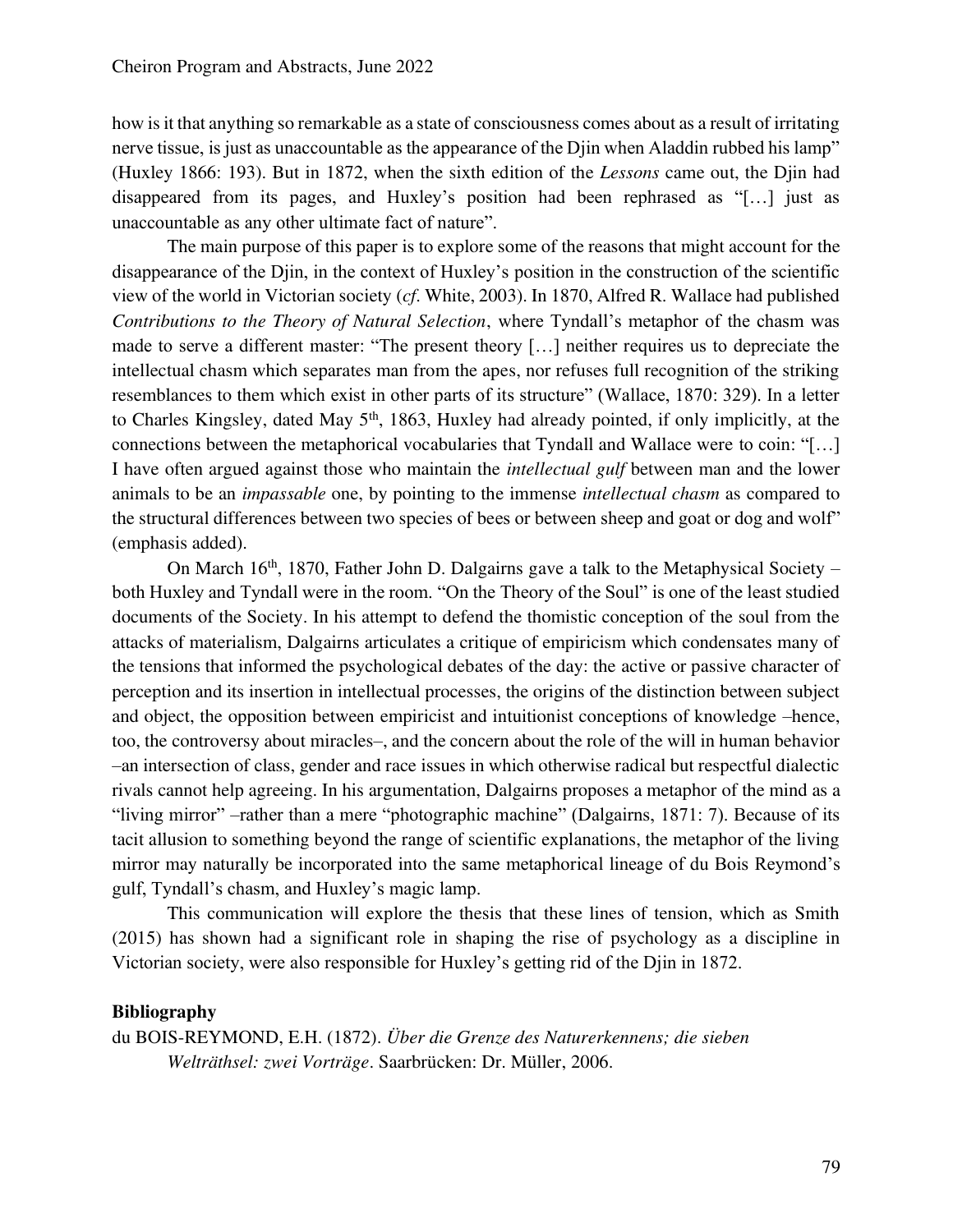- –––. (1898). *Über die Grenze des Naturerkennens; die sieben Welträthsel. Zwei Vorträge von Émil du Bois-Reymond. Des ersten Vorstrages achte, der zwei Vorträge vierte Auflage*. Leipzig: Verlag von Veit.
- DALGAIRNS, J.D. (1871) "On the Theory of a Soul". *The Contemporary Review* XVI: 16-43.

HUXLEY, L. (1900). *The Life and Letters of Thomas Henry Huxley*. New York, NY.: Appleton.

- HUXLEY, T.H. (1866). *Lessons in Elementary Physiology*. London: Macmillan. Sixth edition: 1872.
- –––. (1898) "Has a Frog a Soul, and of What Nature Is That Soul, Supposing It to Exist?", in C. MARSHALL, B.V. LIGHTMAN & R. ENGLAND (2015), vol. 1.
- MARSHALL, C. LIGHTMAN, B.V. & ENGLAND, R. (2015) *The Papers of the Metaphysical Society, 1869-1880: a Critical Edition*. Oxford: Oxford University Press.
- SMITH, R. (2015). *Free Will and the Human Sciences in Britain, 1870–1910.* London: Routledge.
- TENNANT, N. (2017) Mind, mathematics and the Ignorabimusstreit. British Journal for the History of Philosophy 15(4): 745-773.<https://doi.org/10.1080/09608780701605036>
- TYNDALL, J. (1871). *Fragments of Science for Unscientific People*: *a Series of Detached Essays, Addresses and Reviews.* New York, NY.: Appleton.
- WALLACE, A.R. (1870). *Contributions to the Theory of Natural Selection. A Series of Essays.* London: MacMillan.
- WHITE, P. (2003) *Huxley. Making the "Man of Science".* Cambridge: Cambridge University Press.

### **Session #9B Teaching and Learning with archives: A Case Study from a Graduate History of Psychology Course**

#### **Synopsis**

In this symposium, we will share the process and results of a graduate-level history of psychology project, where students created short video scripts as their final class project. The two resulting scripts will serve as storylines for two new episodes of *5-Minute History Lessons*, a series of short educational videos produced by the Cummings Center for the History of Psychology. Cathy Faye, instructor for the course, will begin the symposium with a description of how the project worked, along with a discussion of the rationale and learning goals. She will also outline some of the challenges and successes of using archival resources in the history of psychology course. Students who completed these scripts will then present their findings. Hannah LaMack will present her narrative, focused on the life and work of Erika Fromm, who helped to develop psychoanalysis in the United States after fleeing Nazi Germany. Sianne Alexis and Audrey Tesi will share their narrative, focused on the founding of the Black Student Psychological Association in the late 1960s and the impact of the group on racial justice inside and outside of psychology.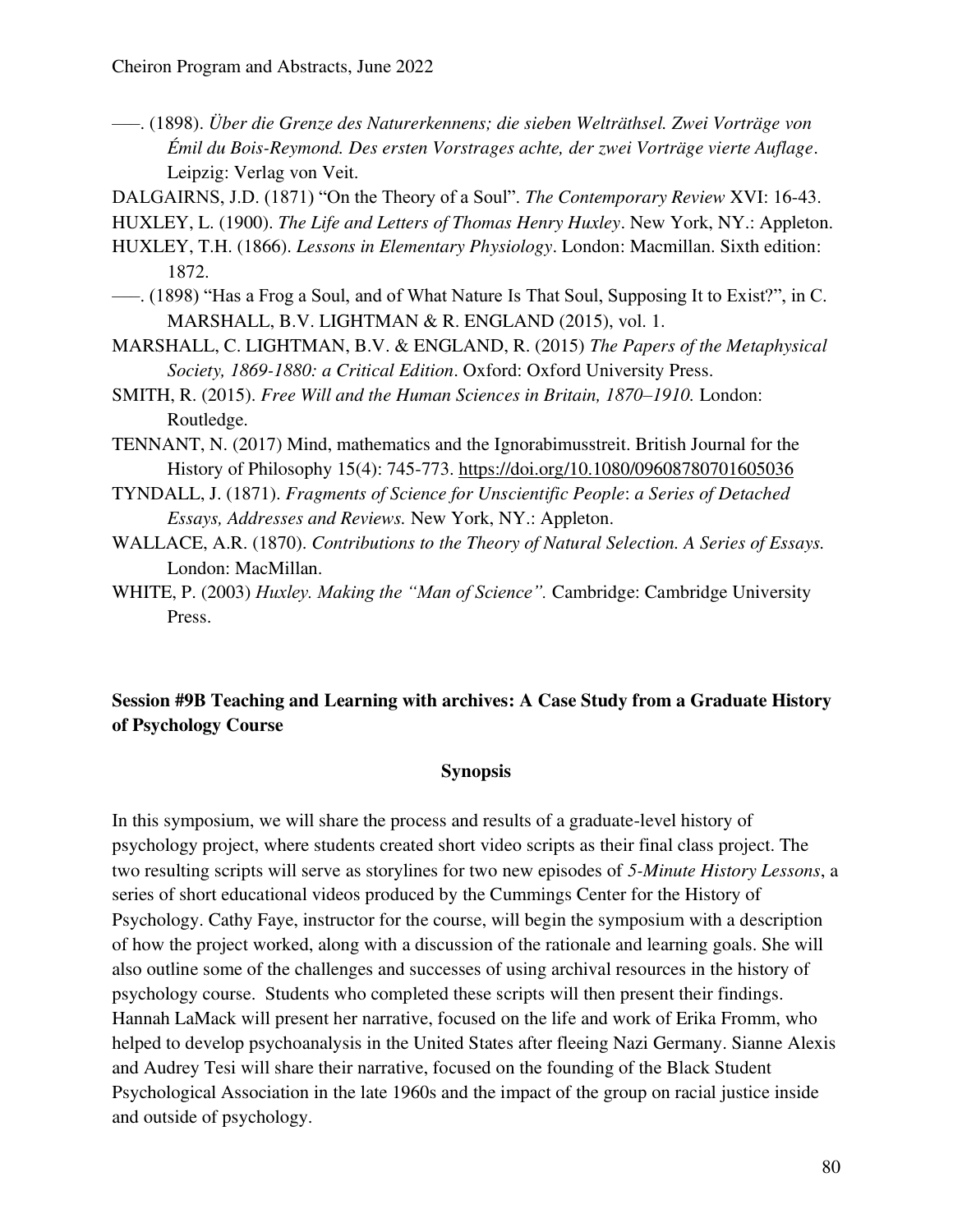## **Using the Archives of the History of American Psychology to teach history of psychology Cathy Faye, The University of Akron**

Students in the history of psychology course at The University of Akron have a unique and significant resource available for their learning: The Archives of the History of American Psychology. The Archives, founded in 1965, holds the papers of more than 400 psychologists and psychological organizations and contains a multitude of well-known and more obscure stories from psychology's history (Faye & Baker, 2011). The availability of an archival collection such as this provides a meaningful learning opportunity for students. The use of archival materials fosters the development of critical archival and primary source research skills, deepens understanding of content, and encourages students to see historical events and ideas inside a larger social and intellectual context (Krause, 2010).

However, the use of archives in learning requires that adequate time be devoted to helping students overcome archival anxiety and develop archival literacy (Morris, Mykytiuk, & Weiner, 2014). In a history of psychology course, students are under the additional strain of developing a working knowledge of general historiography, as well as the history of psychology and the social context in which it occurs. One common assignment for graduate level history of psychology students—researching and writing a final paper—may therefore be too demanding on students' time if archival research is involved. In this case, students in a two-credit class would be expected to attain the skill set and new knowledge required for: identifying a topic of interest, searching an archival repository, conducting onsite archival research, and writing a historical narrative using those findings.

In an effort to provide students with the opportunity to work with archives while reducing this workload, students in this year's cohort were provided with three possible topics that had manageable representation in the Archives. Using these materials and secondary sources, students created video scripts that will be edited and produced as part of the Cummings Center's series of 5-Minute History Lessons. This approach allowed students to explore a subject that had good representation in the Archives, obtain basic archival research skills without having to conduct extensive searching and refinement, and work directly with relevant primary source documents. It also provided students with the opportunity to explore topics that are not typically represented in standard textbooks and allowed them to focus in on specific social contexts that shaped the field. In addition, the final product will be a public one that is shared widely, authored by and completely credited to the students.

The project was largely a success, with students demonstrating enthusiasm and considerable knowledge gains over the course of the semester. The project still seemed to be constrained by time: for example, while students were able to complete the scripts, there was not adequate time for exploring visual imagery that would accompany the video scripts. In addition, the project seemed somewhat disconnected from the rest of the class curriculum: the stories were centered on topics and people that are not present in standard history of psychology textbooks.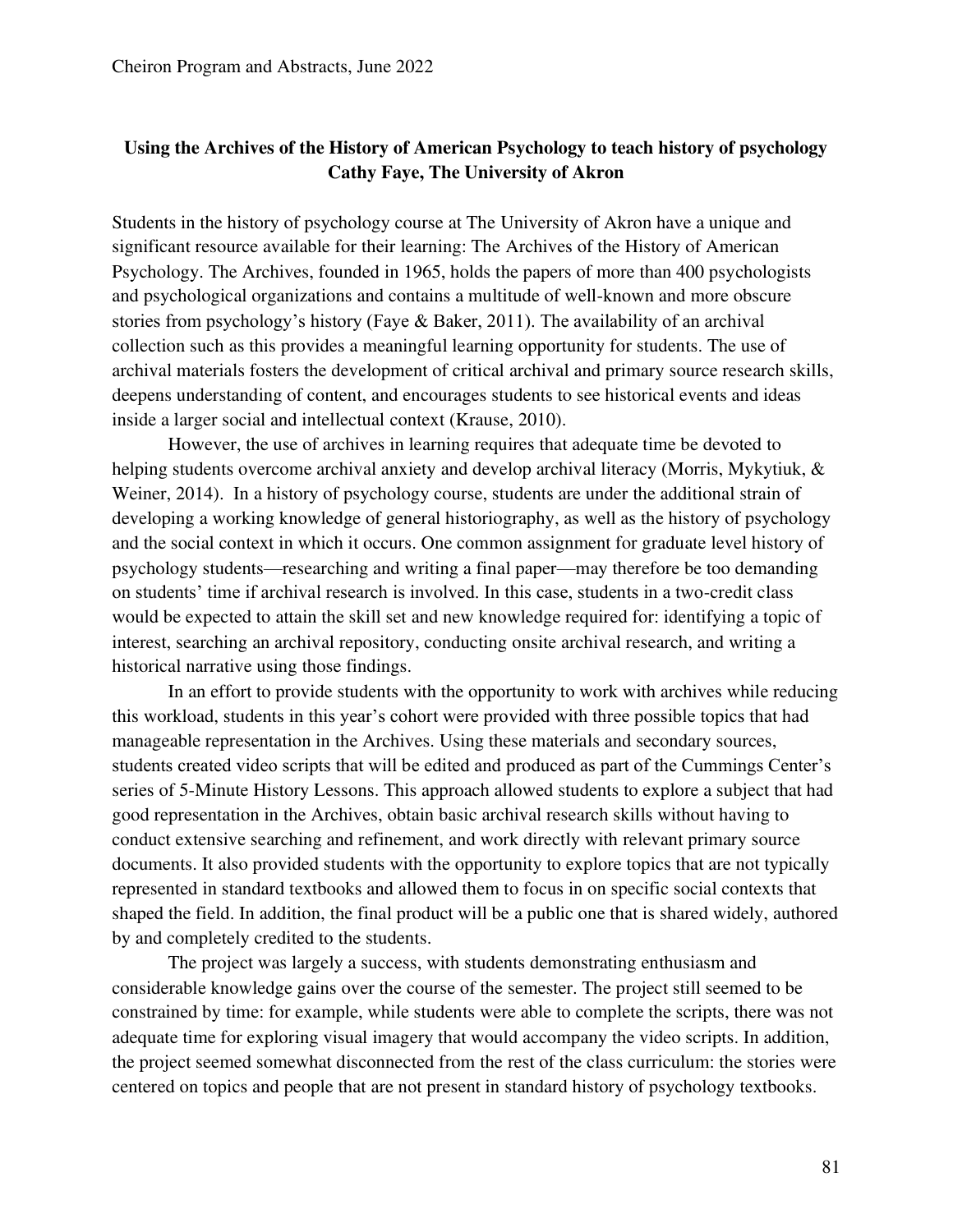#### **Bibliography**

- Faye, C. & Baker, D. B. (2011). The Center for the History of Psychology at The University of Akron. *History of Psychology, 14,* 204-209. doi: 10.1037/a0023481a
- Krause, M. G. (2010). Undergraduates in the archives: Using an assessment rubric to measure learning. *The American Archivist, 73,* 507-534.
- Morris, S. L., Mykytiuk, L., & Weiner, S. (2014). Archival literacy for history students: Identifying faculty expectations of archival research skills. *The American Archivist, 77,*  394-424.

### **Defining Her Legacy: The Life and Work of Erika Fromm (1909-2003) Hannah LaMack, The University of Akron**

Erika Fromm (1909-2003) is an important and often unrecognized figure in the history of psychology. Fromm escaped to Holland from Nazi Germany in the 1930s, later emigrating to the United States and becoming a central figure in American psychology in the postwar years. She had a long career focusing on developing psychoanalysis into a more empirical and accessible tool. Fromm is perhaps most well-known as a pioneer in hypnosis.

Erika Fromm was born in Frankfurt, Germany on December 23rd, 1909 (Bazar, 2010) to Jewish parents. At the age of 20, she attended the University of Frankfurt (Valdesuso, 1999), studying under Max Wertheimer, the father of Gestalt psychology (Fromm, ca. 1988). Fromm had to complete her PhD in record time, as the Nazi party and Hitler – who had been gaining influence since she was in high school (Valdesuso, 1999) – rose to full power in Germany (Fass & Brown, 2013). Fromm fled to Holland just two weeks after finishing her PhD (Fass & Brown, 2013; Fromm, ca. 1988; Valdesuso, 1999).

When Fromm arrived in Holland in January of 1934, the country was in an economic depression (Fromm, ca. 1988). Jobs were scarce, but Fromm found work at a psychiatric hospital (Fromm, ca. 1988; Valdesuso, 1999). She was one of the first psychologists with no medical degree to work at a mental hospital in Holland (Valdesuso, 1999), and she soon convinced hospitals of the worth of psychologists in these settings (Fass & Brown, 2013).

Fromm emigrated again in 1938, this time to the United States. Here, she continued her work getting psychologists into medical settings. Toward the end of World War II, the US government prioritized training psychologists to treat soldiers returning from war (Benjamin, 2019). During this time, psychologists became deeply involved in the mental health field, and Fromm was a part of this historical shift, working with soldiers at the Veterans Rehabilitation Center in Chicago from 1943 to 1948 (Bazar, 2010).

Despite her escape from Nazi Germany, Fromm still encountered discrimination in the US. She applied to medical school at the University of Chicago in the 1940s but was rejected as the number of women admitted was limited to four percent (Fromm, ca. 1988). Likewise, she was promised a tenured position at the University of Chicago, but this was delayed for nine years (Fromm, ca. 1988). She only received tenure after the Women's Liberation Movement revealed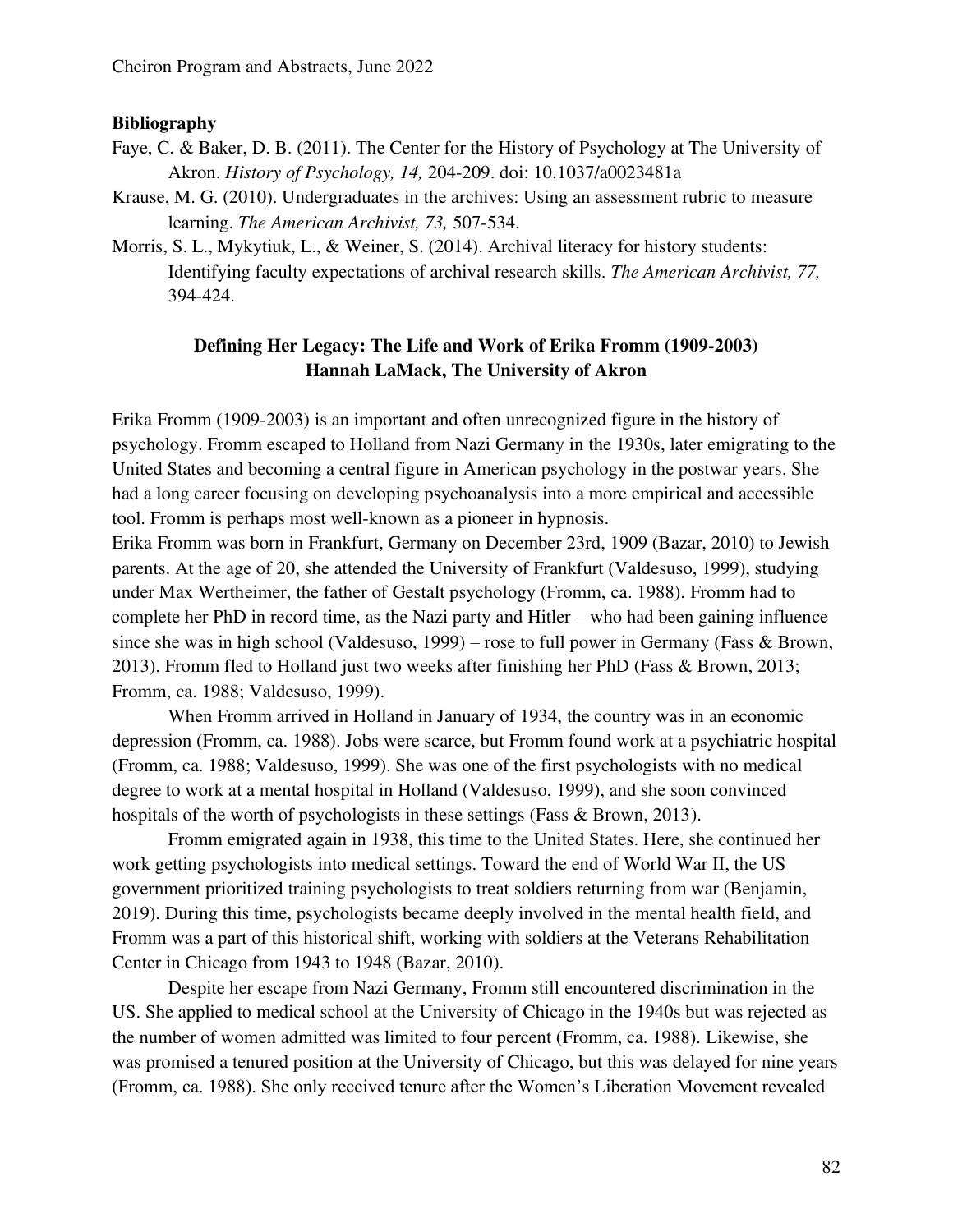only twenty-six of one thousand tenured professors at this university were women (Fromm, ca. 1988).

Fromm spent the second half of her career using hypnosis as a method to access the unconscious, a necessary part of psychoanalysis (Fromm, 1975; Fromm, 1987b; Fromm, ca. 1988). She sought to empirically study the technique, and she found that using hypnosis could shorten the time needed to see a reduction in symptoms, making psychoanalysis much more accessible to people who were not wealthy (Fromm, 1987b; Fromm, ca. 1988). Fromm then pioneered the study of self-hypnosis in the 1970s. She saw that self-hypnosis had the potential to provide clients with skills they could take with them to manage stress as it happened.

Erika Fromm died on May 26th, 2003, at the age of 93, after a long and deeply impactful life and career (Khan, 2003; Obituary, 2003; Bazar, 2010). By the time of her death, she had published 6 books and 100 articles (Valdesuso, 1999), trained numerous psychologists (Fass & Brown, 2013), and left a resounding legacy behind.

### **Bibliography**

- Bazar, J. (2010). *Profile: Erika Fromm*. Psychology's Feminist Voices. <https://feministvoices.com/profiles/erika-fromm>
- Benjamin, Ludy T. Jr. (2019). *A brief history of modern psychology* (3rd ed.). New York: Wiley.
- Erika Fromm: Obituary. (2003, May 28). *The University of Chicago News Office.* [http://www](http://www-news.uchicago.edu/releases/03/030528.fromm.shtml)[news.uchicago.edu/releases/03/030528.fromm.shtml](http://www-news.uchicago.edu/releases/03/030528.fromm.shtml)
- Fass, M. L., & Brown, D. (2013). *Creative mastery in hypnosis and hypnoanalysis: A festschrift for Erika Fromm*. Routledge. (Fass & Brown, 2013)
- Fromm, E. (1975). Self Hypnosis: A new area of research. *Psychotherapy*, *12*(3), 295-301. [https://doi.org/10.1037/h0086446.](https://doi.org/10.1037/h0086446) Erika Fromm papers (Box M5193, Folder 9),

 Archives of the History of American Psychology, The Cummings Center for the History of Psychology, The University of Akron, Akron, OH, United States.

- Fromm, E. (1987a). *The O'Connell Biographical Information Form.* Erika Fromm Papers (Box M5198, Folder 3), Archives of the History of American Psychology, The Cummings Center for the History of Psychology, The University of Akron, Akron, OH, United States.
- Fromm, E. (1987b). Psychoanalysis and hypnoanalysis: A professional history and challenge. *Psychoanalytic Psychology, 4*, 207-218. Erika Fromm Papers (Box M5197, Folder 9), Archives of the History of American Psychology, The Cummings Center for the History of Psychology, The University of Akron, Akron, OH, United States.
- Fromm, E. (ca. 1988). *What It Means to Be a Psychologist*. Erika Fromm papers (Box M5198, Folder 3), Archives of the History of American Psychology, The Cummings Center for the History of Psychology, The University of Akron, Akron, OH, United States.
- Fromm, E. (1992). Personal feelings of a Nazi refugee: Why I do not want to be honored by Germans. *Hypnose Und Kognition, 2*, 51-57. Erika Fromm papers (Box M5199, Folder 10), Archives of the History of American Psychology, The Cummings Center for the History of Psychology, The University of Akron, Akron, OH, United States.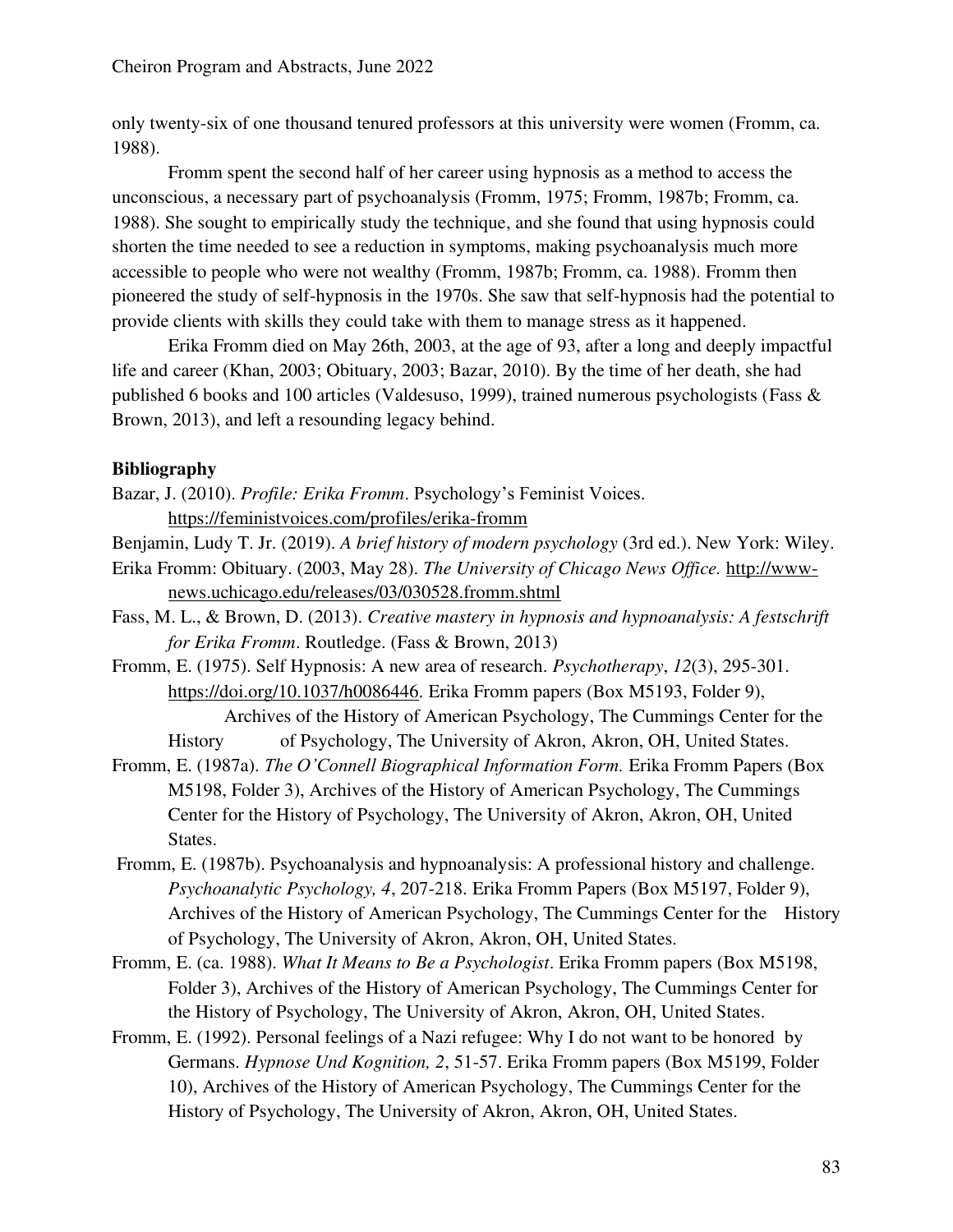Khan, S. (2003). In memoriam: Erika Fromm. *The International Journal of Clinical and Experimental Hypnosis, 51*, 343-347.<https://doi.org/10.1076/iceh.51.4.343.16411> Valdesuso, V.M. (1999). Erika Fromm and her contributions to hypnosis. [Unpublished doctoral dissertation]. Miami Institute of Psychology of the Caribbean Center for Advanced Studies. [https://www.proquest-com/dissertations-theses/erika-fromm-her-c](https://www.proquest-com/dissertations-theses/erika-fromm-her-)ontributionshypnosis/docview/304669760/se-2?accountid=12964

### **A History of the Black Student Psychological Association Sianne Alexis and Audrey Tesi, The University of Akron**

In the 1960s, the United States, was grappling with counterculture ideas, the Civil Rights Movement, and anti-war protests. In the midst of this social upheaval, a group of driven, young Black psychology students, the Black Student Psychological Association (BSPA), came together to encourage lasting change in the field of psychology. The BSPA was formed to address professional development concerns of Black psychology students and socioeconomic issues affecting the Black community. This formation would foster an enduring legacy, as the field of psychology would begin attending to the needs of Black psychology students and the Black community.

In its first few months of action, the BSPA attended the September 1969 APA National Convention in Washington, D.C (Simpkins & Simpkins, 2009). After a series of Black caucuses at the convention, twenty-four students, led by Gary Simpkins, disrupted Dr. George Miller's presidential address (Simpkins & Simpkins, 2009). Simpkins voiced concerns regarding the treatment of Black psychology students and the Black community (Obasi et al., 2012; Pickren & Tomes, 2002). He highlighted the history of racism in psychology; White researchers' abuse of the Black community; the need for more Black psychologists; and the obstacles that stymied Black students' admission into doctoral programs (Simpkins & Simpkins, 2009). Simpkins and the BSPA demanded that APA increase opportunities in psychology for Black students, make the graduate curriculum relevant to concerns of the Black community, and allocate money to BSPA to develop their proposals (Pickren & Tomes, 2002; Simpkins & Simpkins, 2009).

The APA Council agreed *in principle* to the students' demands, appointing Drs. George Miller and George Albee (future APA President) to meet with the students and bring concrete proposals to the meetings of the APA Council and Board of Directors in the following month (Pickren & Tomes, 2002).

Many positive outcomes resulted from this meeting, which included the APA providing the BSPA with a loan of \$54,000 and rent-free office space for them to use (Pickren & Tomes, 2002). In addition, The Commission on Accelerating Black Participation in Psychology (CABPP) was created, allowing BSPA, APA, and the Association of Black Psychologists (ABPsi) to discuss Black students' development (Blau, 1970; Holliday, 2009; Pickren & Tomas, 2002; Williams, 1974). BSPA was also able to tackle issues within Black communities beginning with their 1971 inaugural national convention (Black Student Psychological Association, 1971). The convention brought together Black students and 25 agencies, businesses, and programs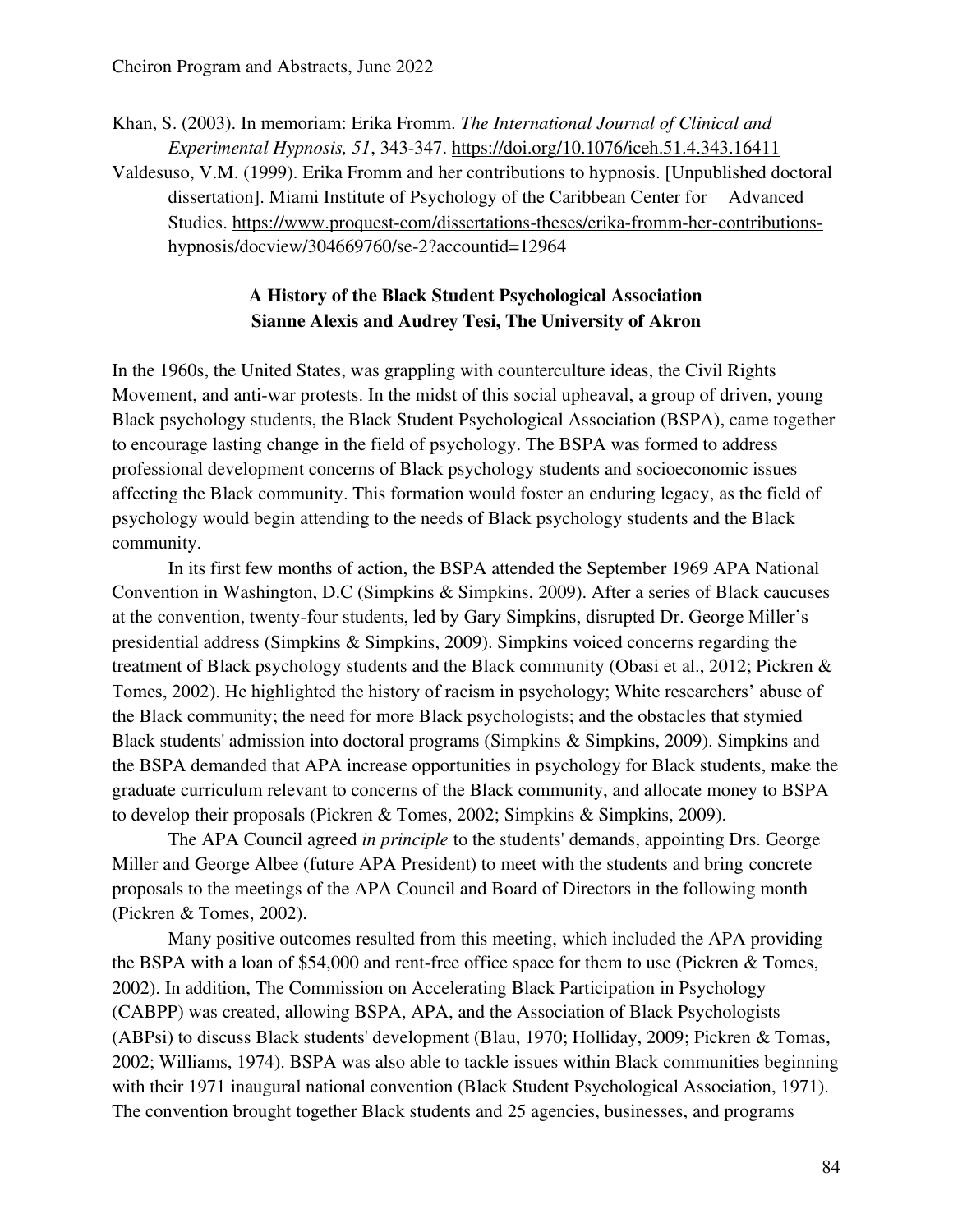across Atlanta to develop Community Psychology programs that would empower the Black community.

BSPA's legacy continues to address the problems of Black communities and empower students. It has now mostly been absorbed into the ABPsi Student Circle, a branch for Black undergraduate students studying psychology. However, some chapters of BSPA still exist with active chapters at the University of Michigan, Chicago State University, and Illinois State University (LSA Department of Psychology*,* 2019; Millman, 2020).

Despite adversity and reluctance on the part of APA leadership, the BSPA founders were able to carve out greater space for Black psychology within the larger field. The passionate, young, Black leaders demanded the stagnant field of psychology realign its interests and take action to support oppressed communities. Today, the impact of those students is seen with an increase in Black people entering graduate school and holding teaching positions and leadership roles. Although there is considerable work ahead for social justice and equity within psychology and the communities it serves, members of the BSPA did some of the earliest work to pave a path towards change in the field of psychology.

## **Bibliography**

- Blau, T. H. (1970). American Psychological Association Commission on Accelerating Black Participation in Psychology. *American Psychologist, 25*(12), 1103–1104. [https://doi.org/10.1037/h0030293](https://psycnet.apa.org/doi/10.1037/h0030293)
- Black Student Psychological Association (1971). *National Convention Program.* SPSSI records (Box 743, Folder 6), Archives of the History of American Psychology, Cummings Center for the History of Psychology, Akron, OH, United States.
- Holliday, B. G. (2009). The history and visions of African American psychology: Multiple pathways to place, space, and authority. *Cultural Diversity and Ethnic Minority Psychology*, *15*(4), 317-337. [https://doi.org/10.1037/a0016971](https://psycnet.apa.org/doi/10.1037/a0016971)
- LSA Psychology University of Michigan. (2019, January 2). *The Black Student Psychological Association (BSPA) celebrates its 50th anniversary: U-M LSA Department of Psychology*. Retrieved from [https://lsa.umich.edu/psych/news-events/all-news/graduate](https://lsa.umich.edu/psych/news-events/all-news/graduate-news/the-black-student-psychological-association--bspa--celebrates-it.html)[news/the-black-student-psychological-association--bspa--celebrates-it.html](https://lsa.umich.edu/psych/news-events/all-news/graduate-news/the-black-student-psychological-association--bspa--celebrates-it.html)
- Millman, J. B. J. (2020, August 6). *Psychology student starts black student psychology association*. Illinois State University News. Retrieved from [https://news.illinoisstate.edu/2020/08/psychology-student-starts-black-student](https://news.illinoisstate.edu/2020/08/psychology-student-starts-black-student-psychology-association/#:~:text=The%20purpose%20of%20the%20Black%20Student%20Psychology%20Association,succeed%20both%20inside%20and%20outside%20of%20the%20classroom)[psychology](https://news.illinoisstate.edu/2020/08/psychology-student-starts-black-student-psychology-association/#:~:text=The%20purpose%20of%20the%20Black%20Student%20Psychology%20Association,succeed%20both%20inside%20and%20outside%20of%20the%20classroom)[association/#:~:text=The%20purpose%20of%20the%20Black%20Student%20Psycholog](https://news.illinoisstate.edu/2020/08/psychology-student-starts-black-student-psychology-association/#:~:text=The%20purpose%20of%20the%20Black%20Student%20Psychology%20Association,succeed%20both%20inside%20and%20outside%20of%20the%20classroom) [y%20Association,succeed%20both%20inside%20and%20outside%20of%20the%20class](https://news.illinoisstate.edu/2020/08/psychology-student-starts-black-student-psychology-association/#:~:text=The%20purpose%20of%20the%20Black%20Student%20Psychology%20Association,succeed%20both%20inside%20and%20outside%20of%20the%20classroom) [room](https://news.illinoisstate.edu/2020/08/psychology-student-starts-black-student-psychology-association/#:~:text=The%20purpose%20of%20the%20Black%20Student%20Psychology%20Association,succeed%20both%20inside%20and%20outside%20of%20the%20classroom)
- Obasi, E. M., Speight, S. L., Rowe, D. M., Clark, L. O., & Turner-Essel, L. (2012). The Association of Black Psychologists: An organization dedicated to social justice. *The Counseling Psychologist*, *40*(5), 656-674[. https://doi.org/10.1177/0011000012450417](https://doi.org/10.1177%2F0011000012450417)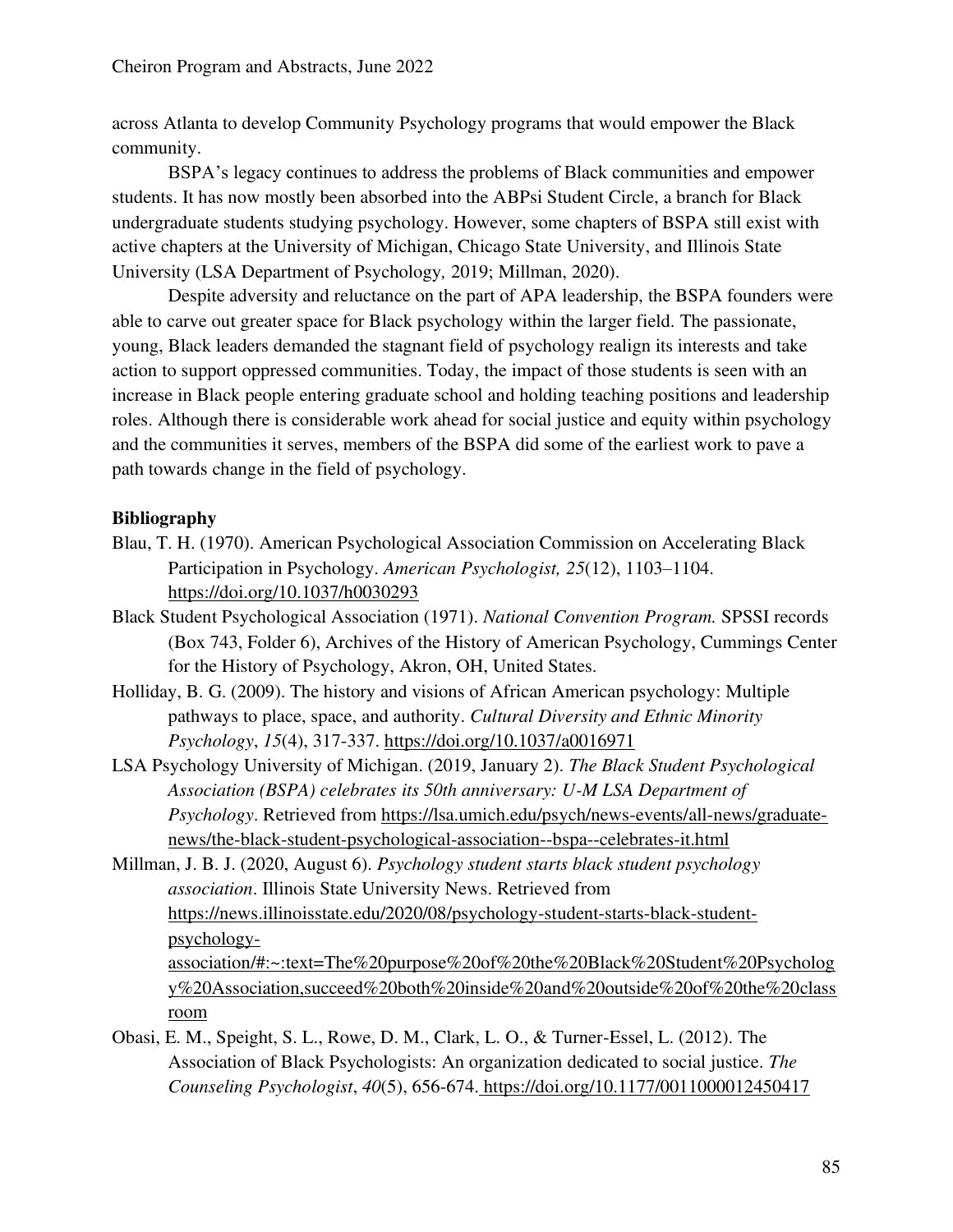Pickren, W. E., & Tomes, H. (2002). The legacy of Kenneth B. Clark to the APA: The Board of Social and Ethical Responsibility for Psychology. *American Psychologist*, *57*(1), 51- 59.<https://doi.org/10.1037/0003-066X.57.1.51>

Simpkins, G., & Simpkins, F. (2009). *Between the rhetoric and reality*. Dorrance Publishing.

Williams, R. (1974). A history of the Association of Black Psychologists: Early formation and development. *Journal of Black Psychology*, *1*(1), 9-24. [https://doi.org/1](https://doi.org/10.1177%2F0011000012450417)0.1177/0095798408321332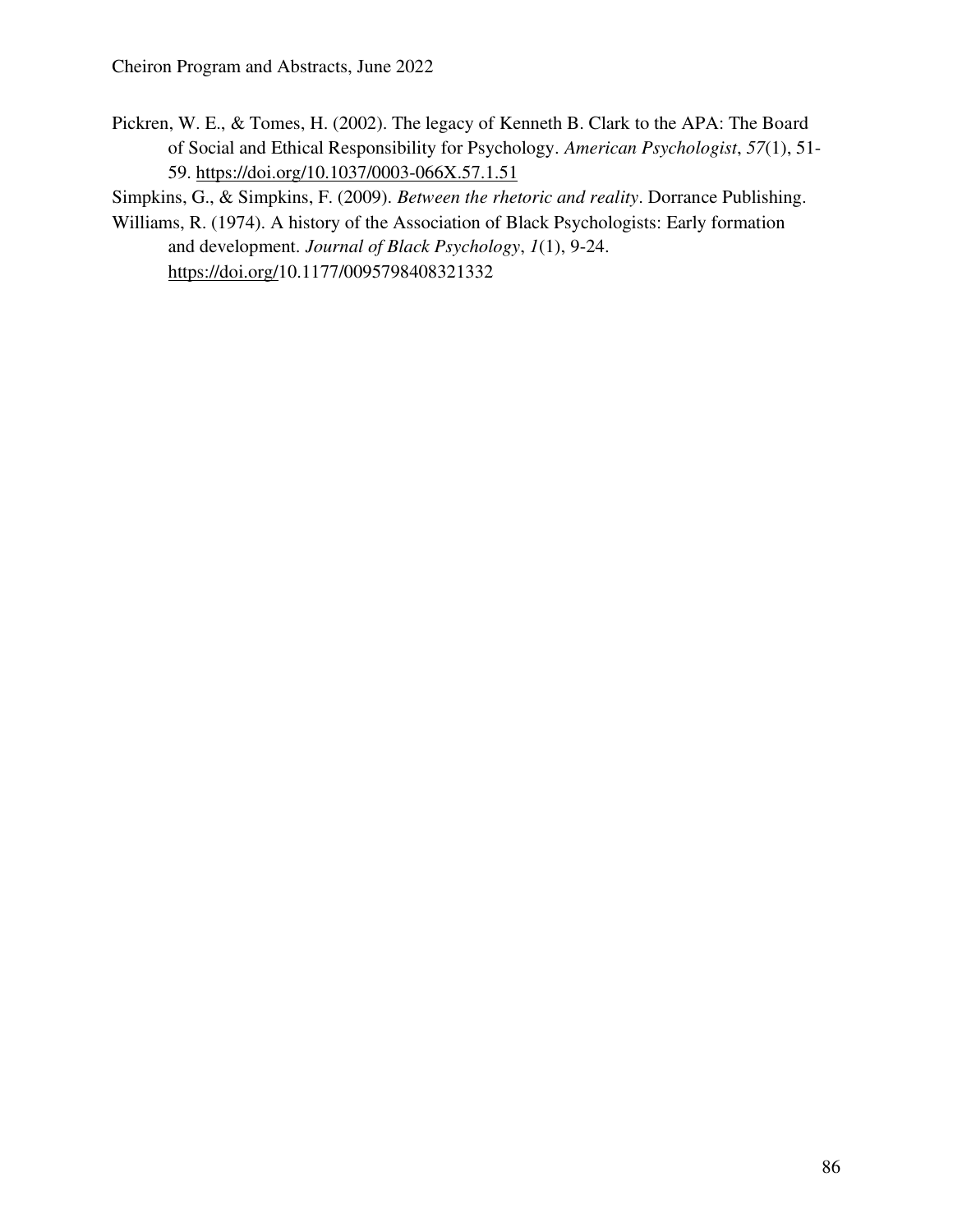#### **Thursday, June 23**

#### **Session #10A History of Sociology and Social Problems**

## **Changing Valuations of Social Disciplines: Social Ethics, Sociology, and James Ford at Harvard Lawrence Nichols, West Virginia University**

An interesting, and consequential, historical issue is how and why external valuations of academic fields change over time. Closely related is the question of how this affects individual practitioners, and how they respond. This paper will examine one such shift at the organizational level: the rise and decline of social ethics at Harvard University as this relates to the rise of sociology there.

The paper will also acquaint readers with the career of a generally forgotten figure, James Ford (1884-1944), who received a Ph.D. in Harvard's Department of Economics in 1909. Ford then joined the Department of Social Ethics that was created in 1906 with the prominent Social Gospel proponent, Francis Greenwood Peabody, as chair. There, Ford would soon become an important mentor to social psychologist Gordon W. Allport, who minored in social ethics. Ford can also be considered a significant early figure in public policy studies, as a nationally recognized expert in the field of housing. During the 1920s, Ford occupied a place of respect, teaching graduate courses to students aspiring to manage social service agencies. But after the establishment of a Department of Sociology in 1931, Ford's status declined to that of a "holdover" from a devalued field.

 It is significant that social ethics and sociology overlapped intellectually. In fact, some have argued that social ethics was largely a "social work type" of sociology. This accords with the argument advanced by feminist historians that many women carried out sociological work during the formative years of the field, but were regarded as social workers, in a gendered division of labor that privileged men.

In recent decades, a substantial literature has appeared in sociology regarding "forgotten and neglected figures." One result has been the recognition of both Jane Addams and W. E. B. DuBois as founding figures. This paper will make a modest contribution to that literature through its account of Ford's career.

 Although the paper is historical, its central issue has much contemporary relevance. In many universities, the humanities have lately declined in value vis-à-vis both the natural and the social sciences. Departments such as international languages, English, and philosophy have sometimes been cut in order to increase the support of other units whose value is rising, for instance computer science or forensics. Sociology itself has faced increasing competition from fields its once incorporated or with which it overlaps, especially criminal justice. Psychology, meanwhile, has risen in some universities as it has moved away from philosophy and towards biology. These dynamics offer many research possibilities for historians of the social and behavioral sciences.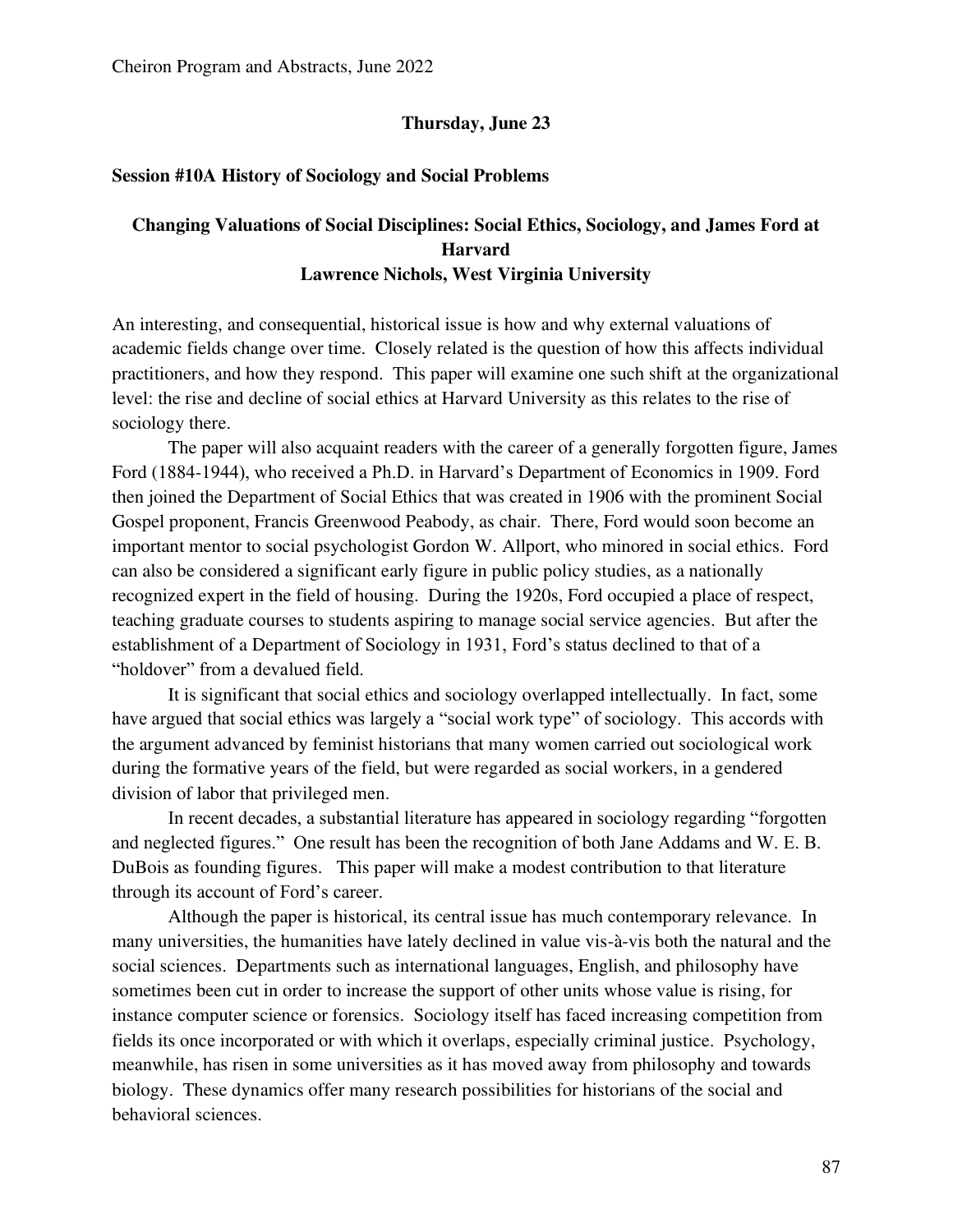The abolition of Harvard's Department of Social Ethics, and its replacement by a new Department of Sociology, is arguably ironic in view of the fact that sociology in recent decades has moved strongly in a direction that might be called "social ethics." Leading figures in the field, including the presidents of professional associations, have repeatedly urged sociologists to become personally involved in a struggle against inequality and for social justice. Such appeals have taken various related forms: "liberation sociology" (Feagin); "public sociology" (Burawoy); "real utopias" (Wright); "engaged sociology" (Romero); "revolutionary sociology" (Dolgon). In 1930, Ford hoped that Harvard would combine social ethics and sociology, but the administration chose to move "in a more scientific direction." Today, however, it seems that the field has largely become "sociology and social ethics," where work like that of James Ford holds a place of respect.

### **Bibliography**

- Conner, Christopher T., Baxter, Nicholas M. and Dickens, David R. 2019. *Forgotten Founders and Other Neglected Social Theorists*. Lexington Books.
- Deegan, Mary Jo. 1989. *Jane Addams and the Men of the Chicago School, 1892-1918*. Transaction Publishers
- Ford, James. Faculty Papers of James Ford. Harvard University Archives, Pusey Library, Cambridge, MA.
- Ford, James. 1930. "Social Ethics." In *The Development of Harvard University since the Inauguration of President Eliot, 1869-1929*, edited by Samuel Eliot Morison, 223-230. Harvard University Press.
- Lengermann, Patricia and Niebrugge Brantley, Jill. 1998. *The Women Founders: Sociology and Social Theory, 1830-1930.* Random House.
- Morris, Aldon. 2015. *The Scholar Denied: W. E. B. DuBois and the Birth of Modern Sociology*. University of California Press.
- Nichols, Lawrence T. 1992. "The Establishment of Sociology at Harvard: A Case of Organizational Ambivalence and Scientific Vulnerability." In *Science at Harvard University: Historical Perspectives*, edited by Clark A. Elliott and Margaret W. Rossiter, 191-222.
- Potts, David B. 1965. "Social Ethics at Harvard, 1881-1931: A Study in Academic Activism." In *The Social Sciences at Harvard, 1860-1920*, edited by Paul H. Buck, 91-128. Harvard University Press.
- Wright, Earl II. 2016. *The First American School of Sociology: W. E. B. DuBois and the Atlanta Sociological Laboratory*. Routledge.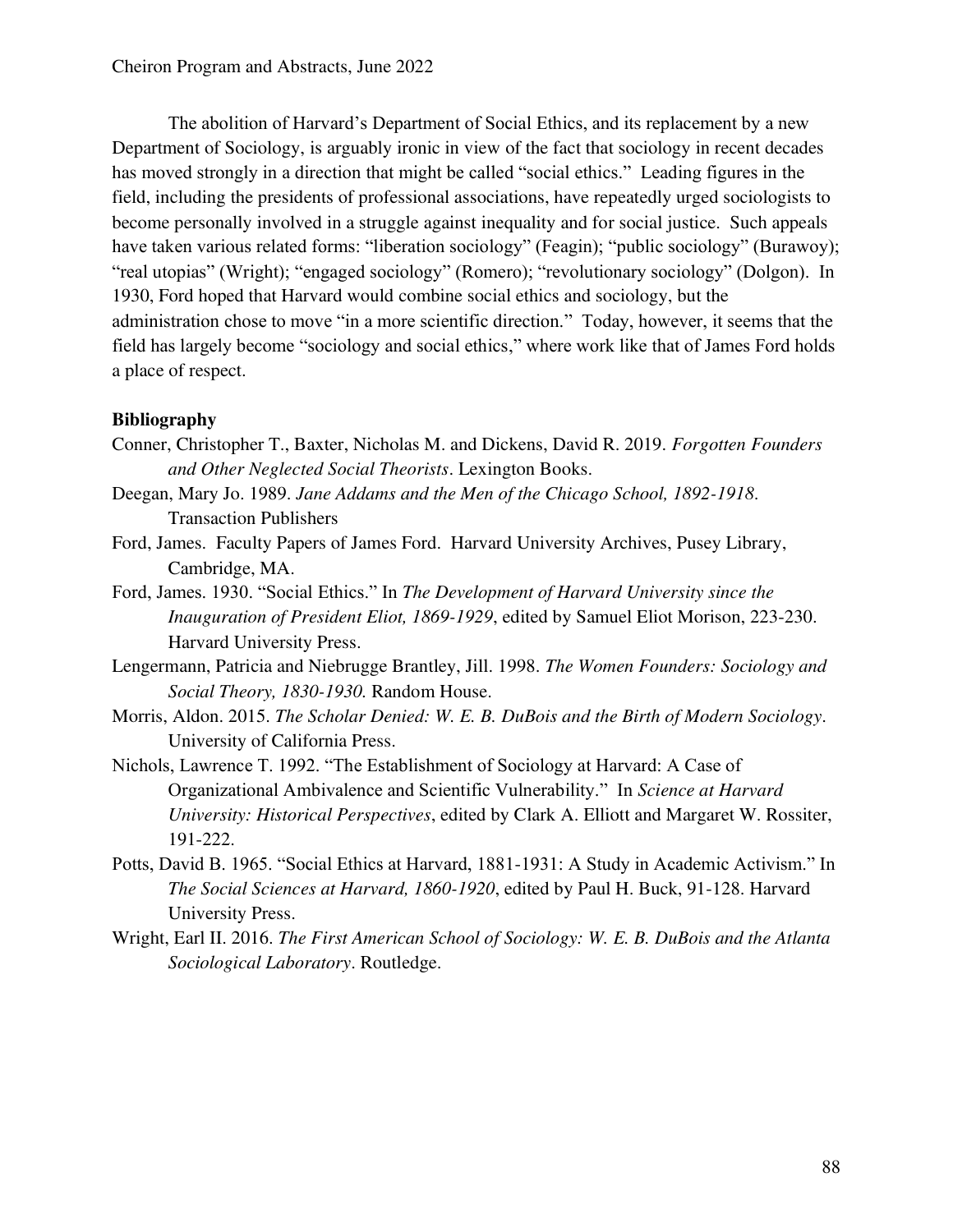### **Revisiting the Work of William F. Ogburn Emy Kim and Mark Solovey, University of Toronto**

Historical scholarship on the well-known Chicago sociologist William F. Ogburn (1886-1959) has emphasized his commitment to a statistical, dispassionate, and "objectivist" approach to social science research, putting him in contrast to "purposivist" scholars whose work explicitly took up normative, moral, and social issues. Ogburn's advocacy of professional disinterest in matters of social welfare and ethical values have coloured historical understandings of his work. For instance, the sociologist Charles Camic, who has written extensively on the discipline's history, claims that Ogburn and his sociological contemporaries were not interested in writing about the social effects of the Depression before 1934. This purported silence regarding social problems has been taken as evidence of Ogburn's interest in purely scientistic, values-free work.

This paper seeks to reinterpret Ogburn's work by showing how, in various types of writings in this pre-1934 period, he actually did take a direct interest in understanding and finding solutions to personal suffering, social problems, and economic dislocations. Two of his well-known projects—his 1922 book, *Social Change with Respect to Culture and Original Nature*, his contributions to the President's Research Committee on Social Trends (1933), as well as several of his lesser-known pamphlets which were distributed to a broader audience reveal Ogburn's concern for such matters, even though he attempted to separate his personal views from the professional sphere of science.

Changing professional circumstances and opportunities to educate the public about urgent issues of the day informed the character of Ogburn's writings. Before the crash, Ogburn unaware of the impending economic collapse and associated social ills—sought to define the parameters of sociological activities in narrowly scientific terms. One of his pamphlets, *You and Machines* (1934) intended for use by the Civilian Conservation Corps, gave Ogburn an opportunity to reframe the relevance of his sociological analysis during a time of rampant professional uncertainty and widespread social suffering. His long-standing interests in social betterment and social pathology also led him to engage with normative matters time and time again and across different genres of writing.

Our analysis calls for a revised, richer, and more complex view of Ogburn's work and legacy as one of the nation's leading social scientists during the first half of the 20th century. The prominence of figures like Ogburn in their day and in historical memory has given their programmatic statements much visibility, which makes it easy to lose sight of other topics that they worked on. Rather, by digging deeper into their writings, we can begin place scholars' selfunderstandings and associated commitments to scientific ideals in relation to a broad range of their works and activities, which can lead us to a richer and at a more rounded historical understanding.

#### **Bibliography**

Bannister, Robert. *Sociology and Scientism: The American Quest for Objectivity, 1880-1940*. Chapel Hill: University of North Carolina Press, 1987.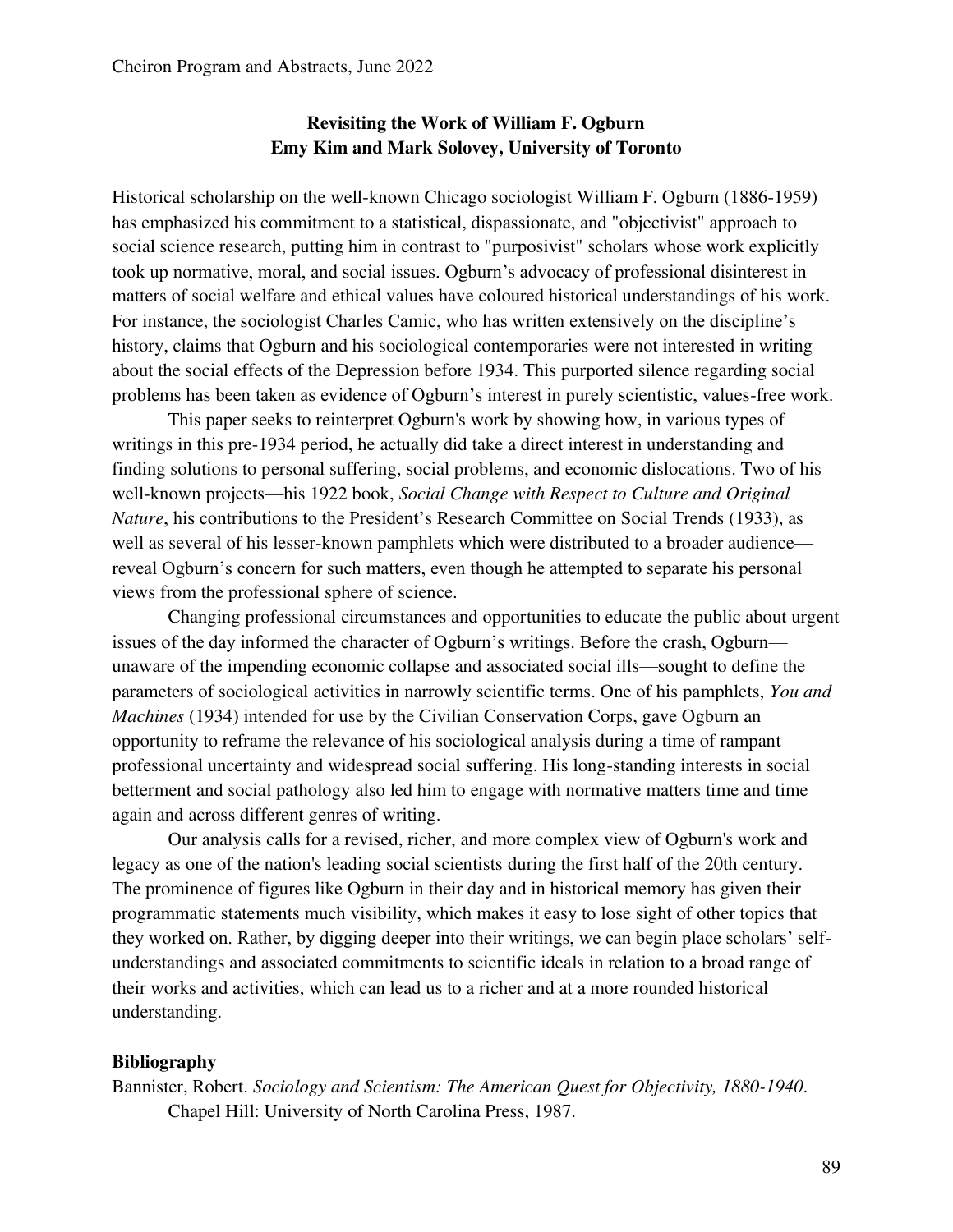- Camic, Charles. "On Edge: Sociology during the Great Depression and the New Deal," Ed. Craig Calhoun. *Sociology in America: a history*. Chicago: University of Chicago Press, 2007. 225-280.
- Laslett, Barbara. "Biography as Historical Sociology: The Case of William Fielding Ogburn," *Theory and Society*. Vol. 20, No. 4 (Aug 1991): 511-538.
- Ogburn, William F. *Social Change with Respect to Culture and Original Nature*. BW Huebsch: New York, 1922.
	- -- *Living with Machines*. American Library Association: Chicago,

1933.

-- *You and Machines*. American Council on Education. 1934.

- -- "Presidential Advice to Younger Sociologists," speech from August 30, 1953 reprinted in *American Sociological Review*. Vol. 18, No. 6 (Dec. 1953): 597-604.
- Ogburn, William F. and Colum Gilfillan. "The Influence of Invention and Discovery," *Recent social trends in the United States; report of the President's research committee on social trends; with a foreword by Herbert Hoover***.** President's Research Committee on Social Trends**.** New York (State): McGraw-Hill Book Company, Inc., 1933.
- Smith, Mark C. *Social science in the crucible: the American debate over objectivity and purpose, 1918-1941*. Durham: Duke UP, 1994.
- Volti, Rudi. Review: William F. Ogburn "Social Change with Respect to Culture and Original Nature," *Technology and Culture.* Vol. 45, No. 2 (Apr., 2004): 396-405.

## **Navigating Between Internationalism and Geopolitics: Alva Myrdal's directorship at UNESCO as a case of Global Cold War Social Science?" Per Wisselgren, Uppsala University**

"Cold War social science" has been a central and productive notion in last decades' rich and dynamic research on the history of the post-WWII social sciences (Solovey & Cravens 2012). On the one hand, it has helped reveal connections between different forms of national security interests and new academic as well as philanthropic and military-funded social science enterprises. On the other hand, the risk of simplistic causal explanations of "Cold War determinism" has been repeatedly emphasized (Isaac 2007; Engerman 2010). A constructive way out of these opposing positions has been to reformulate the notion of Cold War social science as an empirical question rather than as an explanatory model (Solovey 2012:18). In similar vein, Gilman (2016) has proposed an interpretative framework which distinguishes between different degrees of Cold War involvements, from first-order cold warriors to fourth-order counter-Cold War social science initiatives.

Still however most Cold War social science research has been primarily focused on the U.S. scene. Although there is a rising number of studies of social science developments on the other side of – and across – the Iron Curtain, as well as of instructive cases from the global South (Boldyrev & Kirtchik 2016; Hincu & Karady 2018; Solovey & Dayé 2022), there is still a need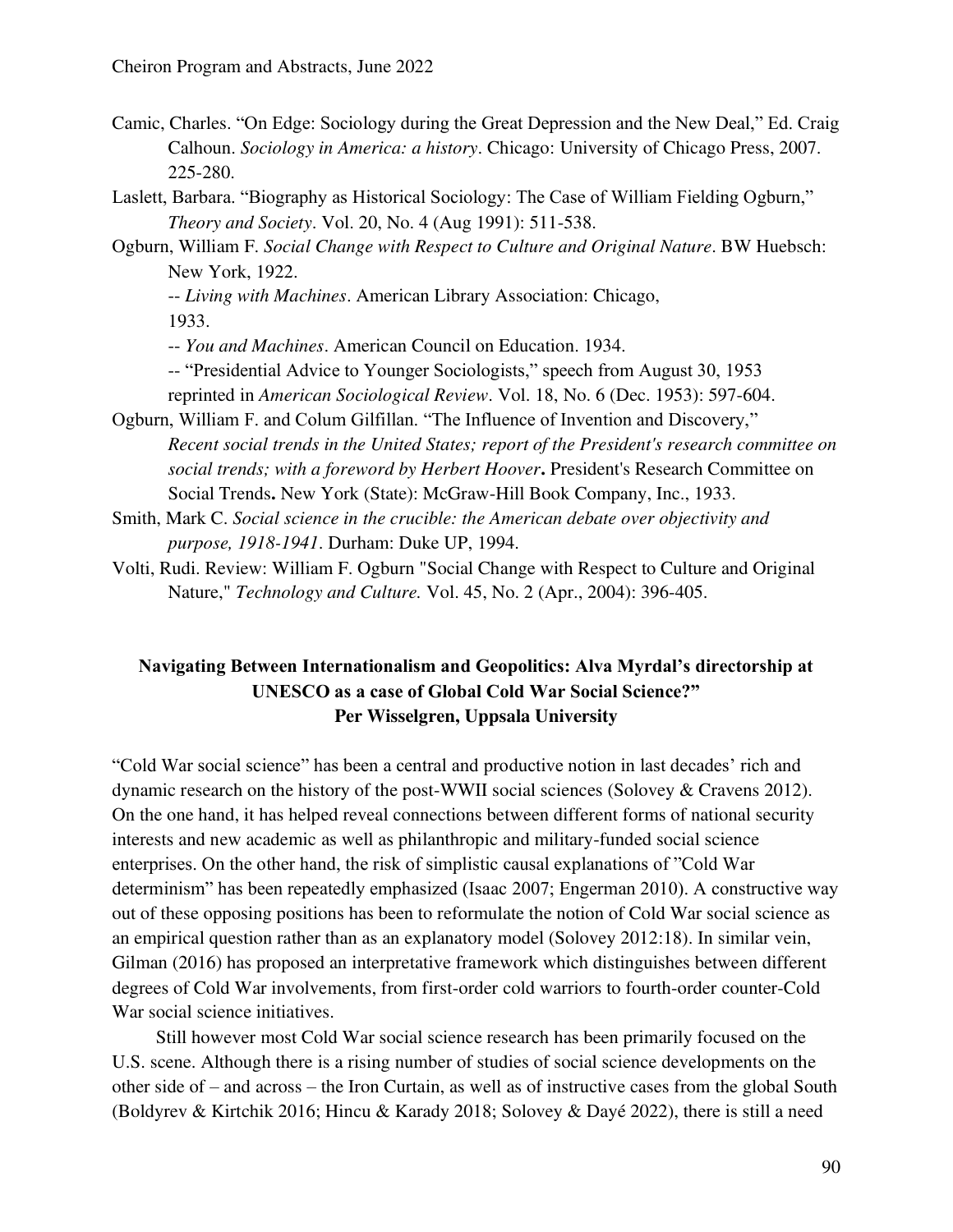for more detailed studies of the transnational aspects of Cold War social science and how individual actors and local contingent events have been linked up to broader processes of decolonization and geopolitical changes (Heilbron et al. 2008; Westad 2006; Bradley 2010).

Here, I suggest, UNESCO's Social Sciences Department (SSD) under Alva Myrdal's directorship in 1950-1955 provides one instructive case for discussing how the Cold War impacted in various ways, on different levels, to different degrees and over time on its promotion of international social science. The argument of the paper is structured around three partly overlapping phases in which some of the insights from the above-mentioned research on Cold War social science will be applied.

Originally set up in 1946 as part of UNESCO's general mission "to contribute to peace and security by promoting collaboration among the nations through education, science and culture". the initial work of the SSD was steadily anchored in the optimistic "one world" internationalism of the early postwar years (Iriye 2002; Mazower 2012; Sluga 2013). The explicit internationalist spirit of this first phase, which was embraced by Alva Myrdal as well, was however repeatedly troubled by internal conflicting traditions between its Continental and Anglo-saxon member states (Legyel 1986; Maurel 2010).

As the bipolar Cold War tensions grew stronger in the early 1950s, UNESCO became affected in multiple ways and on different levels. One significant result was the revised constitution in 1954 which principally changed its status as a relatively autonomous international organization into an intergovernmental body under the formal control of its member states and their geopolitical interests. In that sense UNESCO was transformed from an anti-Cold War international organization, albeit a distinctly Western-oriented one, to a Cold War organization of the second or third order.

A third and final point in the argument is however that this geopolitization of UNESCO did not imply that its individual staff members, Alva Myrdal included, automatically changed their viewpoints (c.f. Solovey & Dayé 2022:19). On the contrary, it is apparent that from this time onwards Myrdal started to work even more systematically with the inclusion of new decolonized member states from the global South.

In that sense Alva Myrdal's particular global Cold War social science experiences from UNESCO may be seen as a navigation between internationalism and geopolitics.

#### **Bibliography**

- Boldyrev, I. & Kirtchik, O. (2016) "On (im)permeabilities: Social and human sciences on both sides of the 'Iron Curtain'," *History of the Human Sciences*, 29:3–12.
- Bradley, M. P. (2010) "Decolonization, the global South, and the Cold War, 1919–1962," in M. P. Leffler & O. A. Westad (eds.), *The Cambridge History of the Cold War, vol 1: Origins*. Cambridge University Press, 479–482.

Engerman, D. C. (2010) "Social Science in the Cold War," *Isis*, 101:393–400.

Gilman, N. (2016) "The Cold War as intellectual force field," *Modern Intellectual History*, 13:521–522.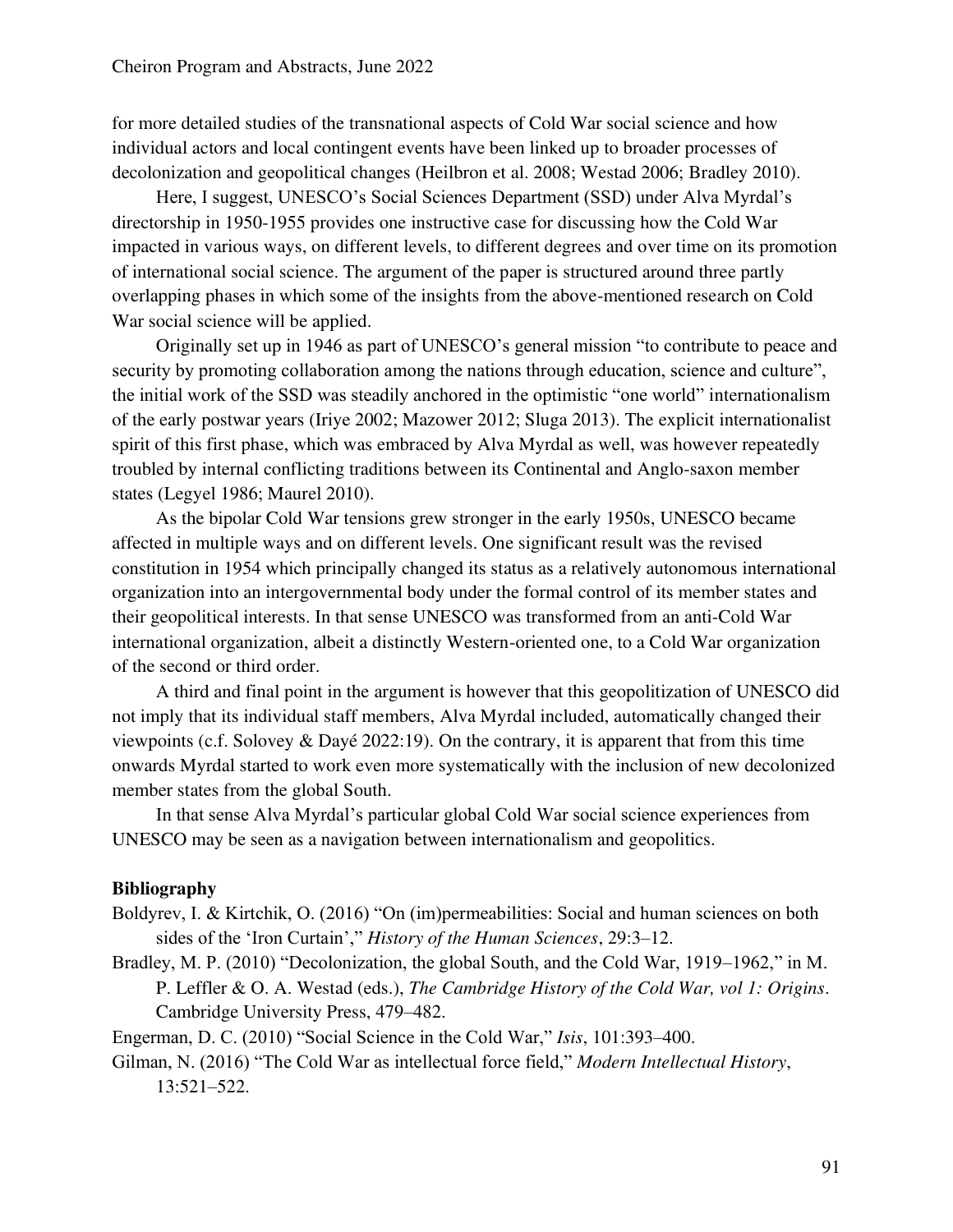- Heilbron, J., Guilhot, N. & Jeanpierre, L. (2008) "Toward a transnational history of the social sciences," *Journal of the History of the Behavioral Sciences*, 44:146–160.
- Hincu, A. & Karady, V. (2018) *Social Sciences in the Other Europe since 1945*. Budapest: Central Euopean University.
- Iriye, A. (2002) *Global Community: The Role of International Organizations in the Making of the Contemporary World*. Berkeley: University of California Press, 37–59.
- Isaac, J. (2007) "The human sciences in Cold War America," *The Historical Journal*, 50:725– 746.
- Lengyel, P. (1986) *International Social Science: The UNESCO Experience*. New Brunswick: Transaction Books.
- Maurel, C. (2010), *Histoire de l'UNESCO: Les trente premières années (1945-1974)*. Paris: L'Harmattan.
- Mazower, M. (2012) *Governing the World: The History of an Idea*. New York: Penguin.
- Rangil, T. T. (2011) *The politics of neutrality: UNESCO's social science department 1946–1956*, HOPE working paper no. 8.
- Rangil, T. T. (2013) "Citizen, academic, expert, or international worker? Juggling with identities at UNESCO's Social Science Department, 1946–1955," *Science in Context*, 26: 61–91.
- Selcer, P. (2009) "The view from everywhere: Disciplining diversity in post-World War II international social science," *Journal of the History of the Behavioral Sciences*, 45:309– 329.
- Sluga, G. (2013) *Internationalism in the Age of Nationalism*. Philadelphia: University of Pennsylvania Press.
- Mark Solovey (2012), "Cold War social science: Specter, reality, or useful concept?" in Mark Solovey & Hamilton Cravens (eds.) *Cold War Social Science: Knowledge Production, Liberal Democracy, and Human Nature*. New York: Palgrave Macmillan, 18–19.
- Solovey, M. & Dayé, C. (2022) *Cold war social science: transnational entanglements*. Cham: Palgrave Macmillan.

Westad, O. A. (2006) *The Global Cold War: Third World Interventions and the Making of Our Times*. Cambridge: Cambridge University Press.

#### **Session #10B Social Relations and Social Conflicts**

## **"In Hostile Territory": Racial Segregation and the 1957 American Psychological Association Convention Tony Pankuch, University of Akron**

Throughout the 1950s, the American Psychological Association (APA) faced a series of controversies regarding U.S. segregation practices and the location of its annual meeting. As a sign of solidarity with its Black membership, the organization adopted a resolution in 1950 to meet only in establishments that did not discriminate on the basis of race or religion. However,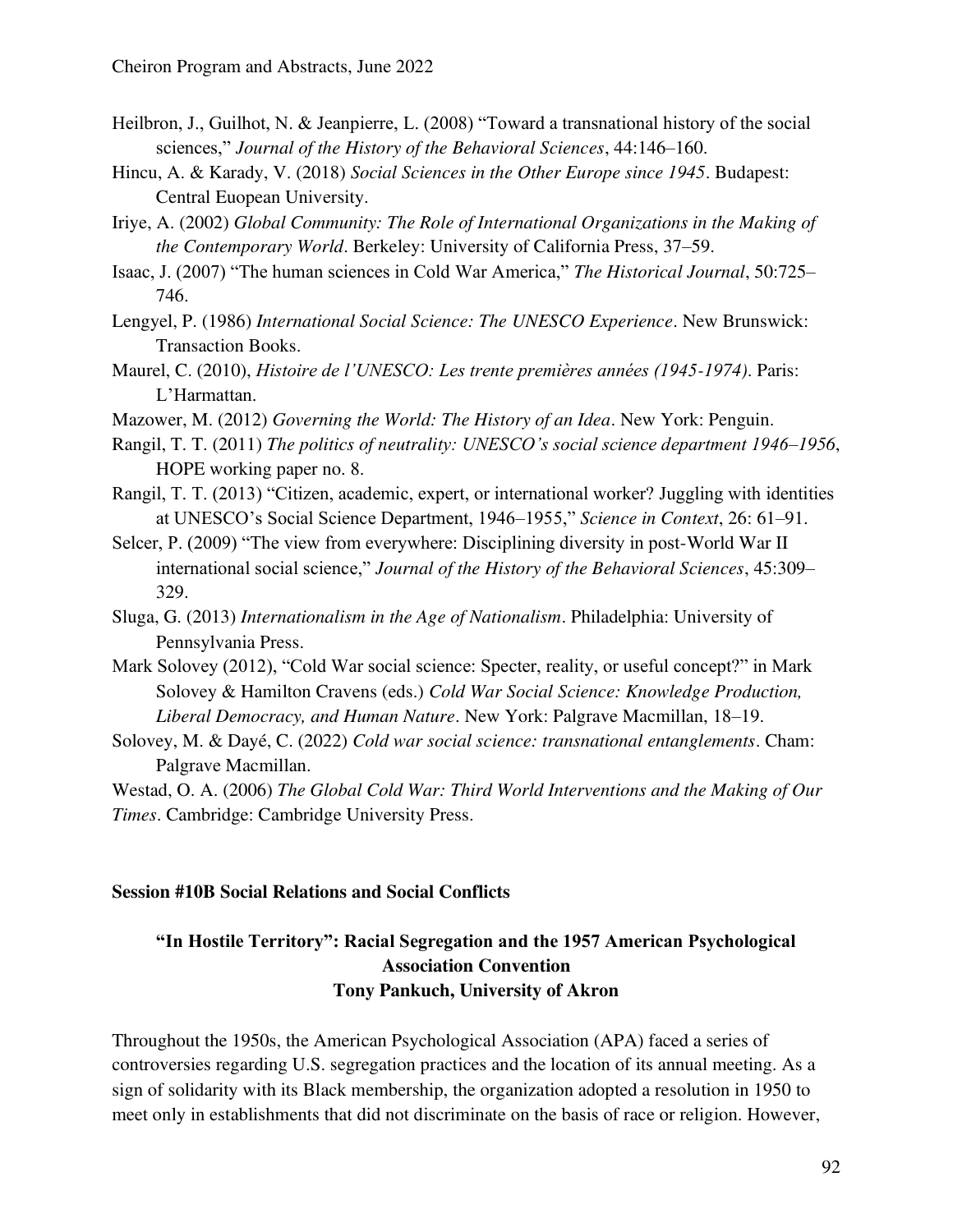the APA was forced to tighten its stance following acts of discrimination at its 1952 meeting in Washington, D.C. They enacted a boycott of Washington that garnered nationwide coverage and favorable reactions from Black journalists. This policy aligned with the increasing involvement of psychologists in social activism, exemplified by the actions of the Society for the Psychological Study of Social Issues (SPSSI). Yet when the APA's Council of Representatives considered whether to hold its 1957 meeting in segregated Miami Beach, Florida, the role of psychologists in the movement for racial integration again came under debate.

As they discussed this issue in the Summer of 1956, the Council of Representatives expressed a range of beliefs about the social responsibility and practical role of psychologists in the Civil Rights movement. While some vehemently opposed Miami Beach as a convention site, others viewed the city as an ideal test laboratory for the APA's progressive "social strategy." This latter group argued that the APA couldn't "help the South by staying up North," suggesting that the presence of a successfully integrated convention in the South may serve as a rebuttal to local racist attitudes. The debate was further exacerbated by the unique image of Miami Beach in the nation's popular consciousness, as the city's reputation as a rare oasis of tolerance in the segregated South belied ongoing turmoil and a history of racist violence. The APA's effort to poll psychologists of color on this issue resulted in one of the earliest documented attempts by the organization to create a list of its Black membership. Their responses reveal a lack of consensus even among those most likely to be impacted by the APA's decision.

Scientific societies struggled to address racist discrimination in a consistent and effective manner during the Civil Rights movement. Where these societies chose to hold their annual meetings had a powerful impact on the ability of Black scientists to engage with their professional communities in a safe and secure manner. Yet many social scientists viewed forays into the South as beneficial to the advancement of democratic principles throughout the nation. A convention held in the Deep South, it was suggested, could uplift Southern Civil Rights actions even as it alienated many Black professionals. Previous literature on segregation and the 1957 APA convention has focused on these events broadly as an example of the APA's equivocation on race and mixed record on issues of civil rights (Pickren & Tomes, 2002; Smith & Pickren, 2018). Yet these discussions have not fully examined the arguments made for and against Miami Beach in the Summer of 1956. While APA leadership failed to commit firmly to their prior resolution on racial discrimination, representatives on both sides of the issue seemed to believe that they were acting in support of integration. These arguments complicate the historical significance of the 1957 convention, revealing an ideological majority in APA leadership paralyzed by idealism and strategic disagreement. This paper will explore these divergent strategies in relation to the political landscape of the 1950s and the practical interests of the APA's Black membership. The events of the 1952 Washington, D.C. meeting, debates leading up to the 1957 meeting, and similar conversations within other scientific societies during the 1950s will be included in this discussion.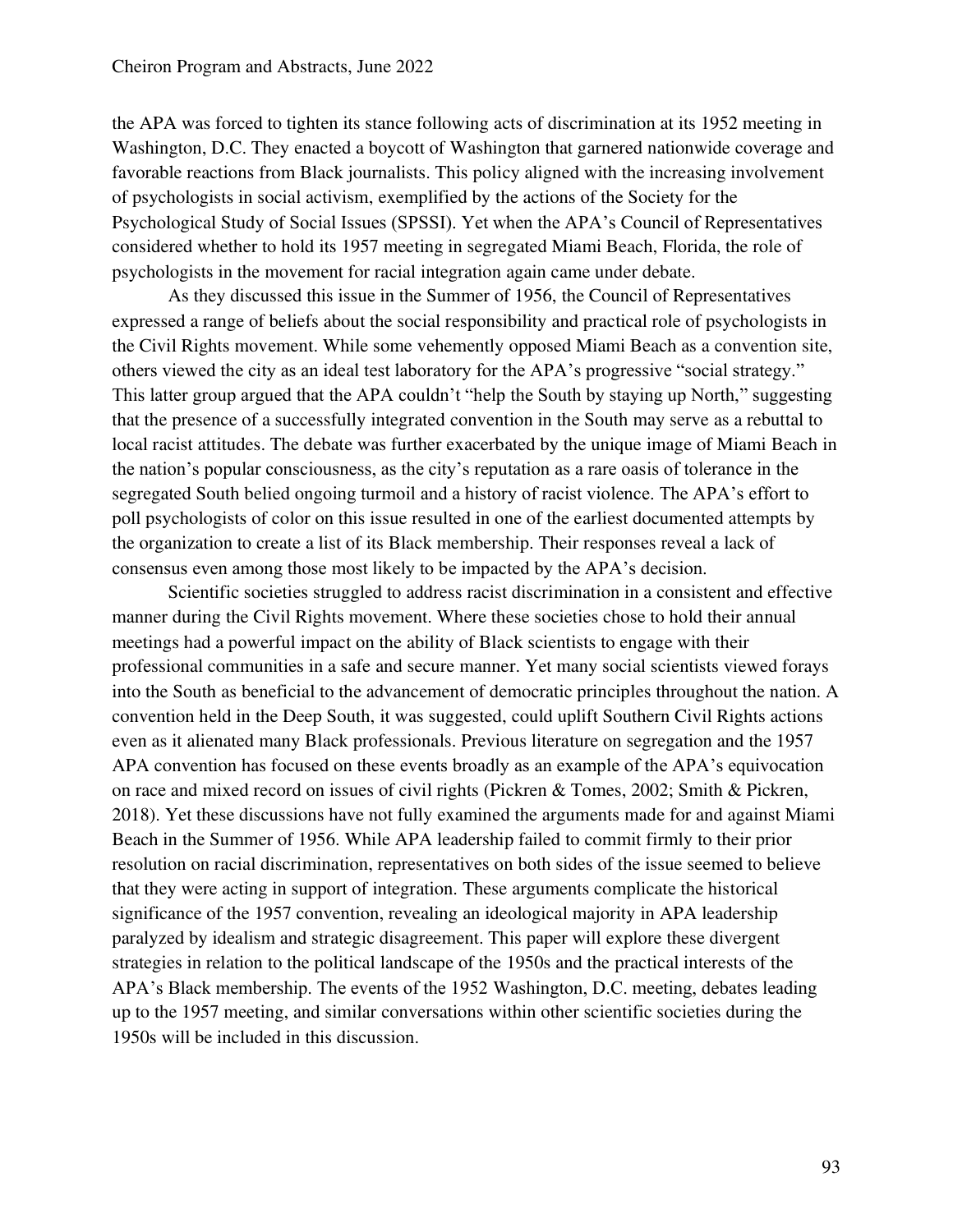### **Bibliography**

- American Psychological Association records. [Manuscript/Mixed Materials]. Manuscript Division, Library of Congress, Washington, D.C., United States.
- Borchardt, G. M. (2013). *Making D.C. democracy's capital: Local activism, the 'federal state', and the struggle for civil rights in Washington, D.C.* (Order No. 3592178) [Doctoral dissertation, The George Washington University]. ProQuest Dissertations & Theses A&I.
- Cook, S. W. (1957). Desegregation: A psychological analysis. *American Psychologist*, *12*(1), 1- 13.<https://doi.org/10.1037/h0049134>
- Jackson, J. J. P. (2001). *Social scientists for social justice: Making the case against segregation*. New York University Press.
- Jackson, W. A. (1994). *Gunnar Myrdal and America's conscience: Social engineering and racial liberalism, 1938-1987*. UNC Press Books.
- Mohl, R. A. (1999). "South of the South?" Jews, Blacks, and the Civil Rights Movement in Miami, 1945-1960. *Journal of American Ethnic History*, *18*(2), 3–36. <http://www.jstor.org/stable/27502414>
- Pickren, W. E., & Tomes, H. (2002). The legacy of Kenneth B. Clark to the APA: The Board of Social and Ethical Responsibility for Psychology. *American Psychologist*, *57*(1), 51-59. <http://dx.doi.org/10.1037/0003-066X.57.1.51>
- Richards, G. (2012). *Race, racism and psychology: Towards a reflexive history*. Routledge.
- Rose, C. (2007). The "Jewel" of the South?: Miami, Florida and the NAACP's struggle for civil rights in America's vacation paradise. *The Florida Historical Quarterly*, *86*(1), 39-69. <https://www.jstor.org/stable/30150099>
- Smith, M. B., & Pickren, W. E. (2018). The American Psychological Association in relation to social responsibility and social justice. In W. E. Pickren & A. Rutherford (Eds.), *125 years of the American Psychological Association* (pp. 359–391). American Psychological Association.<https://doi.org/10.1037/0000050-012>
- Stuart Cook papers. [Manuscript/Mixed Materials]. Archives of the History of American Psychology, The Cummings Center for the History of Psychology, The University of Akron, Akron, OH, United States.

## **Social Sciences and the "School Yard Bully": Anti-Bullying Programs in American Schools at the Turn of the Millennium Heather Murray, University of Ottawa**

Bullying has animated a vast array of areas of intellectual inquiry in Europe and America, from psychiatry and psychology, as evidenced in the debate about placing bullying in the DSM (Diagnostic and Statistical Manual)- $V^1$ ; to education, as evidenced in child educator Barbara

<sup>1</sup> Thormod Idsoe et al, "Bullying Victimization and Trauma," *Frontiers in Psychiatry* (January, 2021) <https://www.frontiersin.org/articles/10.3389/fpsyt.2020.480353/full>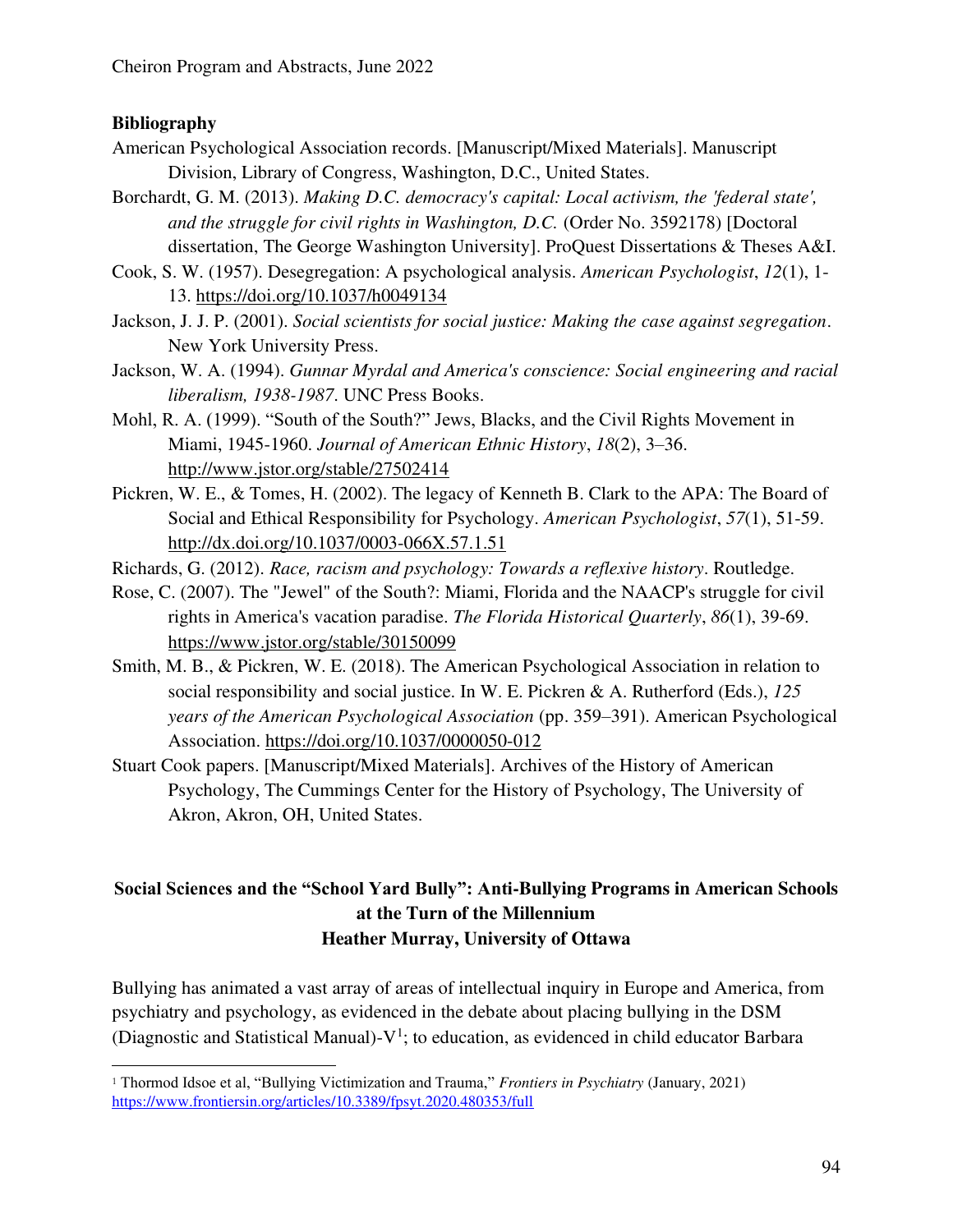Coloroso's work linking bullying and genocide; to foreign policy, as evidenced in Noam Chomsky's famous formulation of the United States as a "global bully." Bullying has also engendered considerable attention in neurology, sociology, and technology writing about social media.

This paper explores a genesis moment of sorts for anti-bullying activism, the publication of psychologist Don Olweus's *Aggression in the Schools: Bullies and Whipping Boys* (1973), as well as the responses to it from psychologists and educators in Europe and America. I will offer a close reading of the book itself, contextualizing it within other 1970s psychological works on violence, as well as within a bourgeoning historiography on violence such as Richard Hofstadter and Michael Wallace's, *American Violence: A Documentary History* (1970). In particular, I will explore how Olweus's work shifted conversations and imagery of bullies from the realm of literature to the realm of psychology, and focused attention on bullying within the realm of aesthetics and perceived behavioural deviance. I also will show how Olweus's work laid a groundwork for anti-bullying programs of the late  $20<sup>th</sup>$  century and early  $21<sup>st</sup>$  century that focus on gender expression, sexuality and physical appearance (in Olweus's words, "being fat, or having an odd appearance or a physical defect"), in addition to—and perhaps at the expense of- other identities that might render one vulnerable to bullying, such as race. I also analyze his emphasis on "autocratic" and "democratic" personality types and inclinations towards violence, and readings of social reality that gravitate towards these larger political projects and dispositions.

My larger research question explores why it is that bullying discourses tend to be about school children, maybe especially LGBT school children by the late twentieth century, as well as an almost reified figure of a "schoolyard bully". Did an acknowledgement of the possibility and specter of queer suicide accelerate bullying discourses as they coalesced around LGBT people in the late twentieth century, and to a lesser extent, people with an array of disabilities? Given these foci, where did a conversation about racial cruelty, bullying, and casual violence take place? Most Americans are familiar with the iconic photographs of white students taunting and threatening Black students at Little Rock High in 1957, for example, and yet racial bullying has not been as common a formulation as LGBT bullying. Perhaps this is because racial violence has been more readily discussed within the rubric of hate crimes.<sup>2</sup> This paper allows me to ponder how Olweus's work and ensuing anti-bullying programs on his model have been implicated in this process.

#### **Bibliography**

Beane, Allan. *The Bully Free Classroom: Over 100 Tips and Strategies for Teachers K-8*. Minneapolis, MN: Free Spirit Publishers, 1999.

Craft, M. et al, "A Controlled Trial of Authoritarian and Self-Governing Regimes with Adolescent Psychopaths." *American Journal of Orthopsychiatry*. 34 (1964): 543-554.

<sup>2</sup> Ely Aaronson, *From Slave Abuse to Hate Crime: the Criminalization of Racial Violence in American History* (NY: Cambridge University Press, 2014).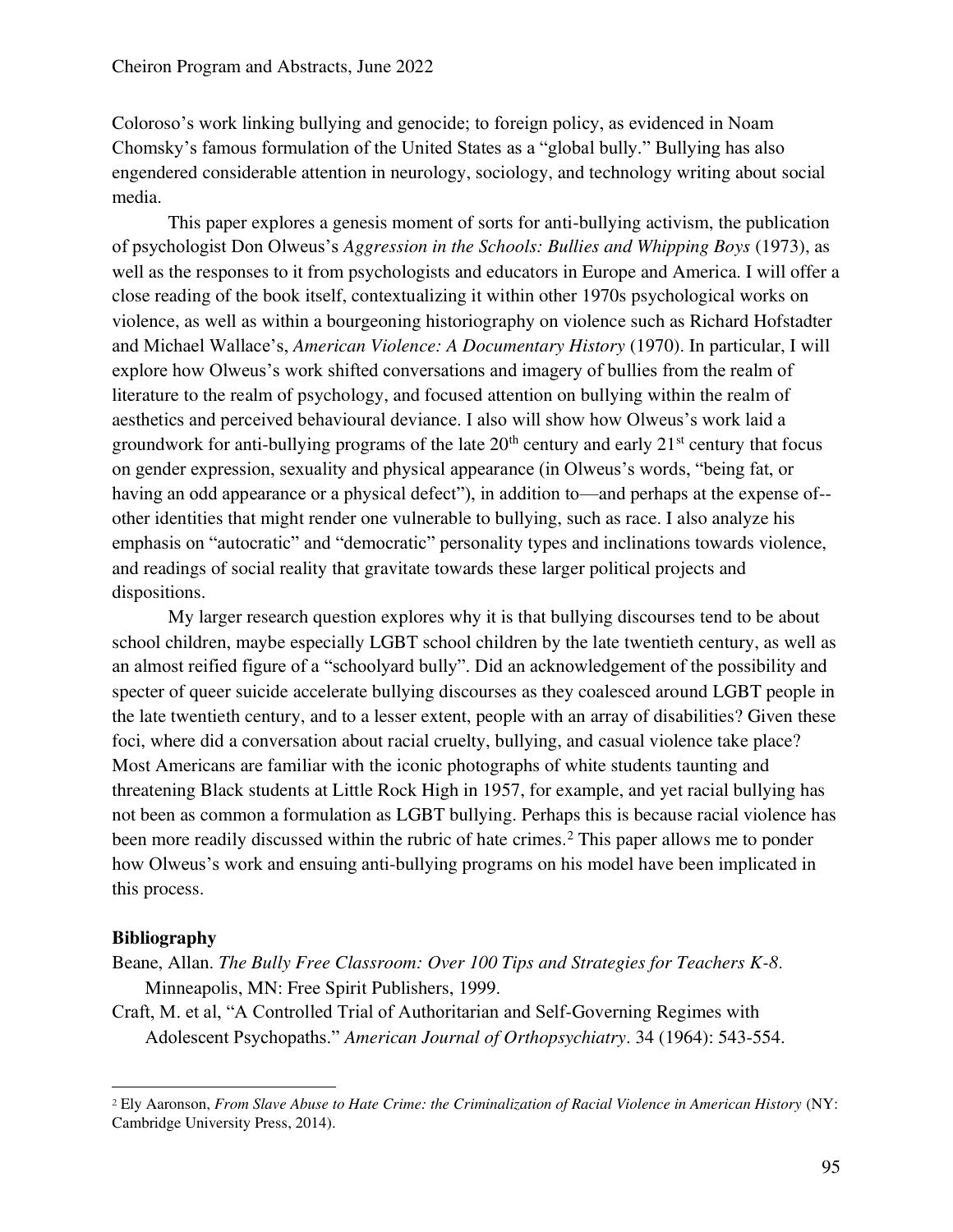Coloroso, Barbara. *The Bully, the Bullied and the Bystander: From Pre-School to High School: How Parents and Teachers Can Help Break the Cycle of Violence*. Toronto: Harper Collins, 2002.

Dalbo, George. "The Holocaust as Metaphor: Holocaust and Anti-Bullying Education in the United States," in Anja Ballis and Markus Gloe, eds., *Holocaust Education Revisited* (Wiesbaden, Germany: Springer, 2019), p. 63-85.

Gill-Peterson, Jules. *Histories of the Transgender Child*. University of Minnesota Press, 2018.

- Hanhardt, Christina B. *Safe Space: Gay Neighborhood History and the Politics of Violence*. Duke University Press, 2013.
- Horne, Arthur et al., *Bully Busters: A Teacher's Manual for Helping Bullies, Victims, and Bystanders: Grades K-5*. Champaign, Ill: Research Press, 2003.
- Olweus Dan. *Aggression in the Schools: Bullies and Whipping Boys*. (Washington, DC: Hemisphere Publishing, 1978).

----- "Bullying at School: Basic Facts and Effects of a School Based Intervention Program." *Journal of Child Psychology and Psychiatry*. 35, no. 7 (Oct. 1994):1171-90.

- Porter, Susan Eva. *Bully Nation: Why America's Approach to Childhood Aggression is Bad for Everyone*. St. Paul, MN: Paragon House, 2013.
- Rivers I. "Recollections of Bullying at School and their Long-Term Implications for Lesbians, Gay men, and Bisexuals." *Crisis*. 25, no. 4 (2004):169-75.
- Rivers, I. *Bullying: A Handbook for Educators and Parents*. Westport, CN: Praeger, 2007.
- Rothberg, Michael. *The Implicated Subject: Beyond Victims and Perpetrators*. Stanford University Press, 2019.
- Sprung, Barbara et al, *The Anti-Bullying and Teasing Book for Preschool Classrooms*. Beltsville, MD: Gryphon House, 2005.
- Volkmann, Christina S. *The Last Straw: A Handbook of Solutions to School Behavior Problems*. R and E Publishers, 1978.
- White, R.K. and Lippitt, R. *Autocracy and Democracy: An Experimental Inquiry*. New York: Harper and Row, 1960.

#### **Reviews of Dan Olweus's book from:**

*Aggressive Behavior* (1979 and 1986)

*Contemporary Psychology* (1979)

*The High School Journal* (1979)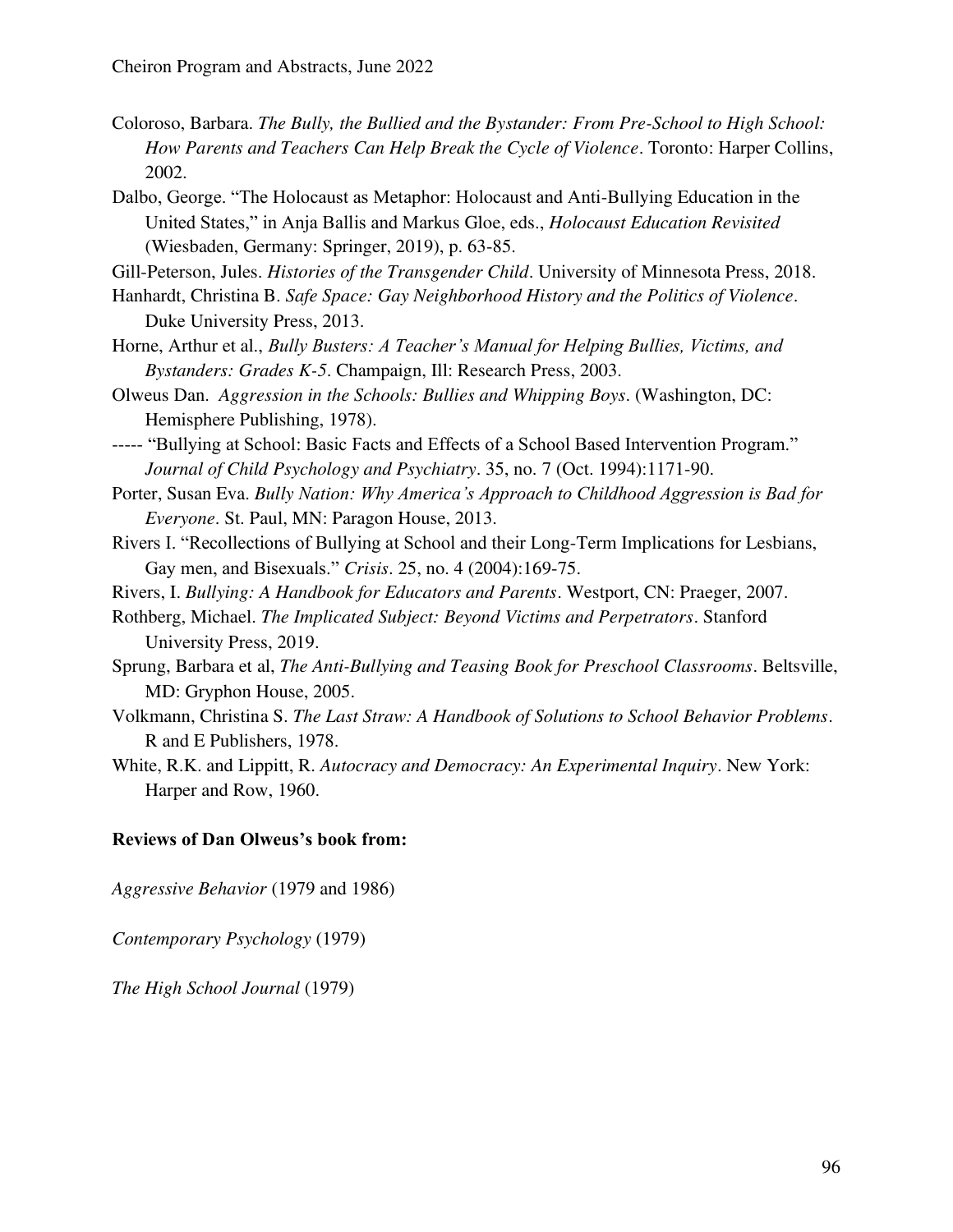## **The Sexual Freedom, and Sexual Compulsion Debate Surrounding AIDS James Walkup, Rutgers University**

In the early 1980s, as recognition grew that newly identified AIDS was somehow sexually transmitted, the NYC gay press featured a dispute between psychologists over the use of language such as 'sex addiction' (SA) or sexual 'compulsivity' (SC) to describe the fast lane sexual practices associated with urban gay male culture that flourished in the years following the 1972 removal of homosexuality from psychiatry's diagnostic manual. The dispute in question grew out of attacks on psychologist Michael Quadland, a clinician in the Human Sexuality Program at Mt. Sinai, and later head of the group program at Gay Men's Health Crisis (GMHC). Not as widely known as other GMHC figures, Quadland was a sought-after, if controversial, commentator on SC.

In this paper, I draw on documentary and oral history data from the GMHC archive at the NY Public Library to clarify, and provide context for the dispute. Some factors were personal, such as the shift in the pattern of Quadland's clinical referrals from therapies to "enhance" sexual experience to treatment of men who wanted to "get control" of sexual desires, and the application of a community-oriented safer-sex mindset to the epidemic, reflecting his prior training in public health. Others contexts came from in-house politics at GMHC, and still others reflected factional disputes in the gay community over how to respond to AIDS.

Quadland took issue with public charges that his SC notions were homophobic or a thinly disguised revanchist effort by psychiatry to relabel as pathological a valued aspect of gay men's culture of the 1970s. He stressed that his patients themselves defined their urges as out of control and wanted to control them. He espoused a model that identified SC with loss of freedom, and stressed that being able to make one's own choices about sex was often a hard-won developmental achievement and value for many gay men whose desires had been silenced growing up. In public talks, and articles, he explicitly rejected the notion that SC was a distinctive feature of gay men's sexual desires, and typically began by stressing how prior research focused on SC among heterosexuals. While he accepted some similarities between SA and substance-related addictions, he preferred to avoid the term because, unlike drug use, sex was a natural urge.

Opponents ridiculed the significance of Quadland's willingness to apply SC to straights and expressed outrage that a gay clinician might label other gays as "sex maniacs" (Wedin, 1984,p.50). Critics stressed the coercive and alienating implications of SC, based in moralizing societal norms. SC treatment groups were viewed as insidious because they often appealed to people who wanted only to make superficial changes [in behavior], not deep ones (Wedin,1984b); yet they were also condemned because group pressure could get in a member's head and force him "hate and fight – against himself" (Wedin, 1984, p. 36).

 I review exchanges between Quadland and opponents and examine (a) how for both sides a concept of gay men's "sexual problems" initially largely based on sexual performance and overcoming inhibitions changes after AIDS arrives; (b) what role environmental changes should play in conceptualizing disorders (did non-pathological practices become pathological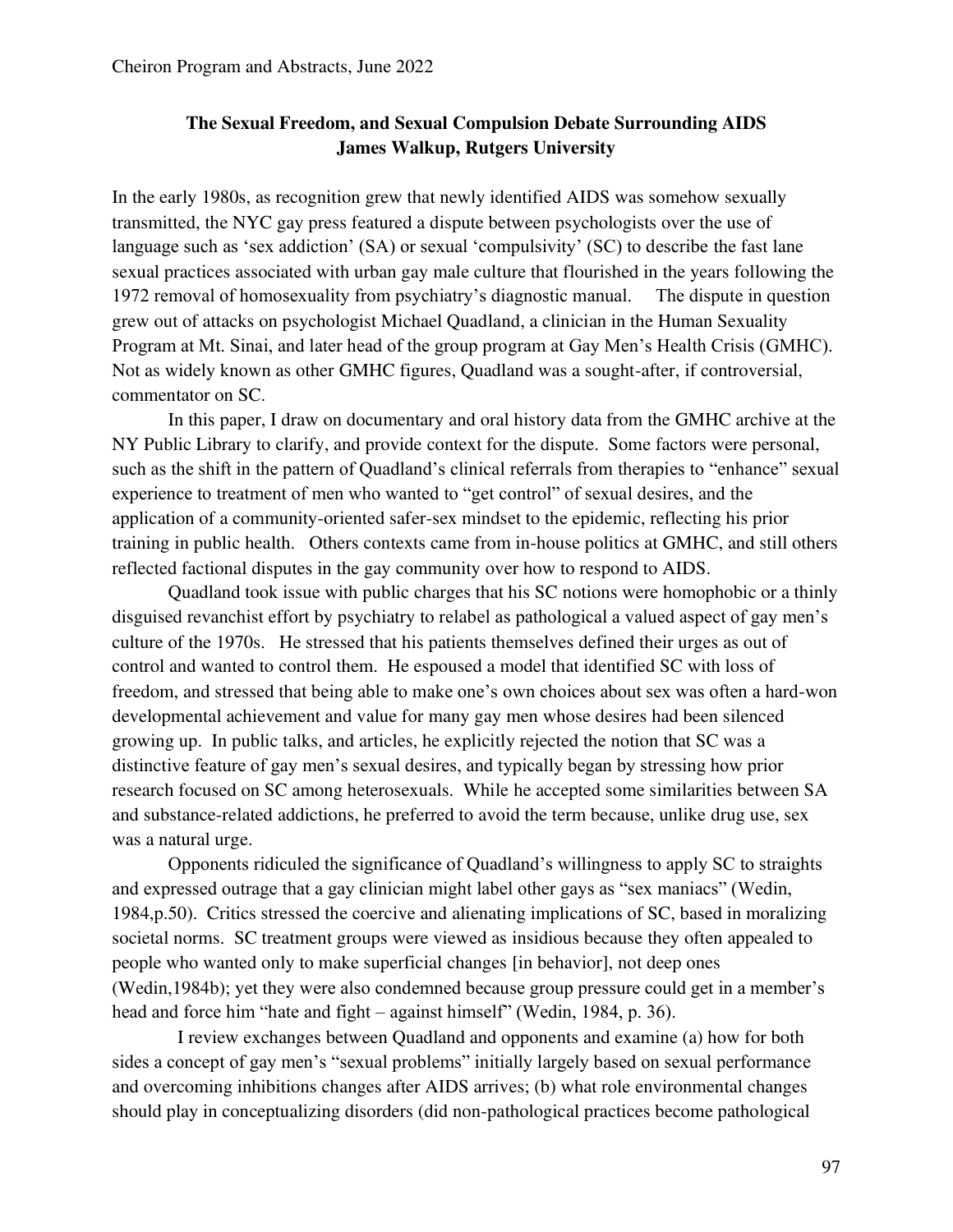during AIDS?) and (c) the implications of the frequent reliance on the anti-psychiatry logic identified with the work of Thomas Szasz, (1961). Szasz's antagonism to diagnosing homosexuality had made him an important supporter of gay rights; his wholesale rejection of the "myth" of psychiatric diagnosis per se viewed SC as only a particularly offensive example of unjustified medicalization in the service of social control. One result was an ambiguity regarding the validity of SC – was diagnosis generally valid, but SC was invalid, or, was it one example of an invalid category? Another is the challenge posed by mapping Szasz's reliance on a radical concept of agency and choice onto the debate.

Time permitting, my paper will also weave in references to the 1970s growth of the sexual addiction concept in popular cultural, driven by profits to be made, and ideological niches to be filled. This growth is viewed as examples of "concept creep," described by Haslam, and I consider affinities and differences from the debate that then roiled the gay community.

#### **Bibliography**

- Haslam, N. (2016). Concept creep: Psychology's expanding concepts of harm and pathology. *Psychological Inquiry*, *27*(1), 1-17.
- Quadland, M. (1985, February 11-14). Compulsive sexuality and sexual freedom. *New York Native,* 26.
- Quadland, M. (1990, March 23, 1990) *Oral history interview. Parts 1-3, 204011-14.mp4, Transcript, Gay Men's Health Crisis records, Manuscripts and Archives Division, New York Public Library.*

Szasz, T. S. (1961). *The myth of mental illness*: Dell New York.

Wedin, W. (1984a, April 9-12, 1984). No Cure for Anonymous Sex. *New York Native, 87(21),* 36.

Wedin, W. (1984b). The Sexual Compulsion Movement. *Christopher Street, 8(3),* 48-54.

Wedin, W. (1984c). Sexual Healing. *New York Native,* 26, 29

## **Plenary Session #11A Brazilian Colonialism, North American and Russian-Soviet Influences on the Peculiar Directions of Psychology in Brazil**

### **Synopsis**

Several avenues served as access to the different psychological trends in Brazil. In colonial times, the philosophers` psychological thinking was studied and discussed in religious institutions. In the 19th century, with the introduction of higher education, medical and law students included notes on psychophysical and psychological research in their monographs. However, the creation of programs for psychology training only took place in the mid-twentieth century. Psychology arrived in Brazil in different ways, either by Brazilians who studied abroad, or by visiting professors with psychological education. Some of these visiting professors ended up staying in the country. In fact, the implementation of psychology in Brazil as a profession and science mobilized missionaries,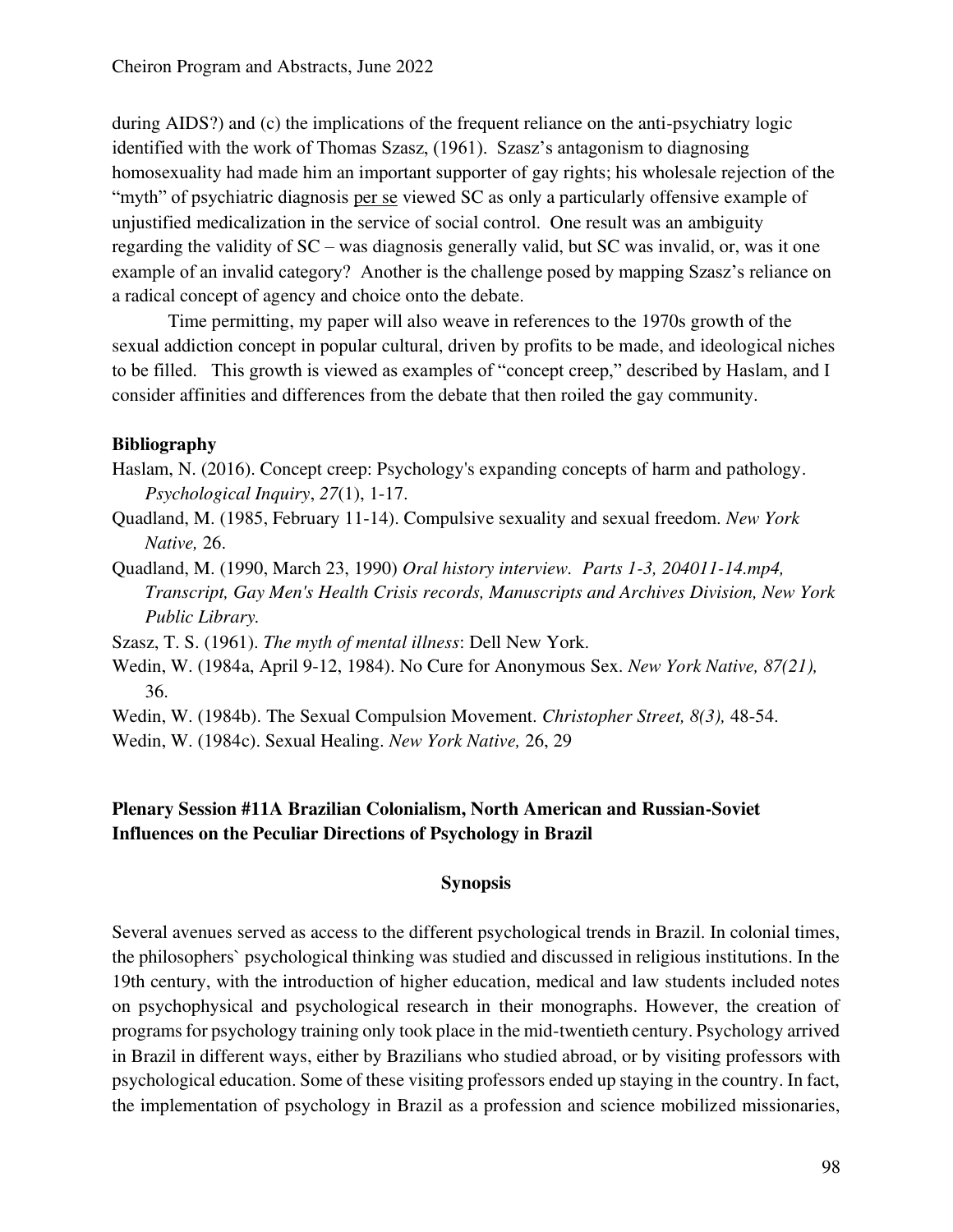educators, physicians, and even engineers. In any case, psychology found fertile ground in Brazil, with the peculiarity of assuming different theoretical characteristics in the different states, according to the received trends. Today, Brazil is one of the countries with the largest number of licensed psychologists. The Federal Council of Psychology informs that they are approximately 420,000 professionals. The professional degree is offered by approximately 400 institutions. Brazilian higher education was guided by an old French tradition of professional schools. Thus, the term graduation applies to training obtained in 5 or 6 years at higher education vocational schools. The professional license is exclusive to those who are graduates on these schools (pharmacy, law, medicine, engineering, psychology, etc.). Residency and research training are obtained in postgraduate studies that are differentiated into *lato sensu* (specializations) and *stricto sensu* (master's and doctorate). In 2019, the area of postgraduate studies had 14 professional master, 86 academic master, and 64 doctorate programs. Postgraduate studies do not entitle one to a professional license. Professional training in psychology (graduate) is characterized by a comprehensive curriculum, including the most varied facets and areas: history, scientific methodology, experimentation, psychometrics, development, social, personality, psychopathology, and clinical practice. Programs also require internships and emphasis in specific areas, and course completion monograph. Thus, graduates have a comprehensive view of the psychological field. The present Symposium focuses on three different aspects of psychology in Brazil. The first exhibition provides an overview of colonial folk psychology, a worldview that included elements of native peoples, Africans with forced immigration, and the dominating Portuguese. The work shows how these mix elements were impregnated in Brazilian culture, whose tacit influence reaches the present day. The second exhibition brings an excerpt of the exchange between functionalist theorists among Brazilian educators, involved in a program of reform of the educational system; and American psychologists interested in expanding the influences of US democratic and educational values around the world. This exchange included visits by professors from the International Institute of Teachers College, Columbia University, to Brazil and the trip of educators to USA, either for visits and observations of the school system, or for studies at Teachers College. The exchange was fruitful both for the renovation of the Brazilian educational system, with repercussions on the creation of the psychology department at the University of São Paulo. Studies at Teachers College supported educators' interest in the study and creation of mental tests, an influence already existing by influence of Alfred Binet. The third exhibition provides an overview of the Russian-Soviet psychologists` influences both in educational and social psychology. When we differentiate Brazilian psychologists by areas of interest, social psychology is the preferred one, as indicated by CAPES (National Coordination for the Improvement of Higher Education Personnel) reports. The Symposium also attests to the great interest of Brazilian researchers in the history of psychology, as showed by the growth and consolidation of the Brazilian Society for the History of Psychology.

#### **Bibliography**

Campos, R.H.F. (2021) "History of Psychology in Brazil", *Oxford Research Encyclopaedia of Psychology.*<https://doi.org/10.1093/acrefore/9780190236557.013.753>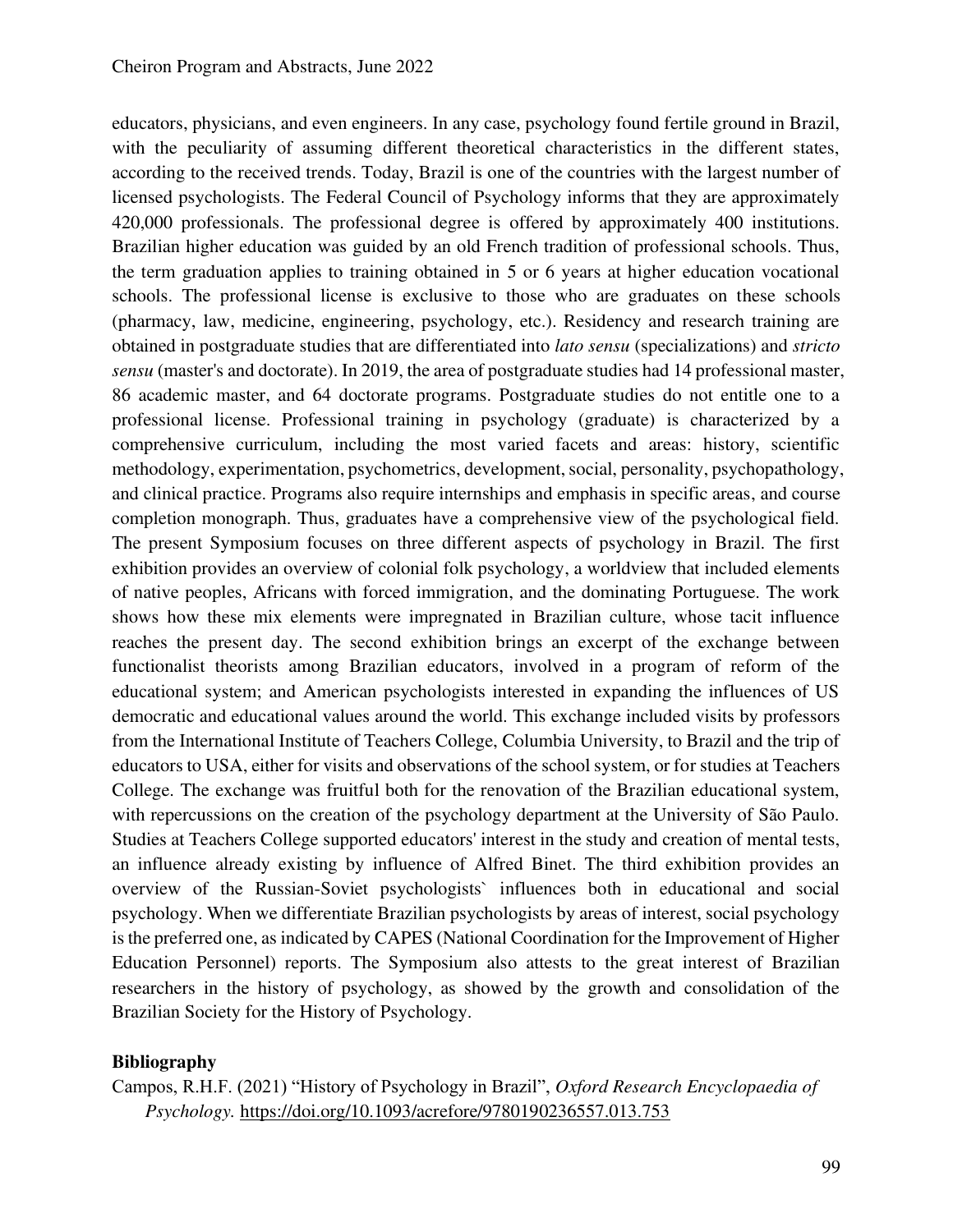- Gomes, W. B. (2019). Looking in History for Novel Integrated View on Psychological Science and Method. In Silvia Helena Koller. (Org.). *Psychology in Brazil* (pp. 167-193). Alexandria, VA: Springer International Publishing. https//doi/org/10.1007/978-3-030- 11336-0\_10
- Massimi, M. (2020). *Psychological Knowledge and Practices in Brazilian Colonial Cultu*re. Springer International Publishing, 2020.

### **History of psychological knowledge in Brazilian culture: A journey Marina Massimi, Universidade de São Paulo**

The communication synthesize research developed over 38 years of academic activity. The field of research, Brazilian culture, is multicultural and presents important problems for the global challenges of this present time. The specific objects of the research are aspects of the history of psychological knowledge in Brazilian culture, that is, aspects of the worldviews present in this culture, related to concepts and psychological practices. The definition of psychological, conventional and provisional, should be replaced during the course of the research by terminology and demarcation of fields pertinent to the specific socio-cultural universes studied. Such knowledge is reconstructed through investigative pathways that evidence, through the historical way, the sources, objects, methods and actors of the process of knowledge construction and psychological practices in Brazil over time. The time frame of the historical reconstruction extends from the 16th century to the end of the 18th century. It is the arc of time which marks the dependence of Brazil as a colony under Portuguese rule. At the time of the arrival of the Portuguese armada led by Pedro Alvares Cabral on April 22, 1500, the territory was populated by approximately 5 million natives. These were divided into tribes, according to the linguistic trunk to which they belonged: Tupi-Guarani (coastal region), Macrojê or Tapuias (Central Plateau region), Aruaques or Aruak (Amazon) and Caribbean or Karib (Amazon). The history of Portuguese colonization of Brazilian territory is part of the broader colonial history of the West, parallel to the process of Modernity. We consider this historical period decisive for the occurrence of the dynamics resulting from the process of colonization of the territory that led to the multifaceted constitution of the social body. Several ethnic groups with very different cultures focus on displaced and brought into contact (in many cases through the use of force) and have had to live and adapt to each other, not without conflict and loss. Thus, different cultural subjects played a leading role in the elaboration of psychological knowledge in Brazil: Indians; missionaries of the Society of Jesus and other religious orders; Lusitanian and Luso-Brazilian; travelers, merchants and immigrants of various nationalities; Africans deported by slavery. It is up to the historian of psychological knowledge to grasp within the framework that constitutes this culture, concepts and practices related to the psychic life, elaborated in this environment. The historical reconstruction proposed is limited to written sources and, therefore, does not encompass a direct knowledge of the worldview, man and psyche of the indigenous peoples who lived in the Brazilian territory during the colonization period, who had no written culture; nor of African slaves who could not have access to writing. The historical sources were collected and located based on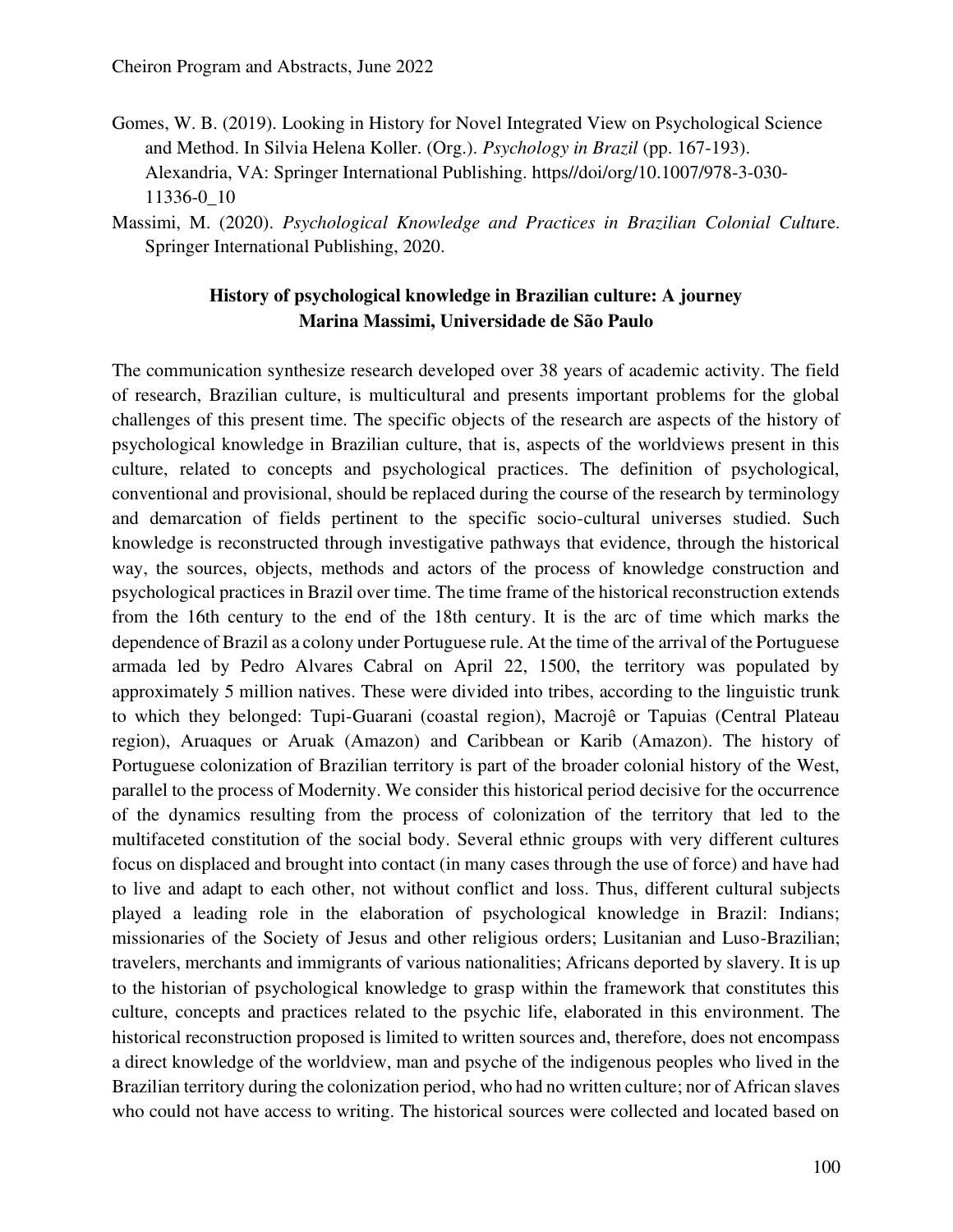bibliographies that compile the titles and synopses of what was produced by Brazilian authors in that period. Titles and synopses were selected for those subjects that could have some reference to psychological, or anthropological knowledge. These sources conveyed and were produced by a process of circulation of knowledge in the territory of the country, knowledge coming from various traditions and places. Psychological knowledge is be organized from the literary genres in which they were produced. Indeed, the construction of psychological concepts and practices in the history of knowledge before the advent of scientific psychology, happens the right way on the basis of the literary genres in which such knowledge is configured. In conclusion, we propose the hypothesis that there are traces of psychological knowledge in the collective memory of Brazilians.

Key Words: Anthropological psychology, South American colonial culture, colonial folk psychology

### **Bibliography**

- Massimi, M. (2020). *Psychological Knowledge and Practices in Brazilian Colonial Cultu*re. Springer International Publishing, 2020.
- Massimi, M. (2021). The Jesuits in the History of Latin American Psychology. In: Ossa, J. C., Salas, G., & Scholten, H. (2021). (Org.). *History of Psychology in Latin America.* Cham: Springer, 2021, p. 15-43.
- Massimi, M. (2021). Coimbra Psychology in Brazilian Land. In Mário Santiago de Carvalho, Simone Guidi (Org.). *Conimbricenses.org Encyclopedia*. Coimbra: , 2021, p. 1-20.
- Bollela, G. D., & Massimi, M. (2021). Comparação de narrativas sobre Canudos na perspectiva da história dos saberes psicológicos [Narratives comparison about Canudos in the historical perspective of psychological knowledge]. Memorandum. v. 38, p. 1-38. https//doi/org[/10.35699/1676-1669.2021.15286](https://doi.org/10.35699/1676-1669.2021.15286)
- Massimi, M. (2019). Escravidão do corpo e da alma em sermões brasileiros do século XVI ao XVIII [Slavery of body and soul in Brazilian sermons from the 16th to the 18th century]. *Estudos Avançado*s. v. 33, p. 193-210.<https://doi.org/10.1590/s0103-4014.2019.3397.011>
- Massimi, M. (2016). *História dos saberes psicológicos* [History of psychological knowledge]*.* São Paulo: Paulus Editora, 2016.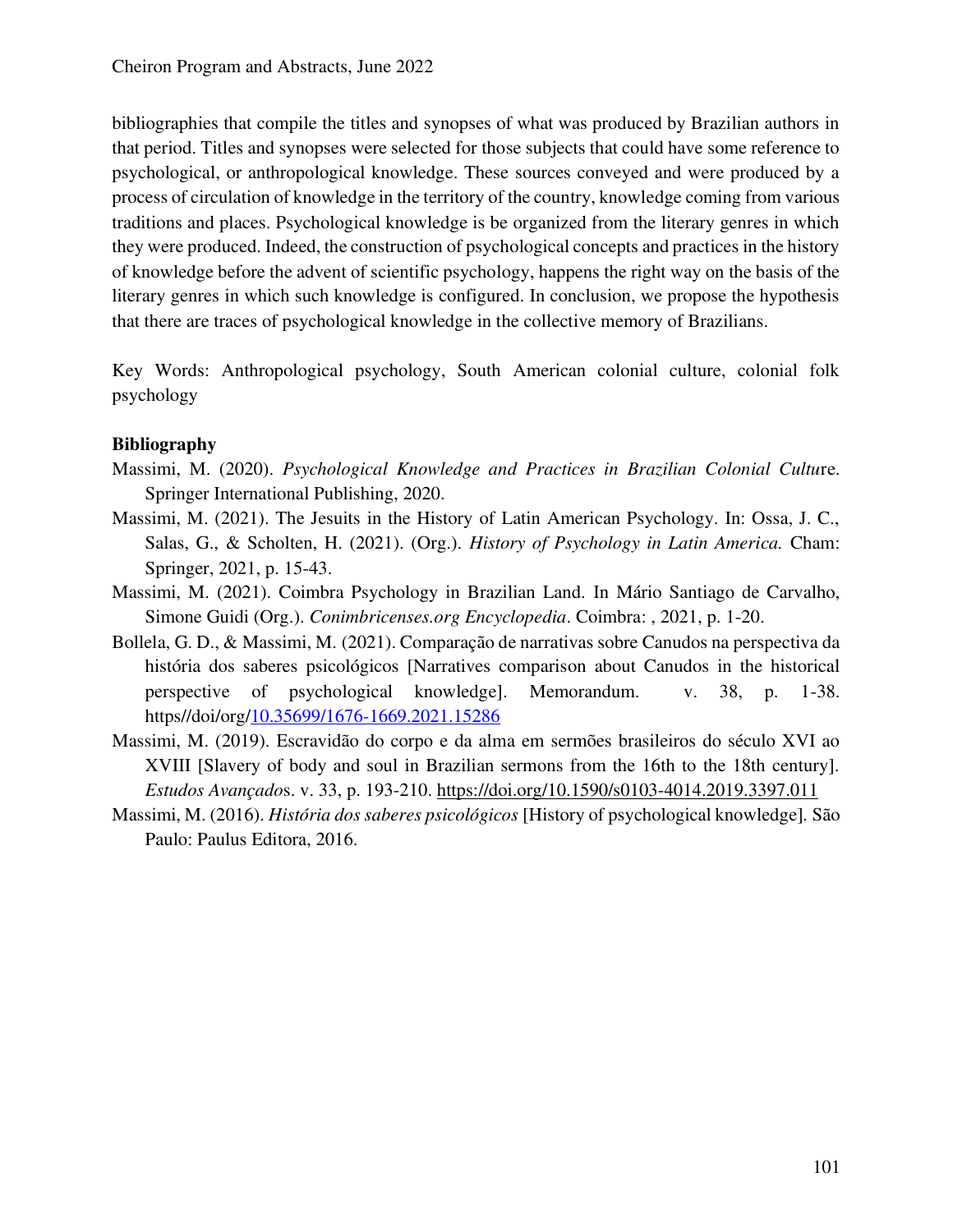## **Exchanges between Brazilian educators and North American psychologists: the establishment of psychology as a science in Brazil in the first half of the 20th century William Barbosa Gomes, Universidade Federal de Rio Grande do Sul**

In this presentation, I will outline the contributions of psychologists from the International Institute of Teachers College, Columbia University to the Brazilian educational reform and to the development of psychology as a science and profession. At that time, the Teachers College was a reference in education in the USA, with plans to expand its influence to other countries. In 1925, Isaac Leon Kandel (1881-1965), then associate director of the International Institute, visited Brazil. Kandel was a leading proponent of the school of thought in comparative education known as historical-functionalism. This visit kicks off negotiations for Brazilian educators to visit and study at Teachers College, financed by either Brazilian resources or grants from organizations such as the Rockefeller Foundation and Macy Student Fund. These Brazilian educators came from pedagogical training in normal schools, but with knowledge of European psychology, mainly from France. Even without training in research, they were outstanding intellectuals, authors of books, and mastered psychological techniques such as mental tests. The North American novelties met the interests of increasing scientific bases in their studies. The first educator to participate in the exchange project was Anísio Spínola Teixeira (1900-1971) who, in a speech on the closing of the VI Interamerican Congress of Psychology, held in Rio de Janeiro from August 17 to 21, 1959, introduced himself not as a producer, but as a consumer of psychology. Teixeira was greatly influenced by the progressive education of psychologist John Dewey (1859-1952), translating some of his books to Brazil. He had contributed enormously to national education at all levels, including postgraduate school. He was the creator and first president of CAPES- National Coordination for the Improvement of Higher Education Personnel, founded in 1951, which manages postgraduate education. Teixeira made two visits to Teachers College, in 1927 and in 1928-29. In 1930, two more educators went to Teachers College interested in specializing in the use of mental tests, techniques they already knew from the research of Alfred Binet (1857-1911) and Theodore Simon (1873-1961). They were Noemy da Silveira Rudolfer (1902-1988) and Isaias Alves (1898-1968). Alves even completed the Master of Arts and Instructor in Psychology under the guidance of Edward L. Thorndike (1874-1949). The last to visit the Teachers College, at 1935, was Manoel Bergstrom Lourenço Filho (1897-1970), a functionalist close to the European psychologists Henri Pierón (1881-1964) and Èdouard Claparède (1873-1940), who had already published "*Introdução para o Estudo da Escola Nova*" in 1930, and the ABC Tests, in 1933. In the early 1940s, an educator associated with the group, Annita de Castilho and Marcondes Cabral (1911-1991), went to the United States to study Gestalt psychology with Kurt Koffka (1886-1991) at Smith College, and later with Max Wertheimer (1880-1943) at the New School for Social Research in New York. Returning to Brazil, she completed her doctorate under the guidance of French philosophers who held the Chair of Psychology at the *Universidade de São Paulo*-USP. The first psychologist to hold the chair, from 1945 to 1947, was Otto Klineberg (1899-1992), coincidentally with a doctorate at Columbia University. He was able to replace the French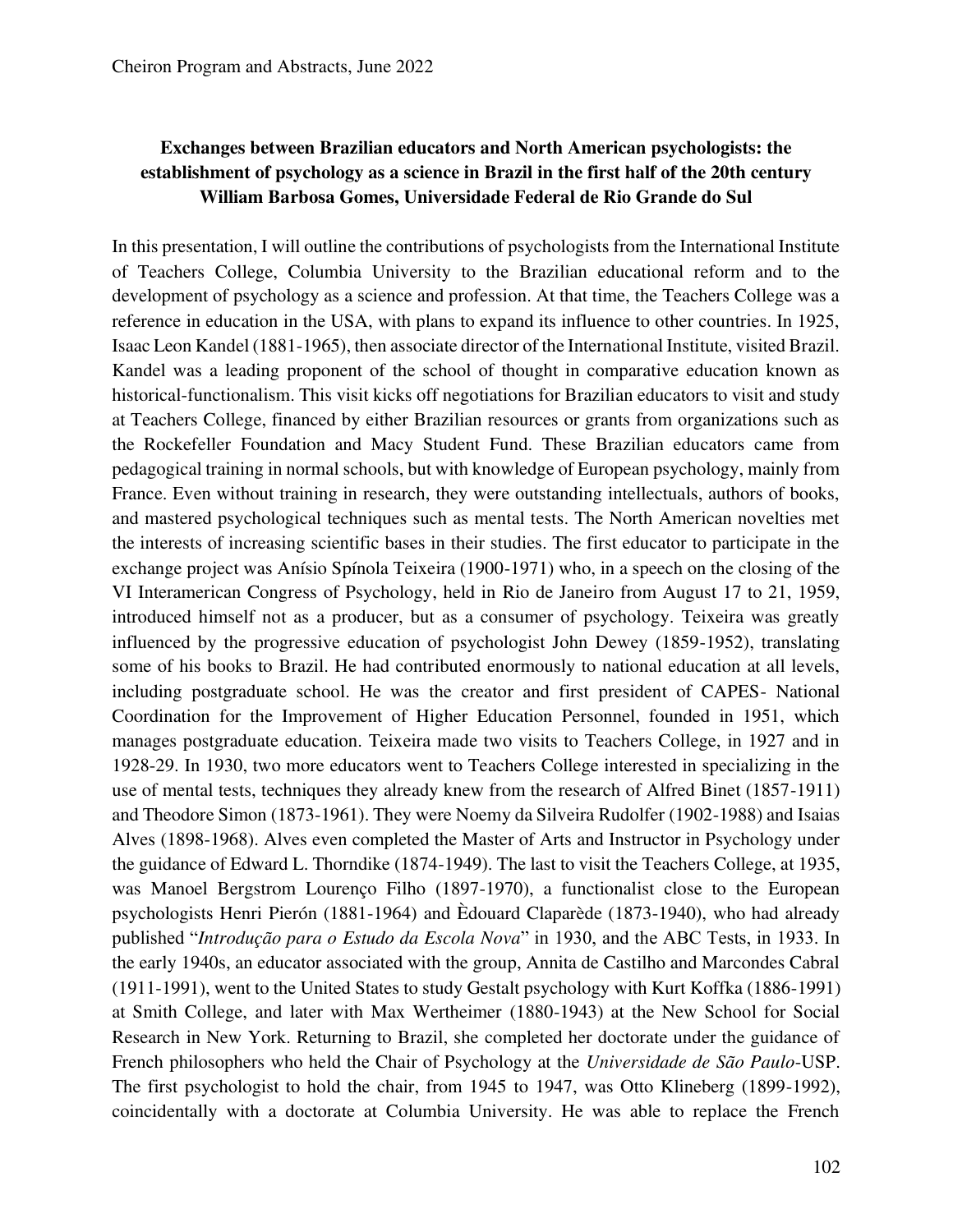philosophical psychology to scientific psychology. Cabral was her assistant and the first Brazilian to lead the chair; it was from 1948 to 1968, when the psychology department was created. Klineberg was one of the founders and first president of the São Paulo Psychology Society. These events certainly mark the first Brazilian exchange with North American institutions. The educators contributed to the study of mental tests and for the development of educational psychology, based in a functionalist worldview and the experimental psychology at USP started with a Gestalt perspective.

Key words: functionalism, mental tests, Gestalt, educational psychology

### **Bibliography**

Bortoloti, K. F., & Cunha, M. V. (2013). Anísio Teixeira e a Psicologia: O valor da mensuração [Anísio Teixeira and Psychology: The measurement value]. *Rev. Bras. Estud. Pedagog, 94* (236), 32-51.

<https://www.scielo.br/j/rbeped/a/TBJNcr5RStzbChxfWXtqmmc/abstract/?lang=pt>

- Bu, L. (2020). The role of the International Institute of Teachers College in the founding history of American comparative education. *Research in Comparative and International Education*, 15(4), 437–452. https://doi/org/10.1177/1745499920969999
- Gomes, W. B. (2019). Looking in History for Novel Integrated View on Psychological Science and Method. In Silvia Helena Koller. (Org.). *Psychology in Brazil* (pp. 167-193). Alexandria, VA: Springer International Publishing. https//doi/org/10.1007/978-3-030- 11336-0\_10
- Hutz, C., Gauer, G., Gomes, W. B. (2012). Brazil. In David B. Baker (Org.) The Oxford *Handbook of the History of Psychology* (34-50).Oxford: Oxford University Press.
- Hutz, C., McCarthy, S., Gomes, W. B. (2004). Psychology in Brazil: The road behind and the road ahead. In Michael J. Stevens; Danny Wedding (Orgs.). *The handbook of international psychology* (151-168). New York: Brunner-Routledge.
- Rabelo, R. S. (2016). *Destinos e trajetos: Edward Lee Thorndike e John Dewey na formação matemática do professor primário no Brasil (1920-1960)* [Destinations and paths: Edward Lee Thorndike and John Dewey in the mathematics education of primary school teachers in Brazil (1920-1960)]. Doctoral dissertation, Universidade de São Paulo. https://www.teses.usp.br/teses/disponiveis/48/48134/tde-15082016-154137/pt-br.php
- Rocha, A. C. S. M. (2016). *Experiências Norte-Americanas e projetos de educação no Distrito Federal e em São Paulo (1927-1935): Anísio Teixeira, Noemi Silveira, Isaías Alves E Lourenço Filho*. [North American experiences and education projects in the Federal District and São Paulo (1927-1935)]. Doctoral dissertation, Casa de Oswaldo Cruz - Fiocruz, Rio de Janeiro. https://www.arca.fiocruz.br/handle/icict/24023
- Sganderla, A. P., & Carvalho, D. (2008). Lourenço Filho: Um pioneiro da relação entre psicologia e educação no Brasil. [Lourenço Filho: A pioneer of the relationship between psychology and education in Brazil]. *Psicologia da Educação*, (26), 173-190. http://pepsic.bvsalud.org/scielo.php?script=sci\_abstract&pid=S1414-69752008000100010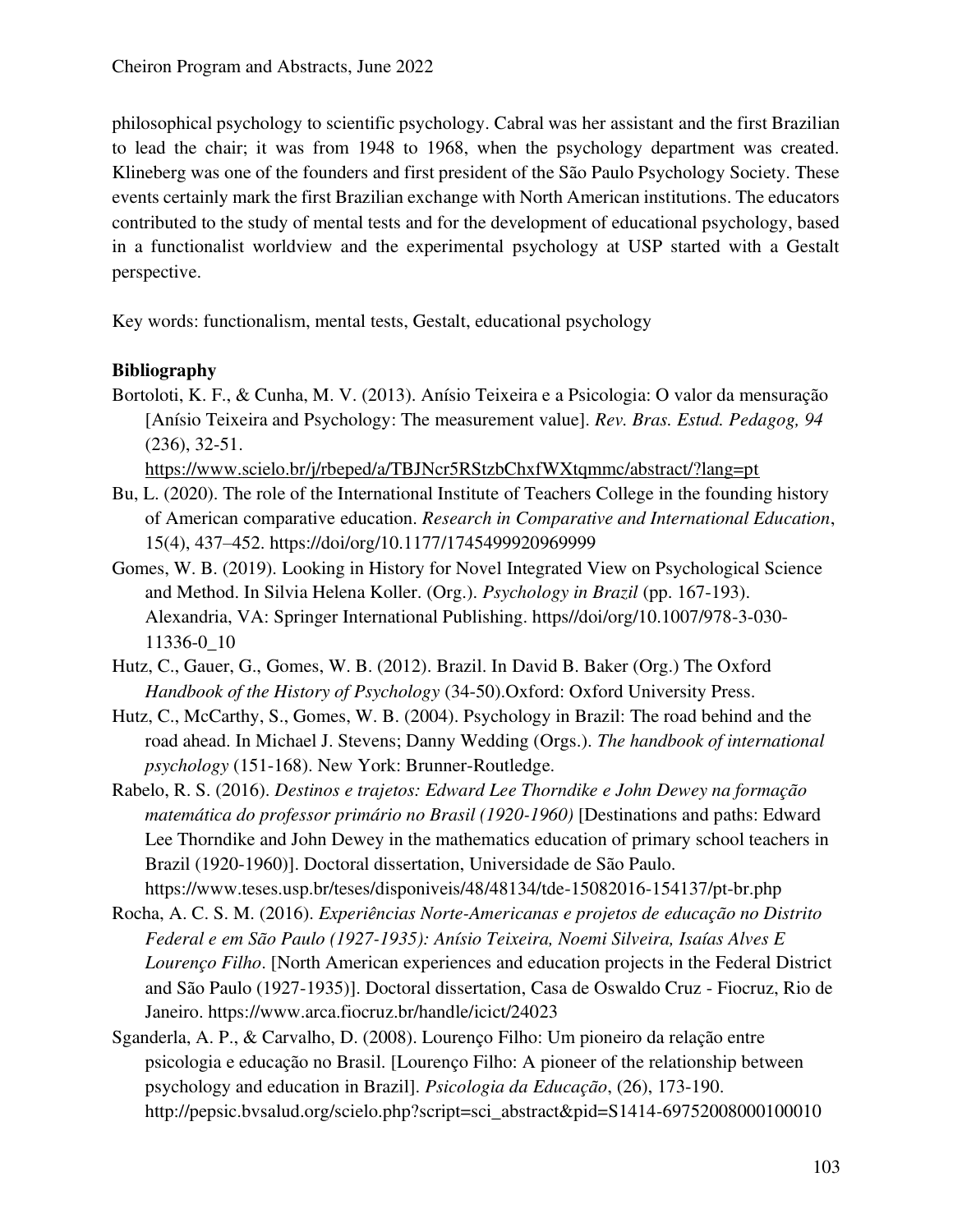- Teixeira, A. S. (1959). *Discurso de encerramento do VI Congresso Internacional de Psicologia, realizado de 17 a 21 de agosto de 1959*. [Closing speech]. Rio de Janeiro. http://www.dominiopublico.gov.br/download/texto/me0000323.pdf
- Toledo, M. R. A. (2018). Política editorial de traduções: John Dewey na Coleção Cultura, Sociedade e Educação, dirigida por Anísio Teixeira. [Editorial policy on translations: John Dewey in the Cultura, Sociedade e Educação Collection, directed by Anísio Teixeira]. *Educ. Pesqui*. 44 e171567. https//doi/org/10.1590/s1678-4634201844171567

## **The reception of Soviet historical-cultural psychology in Brazil during the 20th and 21th centuries and its impact on the sciences of education Regina Helena de Freitas Campos, Universidade Federal de Minas Gerais**

The cultural-historical theory of human cognition developed by Russian-Sovietpsychologists during the 1920s states that human beings elaborate their representations about the world from the interaction with society and culture. The study of this theory, considered idealistic, was discontinued in the Soviet Union during the Stalinist period, and only began to be received and appropriated in the US and Europe from the 1960s onwards. At that time, conceptual and empirical works have been done to evaluate its heuristics. The reception and appropriation of the cultural historical approach in Brazilian psychology is here studied through unpublished documents from Helena Antipoff's archives, and in a review of the literature produced by Brazilian psychologists citing Russian theorists from the 1970s onwards. The study shows that the reception of the historical-cultural approach by Brazilian psychologists can be described in three periods. First, starting the 1930s, in the works of the Belo Horizonte Teachers College Laboratory of Psychology, in Belo Horizonte, where the presence of the cultural historical view is prominent in the study of children's mental development; in the proposal of the concept of "civilized intelligence" to describe and interpret mental tests' results, and in the development of special education procedures aimed at dealing with cultural diversity. The second period starts in the 1970s, also in the educational domain. At that time, the search for alternatives for dealing with the culturally diversified population received by the public educational system in expansion led educational theorists to appropriate the works of Vygotsky and his colleagues Luria and Leontiev through the translations of their works published in America. Researchers sought alternatives to the interpretations of the teaching-learning processes proposed by psychometrics, behavioral psychology, or clinical individual psychology, then dominant. A critical strand then developed, inspired by the works of the French sociologist Pierre Bourdieu, the Russian troika and Latin American social psychologists Sílvia Lane and Martin Baró. This line of thought pointed out the problems that individualistic and psychometrical approaches produced in the educational field, among them the exclusion of students who did not have access to upper classes' cultural capital, and the difficulties that psychological theories and intervention techniques then available presented regarding the impact of the historical, social and cultural context on educational processes. The third period, from the 1990s onwards, began with the circulation of Vygotsky works' translations in Spanish and Portuguese made directly from Russian. In this period, the deepening of investigations on concepts relevant for the understanding of higher mental processes inspired in cultural-historical theory has aroused special interest due to its relevance in the analysis and planning of educational procedures